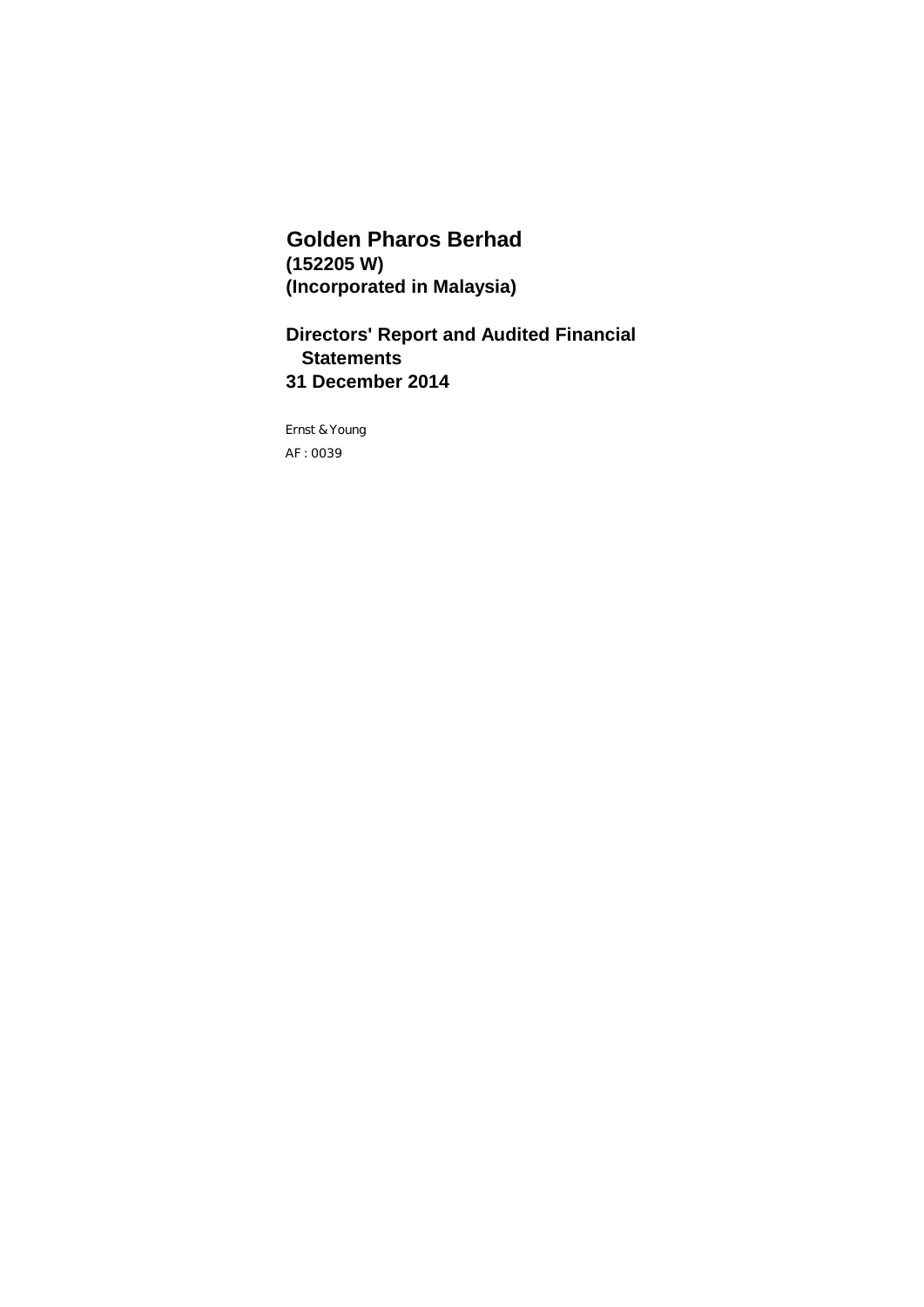## **Golden Pharos Berhad (Incorporated in Malaysia)**

| <b>Contents</b>                                             | <b>Pages</b> |
|-------------------------------------------------------------|--------------|
| Directors' report                                           | $1 - 4$      |
| Statement by directors                                      | 5            |
| Statutory declaration                                       | 5            |
| Independent auditors' report                                | $6 - 8$      |
| Statements of profit or loss and other comprehensive income | $9 - 10$     |
| Statements of financial position                            | $11 - 12$    |
| Statements of changes in equity                             | $13 - 14$    |
| Statements of cash flows                                    | $15 - 17$    |
| Notes to the financial statements                           | $18 - 92$    |
| Supplementary information                                   | 93           |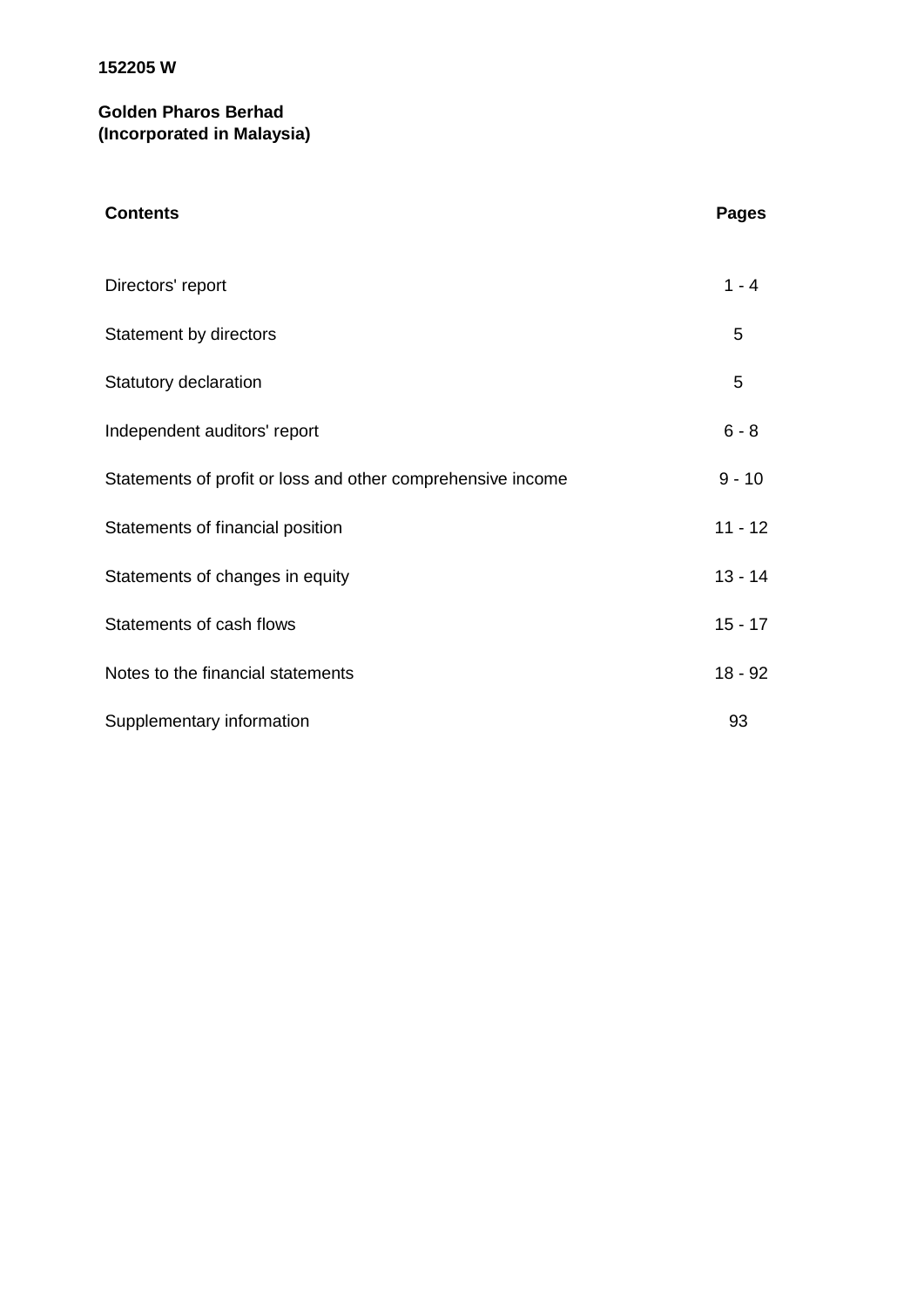### **Golden Pharos Berhad (Incorporated in Malaysia)**

#### **Directors' report**

The directors have pleasure in presenting their report together with the audited financial statements of the Group and of the Company for the financial year ended 31 December 2014.

## **Principal activities**

The principal activities of the Company are investment holding and provision of management services to the subsidiaries.

The principal activities of the subsidiaries and associates of the Group are stated in Notes 16 and 17 to the financial statements respectively.

There have been no significant changes in the nature of the principal activities during the financial year.

## **Results**

|                          | Group         | Company       |
|--------------------------|---------------|---------------|
|                          | <b>RM'000</b> | <b>RM'000</b> |
| Profit/(loss) net of tax | 14,846        | (9,366)       |

There were no material transfers to or from reserves or provisions during the financial year other than as disclosed in the financial statements.

In the opinion of the directors, the results of the operations of the Group and of the Company during the financial year were not substantially affected by any item, transaction or event of a material and unusual nature.

#### **Dividends**

No dividends were paid or declared since the end of the previous financial year. The directors do not recommend the payment of any dividends in respect of the current financial year.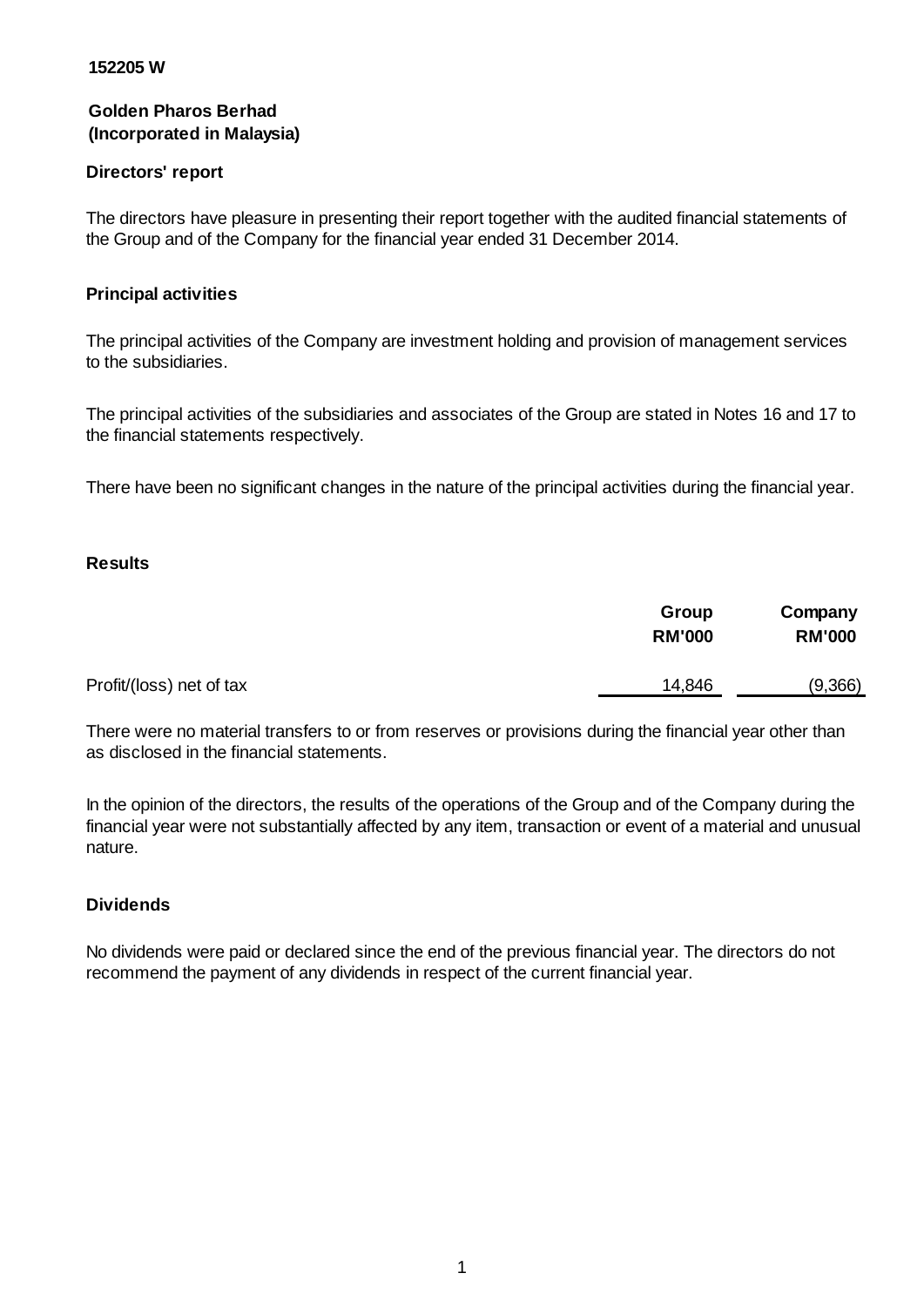## **Directors**

The names of the directors of the Company in office since the date of the last report and at the date of this report are:

Dato' Haji Abdul Rahman bin Bakar Haji Jusoh bin Ali Dato' Haji Osman bin Muda<br>
2014 ) Dato' Sabri bin Mohd Noor (appointed on 28 August 2014 ) Dato' Haji Wan Nawawi bin Haji Wan Ismail (appointed on 28 August 2014) Mohamad Nor bin Ibrahim **Mohamad Nor bin Ibrahim** (appointed on 28 August 2014 ) Azaki bin Che Endut (appointed on 28 August 2014) Rosli bin Abd Rahman (appointed on 28 August 2014) Dato' Senara Muda (Dato' Mazlan @Mohd Nanri bin Hashim) (resigned on 28 August 2014 ) Dato' Haji Mazlan bin Ngah (resigned on 28 August 2014 ) Haji Jusoh @ Kobi bin Musa (resigned on 28 August 2014 ) Y.M. Engku Md Azmi bin Engku Abd Rahman (resigned on 28 August 2014 ) Ramli bin Ismail (Alternate director to Y.M. Engku Md Azmi bin Engku Abd Rahman) (resigned on 28 August 2014) Wong Shew Yong (retired on 24 June 2014)

## **Directors' benefits**

Neither at the end of the financial year, nor at any time during that year, did there subsist any arrangement to which the Company was a party, whereby the directors might acquire benefits by means of the acquisition of shares in or debentures of the Company or any other body corporate.

Since the end of the previous financial year, no director has received or become entitled to receive a benefit (other than benefits included in the aggregate amount of emoluments received or due and receivable by the directors or the fixed salary of a full-time employee of the Company as shown in Note 11 to the financial statements) by reason of a contract made by the Company or a related corporation with any director or with a firm of which he is a member, or with a company in which he has a substantial financial interest.

## **Directors' interests**

According to the register of directors' shareholdings, none of the directors who held office at the end of the financial year, had any interest in shares in the Company or its related corporations during the financial year.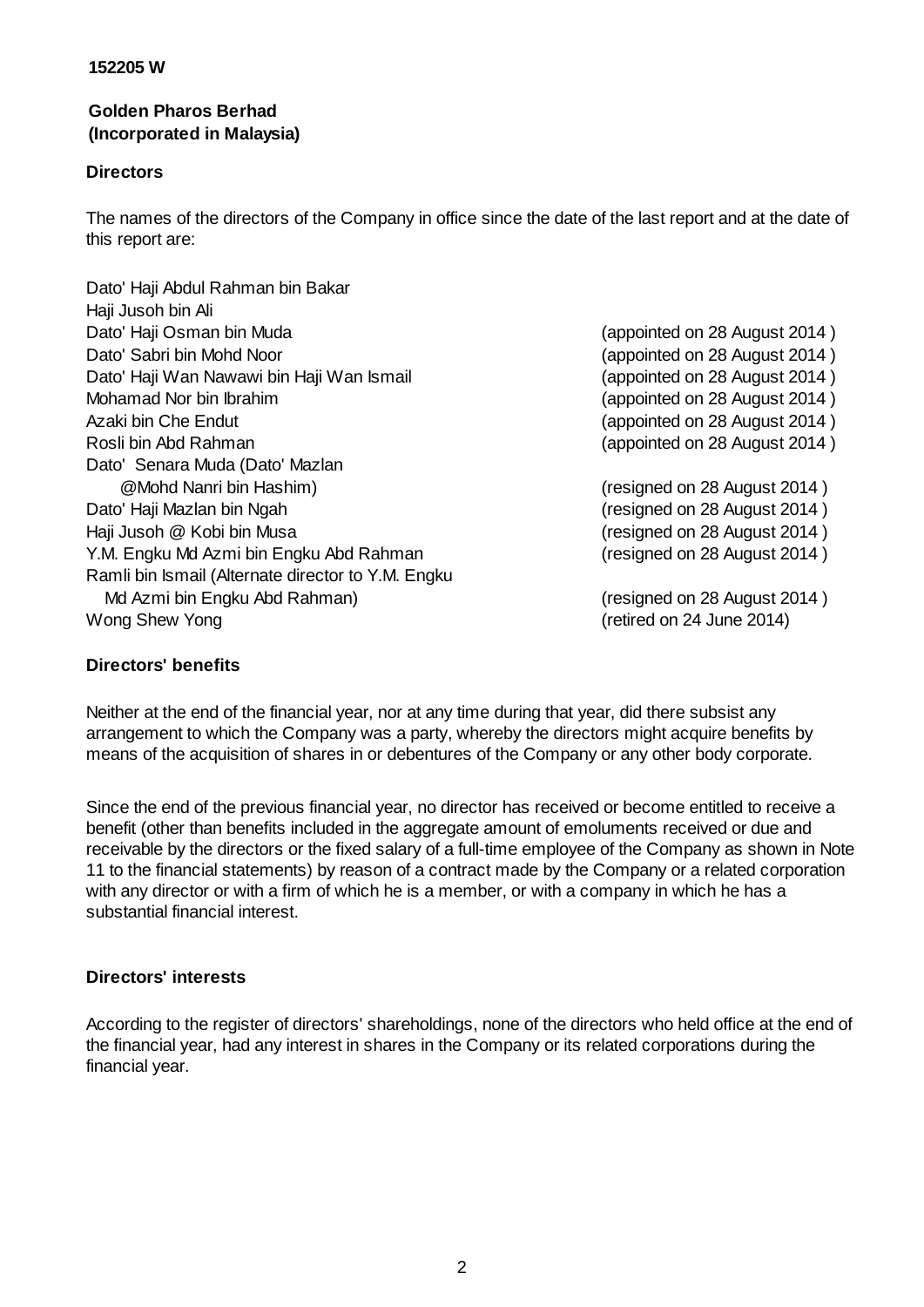## **Other statutory information**

- (a) Before the statements of profit or loss and other comprehensive income and statements of financial position of the Group and of the Company were made out, the directors took reasonable steps:
	- (i) to ascertain that proper action had been taken in relation to the writing off of bad debts and the making of provision for doubtful debts and satisfied themselves that there were no known bad debts and that adequate provision had been made for doubtful debts; and
	- (ii) to ensure that any current assets which were unlikely to realise their value as shown in the accounting records in the ordinary course of business had been written down to an amount which they might be expected so to realise.
- (b) At the date of this report, the directors are not aware of any circumstances which would render:
	- (i) it necessary to write off any bad debts or the amount of the provision for doubtful debts in the financial statements of the Group and of the Company inadequate to any substantial extent; and
	- (ii) the values attributed to the current assets in the financial statements of the Group and of the Company misleading.
- (c) At the date of this report, the directors are not aware of any circumstances which have arisen which would render adherence to the existing method of valuation of assets or liabilities of the Group and of the Company misleading or inappropriate.
- (d) At the date of this report, the directors are not aware of any circumstances not otherwise dealt with in this report or the financial statements of the Group and of the Company which would render any amount stated in the financial statements misleading.
- (e) At the date of this report, there does not exist:
	- (i) any charge on the assets of the Group or of the Company which has arisen since the end of the financial year which secures the liabilities of any other person; or
	- (ii) any contingent liability of the Group or of the Company which has arisen since the end of the financial year.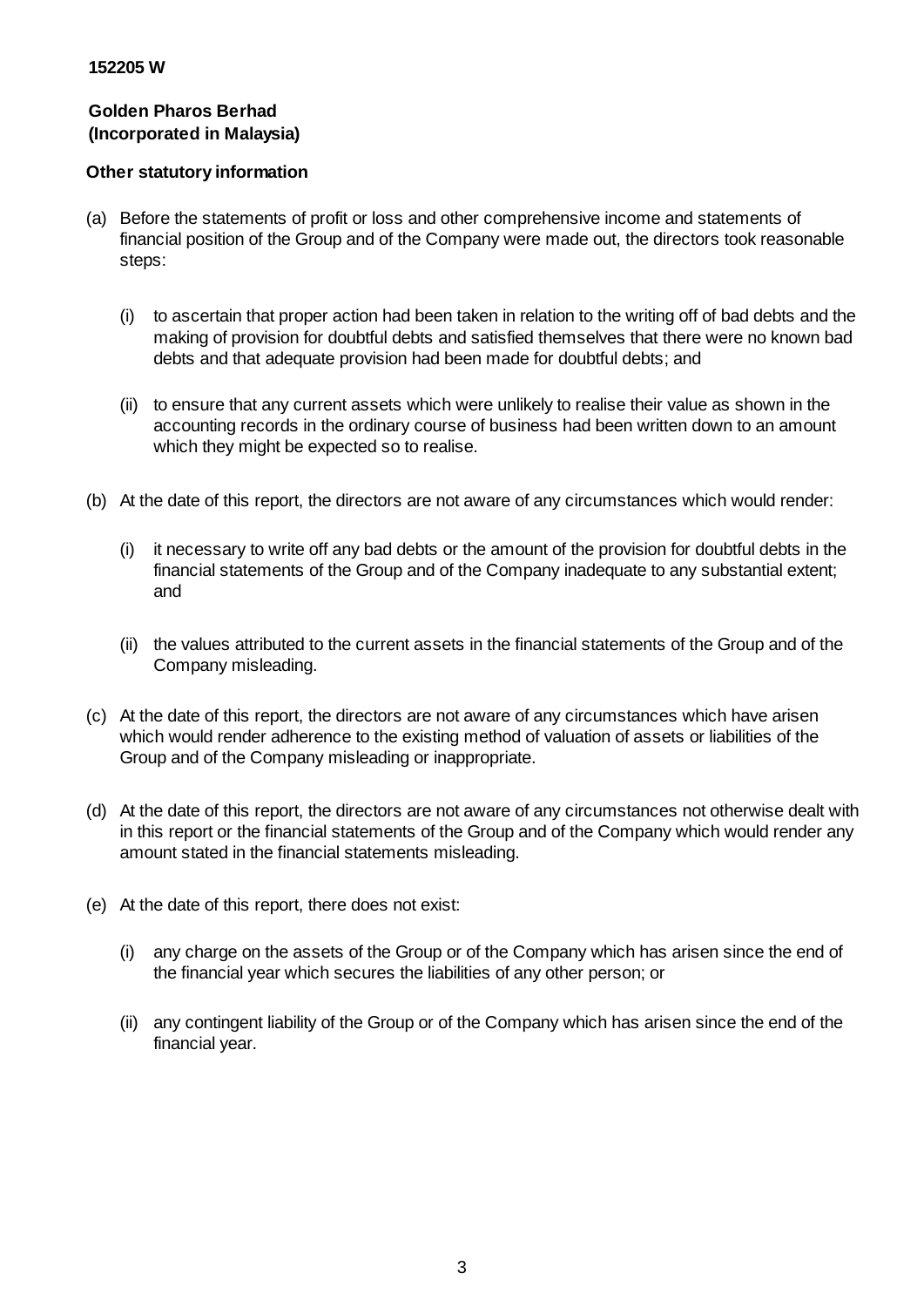#### **Golden Pharos Berhad** (Incorporated in Malaysia)

## Other statutory information (continued)

- In the opinion of the directors:  $(f)$ 
	- (i) no contingent or other liability has become enforceable or is likely to become enforceable within the period of twelve months after the end of the financial year which will or may affect the ability of the Group or of the Company to meet their obligations when they fall due; and
	- (ii) no item, transaction or event of a material and unusual nature has arisen in the interval between the end of the financial year and the date of this report which is likely to affect substantially the results of the operations of the Group or of the Company for the financial year in which this report is made.

#### **Auditors**

The auditors, Ernst & Young, have expressed their willingness to continue in office.

Signed on behalf of the Board in accordance with a resolution of the directors dated  $\sqrt{1.5}$  APR 2015

4

Dato' Haji Abdul Rahman bin Bakar

.Date<del>' Haji Osm</del>an bin Muda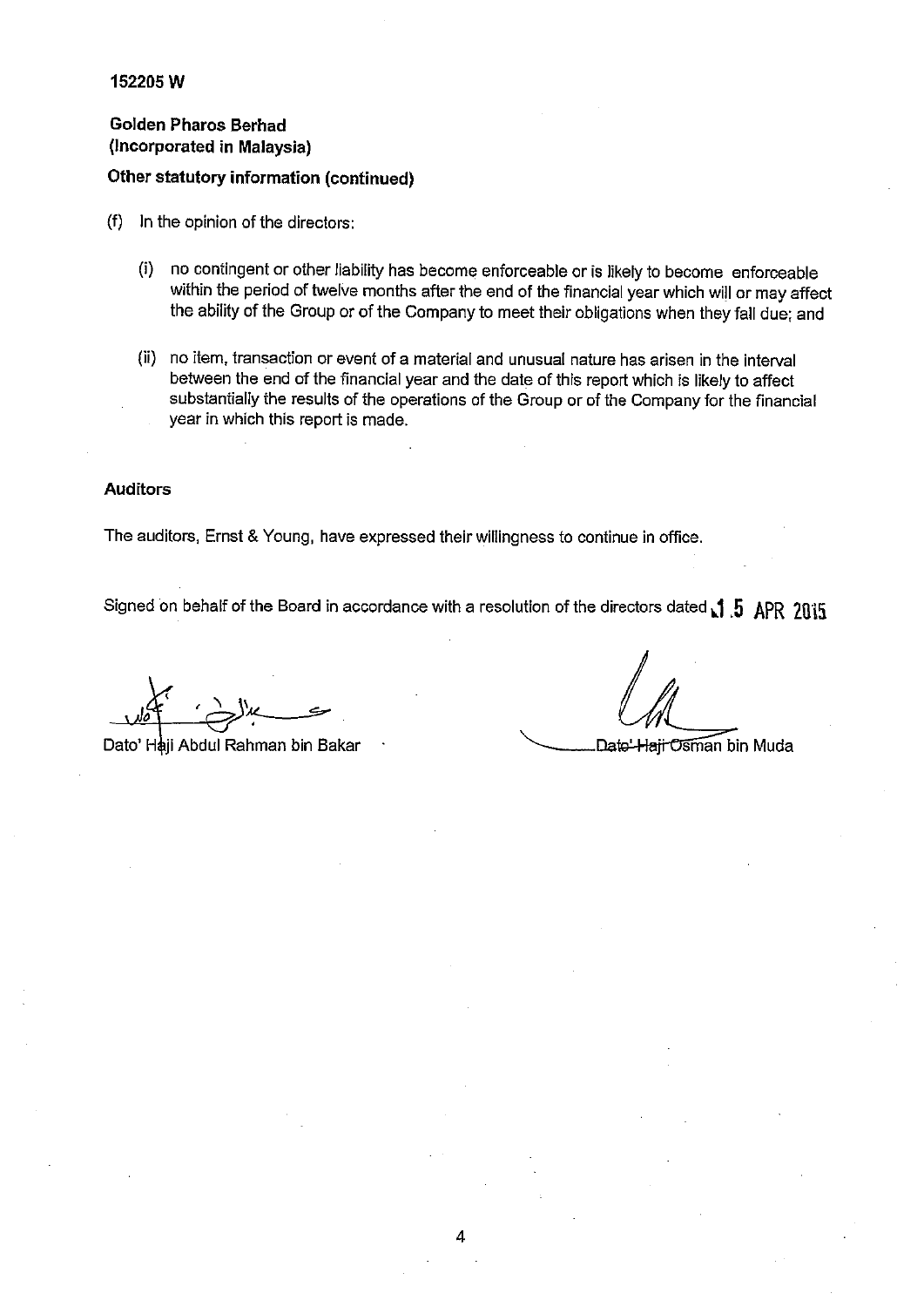#### **Golden Pharos Berhad** (Incorporated in Malaysia)

## **Statement by directors** Pursuant to Section 169(15) of the Companies Act 1965

We, Dato' Haji Abdul Rahman bin Bakar and Dato' Haji Osman bin Muda, being two of the directors of Golden Pharos Berhad, do hereby state that, in the opinion of the directors, the accompanying financial statements set out on pages 9 to 92 are drawn up in accordance with Malaysian Financial Reporting Standards, International Financial Reporting Standards and the requirements of the Companies Act 1965 in Malaysia so as to give a true and fair view of the financial position of the Group and of the Company as at 31 December 2014 and of their financial performance and cash flows for the year then ended.

The information set out in Note 37 to the financial statements have been prepared in accordance with the Guidance on Special Matter No. 1, Determination of Realised and Unrealised Profits or Losses in the Context of Disclosure Pursuant to Bursa Malaysia Securities Berhad Listing Requirements, as issued by the Malaysian Institute of Accountants.

Signed on behalf of the Board in accordance with a resolution of the directors dated  $\overline{1}$  5 APR 2015

Dato' Hali Abdul Rahman bin Bakar

Dato Haji Osman bin Muda

#### **Statutory declaration** Pursuant to Section 169(16) of the Companies Act 1965

I, Suhairi bin Sulong, being the officer primarily responsible for the financial management of Golden Pharos Berhad, do solemnly and sincerely declare that the accompanying financial statements set out on pages 9 to 93 are in my opinion correct, and I make this solemn declaration conscientiously believing the same to be true and by virtue of the provisions of the Statutory Declarations Act 1960.

Subscribed and solemnly declared by the abovenamed Suhairi bin Sulong at Kuala Terengganu in the state of Terengganu Darul Iman on

Suhairi bin Sulong

15 APR 2015 76re me  $\tilde{\boldsymbol{\zeta}}$ ĽΣ RAHIM LOT G1, TINGKAT BAWAH ARA YAYASAN ISLAM TERENGGANU **JALAN SULTAN OMAR** 20300 KUALA TERENGGANU, TERENGGANU

5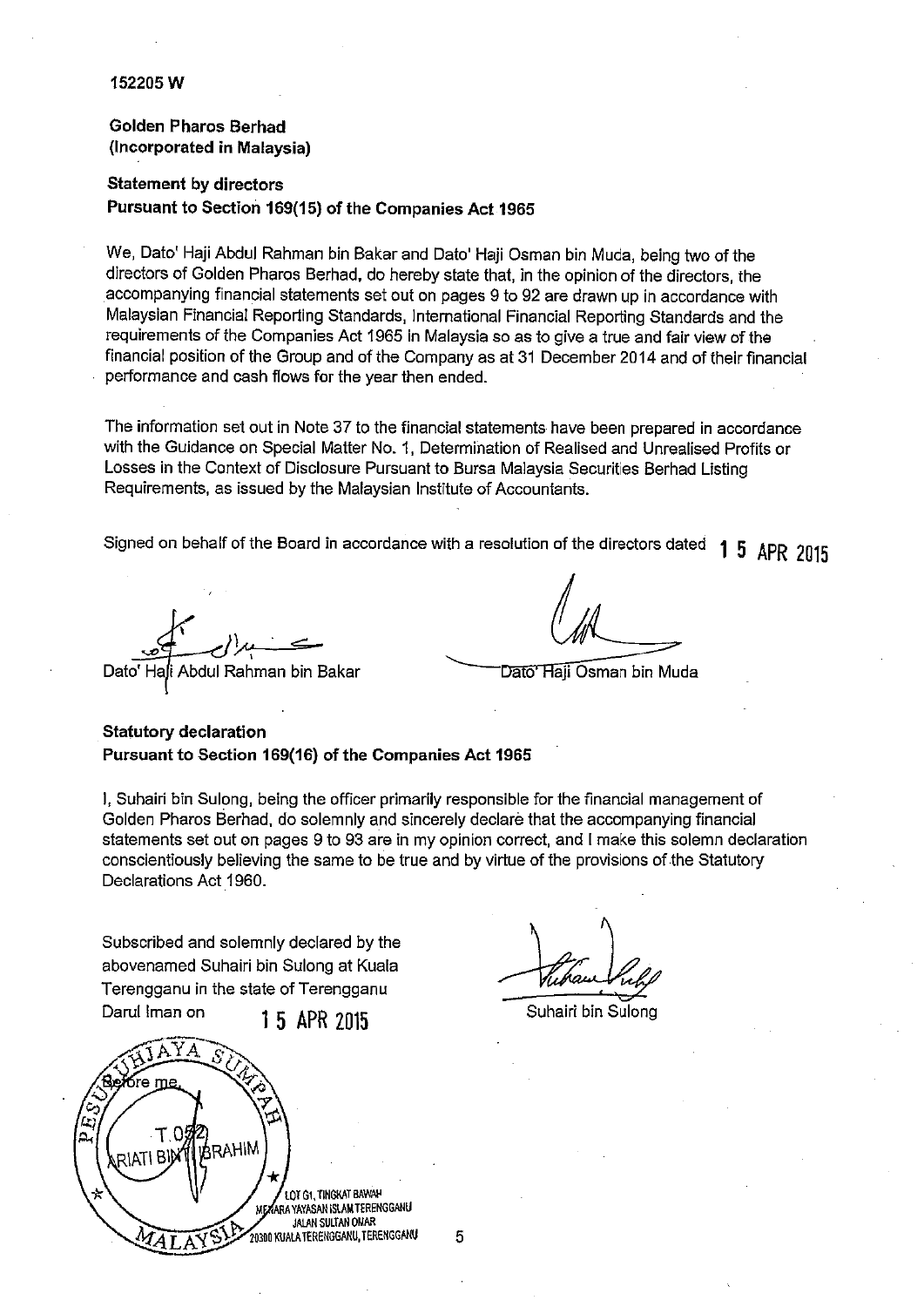

Ernst & Young Aricore (GST Reg No: 001556430848) **Chartered Accountants** Tingkat 9. Menara PERMINT Jalan Sultan Ismail 20200 Kuala Terengganu Terengganu, Malaysia

Tel: +609 623 0088 Fax: +609 623 0099 ev.com

#### 152205 W

Independent auditors' report to the members of **Golden Pharos Berhad** (Incorporated in Malaysia)

#### Report on the financial statements

We have audited the financial statements of Golden Pharos Berhad, which comprise the statements of financial position as at 31 December 2014 of the Group and of the Company, and the statements of profit or loss and other comprehensive income, statements of changes in equity and statements of cash flows of the Group and of the Company for the year then ended, and a summary of significant accounting policies and other explanatory information, as set out on pages 9 to 92.

#### Directors' responsibility for the financial statements

The directors of the Company are responsible for the preparation of financial statements so as to give a true and fair view in accordance with Malaysian Financial Reporting Standards, International Financial Reporting Standards and the requirements of the Companies Act 1965 in Malaysia. The directors are also responsible for such internal control as the directors determine is necessary to enable the preparation of financial statements that are free from material misstatement, whether due to fraud or error.

#### Auditors' responsibility

Our responsibility is to express an opinion on these financial statements based on our audit. We conducted our audit in accordance with approved standards on auditing in Malaysia. Those standards require that we comply with ethical requirements and plan and perform the audit to obtain reasonable assurance about whether the financial statements are free from material misstatement.

An audit involves performing procedures to obtain audit evidence about the amounts and disclosures in the financial statements. The procedures selected depend on our judgement, including the assessment of risks of material misstatement of the financial statements, whether due to fraud or error. In making those risk assessments, we consider internal control relevant to the entity's preparation of the financial statements that give a true and fair view in order to design audit procedures that are appropriate in the circumstances, but not for the purpose of expressing an opinion on the effectiveness of the entity's internal control. An audit also includes evaluating the appropriateness of the accounting policies used and the reasonableness of accounting estimates made by the directors, as well as evaluating the overall presentation of the financial statements.

6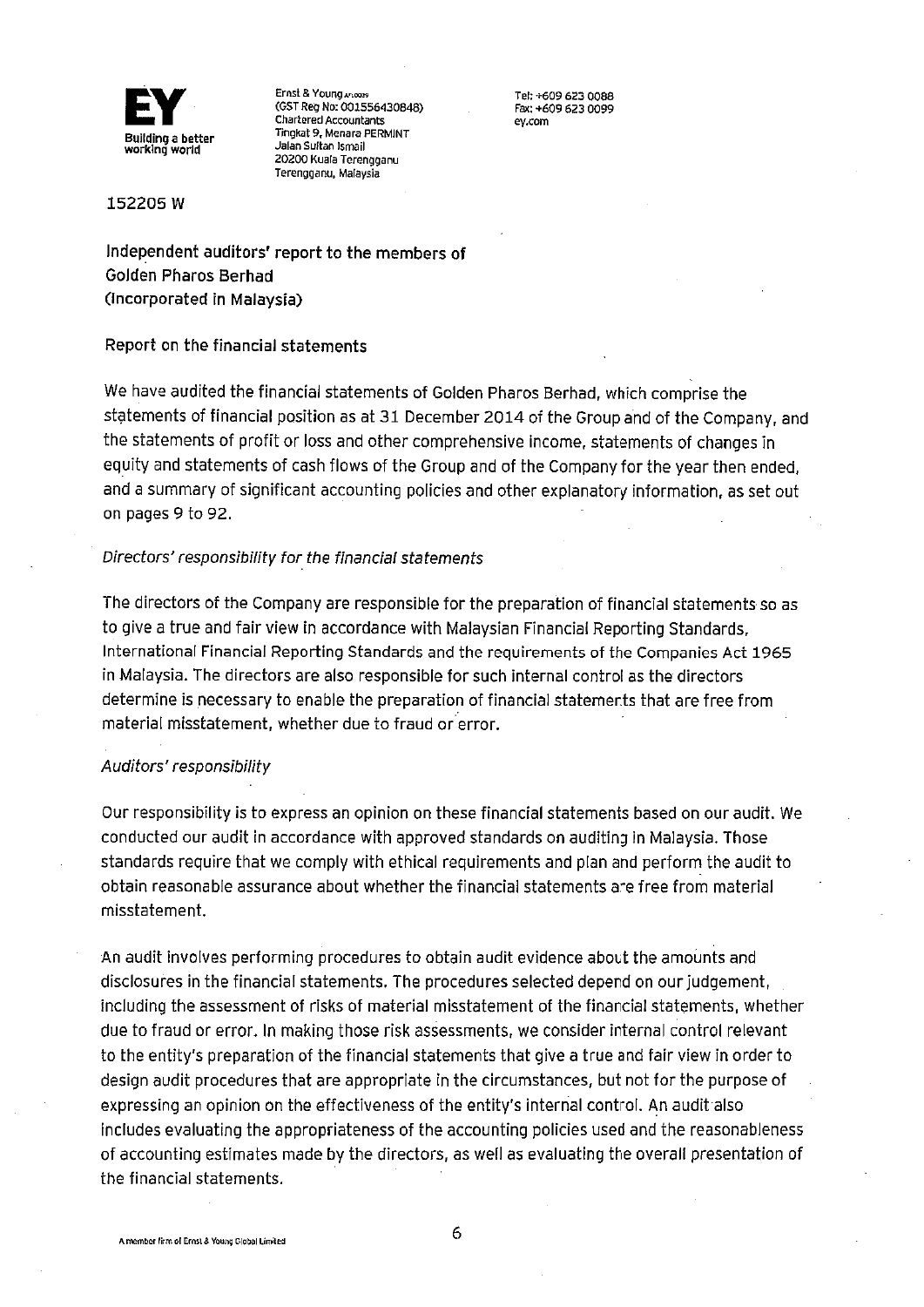

Independent auditors' report to the members of Golden Pharos Berhad (continued) (Incorporated in Malaysia)

#### Auditors' responsibility (continued)

We believe that the audit evidence we have obtained is sufficient and appropriate to provide a basis for our audit opinion.

#### Opinion

In our opinion, the financial statements give a true and fair view of the financial position of the Group and of the Company as at 31 December 2014 and of their financial performance and cash flows for the year then ended in accordance with Malaysian Financial Reporting Standards. International Financial Reporting Standards and the requirements of the Companies Act 1965 in Malaysia.

In accordance with the requirements of the Companies Act 1965 in Malaysia, we also report the following:

- (a) In our opinion, the accounting and other records and the registers required by the Act to be kept by the Company and its subsidiaries have been properly kept in accordance with the provisions of the Act.
- (b) We are satisfied that the financial statements of the subsidiaries that have been consolidated with the financial statements of the Company are in form and content appropriate and proper for the purposes of the preparation of the consolidated financial statements and we have received satisfactory information and explanations required by us for those purposes.
- (c) The auditors' reports on the financial statements of the subsidiaries were not subject to any qualification and did not include any comment required to be made under Section 174(3) of the Act.

7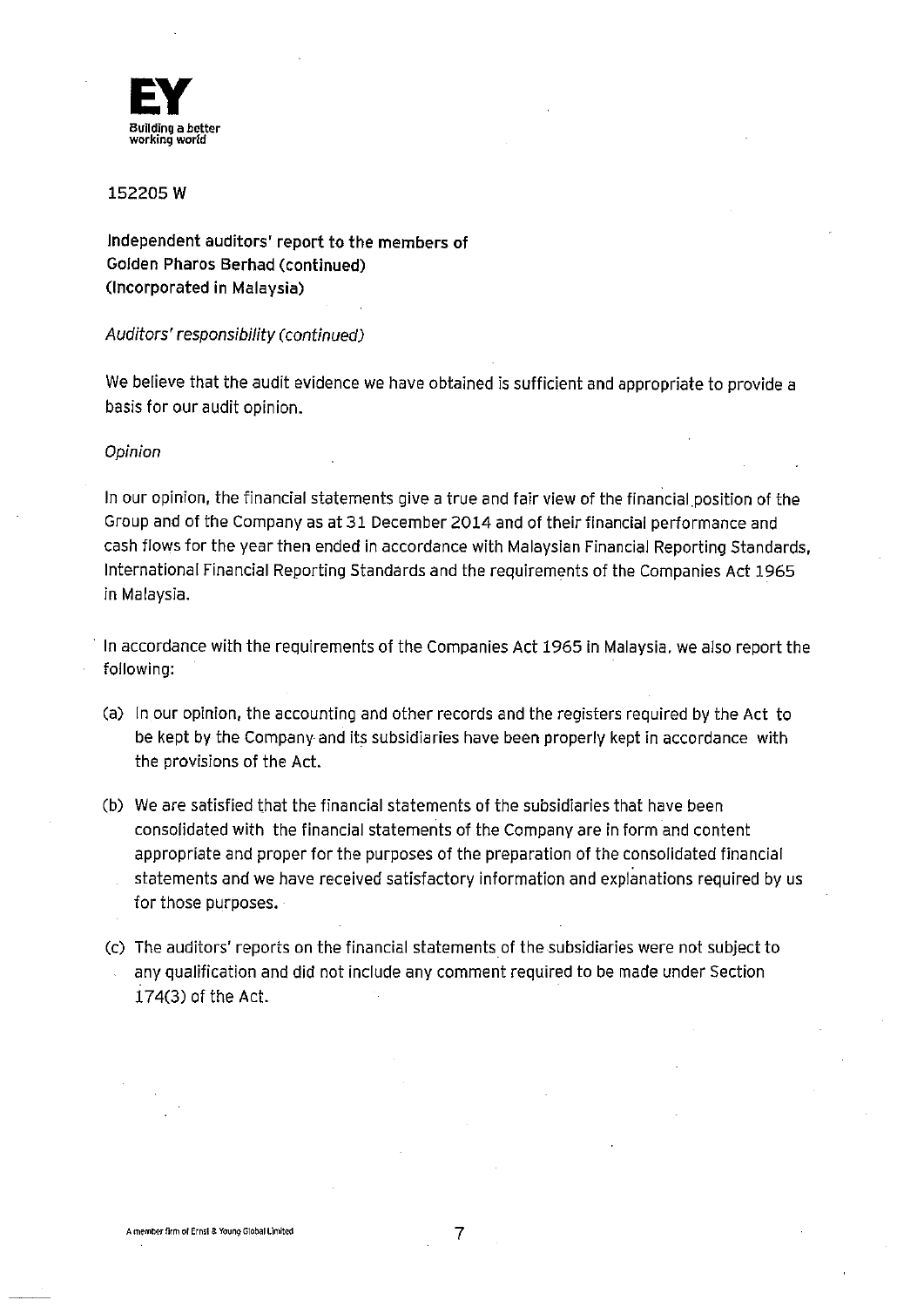

Independent auditors' report to the members of **Golden Pharos Berhad (continued)** (Incorporated in Malaysia)

Other reporting responsibilities

The supplementary information set out in Note 37 on page 93 is disclosed to meet the requirement of Bursa Malaysia Securities Berhad and is not part of the financial statements. The directors are responsible for the preparation of the supplementary information in accordance with Guidance on Special Matter No.1, Determination of Realised and Unrealised Profits or Losses in the Context of Disclosure Pursuant to Bursa Malaysia Securities Berhad Listing Requirement, as issued by the Malaysian Institute of Accountants ("MIA Guidance") and the directive of Bursa Malaysia Securities Berhad. In our opinion, the supplementary information is prepared, in all material respects, in accordance with the MIA Guidance and the directive of Bursa Malaysia Securities Berhad.

#### **Other matters**

This report is made solely to the members of the Company, as a body, in accordance with Section 174 of the Companies Act 1965 in Malaysia and for no other purpose. We do not assume responsibility to any other person for the content of this report.

Ernst & Voung

Ernst & Young AF: 0039 **Chartered Accountants** 

Adeline Chan Su Lynn No. 3082/07/15(J) **Chartered Accountant** 

Kuala Terengganu, Terengganu Darul Iman, Malaysia 15 April 2015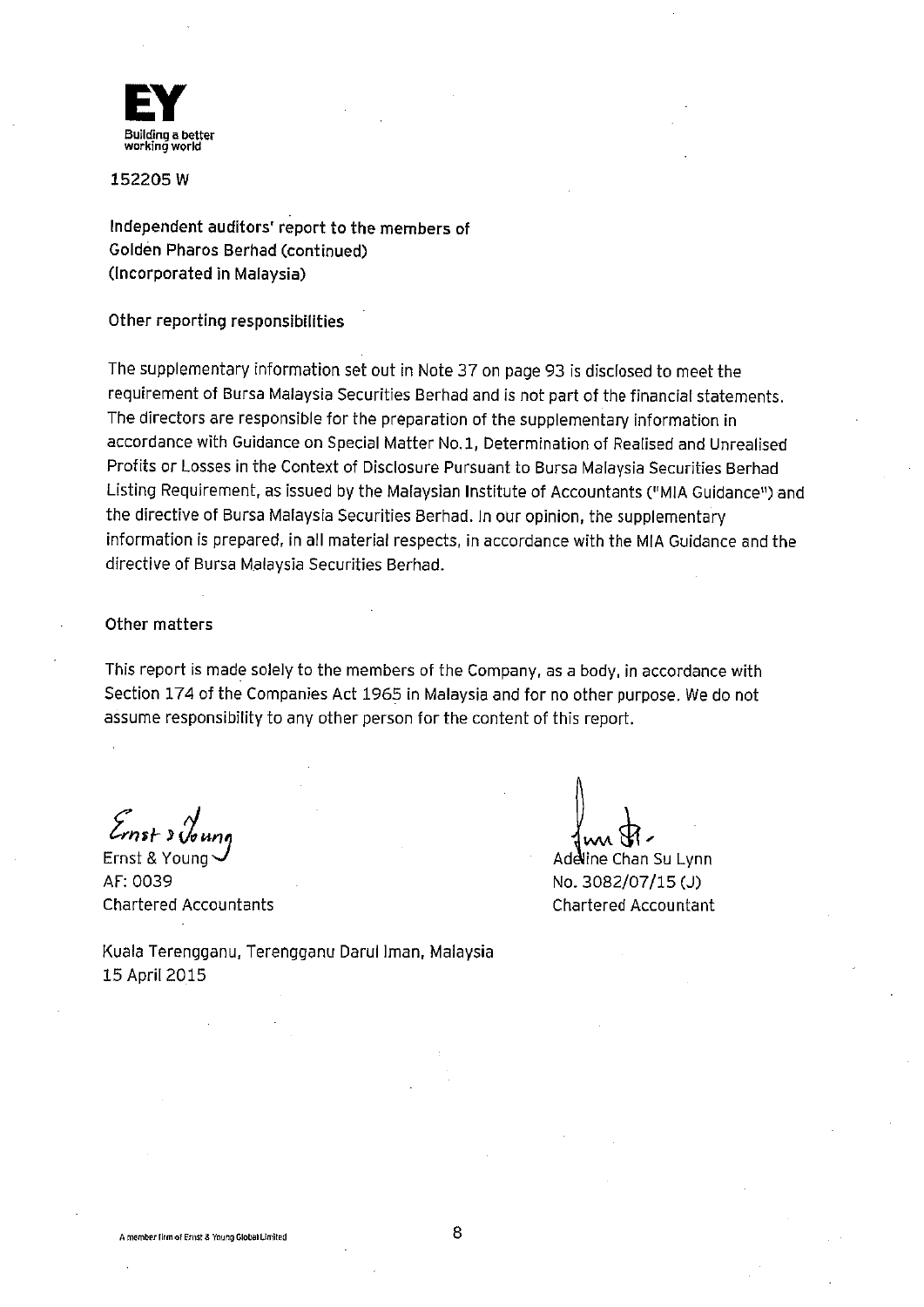# **Statements of profit or loss and other comprehensive income For the financial year ended 31 December 2014**

|                                                                                                                                     |                          | Group                                          |                                          | Company               |                       |  |
|-------------------------------------------------------------------------------------------------------------------------------------|--------------------------|------------------------------------------------|------------------------------------------|-----------------------|-----------------------|--|
|                                                                                                                                     | <b>Note</b>              | 2014<br><b>RM'000</b>                          | 2013<br><b>RM'000</b>                    | 2014<br><b>RM'000</b> | 2013<br><b>RM'000</b> |  |
| Revenue<br>Cost of sales                                                                                                            | $\overline{\mathcal{A}}$ | 106,354<br>(73,005)                            | 79,140<br>(66, 372)                      | 11,179                | 3,692                 |  |
| <b>Gross profit</b>                                                                                                                 |                          | 33,349                                         | 12,768                                   | 11,179                | 3,692                 |  |
| Other items of income                                                                                                               |                          |                                                |                                          |                       |                       |  |
| Interest income<br>Dividend income from                                                                                             | 5                        | 323                                            | 106                                      | 27                    | 499                   |  |
| investment securities<br>Other income                                                                                               | 6<br>$\overline{7}$      | 169<br>2,397                                   | 409<br>570                               | 10                    | 37                    |  |
| Other items of expense                                                                                                              |                          |                                                |                                          |                       |                       |  |
| Selling and distribution<br>expenses<br>Administrative expenses<br>Finance costs<br>Other expenses<br>Share of results of associate | 8                        | (2, 172)<br>(13, 108)<br>(512)<br>(314)<br>263 | (1,759)<br>(12, 150)<br>(1,459)<br>(340) | (20, 336)<br>(328)    | (1,659)<br>(1,230)    |  |
| Profit/(loss) before tax                                                                                                            | 9                        | 20,395                                         | (1,855)                                  | (9, 448)              | 1,339                 |  |
| Income tax (expense)/benefit                                                                                                        | 12                       | (5, 549)                                       | (696)                                    | 82                    | 76                    |  |
| Profit/(loss) net of tax                                                                                                            |                          | 14,846                                         | (2,551)                                  | (9,366)               | 1,415                 |  |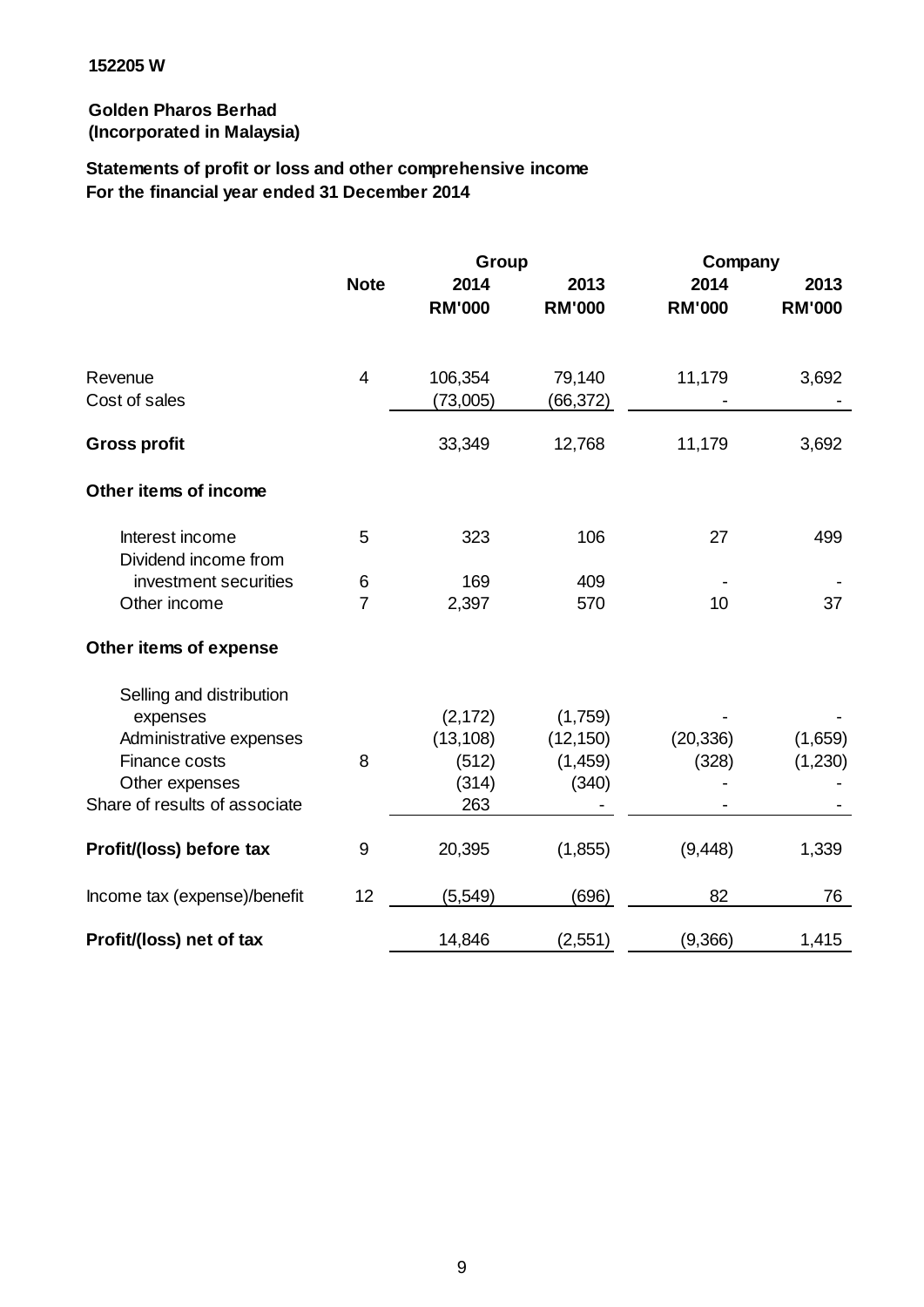## **Statements of profit or loss and other comprehensive income For the financial year ended 31 December 2014 (continued)**

|                                                                                      |             | Group                 |                       | Company               |                       |  |
|--------------------------------------------------------------------------------------|-------------|-----------------------|-----------------------|-----------------------|-----------------------|--|
|                                                                                      | <b>Note</b> | 2014<br><b>RM'000</b> | 2013<br><b>RM'000</b> | 2014<br><b>RM'000</b> | 2013<br><b>RM'000</b> |  |
| Other comprehensive income:                                                          |             |                       |                       |                       |                       |  |
| Items that will be reclassified<br>subsequently to profit or loss :                  |             |                       |                       |                       |                       |  |
| (Loss)/gain on fair value changes<br>of available-for-sale financial<br>assets       |             | (1,230)               | 3,053                 |                       |                       |  |
| Other comprehensive (loss)/<br>income, net of tax                                    |             | (1,230)               | 3,053                 |                       |                       |  |
| Total comprehensive income/<br>(loss) for the year                                   |             | 13,616                | 502                   | (9,366)               | 1,415                 |  |
| Earnings/(loss) per share<br>attributable to owners of<br>the parent (sen per share) |             |                       |                       |                       |                       |  |
| - Basic and Diluted                                                                  | 13          | 11.03                 | (1.90)                |                       |                       |  |

The accompanying accounting policies and explanatory information form an integral part of the financial statements.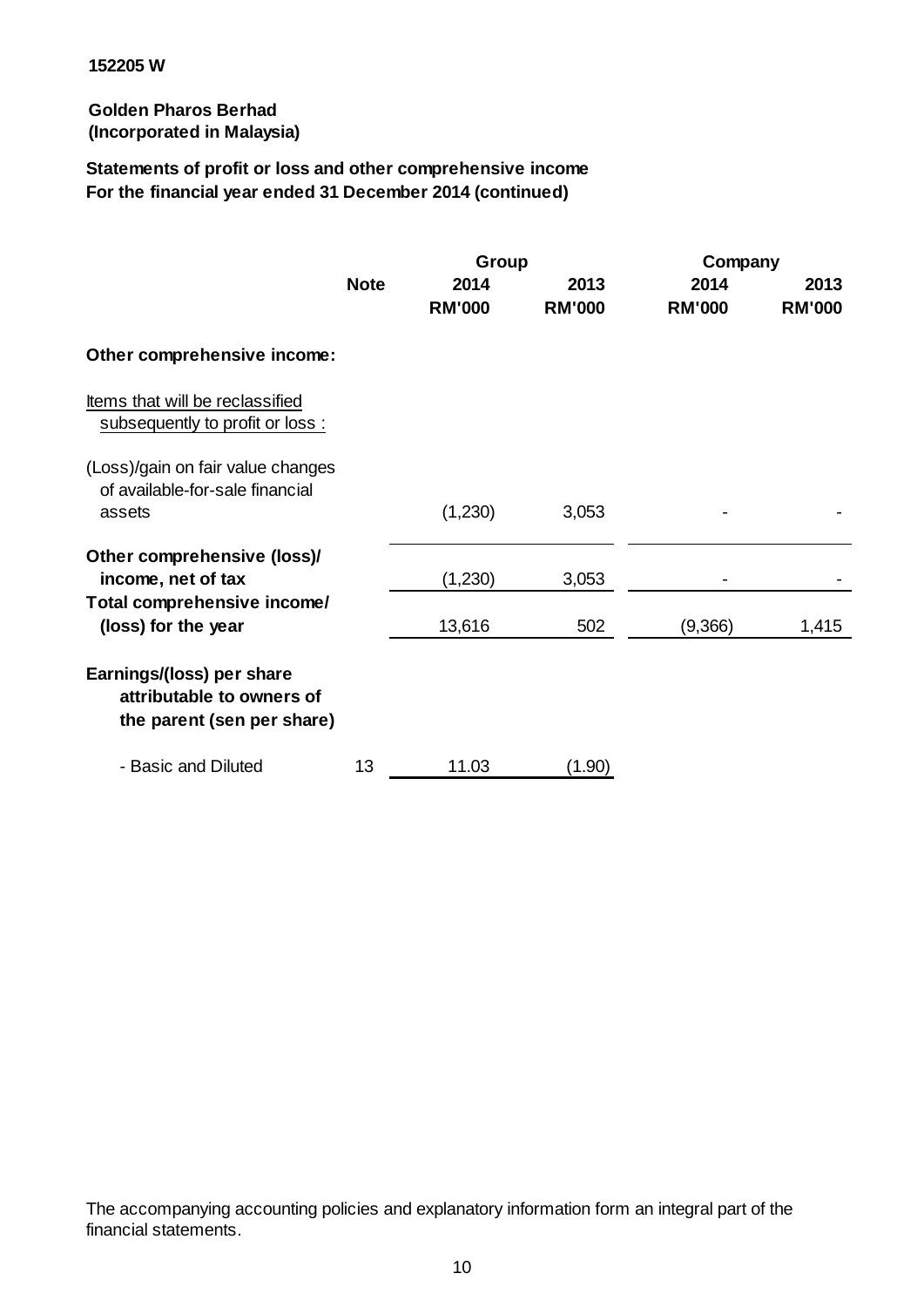# **Statements of financial position as at 31 December 2014**

|                                  |             | Group                 |                       | Company               |                       |  |
|----------------------------------|-------------|-----------------------|-----------------------|-----------------------|-----------------------|--|
|                                  | <b>Note</b> | 2014<br><b>RM'000</b> | 2013<br><b>RM'000</b> | 2014<br><b>RM'000</b> | 2013<br><b>RM'000</b> |  |
| <b>Assets</b>                    |             |                       |                       |                       |                       |  |
| <b>Non-current assets</b>        |             |                       |                       |                       |                       |  |
| Property, plant and equipment    | 14          | 68,569                | 69,140                | 8,478                 | 8,343                 |  |
| Goodwill                         | 15          |                       |                       |                       |                       |  |
| Investments in subsidiaries      | 16          |                       |                       | 45,021                | 45,021                |  |
| Investments in associates        | 17          | 263                   |                       |                       |                       |  |
| Deferred tax assets              | 18          | 211                   | 429                   |                       |                       |  |
| <b>Investment securities</b>     | 19          | 7,758                 | 8,900                 |                       |                       |  |
|                                  |             | 76,801                | 78,469                | 53,499                | 53,364                |  |
| <b>Current assets</b>            |             |                       |                       |                       |                       |  |
| <b>Inventories</b>               | 20          | 13,054                | 18,672                |                       |                       |  |
| Trade and other receivables      | 21          | 14,581                | 16,601                | 3,304                 | 20,322                |  |
| Prepayments                      |             | 3,614                 | 5,026                 | 254                   | 5                     |  |
| Tax recoverable                  |             | 785                   | 1,751                 |                       |                       |  |
| Cash and bank balances           | 22          | 19,883                | 5,973                 | 632                   | 242                   |  |
|                                  |             | 51,917                | 48,023                | 4,190                 | 20,569                |  |
| <b>Total assets</b>              |             | 128,718               | 126,492               | 57,689                | 73,933                |  |
| <b>Equity and liabilities</b>    |             |                       |                       |                       |                       |  |
| <b>Current liabilities</b>       |             |                       |                       |                       |                       |  |
| Retirement benefit obligations   | 24          | 281                   | 629                   |                       | 34                    |  |
| <b>Borrowings</b>                | 23          | 1,818                 | 5,613                 | 88                    | 93                    |  |
| Trade and other payables         | 25          | 30,674                | 38,323                | 29,633                | 36,536                |  |
| Tax payable                      |             | 34                    | 204                   |                       |                       |  |
|                                  |             | 32,807                | 44,769                | 29,721                | 36,663                |  |
| Net current assets/(liabilities) |             | 19,110                | 3,254                 | (25, 531)             | (16,094)              |  |
| <b>Non-current liabilities</b>   |             |                       |                       |                       |                       |  |
| Retirement benefit obligations   | 24          | 6,000                 | 5,120                 | 236                   | 168                   |  |
| Deferred tax liabilities         | 18          | 1,937                 | 2,517                 | 414                   | 496                   |  |
| <b>Borrowings</b>                | 23          | 1,190                 | 918                   | 228                   | 150                   |  |
| Other payables                   | 25          |                       |                       | 1                     | 1                     |  |
|                                  |             | 9,127                 | 8,555                 | 879                   | 815                   |  |
|                                  |             |                       |                       |                       |                       |  |
| <b>Total liabilities</b>         |             | 41,934                | 53,324                | 30,600                | 37,478                |  |
| <b>Net assets</b>                |             | 86,784                | 73,168                | 27,089                | 36,455                |  |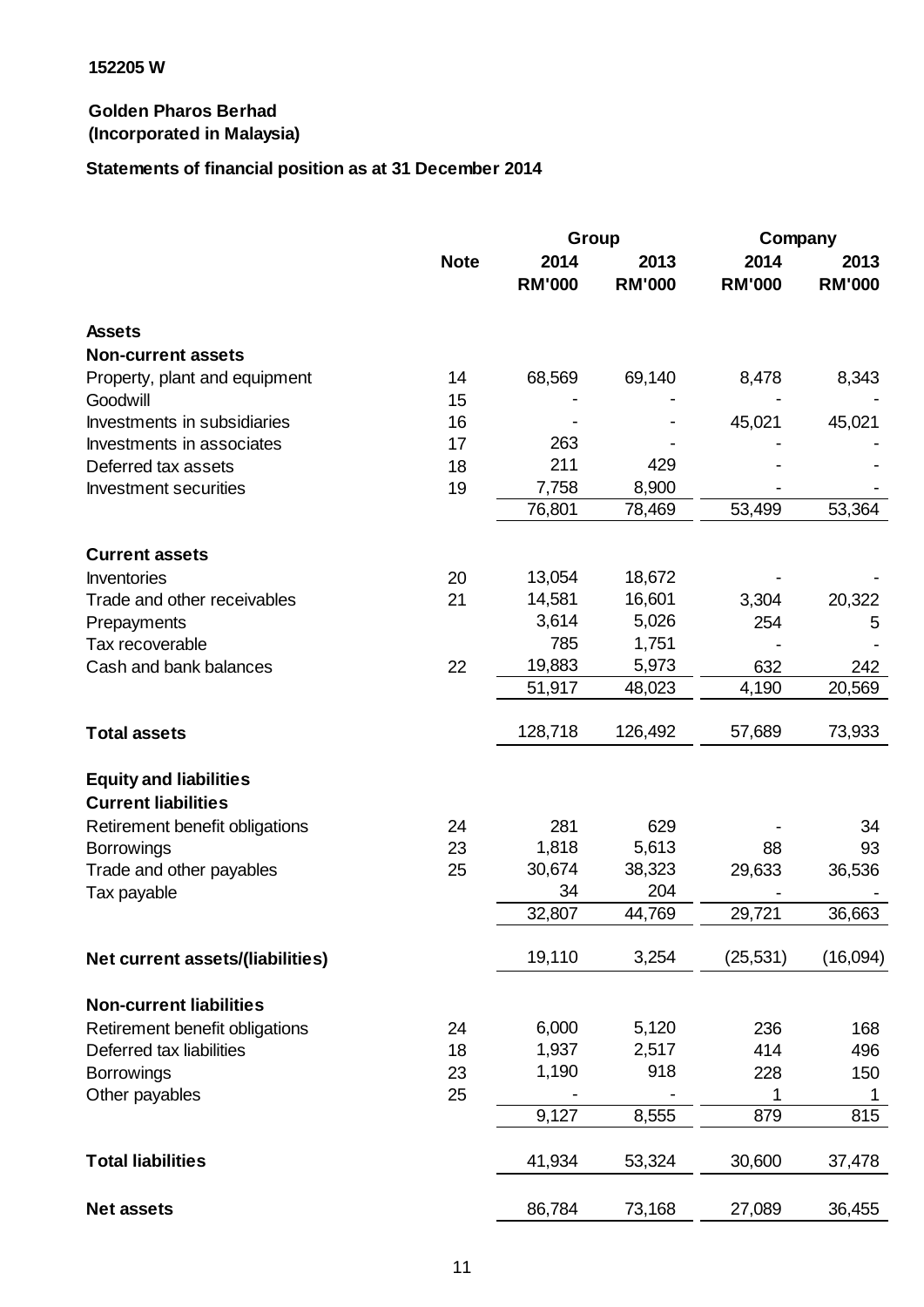## **Statements of financial position as at 31 December 2014 (continued)**

|                                                |             | Group                 |                       | Company               |                       |
|------------------------------------------------|-------------|-----------------------|-----------------------|-----------------------|-----------------------|
|                                                | <b>Note</b> | 2014<br><b>RM'000</b> | 2013<br><b>RM'000</b> | 2014<br><b>RM'000</b> | 2013<br><b>RM'000</b> |
| Equity attributable to owners of<br>the parent |             |                       |                       |                       |                       |
| Share capital                                  | 26          | 67,273                | 67,273                | 67,273                | 67,273                |
| Share premium                                  | 26          | 625                   | 625                   | 625                   | 625                   |
| Retained earnings/<br>(accumulated losses)     |             | 36,088                | 21,242                | (41,009)              | (31, 643)             |
| Other reserves                                 | 27          | (17,202)              | (15, 972)             | 200                   | 200                   |
| <b>Total equity</b>                            |             | 86,784                | 73,168                | 27,089                | 36,455                |
| <b>Total equity and liabilities</b>            |             | 128,718               | 126,492               | 57,689                | 73,933                |

The accompanying accounting policies and explanatory information form an integral part of the financial statements.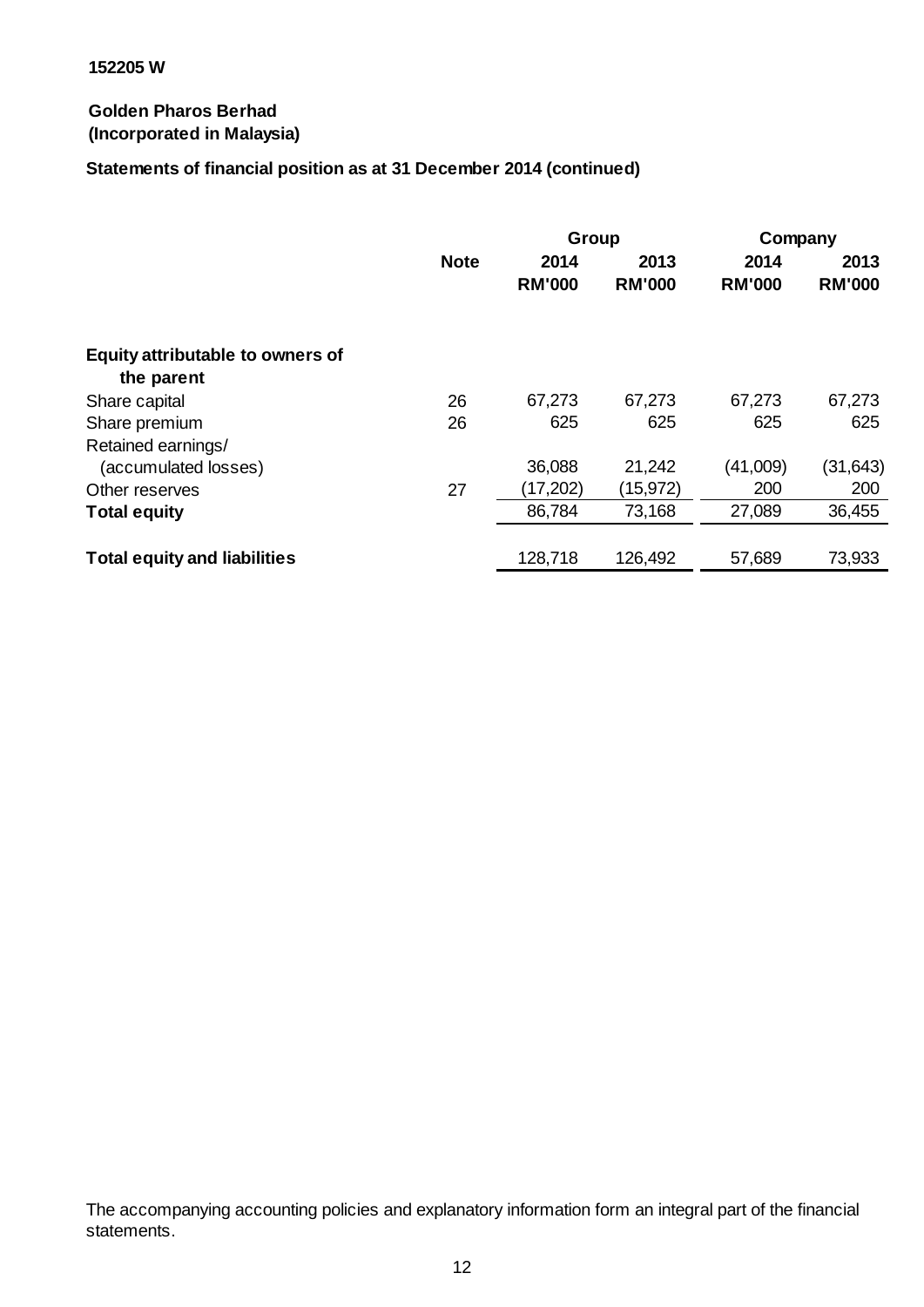#### **Golden Pharos Berhad (Incorporated in Malaysia)**

## **Statements of changes in equity**

**For the financial year ended 31 December 2014**

|                                     |             | Attributable to owners of the parent |                |                |                      |               |                   |                   |                |  |
|-------------------------------------|-------------|--------------------------------------|----------------|----------------|----------------------|---------------|-------------------|-------------------|----------------|--|
|                                     |             |                                      | Non-           |                |                      |               |                   |                   |                |  |
|                                     |             |                                      |                | distributable  | <b>Distributable</b> |               |                   | Non-distributable |                |  |
|                                     |             |                                      |                |                |                      |               |                   | <b>Equity</b>     |                |  |
|                                     |             |                                      |                |                |                      |               |                   | contribution      | <b>Reserve</b> |  |
|                                     |             |                                      |                |                | <b>Total</b>         | <b>Other</b>  | <b>Fair value</b> | from a            | arising        |  |
|                                     |             | Equity,                              | <b>Share</b>   | <b>Share</b>   | retained             | reserves,     | adjustment        | corporate         | from           |  |
| 2014                                |             | total                                | capital        | premium        | earnings             | total         | reserve           | shareholder       | merger         |  |
| Group                               | <b>Note</b> | <b>RM'000</b>                        | <b>RM'000</b>  | <b>RM'000</b>  | <b>RM'000</b>        | <b>RM'000</b> | <b>RM'000</b>     | <b>RM'000</b>     | <b>RM'000</b>  |  |
| Opening balance at 1 January 2014   |             | 73,168                               | 67,273         | 625            | 21,242               | (15, 972)     | 6,546             | 200               | (22, 718)      |  |
| Profit for the year                 |             | 14,846                               |                |                | 14,846               |               |                   |                   |                |  |
| Other comprehensive income          |             |                                      |                |                |                      |               |                   |                   |                |  |
| - Fair value adjustment reserve     | 27          | (1, 230)                             |                |                |                      | (1, 230)      | (1, 230)          |                   |                |  |
| Total comprehensive income          |             | 13,616                               |                |                | 14,846               | (1,230)       | (1,230)           |                   |                |  |
| Closing balance at 31 December 2014 |             | 86,784                               | 67,273         | 625            | 36,088               | (17, 202)     | 5,316             | 200               | (22, 718)      |  |
| Opening balance at 1 January 2013   |             | 72,466                               | 67,273         | 625            | 23,793               | (19, 225)     | 3,493             |                   | (22, 718)      |  |
| Loss for the year                   |             | (2, 551)                             |                |                | (2, 551)             |               |                   |                   |                |  |
| Other comprehensive income          |             |                                      |                |                |                      |               |                   |                   |                |  |
| - Fair value adjustment reserve     | 27          | 3,053                                |                |                |                      | 3,053         | 3,053             |                   |                |  |
| Total comprehensive income          |             | 502                                  | $\blacksquare$ | $\blacksquare$ | (2, 551)             | 3,053         | 3,053             |                   |                |  |
| Transaction with owner              |             |                                      |                |                |                      |               |                   |                   |                |  |
| Waiver of amount due to a corporate |             |                                      |                |                |                      |               |                   |                   |                |  |
| shareholder                         |             | 200                                  |                |                |                      | 200           |                   | 200               |                |  |
| Closing balance at 31 December 2013 |             | 73,168                               | 67,273         | 625            | 21,242               | (15, 972)     | 6,546             | 200               | (22, 718)      |  |

The accompanying accounting policies and explanatory information form an integral part of the financial statements.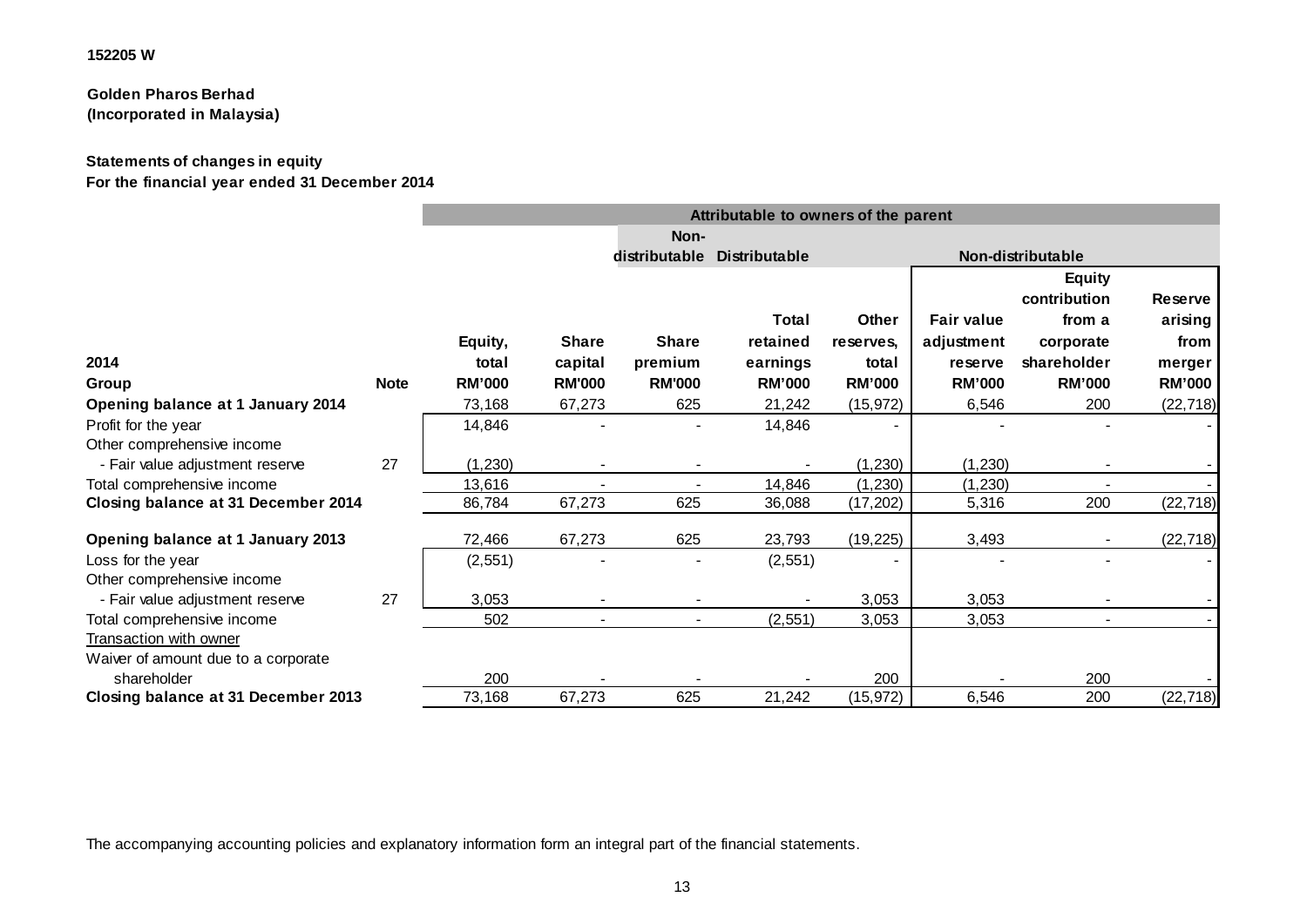**Golden Pharos Berhad (Incorporated in Malaysia)**

**Statements of changes in equity (continued) For the financial year ended 31 December 2014**

|                                     |             |                                   |                                          | <b>Non-distributable</b>                 |                                                      |                                                 |                                                                       |  |  |
|-------------------------------------|-------------|-----------------------------------|------------------------------------------|------------------------------------------|------------------------------------------------------|-------------------------------------------------|-----------------------------------------------------------------------|--|--|
| 2014<br>Company                     | <b>Note</b> | Equity,<br>total<br><b>RM'000</b> | <b>Share</b><br>capital<br><b>RM'000</b> | <b>Share</b><br>premium<br><b>RM'000</b> | <b>Accumulated</b><br><b>losses</b><br><b>RM'000</b> | <b>Other</b><br><b>reserve</b><br><b>RM'000</b> | <b>Equity</b><br>contribution<br>from<br>shareholder<br><b>RM'000</b> |  |  |
| Opening balance at 1 January 2014   |             | 36,455                            | 67,273                                   | 625                                      | (31, 643)                                            | 200                                             | 200                                                                   |  |  |
| Total comprehensive loss            |             | (9,366)                           |                                          |                                          | (9,366)                                              |                                                 |                                                                       |  |  |
| Closing balance at 31 December 2014 |             | 27,089                            | 67,273                                   | 625                                      | (41,009)                                             | 200                                             | 200                                                                   |  |  |
| Opening balance at 1 January 2013   |             | 34,840                            | 67,273                                   | 625                                      | (33,058)                                             |                                                 |                                                                       |  |  |
| Total comprehensive income          |             | 1,415                             |                                          |                                          | 1,415                                                |                                                 |                                                                       |  |  |
| Transaction with owner              |             |                                   |                                          |                                          |                                                      |                                                 |                                                                       |  |  |
| Waiver of amount due to shareholder | 27          | 200                               |                                          |                                          |                                                      | 200                                             | 200                                                                   |  |  |
| Closing balance at 31 December 2013 |             | 36,455                            | 67,273                                   | 625                                      | (31, 643)                                            | 200                                             | 200                                                                   |  |  |

The accompanying accounting policies and explanatory information form an integral part of the financial statements.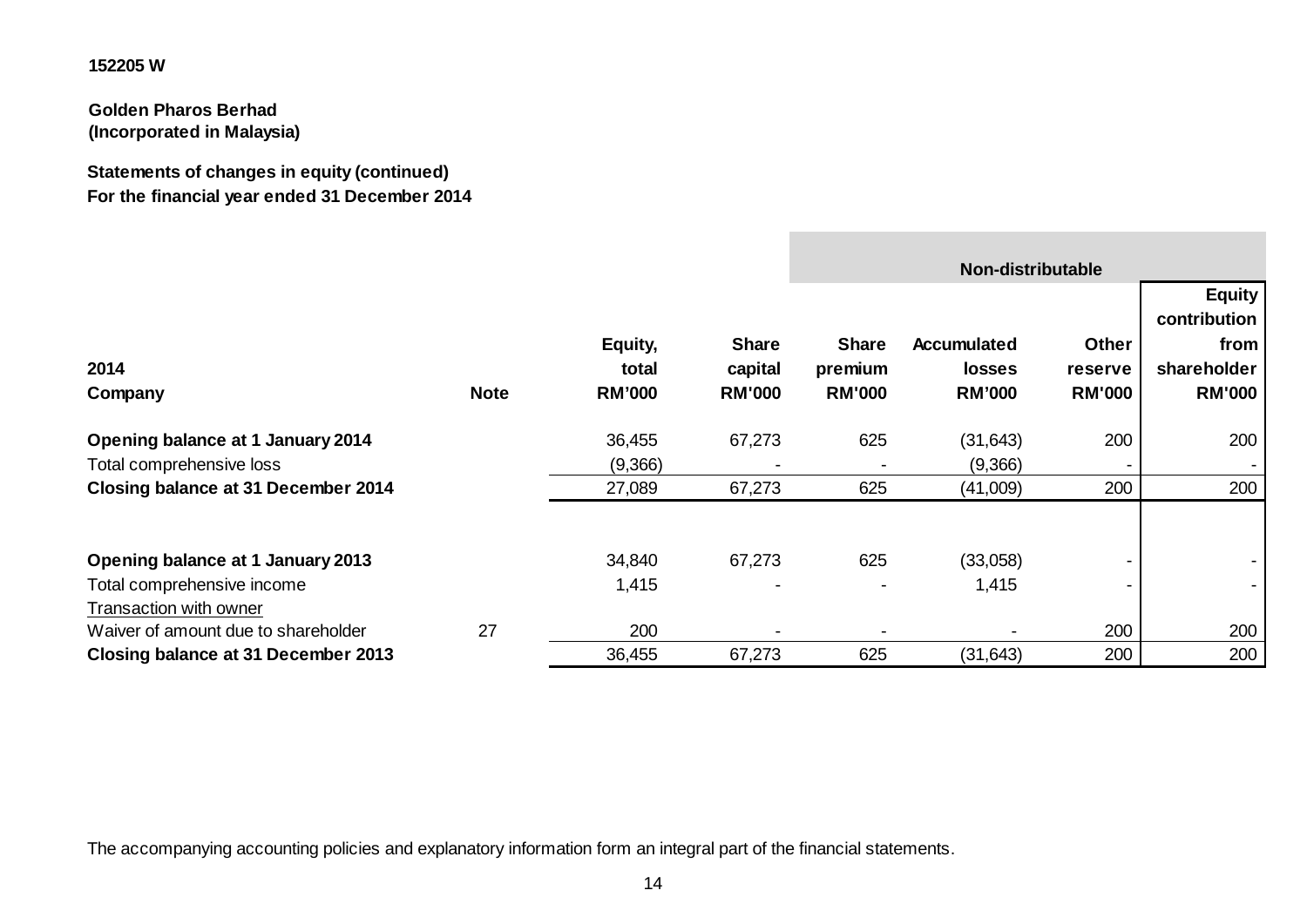# **Statements of cash flows For the financial year ended 31 December 2014**

|                                      |                | Group         |               | Company       |               |  |
|--------------------------------------|----------------|---------------|---------------|---------------|---------------|--|
|                                      | <b>Note</b>    | 2014<br>2013  |               | 2014          | 2013          |  |
|                                      |                | <b>RM'000</b> | <b>RM'000</b> | <b>RM'000</b> | <b>RM'000</b> |  |
| <b>Operating activities</b>          |                |               |               |               |               |  |
| Profit/(loss) before tax             |                | 20,395        | (1, 855)      | (9, 448)      | 1,339         |  |
| Adjustments for:                     |                |               |               |               |               |  |
| Dividend income                      |                |               |               |               |               |  |
| - Investments in subsidiaries        | 4              |               |               | (8,726)       | (1,239)       |  |
| - Investment securities              | 6              | (169)         | (409)         |               |               |  |
| Profit from Al-Mudharabah            | 7              | (20)          | (9)           |               | (1)           |  |
| Finance costs                        | 8              | 512           | 1,459         | 328           | 1,230         |  |
| Depreciation of property, plant and  |                |               |               |               |               |  |
| equipment                            | 9              | 4,550         | 4,477         | 293           | 266           |  |
| Impairment loss on inventories       | 9              | 33            |               |               |               |  |
| Gain on disposal of property, plant  |                |               |               |               |               |  |
| and equipment                        | $\overline{7}$ | (135)         | (33)          |               | (1)           |  |
| Gain on disposal of assets           |                |               |               |               |               |  |
| classified as held for sale          | 7              |               | (35)          |               | (35)          |  |
| Property, plant and equipment        |                |               |               |               |               |  |
| written off                          | 9              | 22            | 13            | 1             | 6             |  |
| Impairment loss on trade and other   |                |               |               |               |               |  |
| receivables                          | 9              | 582           | 514           | 16,465        |               |  |
| Reversal of allowance for impairment |                |               |               |               |               |  |
| of trade and other receivables       | 7              |               | (31)          |               |               |  |
| Reversal of allowance for impairment |                |               |               |               |               |  |
| of loss in a subsidiary              | 9              |               |               |               | (2, 104)      |  |
| Interest income                      | 5              | (323)         | (106)         | (27)          | (499)         |  |
| Net unrealised foreign               |                |               |               |               |               |  |
| exchange gain                        | 7              | (48)          | (32)          |               |               |  |
| Share of results of associate        |                | (263)         |               |               |               |  |
| Provision for retirement benefits    | 10             | 630           | 656           | 34            | 32            |  |
| Provision for short-term             |                |               |               |               |               |  |
| accumulating compensated             |                |               |               |               |               |  |
| absences                             | 10             | 97            | 86            | 25            | 21            |  |
| Total adjustments                    |                | 5,468         | 6,550         | 8,393         | (2, 324)      |  |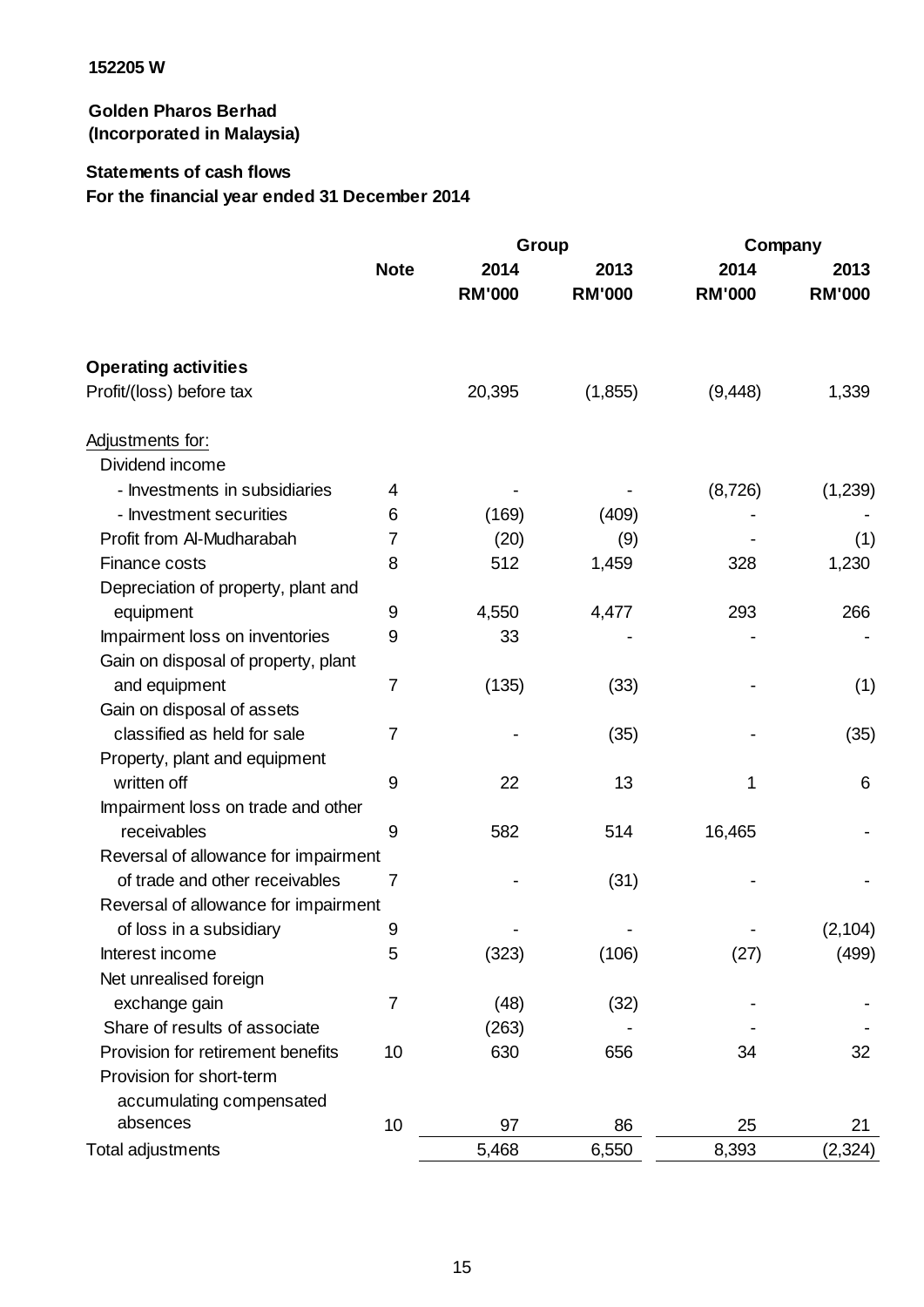# **Statements of cash flows**

**For the financial year ended 31 December 2014 (continued)**

|                                                                              |             | Group                 |                       | Company               |                       |  |
|------------------------------------------------------------------------------|-------------|-----------------------|-----------------------|-----------------------|-----------------------|--|
|                                                                              | <b>Note</b> | 2014<br><b>RM'000</b> | 2013<br><b>RM'000</b> | 2014<br><b>RM'000</b> | 2013<br><b>RM'000</b> |  |
| <b>Operating cash flows before</b>                                           |             |                       |                       |                       |                       |  |
| changes in working capital                                                   |             | 25,863                | 4,695                 | (1,055)               | (985)                 |  |
| Changes in working capital:                                                  |             |                       |                       |                       |                       |  |
| Decrease/(increase) in inventories<br>Decrease/(increase) in trade and other |             | 5,618                 | (1, 126)              |                       |                       |  |
| receivables                                                                  |             | 1,440                 | (2, 133)              | 553                   | (143)                 |  |
| Decrease/(increase) in prepayments<br>(Decrease)/increase in trade and other |             | 1,412                 | 579                   | (249)                 | 1                     |  |
| payables                                                                     |             | (8, 122)              | 3,209                 | (7, 244)              | (75)                  |  |
| Total changes in working capital                                             |             | 348                   | 529                   | (6,940)               | (217)                 |  |
|                                                                              |             |                       |                       |                       |                       |  |
| Cash flows from/(used in) operations                                         |             | 26,211                | 5,224                 | (7, 995)              | (1, 202)              |  |
| Profit from Al-Mudharabah                                                    |             | 20                    | 9                     |                       | 1                     |  |
| Finance costs                                                                |             | (113)                 | (538)                 |                       |                       |  |
| Income taxes (paid)/refund                                                   |             | (5, 106)              | 1,311                 |                       | 211                   |  |
| Retirement benefits paid                                                     | 24          | (98)                  | (538)                 |                       | (22)                  |  |
| Net cash flows from/(used in)                                                |             |                       |                       |                       |                       |  |
| operating activities                                                         |             | 20,914                | 5,468                 | (7, 995)              | (1,012)               |  |
| <b>Investing activities</b>                                                  |             |                       |                       |                       |                       |  |
| Purchase of property, plant and                                              |             |                       |                       |                       |                       |  |
| equipment                                                                    | 14          | (3, 121)              | (1,611)               | (271)                 | (32)                  |  |
| Proceeds from disposal of property,                                          |             |                       |                       |                       |                       |  |
| plant and equipment                                                          |             | 182                   | 81                    |                       | 1                     |  |
| Placement of deposits in licensed banks                                      |             | 203                   | (42)                  |                       |                       |  |
| Proceed from disposal of assets                                              |             |                       |                       |                       |                       |  |
| classified as held for sale                                                  |             |                       | 42                    |                       | 42                    |  |
| Dividend received                                                            |             |                       |                       |                       |                       |  |
| - Investment securities                                                      |             | 81                    | 354                   |                       |                       |  |
| - Investments in subsidiaries                                                |             |                       |                       | 8,726                 | 1,285                 |  |
| Profit sharing and interest received                                         |             | 323                   | 349                   | 26                    | 1                     |  |
| Net cash flows (used in)/from                                                |             |                       |                       |                       |                       |  |
| investing activities                                                         |             | (2, 332)              | (827)                 | 8,481                 | 1,297                 |  |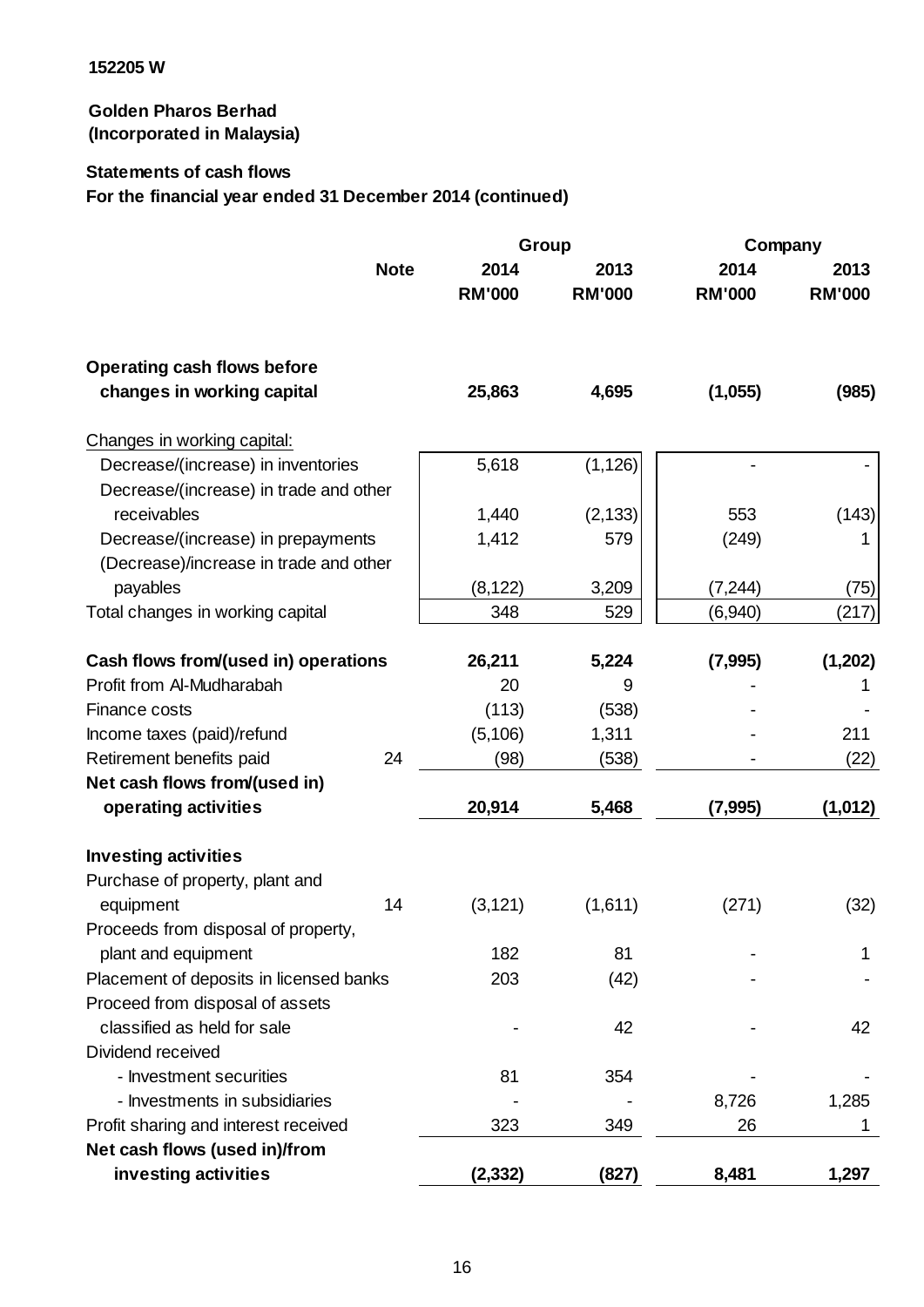## **Statements of cash flows**

**For the financial year ended 31 December 2014 (continued)**

|                                        |             | Group                 |                       | Company               |                       |  |
|----------------------------------------|-------------|-----------------------|-----------------------|-----------------------|-----------------------|--|
|                                        | <b>Note</b> | 2014<br><b>RM'000</b> | 2013<br><b>RM'000</b> | 2014<br><b>RM'000</b> | 2013<br><b>RM'000</b> |  |
|                                        |             |                       |                       |                       |                       |  |
| <b>Financing activities</b>            |             |                       |                       |                       |                       |  |
| Drawdowns from borrowings              |             | 303                   | 7,962                 |                       |                       |  |
| Repayment of borrowings                |             | (2,852)               | (9, 498)              |                       |                       |  |
| Repayment of obligations under finance |             |                       |                       |                       |                       |  |
| leases                                 |             | (514)                 | (351)                 | (86)                  | (80)                  |  |
| Cost of fund and interest paid         |             | (18)                  | (18)                  | (10)                  | (13)                  |  |
| Net cash flows used in                 |             |                       |                       |                       |                       |  |
| financing activities                   |             | (3,081)               | (1, 905)              | (96)                  | (93)                  |  |
| Net increase in cash                   |             |                       |                       |                       |                       |  |
| and cash equivalents                   |             | 15,501                | 2,736                 | 390                   | 192                   |  |
| Cash and cash equivalents at           |             |                       |                       |                       |                       |  |
| 1 January                              |             | 2,398                 | (338)                 | 242                   | 50                    |  |
| Cash and cash equivalents at           |             |                       |                       |                       |                       |  |
| 31 December                            | 22          | 17,899                | 2,398                 | 632                   | 242                   |  |

The accompanying accounting policies and explanatory information form an integral part of the financial statements.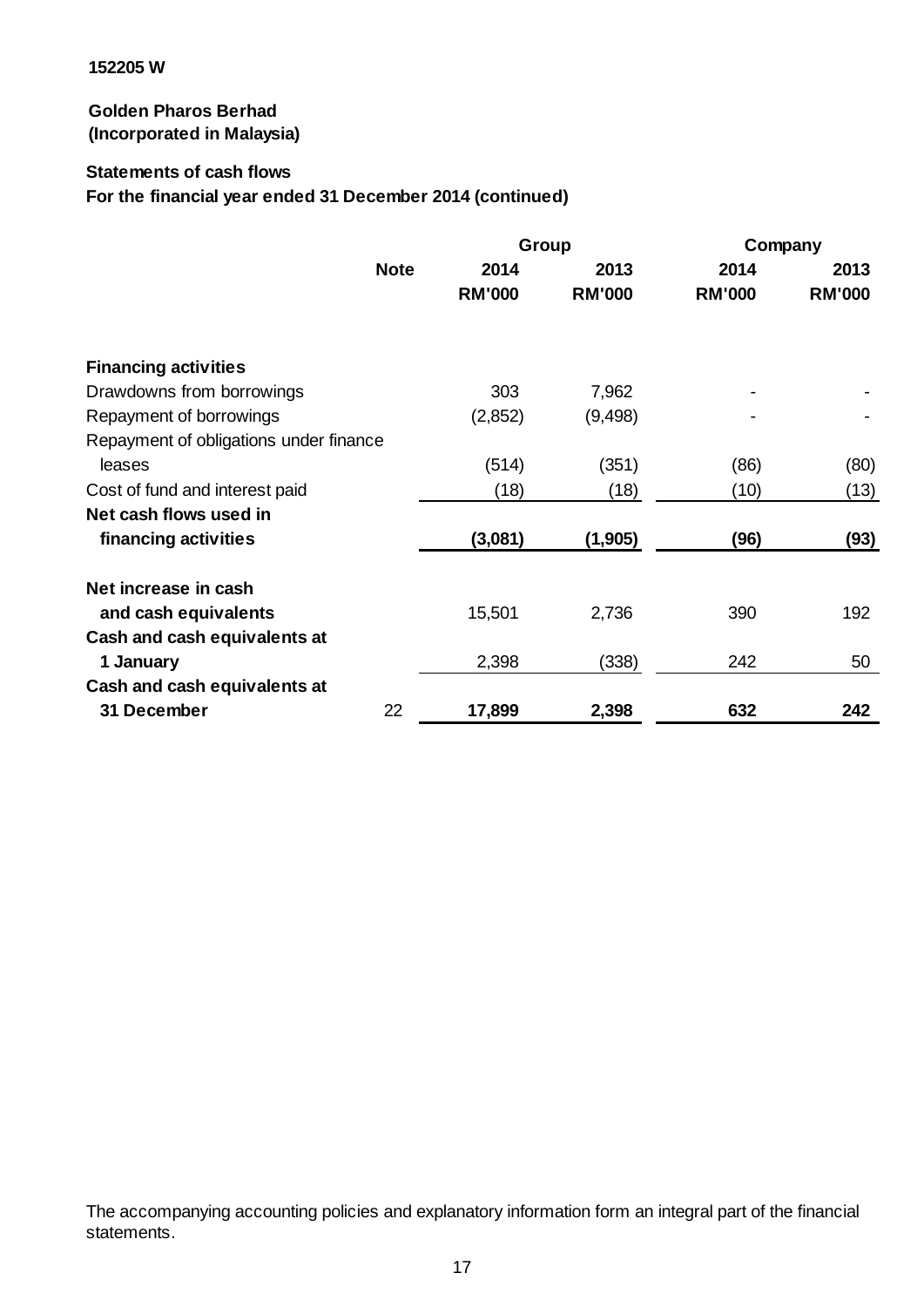## **Notes to the financial statements For the financial year ended 31 December 2014**

## **1. Corporate information**

The Company is a public limited liability company, incorporated and domiciled in Malaysia, and is listed on the Main Market of Bursa Malaysia Securities Berhad. The registered office of the Company is located at Lot PT 3071, Kawasan Perindustrian Chendering, 21080 Kuala Terengganu, Terengganu Darul Iman.

The principal place of business of the Company is located at 66-2 Taman Sri Intan, Jalan Sultan Omar, 20300 Kuala Terengganu, Terengganu Darul Iman.

The holding company is Terengganu Incorporated Sdn. Bhd., a company incorporated in Malaysia.

The principal activities of the Company are investment holding and provision of management services to the subsidiaries. The principal activities of the subsidiaries and associates are set out in Notes 16 and 17 respectively.

There have been no significant changes in the nature of the principal activities during the financial year.

## **2. Summary of significant accounting policies**

#### **2.1 Basis of preparation**

The financial statements of the Group and of the Company have been prepared in accordance with Malaysian Financial Reporting Standards ("MFRS"), International Financial Reporting Standards ("IFRS") and the requirements of the Companies Act 1965 in Malaysia.

The financial statements of the Group and of the Company are prepared under the historical cost convention except as disclosed in the summary of significant accounting policies.

The financial statements are presented in Ringgit Malaysia ("RM") and all values are rounded to the nearest thousand (RM'000) except when otherwise indicated.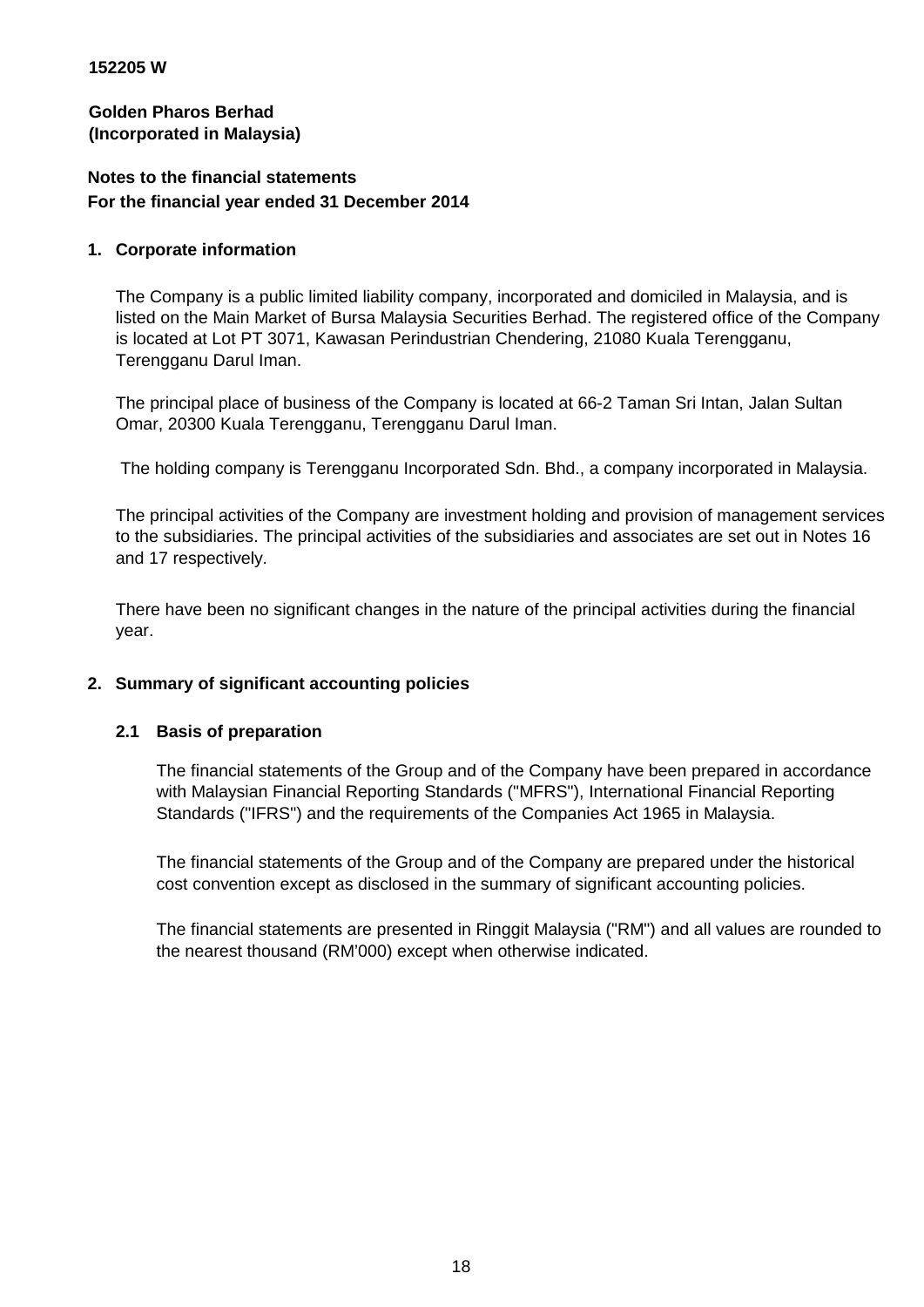## **2. Summary of significant accounting policies (continued)**

## **2.2 Changes in accounting policies**

The accounting policies adopted are consistent with those of the previous financial year except as follows:

On 1 January 2014, the Group and the Company adopted the following new and amended MFRS and IC Interpretation mandatory for annual financial periods beginning on or after 1 January 2014.

| <b>Description</b>                                                  | <b>Effective</b><br>for annual<br>periods<br>beginning<br>or after |
|---------------------------------------------------------------------|--------------------------------------------------------------------|
| Amendments to MFRS 132 Financial Instruments: Presentation          |                                                                    |
| - Offsetting Financial Assets and Financial Liabilities             | 1 January 2014                                                     |
| Amendments to MFRS 10, MFRS 12 and MFRS 127: Investment             |                                                                    |
| <b>Entities</b>                                                     | 1 January 2014                                                     |
| Amendments to MFRS 136: Recoverable Amount Disclosures              |                                                                    |
| for Non-Financial Assets                                            | 1 January 2014                                                     |
| Amendments to MFRS 139: Novation of Derivatives and Continuation of |                                                                    |
| <b>Hedge Accounting</b>                                             | 1 January 2014                                                     |
| IC Interpretation 21: Levies                                        | 1 January 2014                                                     |

The nature and impact of the new and amended MFRSs and IC Interpretation are described below:

#### **Amendments to MFRS 132: Offsetting Financial Assets and Financial Liabilities**

The amendments clarify the meaning of "currently has a legally enforceable right to set-off" and "simultaneous realisation and settlement". These amendments are to be applied retrospectively. These amendments have no impact on the Group, since none of the entities in the Group has any offsetting arrangements.

#### **Amendments to MFRS 10, MFRS 12 and MFRS 127: Investment Entities**

These amendments provide an exception to the consolidation requirement for entities that meet the definition of an investment entity under MFRS 10 Consolidated Financial Statements and must be applied retrospectively, subject to certain transition relief. The exception to consolidation requires investment entities to account for subsidiaries at fair value through profit or loss. These amendments have no impact on the Group, since none of the entities in the Group qualifies to be an investment entity under MFRS 10.

Adoption of the above Amendments and IC Interpretation did not have any significant effect on the financial performance and position of the Group and the Company.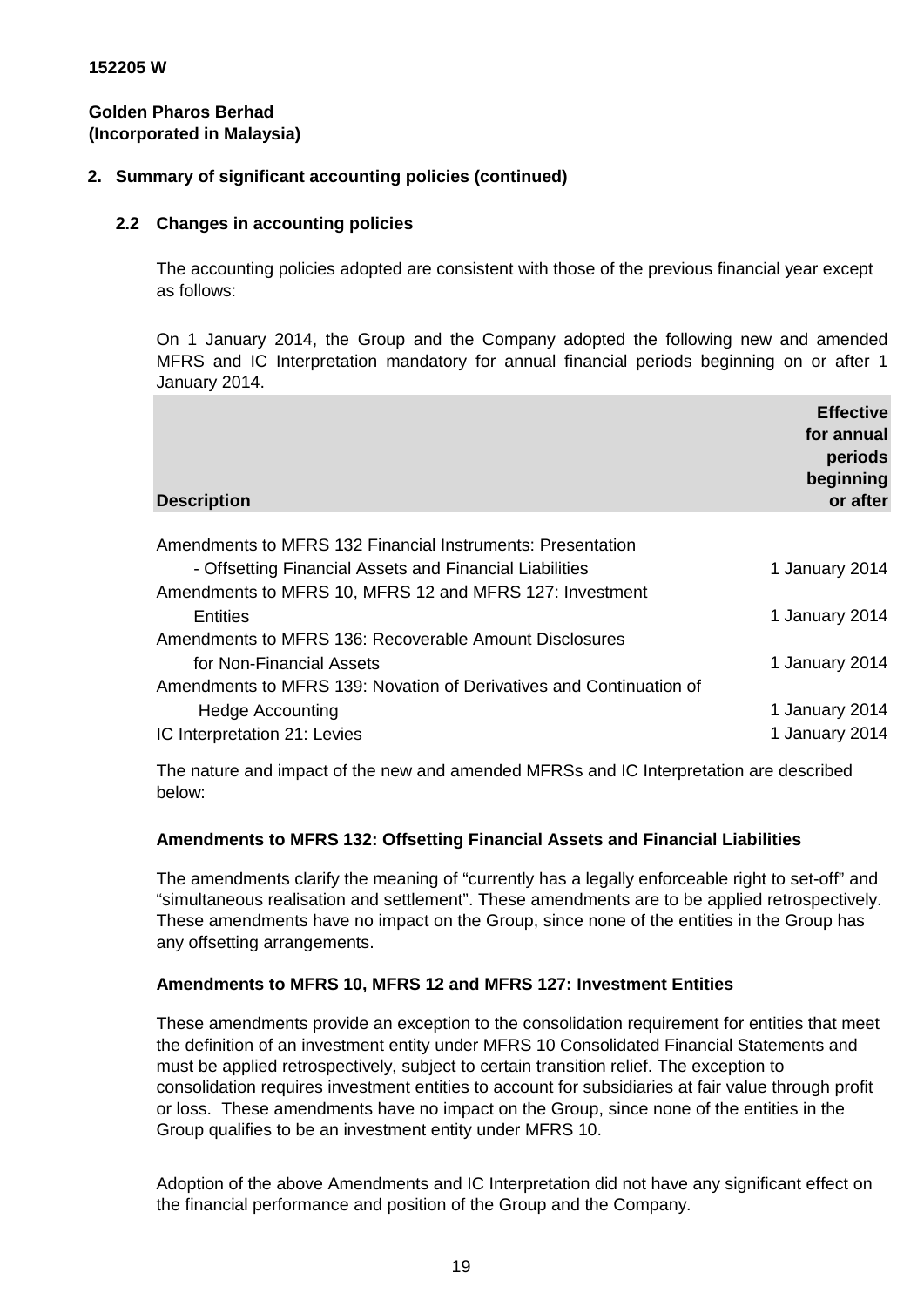## **2. Summary of significant accounting policies (continued)**

#### **2.3 Standards issued but not yet effective**

The standards and interpretations that are issued but not yet effective up to the date of issuance of the Group's and the Company's financial statements are disclosed below. The Group and the Company intend to adopt these standards, if applicable, when they become effective.

| Amendments to MFRS 119: Defined Benefit Plans: Employee<br>1 July 2014<br>Contributions<br>1 July 2014<br>Annual Improvements to MFRS 2010-2012 Cycle<br>1 July 2014<br>Annual Improvements to MFRS 2011-2013 Cycle<br>Annual Improvements to MFRS 2012 - 2014 Cycle<br>1 January 2016<br>Amendments to MFRS 116 and MFRS 138: Clarification of Acceptable<br>Methods of Depreciation and Amortisation<br>1 January 2016<br>Amendments to MFRS 116 and MFRS 141: Agriculture: Bearer Plants<br>1 January 2016<br>Amendments to MFRS 10 and MFRS 128: Sale or Contribution of<br>Assets between an Investor and its Associate or Joint Venture<br>1 January 2016<br>Amendments to MFRS 11: Accounting for Acquisitions of Interests in<br>1 January 2016<br><b>Joint Operations</b><br>Amendments to MFRS 127: Equity Method in Separate Financial Statements<br>1 January 2016<br>Amendments to MFRS 101: Disclosure Initiatives<br>1 January 2016 |
|----------------------------------------------------------------------------------------------------------------------------------------------------------------------------------------------------------------------------------------------------------------------------------------------------------------------------------------------------------------------------------------------------------------------------------------------------------------------------------------------------------------------------------------------------------------------------------------------------------------------------------------------------------------------------------------------------------------------------------------------------------------------------------------------------------------------------------------------------------------------------------------------------------------------------------------------------|
|                                                                                                                                                                                                                                                                                                                                                                                                                                                                                                                                                                                                                                                                                                                                                                                                                                                                                                                                                    |
|                                                                                                                                                                                                                                                                                                                                                                                                                                                                                                                                                                                                                                                                                                                                                                                                                                                                                                                                                    |
|                                                                                                                                                                                                                                                                                                                                                                                                                                                                                                                                                                                                                                                                                                                                                                                                                                                                                                                                                    |
|                                                                                                                                                                                                                                                                                                                                                                                                                                                                                                                                                                                                                                                                                                                                                                                                                                                                                                                                                    |
|                                                                                                                                                                                                                                                                                                                                                                                                                                                                                                                                                                                                                                                                                                                                                                                                                                                                                                                                                    |
|                                                                                                                                                                                                                                                                                                                                                                                                                                                                                                                                                                                                                                                                                                                                                                                                                                                                                                                                                    |
|                                                                                                                                                                                                                                                                                                                                                                                                                                                                                                                                                                                                                                                                                                                                                                                                                                                                                                                                                    |
|                                                                                                                                                                                                                                                                                                                                                                                                                                                                                                                                                                                                                                                                                                                                                                                                                                                                                                                                                    |
|                                                                                                                                                                                                                                                                                                                                                                                                                                                                                                                                                                                                                                                                                                                                                                                                                                                                                                                                                    |
|                                                                                                                                                                                                                                                                                                                                                                                                                                                                                                                                                                                                                                                                                                                                                                                                                                                                                                                                                    |
|                                                                                                                                                                                                                                                                                                                                                                                                                                                                                                                                                                                                                                                                                                                                                                                                                                                                                                                                                    |
|                                                                                                                                                                                                                                                                                                                                                                                                                                                                                                                                                                                                                                                                                                                                                                                                                                                                                                                                                    |
|                                                                                                                                                                                                                                                                                                                                                                                                                                                                                                                                                                                                                                                                                                                                                                                                                                                                                                                                                    |
|                                                                                                                                                                                                                                                                                                                                                                                                                                                                                                                                                                                                                                                                                                                                                                                                                                                                                                                                                    |
| Amendments to MFRS 10, MFRS 12 and MFRS 128: Investment Entities:                                                                                                                                                                                                                                                                                                                                                                                                                                                                                                                                                                                                                                                                                                                                                                                                                                                                                  |
| 1 January 2016<br>Applying the Consolidation Exception                                                                                                                                                                                                                                                                                                                                                                                                                                                                                                                                                                                                                                                                                                                                                                                                                                                                                             |
| 1 January 2016<br><b>MFRS 14 Regulatory Deferral Accounts</b>                                                                                                                                                                                                                                                                                                                                                                                                                                                                                                                                                                                                                                                                                                                                                                                                                                                                                      |
| <b>MFRS 15 Revenue from Contracts with Customers</b><br>1 January 2017                                                                                                                                                                                                                                                                                                                                                                                                                                                                                                                                                                                                                                                                                                                                                                                                                                                                             |
| <b>MFRS 9 Financial Instruments</b><br>1 January 2018                                                                                                                                                                                                                                                                                                                                                                                                                                                                                                                                                                                                                                                                                                                                                                                                                                                                                              |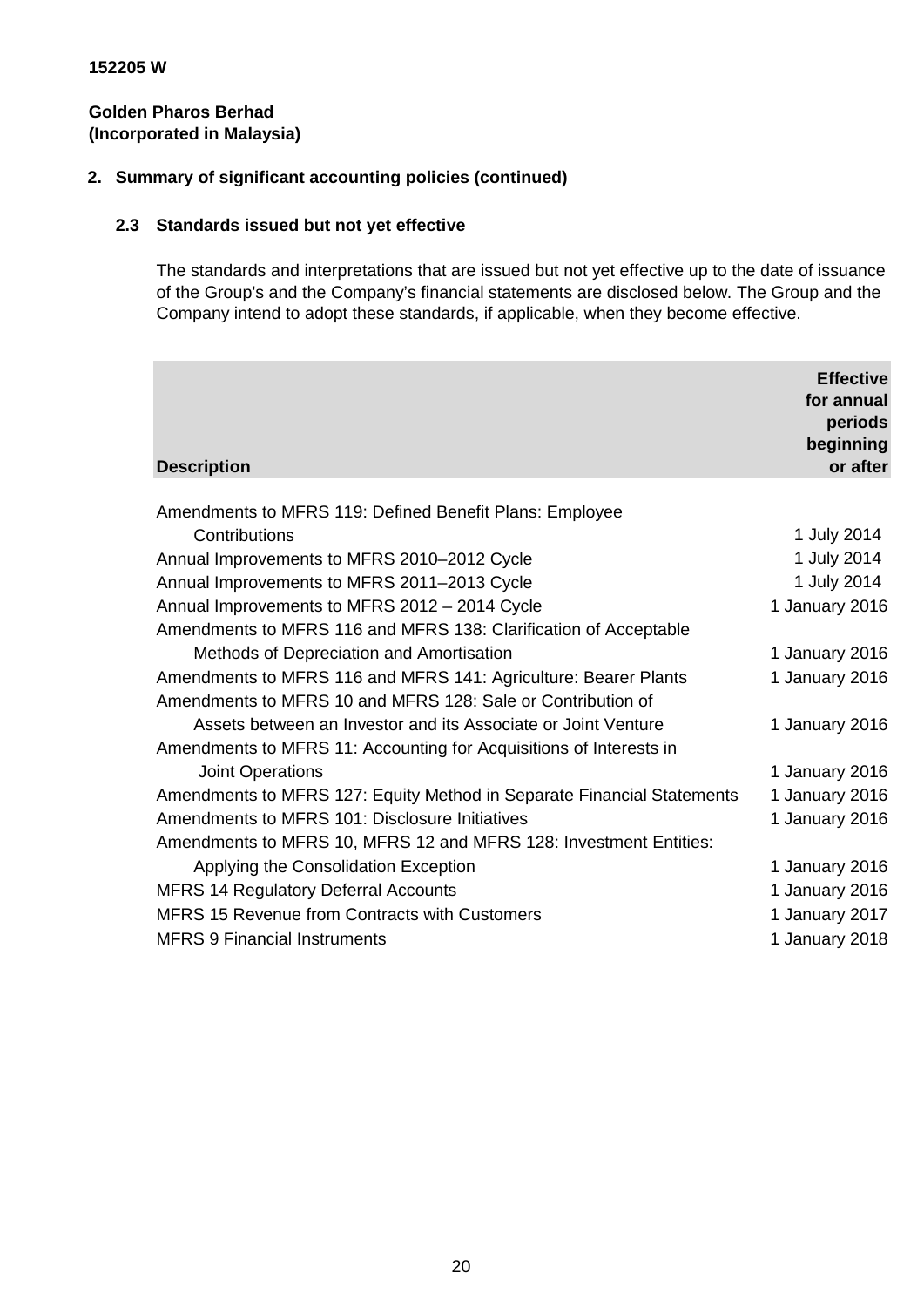## **2. Summary of significant accounting policies (continued)**

#### **2.3 Standards issued but not yet effective (continued)**

The directors expect that the adoption of the above Amendments and standards will have no material impact on the financial statements of the Group and the Company in the period of initial application except as discussed below:

#### **Amendments to MFRS 119 Defined Benefit Plans: Employee Contributions**

The amendments to MFRS 119 clarify how an entity should account for contributions made by employees or third parties to defined benefit plans, based on whether those contributions are dependent on the number of years of service provided by the employee. For contributions that are independent of the number of years of service, an entity is permitted to recognise such contributions as a reduction in the service cost in the period in which the service is rendered, instead of allocating the contributions to the periods of service. For contributions that are dependent on the number of years of service, the entity is required to attribute them to the employees' periods of service.

The directors of the Company do not anticipate that the application of these amendments will have a significant impact on the Company's financial statements.

## **Amendments to MFRS 116 and MFRS 138: Clarification of Acceptable Methods of Depreciation and Amortisation**

The amendments clarify that revenue reflects a pattern of economic benefits that are generated from operating a business (of which the asset is part) rather than the economic benefits that are consumed through the use of an asset. As a result, a revenue-based method cannot be used to depreciate property, plant and equipment and may only be used in very limited circumstances to amortise intangible assets.

The amendments are effective prospectively for annual periods beginning on or after 1 January 2016, with early adoption permitted. These amendments are not expected to have any impact to the Group as the Group has not used a revenue-based method to depreciate its non-current assets.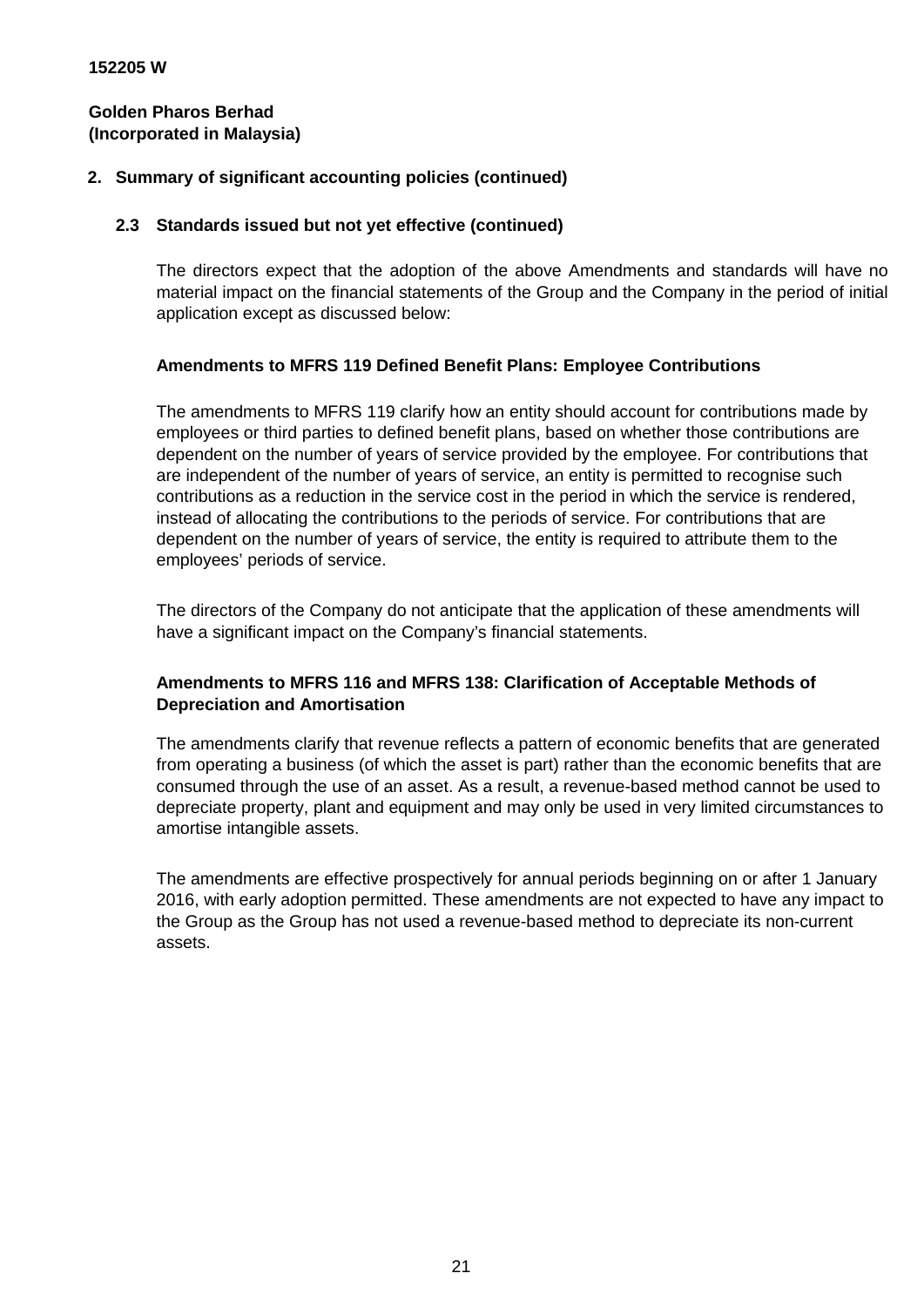## **2. Summary of significant accounting policies (continued)**

## **2.3 Standards issued but not yet effective (continued)**

## **Amendments to MFRS 101: Disclosure Initiatives**

The amendments to MFRS 101 include narrow-focus improvements in the following five areas:

- **Materiality**
- Disaggregation and subtotals
- Notes structure
- Disclosure of accounting policies
- Presentation of items of other comprehensive income arising from equity accounted investments

The Directors of the Company do not anticipate that the application of these amendments will have a material impact on the Group's and the Company's financial statements.

## **Amendments to MFRS 10, MFRS 12 and MFRS 128: Investment Entities: Applying the Consolidation Exception**

The amendments clarify that the exemption from presenting consolidated financial statements applies to a parent entity that is a subsidiary of an investment entity, when the investment entity measures all of its subsidiaries at fair value. The amendments further clarify that only a subsidiary that is not an investment entity itself and provides support services to the investment entity is consolidated. In addition, the amendments also provides that if an entity that is not itself an investment entity has an interest in an associate or joint venture that is an investment entity, the entity may, when applying the equity method, retain the fair value measurement applied by that investment entity associate or joint venture to the investment entity associate's or joint venture's interests in subsidiaries.

#### **MFRS 15 Revenue from Contracts with Customers**

MFRS 15 establishes a new five-step models that will apply to revenue arising from contracts with customers. MFRS 15 will supersede the current revenue recognition guidance including MFRS 118 Revenue, MFRS 111 Construction Contracts and the related interpretations when it becomes effective.

The core principle of MFRS 15 is that an entity should recognise revenue which depict the transfer of promised goods or services to customers in an amount that reflects the consideration to which the entity expects to be entitled in exchange for those goods or services.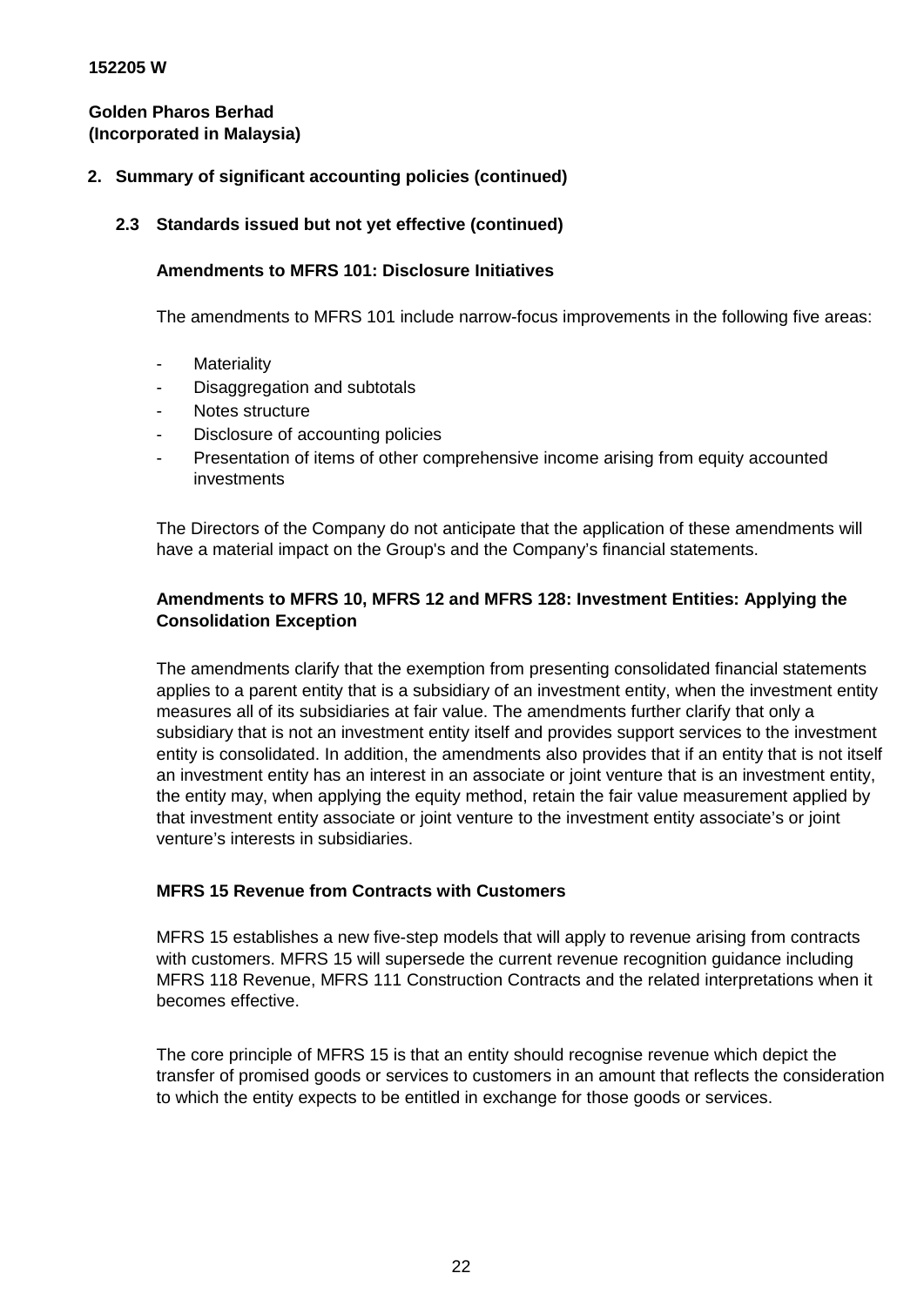## **2. Summary of significant accounting policies (continued)**

## **2.3 Standards issued but not yet effective (continued)**

## **MFRS 15 Revenue from Contracts with Customers (continued)**

Under MFRS 15, an entity recognises revenue when (or as) a performance obligation is satisfied, i.e when "control" of the goods or services underlying the particular performance obligation is transferred to the customer.

Either a full or modified retrospective application is required for annual periods beginning on or after 1 January 2017 with early adoption permitted. The Directors anticipate that the application of MFRS 15 will have no impact on the amounts reported and disclosures made in the the Company's financial statements.

## **MFRS 9 Financial Instruments**

In November 2014, MASB issued the final version of MFRS 9 Financial Instruments which reflects all phases of the financial instruments project and replaces MFRS 139 Financial Instruments: Recognition and Measurement and all previous versions of MFRS 9. The standard introduces new requirements for classification and measurement, impairment and hedge accounting. MFRS 9 is effective for annual periods beginning on or after 1 January 2018, with early application permitted. Retrospective application is required, but comparative information is not compulsory. The adoption of MFRS 9 will have an effect on the classification and measurement of the Group's financial assets, but no impact on the classification and measurement of the Group's financial liabilities.

## **Annual Improvements to MFRS 2010–2012 Cycle**

The Annual Improvements to MFRS 2010-2012 Cycle include a number of amendments to various MFRS, which are summarised below. The Directors of the Company do not anticipate that the application of these amendments will have a significant impact on the Group's and the Company's financial statements.

| <b>Standards</b>                    | <b>Descriptions</b>                                                                                                                                                                                                                                                                                                                                                                                                                                  |
|-------------------------------------|------------------------------------------------------------------------------------------------------------------------------------------------------------------------------------------------------------------------------------------------------------------------------------------------------------------------------------------------------------------------------------------------------------------------------------------------------|
| <b>MFRS 3 Business Combinations</b> | The amendments to MFRS 3 clarifies that contingent<br>consideration classified as liabilities (or assets) should<br>be measured at fair value through profit or loss at each<br>reporting date, irrespective of whether the contingent<br>consideration is a financial instrument within the scope<br>of MFRS 9 or MFRS 139. The amendments are<br>effective for business combinations for which the<br>acquisition date is on or after 1 July 2014. |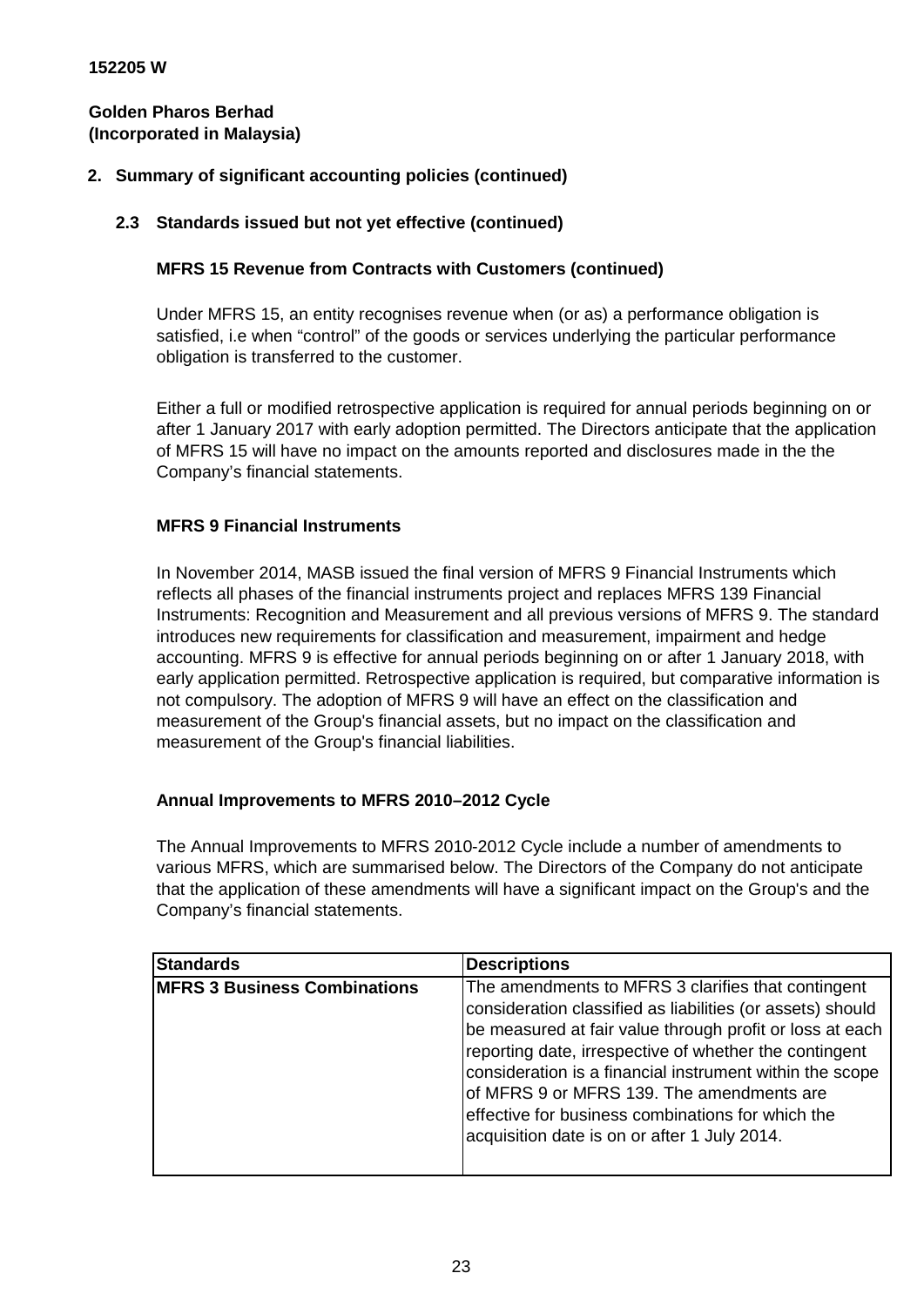## **2. Summary of significant accounting policies (continued)**

## **2.3 Standards issued but not yet effective (continued)**

**Annual Improvements to MFRS 2010–2012 Cycle (continued)**

| <b>Standards</b>                                                                                 | <b>Descriptions</b>                                                                                                                                                                                                                                                                                                                                                                                                                                                                                                                                     |
|--------------------------------------------------------------------------------------------------|---------------------------------------------------------------------------------------------------------------------------------------------------------------------------------------------------------------------------------------------------------------------------------------------------------------------------------------------------------------------------------------------------------------------------------------------------------------------------------------------------------------------------------------------------------|
| <b>MFRS 116 Property, Plant and</b><br><b>Equipment and MFRS 138 Intangible</b><br><b>Assets</b> | The amendments remove inconsistencies in the<br>accounting for accumulated depreciation or<br>amortisation when an item of property, plant and<br>equipment or an intangible asset is revalued. The<br>amendments clarify that the gross carrying amount is<br>adjusted in a manner consistent with the revaluation of<br>the carrying amount of the asset and that accumulated<br>depreciation/amortisation is the difference between the<br>gross carrying amount and the carrying amount after<br>taking into account accumulated impairment losses. |
| <b>MFRS 124 Related Party Disclosures</b>                                                        | The amendments clarify that a management entity<br>providing key management personnel services to a<br>reporting entity is a related party of the reporting entity.<br>The reporting entity should disclose as related party<br>transactions the amounts incurred for the service paid<br>or payable to the management entity for the provision<br>of key management personnel services.                                                                                                                                                                |

## **Annual Improvements to MFRS 2011–2013 Cycle**

The Annual Improvements to MFRS 2011-2013 Cycle include a number of amendments to various MFRS, which are summarised below. The Directors of the Company do not anticipate that the application of these amendments will have a significant impact on the Group's and the Company's financial statements.

| Standards                             | <b>Descriptions</b>                                                                                                                                                                                                                              |
|---------------------------------------|--------------------------------------------------------------------------------------------------------------------------------------------------------------------------------------------------------------------------------------------------|
| <b>MFRS 13 Fair Value Measurement</b> | The amendments to MFRS 13 clarify that the portfolio<br>exception in MFRS 13 can be applied not only to<br>financial assets and financial liabilities, but also to other<br>contracts within the scope of MFRS 9 (or MFRS 139 as<br>applicable). |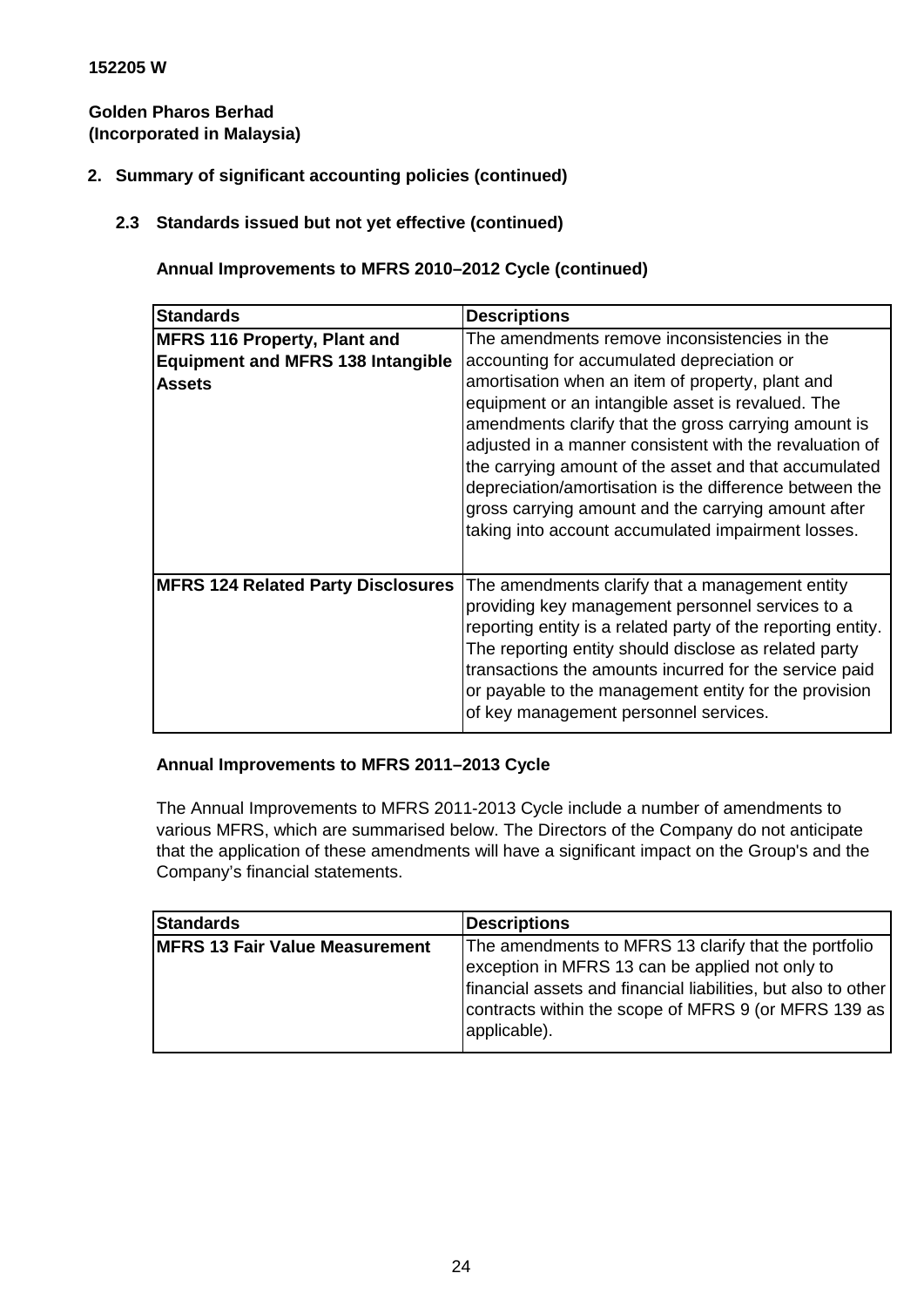## **2. Summary of significant accounting policies (continued)**

## **2.3 Standards issued but not yet effective (continued)**

## **Annual Improvements to MFRS 2012–2014 Cycle**

The Annual Improvements to MFRS 2012-2014 Cycle include a number of amendments to various MFRS, which are summarised below. The Directors of the Company do not anticipate that the application of these amendments will have a significant impact on the Group's and the Company's financial statements.

| <b>Standards</b>                     | <b>Descriptions</b>                                                                                                                                                                                                                                                   |
|--------------------------------------|-----------------------------------------------------------------------------------------------------------------------------------------------------------------------------------------------------------------------------------------------------------------------|
| <b>MFRS 7 Financial Instruments:</b> | The amendment clarifies that a servicing contract that                                                                                                                                                                                                                |
| <b>Disclosures</b>                   | includes a fee can constitute continuing involvement in<br>a financial asset. An entity must assess the nature of<br>the fee and arrangement against the guidance for<br>continuing involvement in MFRS 7 in order to assess<br>whether the disclosures are required. |
|                                      | In addition, the amendment also clarifies that the<br>disclosures in respect of offsetting of financial assets<br>and financial liabilities are not required in the<br>condensed interim financial report.                                                            |

#### **2.4 Basis of consolidation**

The consolidated financial statements comprise the financial statements of the Company and its subsidiaries as at the reporting date. The financial statements of the subsidiaries used in the preparation of the consolidated financial statements are prepared for the same reporting date as the Company. Consistent accounting policies are applied to like transactions and events in similar circumstances.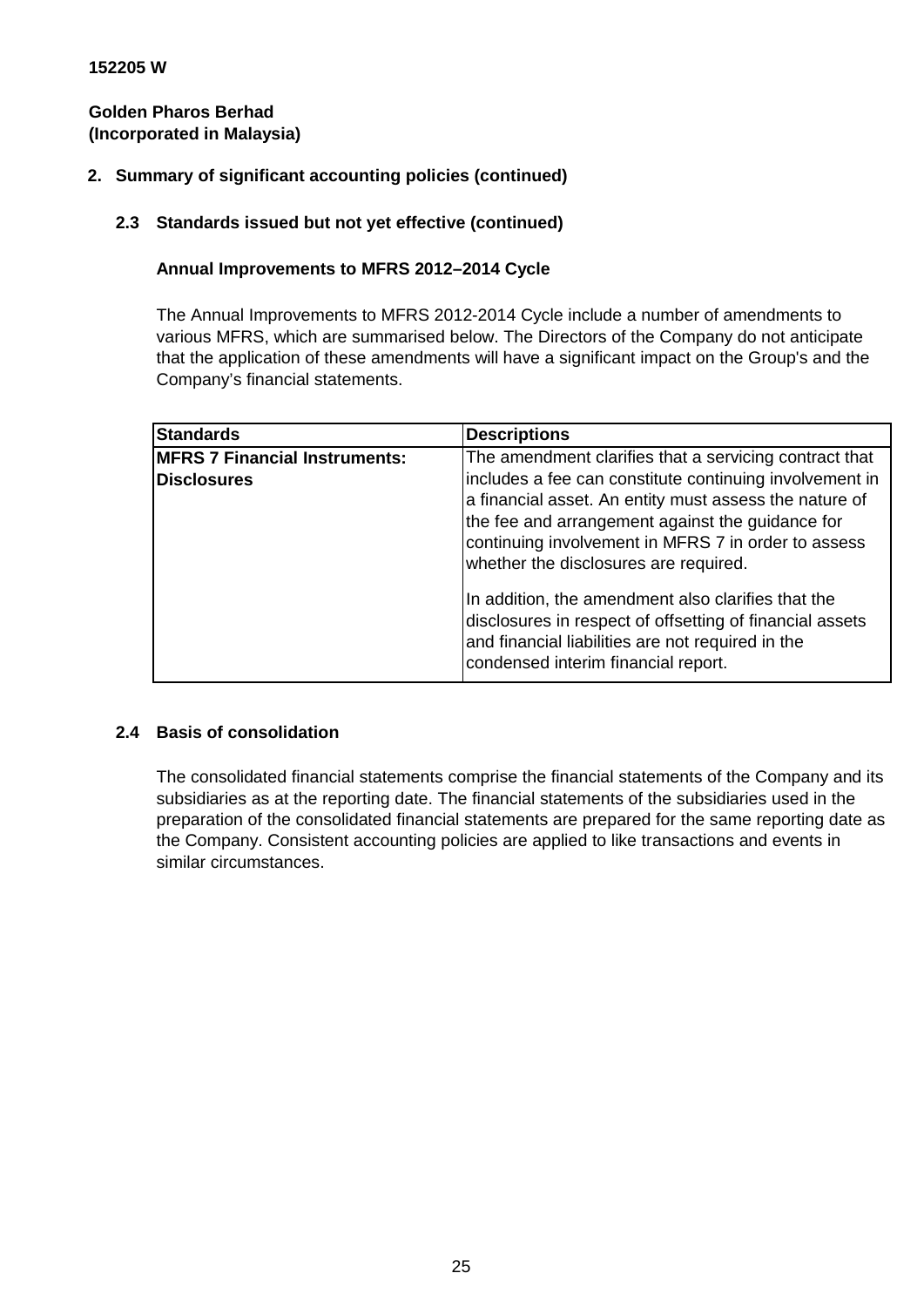### **Golden Pharos Berhad (Incorporated in Malaysia)**

## **2. Summary of significant accounting policies (continued)**

#### **2.4 Basis of consolidation (continued)**

The Company controls an investee if and only if the Company has all the following:

- (i) Power over the investee (i.e existing rights that give it the current ability to direct the relevant activities of the investee);
- (ii) Exposure, or rights, to variable returns from its investment with the investee; and
- (iii) The ability to use its power over the investee to affect its returns.

When the Company has less than a majority of the voting rights of an investee, the Company considers the following in assessing whether or not the Company's voting rights in an investee are sufficient to give it power over the investee:

- (i) The size of the Company's holding of voting rights relative to the size and dispersion of holdings of the other vote holders;
- (ii) Potential voting rights held by the Company, other vote holders or other parties;
- (iii) Rights arising from other contractual arrangements; and
- (iv) Any additional facts and circumstances that indicate that the Company has, or does not have, the current ability to direct the relevant activities at the time that decisions need to be made, including voting patterns at previous shareholders' meetings.

Subsidiaries are consolidated when the Company obtains control over the subsidiary and ceases when the Company loses control of the subsidiary. All intra-group balances, income and expenses and unrealised gains and losses resulting from intra-group transactions are eliminated in full.

Losses within a subsidiary are attributed to the non-controlling interests even if that results in a deficit balance.

Changes in the Group's ownership interests in subsidiaries that do not result in the Group losing control over the subsidiaries are accounted for as equity transactions. The carrying amounts of the Group's interests and the non-controlling interests are adjusted to reflect the changes in their relative interests in the subsidiaries. The resulting difference is recognised directly in equity and attributed to owners of the Company.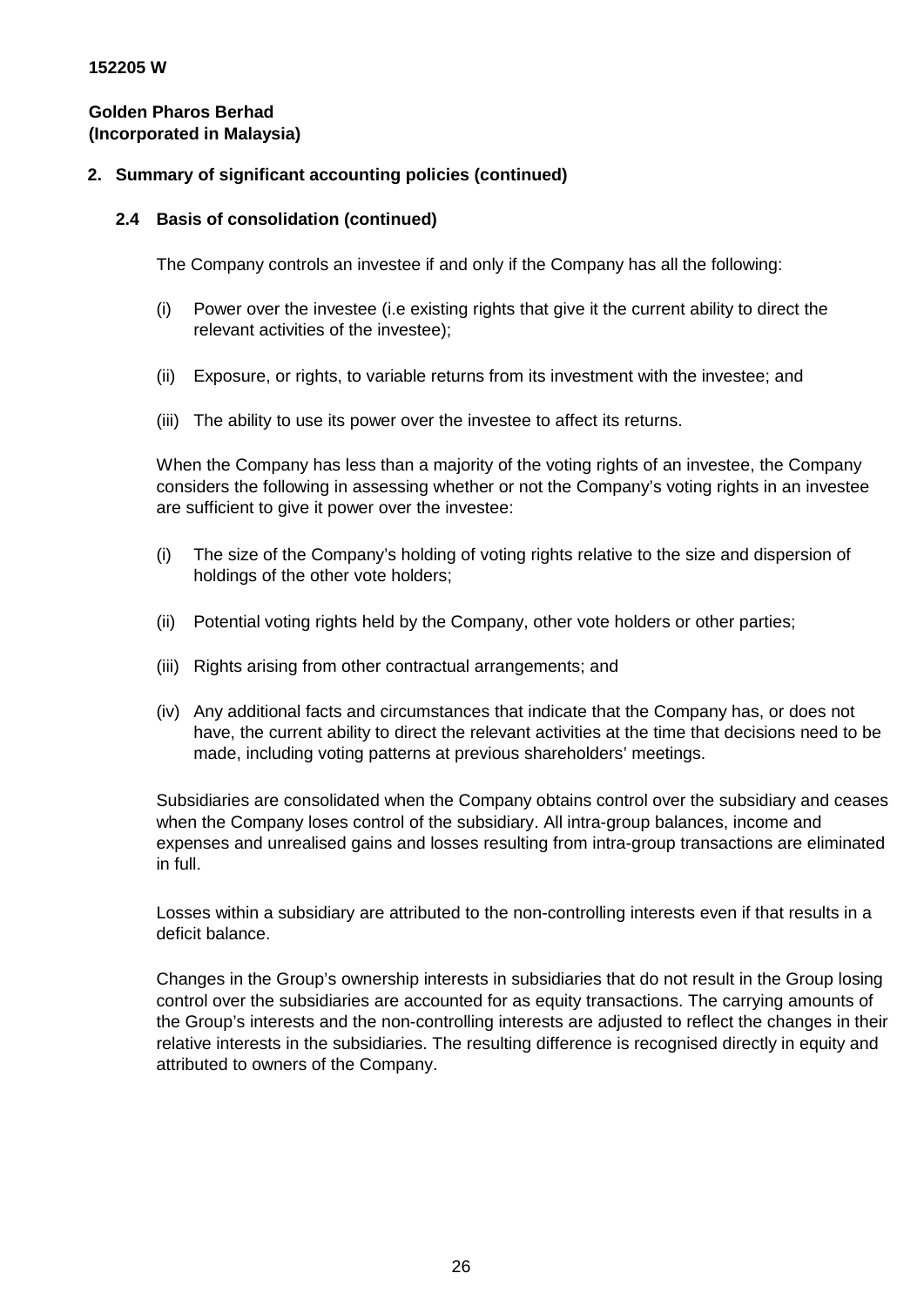## **2. Summary of significant accounting policies (continued)**

## **2.4 Basis of consolidation (continued)**

When the Group loses control of a subsidiary, a gain or loss calculated as the difference between (i) the aggregate of the fair value of the consideration received and the fair value of any retained interest and (ii) the previous carrying amount of the assets and liabilities of the subsidiary and any non-controlling interest, is recognised in profit or loss. The subsidiary's cumulative gain or loss which has been recognised in other comprehensive income and accumulated in equity are reclassified to profit or loss or where applicable, transferred directly to retained earnings. The fair value of any investment retained in the former subsidiary at the date control is lost is regarded as the cost on initial recognition of the investment.

## **Business combinations**

Acquisitions of subsidiaries are accounted for using the acquisition method. The cost of an acquisition is measured as the aggregate of the consideration transferred, measured at acquisition date fair value and the amount of any non-controlling interests in the acquiree. The Group elects on a transaction-by-transaction basis whether to measure the non-controlling interests in the acquiree either at fair value or at the proportionate share of the acquiree's identifiable net assets. Transaction costs incurred are expensed and included in administrative expenses.

Any contingent consideration to be transferred by the acquirer will be recognised at fair value at the acquisition date. Subsequent changes in the fair value of the contingent consideration which is deemed to be an asset or liability, will be recognised in accordance with MFRS 139 either in profit or loss or as a change to other comprehensive income. If the contingent consideration is classified as equity, it will not be remeasured. Subsequent settlement is accounted for within equity. In instances where the contingent consideration does not fall within the scope of MFRS 139, it is measured in accordance with the appropriate MFRS.

When the Group acquires a business, it assesses the financial assets and liabilities assumed for appropriate classification and designation in accordance with the contractual terms, economic circumstances and pertinent conditions as at the acquisition date. This includes the separation of embedded derivatives in host contracts by the acquiree.

If the business combination is achieved in stages, the acquisition date fair value of the acquirer's previously held equity interest in the acquiree is remeasured to fair value at the acquisition date through profit or loss.

Goodwill is initially measured at cost, being the excess of the aggregate of the consideration transferred and the amount recognised for non-controlling interests over the net identifiable assets acquired and liabilities assumed. If this consideration is lower than fair value of the net assets of the subsidiary acquired, the difference is recognised in profit or loss. The accounting policy for goodwill is set out in Note 2.7.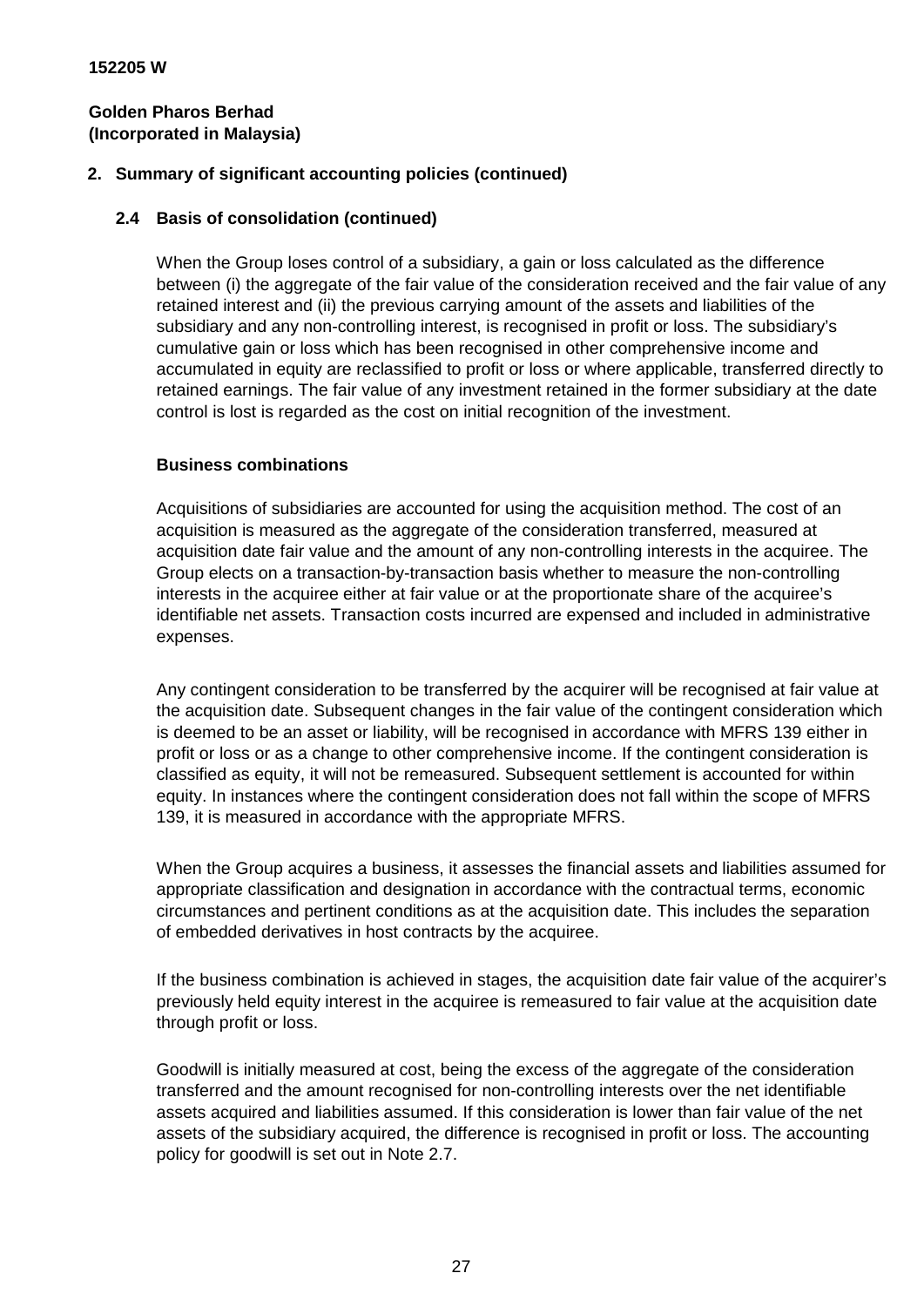## **Golden Pharos Berhad (Incorporated in Malaysia)**

## **2. Summary of significant accounting policies (continued)**

## **2.5 Subsidiaries**

A subsidiary is an entity over which the Group has all the following:

- Power over the investee (i.e existing rights that give it the current ability to direct the relevant activities of the investee); (i)
- (ii) Exposure, or rights, to variable returns from its investment with the investee; and
- (iii) The ability to use its power over the investee to affect its returns.

In the Company's separate financial statements, investments in subsidiaries are accounted for at cost less impairment losses. On disposal of such investments, the difference between net disposal proceeds and their carrying amounts is included in profit or loss.

#### **2.6 Investments in associates**

An associate is an entity in which the Group has significant influence. Significant influence is the power to participate in the financial and operating policy decisions of the investee but is not control or joint control over those policies.

On acquisition of an investment in associate, any excess of the cost of investment over the Group's share of the net fair value of the identifiable assets and liabilities of the investee is recognised as goodwill and included in the carrying amount of the investment. Any excess of the Group's share of the net fair value of the identifiable assets and liabilities of the investee over the cost of investment is excluded from the carrying amount of the investment and is instead included as income in the determination of the Group's share of the associate's profit or loss for the period in which the investment is acquired.

An associate is equity accounted for from the date on which the investee becomes an associate.

Under the equity method, on initial recognition the investment in an associate is recognised at cost, and the carrying amount is increased or decreased to recognise the Group's share of the profit or loss and other comprehensive income of the associate after the date of acquisition. When the Group's share of losses in an associate equal or exceeds its interest in the associate. the Group does not recognise further losses, unless it has incurred legal or constructive obligations or made payments on behalf of the associate.

Profits and losses resulting from upstream and downstream transactions between the Group and its associate are recognised in the Group's financial statements only to the extent of unrelated investors' interests in the associate. Unrealised losses are eliminated unless the transaction provides evidence of an impairment of the asset transferred.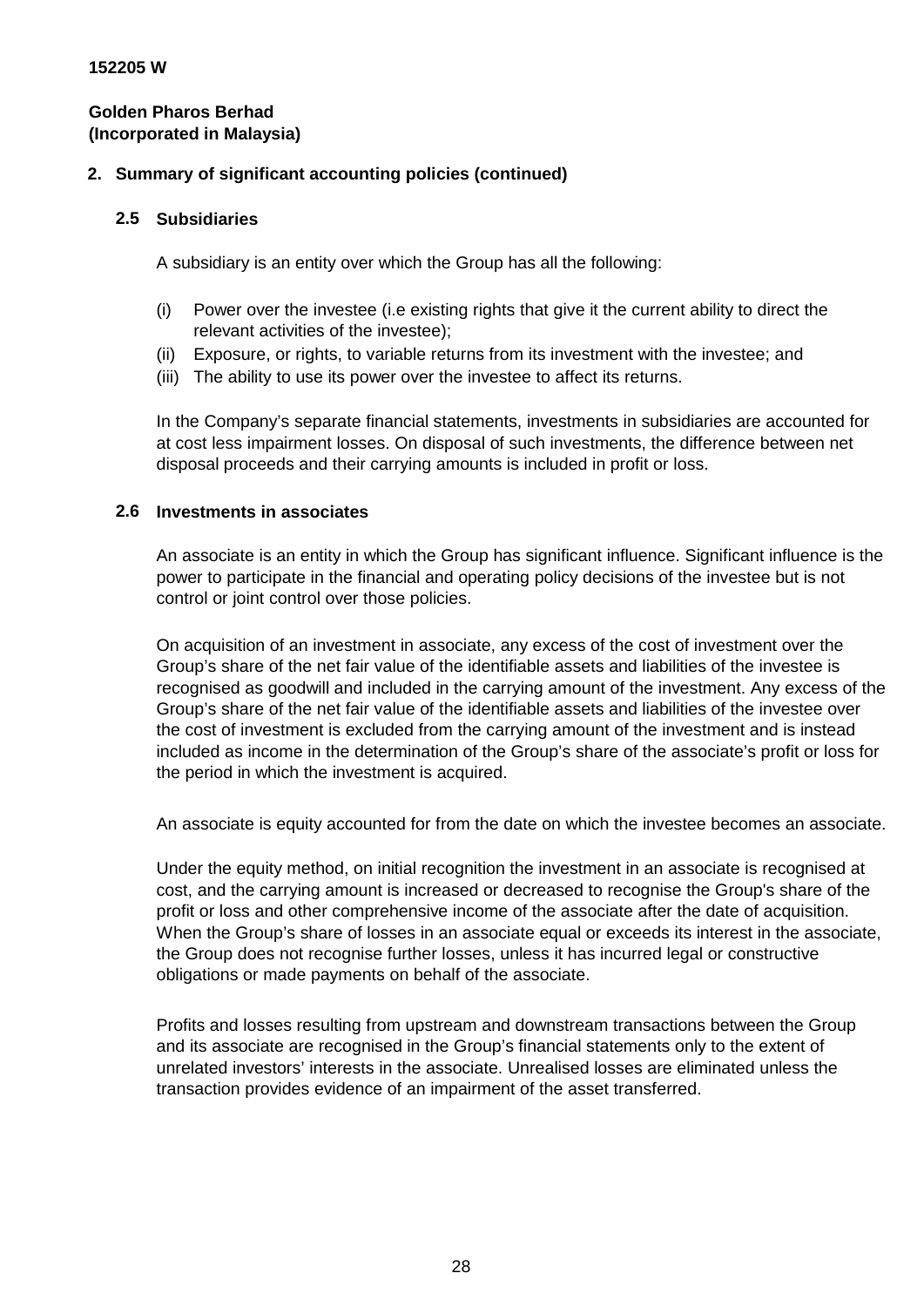## **2. Summary of significant accounting policies (continued)**

#### **2.6 Investments in associates (continued)**

The financial statements of the associates are prepared as of the same reporting date as the Company. Where necessary, adjustments are made to bring the accounting policies in line with those of the Group.

After application of the equity method, the Group applies MFRS 139 Financial Instruments: Recognition and Measurement to determine whether it is necessary to recognise any additional impairment loss with respect to its net investment in the associate. When necessary, the entire carrying amount of the investment is tested for impairment in accordance with MFRS 136 Impairment of Assets as a single asset, by comparing its recoverable amount (higher of value in use and fair value less costs to sell) with its carrying amount. Any impairment loss is recognised in profit or loss. Reversal of an impairment loss is recognised to the extent that the recoverable amount of the investment subsequently increases.

In the Company's separate financial statements, investments in associates are accounted for at cost less impairment losses. On disposal of such investments, the difference between net disposal proceeds and their carrying amounts is included in profit or loss.

#### **2.7 Goodwill**

Goodwill is initially measured at cost. Following initial recognition, goodwill is measured at cost less any accumulated impairment losses.

For the purpose of impairment testing, goodwill acquired in a business combination is, from the acquisition date, allocated to the Group's cash-generating units that are expected to benefit from the synergies of the combination, irrespective of whether other assets or liabilities of the acquiree are assigned to those units.

The cash-generating units to which goodwill have been allocated is tested for impairment annually and whenever there is an indication that the cash-generating unit may be impaired. Impairment is determined for goodwill by assessing the recoverable amount of each cashgenerating unit (or group of cash-generating units) to which the goodwill relates. Where the recoverable amount of the cash-generating unit is less than the carrying amount, an impairment loss is recognised in profit or loss. Impairment losses recognised for goodwill are not reversed in subsequent periods.

Where goodwill forms part of a cash-generating unit and part of the operation within that cashgenerating unit is disposed of, the goodwill associated with the operation disposed of is included in the carrying amount of the operation when determining the gain or loss on disposal of the operation. Goodwill disposed of in this circumstance is measured based on the relative fair values of the operations disposed of and the portion of the cash-generating unit retained.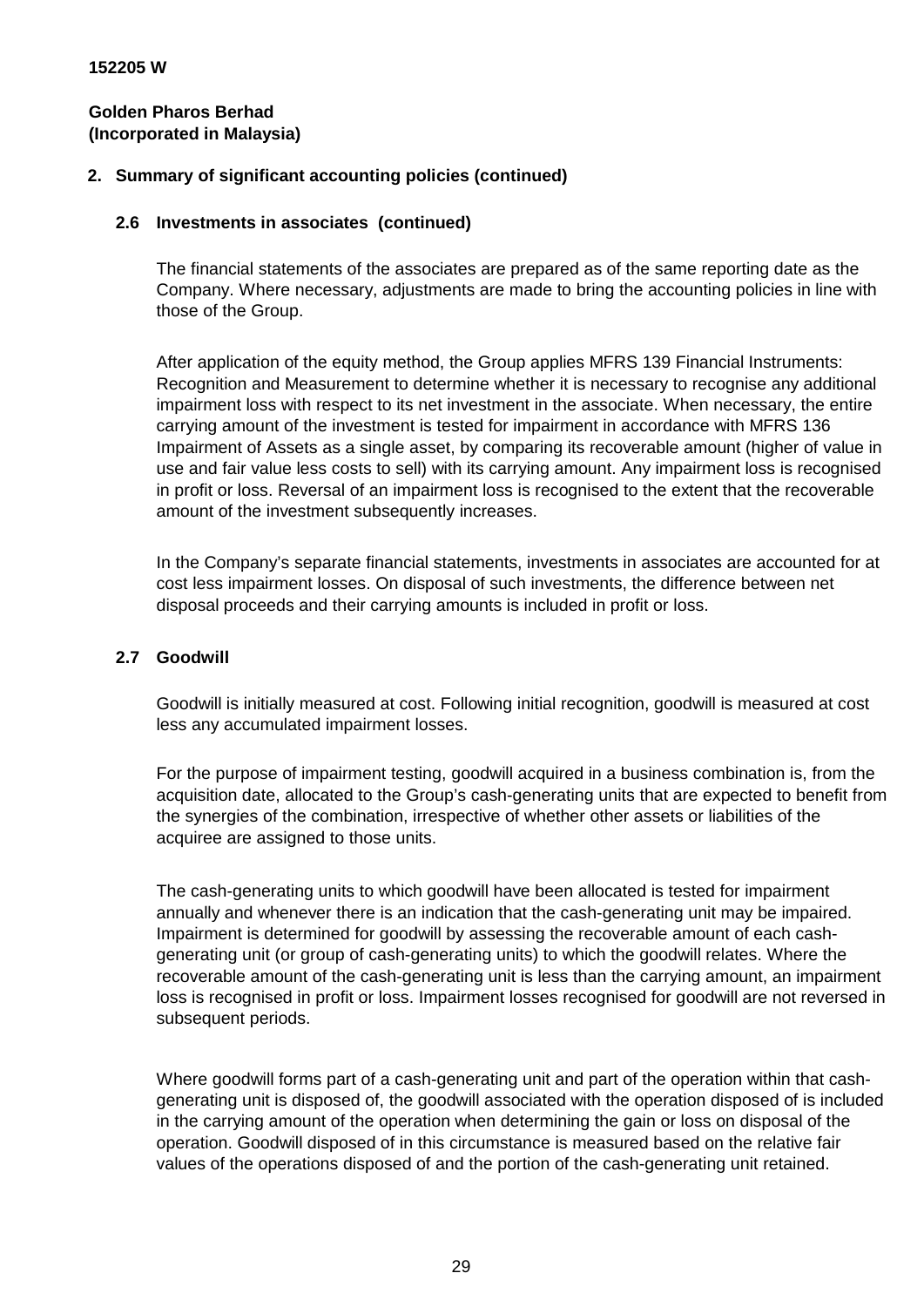## **2. Summary of significant accounting policies (continued)**

#### **2.8 Property, plant and equipment**

All items of property, plant and equipment are initially recorded at cost. The cost of an item of property, plant and equipment is recognised as an asset if, and only if, it is probable that future economic benefits associated with the item will flow to the Group and the cost of the item can be measured reliably.

Subsequent to recognition, property and equipment are measured at cost less accumulated depreciation and any accumulated impairment losses. When significant parts of property and equipment are required to be replaced in intervals, the Group recognises such parts as individual assets with specific useful lives and depreciation, respectively. Likewise, when a major inspection is performed, its cost is recognised in the carrying amount of the plant and equipment as a replacement if the recognition criteria are satisfied. All other repair and maintenance costs are recognised in profit or loss as incurred.

Freehold land has an unlimited useful life and therefore is not depreciated. Work-in progress is also not depreciated as this asset is not available for use. Depreciation of other property, plant and equipment is provided for on a straight-line basis to write off the cost of each asset to its residual value over the estimated useful lives of the assets, at the following annual rates and useful life:

| Leasehold land                    | 50 - 60 years |
|-----------------------------------|---------------|
| <b>Buildings</b>                  | $2\% - 5\%$   |
| Plant and machinery               | $6\% - 20\%$  |
| Furniture, fittings and equipment | $5\% - 20\%$  |
| Motor vehicles                    | 10% - 20%     |
| Renovation                        | 10%           |
| Infrastructure                    | 4% - 20%      |

The carrying values of property, plant and equipment are reviewed for impairment when events or changes in circumstances indicate that the carrying value may not be recoverable.

The residual value, useful life and depreciation method are reviewed at each financial year-end, and adjusted prospectively, if appropriate.

An item of property, plant and equipment is derecognised upon disposal or when no future economic benefits are expected from its use or disposal. Any gain or loss on derecognition of the asset is included in the profit or loss in the year the asset is derecognised.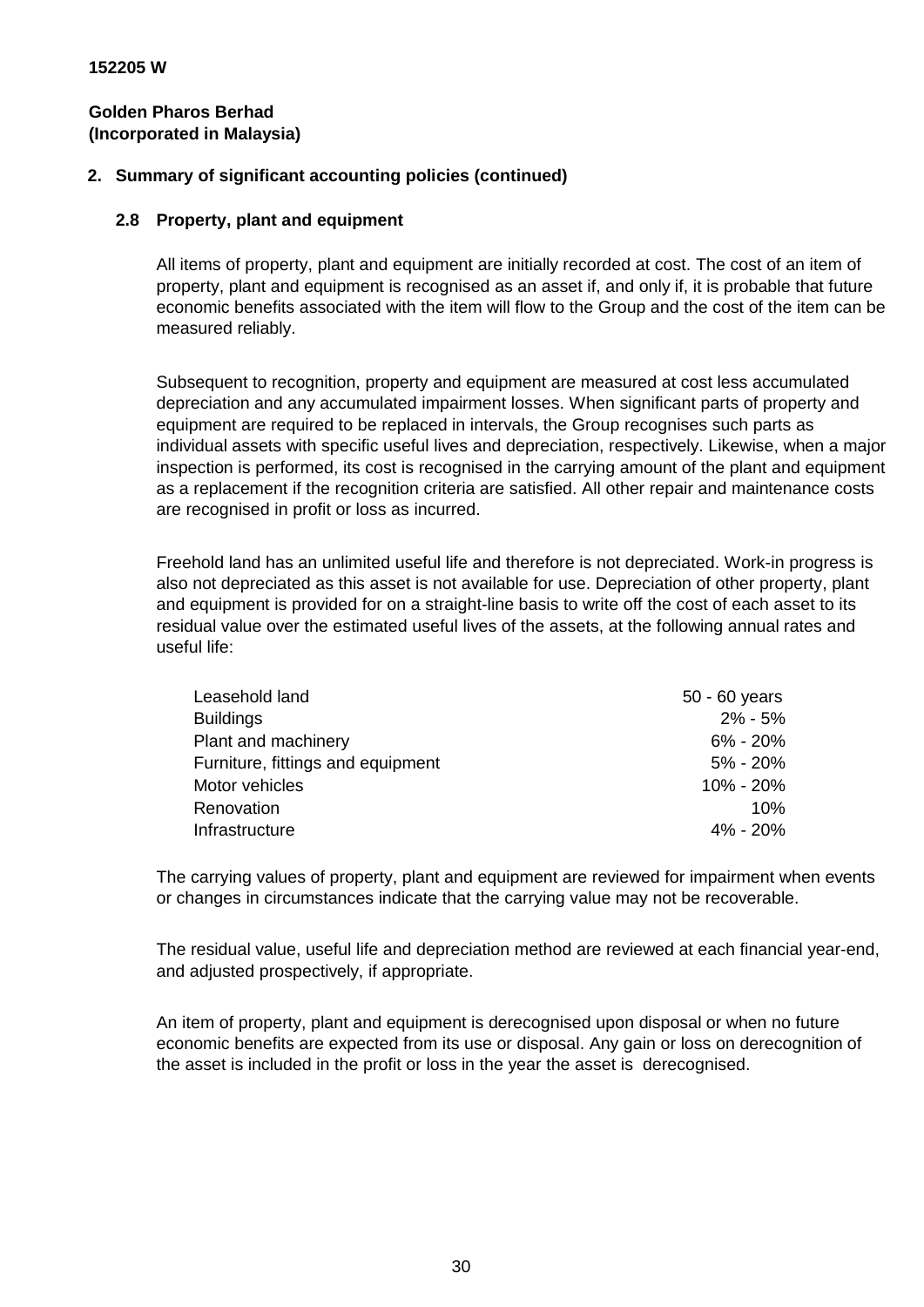## **2. Summary of significant accounting policies (continued)**

#### **2.9 Impairment of non-financial assets**

The Group assesses at each reporting date whether there is an indication that an asset may be impaired. If any such indication exists, or when an annual impairment assessment for an asset is required, the Group makes an estimate of the asset's recoverable amount.

An asset's recoverable amount is the higher of an asset's fair value less costs to sell and its value in use. For the purpose of assessing impairment, assets are grouped at the lowest levels for which there are separately identifiable cash flows (cash-generating units ("CGU")).

In assessing value in use, the estimated future cash flows expected to be generated by the asset are discounted to their present value using a pre-tax discount rate that reflects current market assessments of the time value of money and the risks specific to the asset. Where the carrying amount of an asset exceeds its recoverable amount, the asset is written down to its recoverable amount. Impairment losses recognised in respect of a CGU or groups of CGUs are allocated first to reduce the carrying amount of any goodwill allocated to those units or groups of units and then, to reduce the carrying amount of the other assets in the unit or groups of units on a pro-rata basis.

Impairment losses are recognised in profit or loss.

An assessment is made at each reporting date as to whether there is any indication that previously recognised impairment losses may no longer exist or may have decreased. A previously recognised impairment loss is reversed only if there has been a change in the estimates used to determine the asset's recoverable amount since the last impairment loss was recognised. If that is the case, the carrying amount of the asset is increased to its recoverable amount. That increase cannot exceed the carrying amount that would have been determined, net of depreciation, had no impairment loss been recognised previously. Such reversal is recognised in profit or loss, unless the asset is measured at revalued amount, in which case the reversal is treated as a revaluation increase. Impairment loss on goodwill is not reversed in a subsequent period.

#### **2.10 Financial assets**

Financial assets are recognised in the statements of financial position when, and only when, the Group and the Company become a party to the contractual provisions of the financial instrument.

When financial assets are recognised initially, they are measured at fair value, plus, in the case of financial assets not at fair value through profit or loss, directly attributable transaction costs.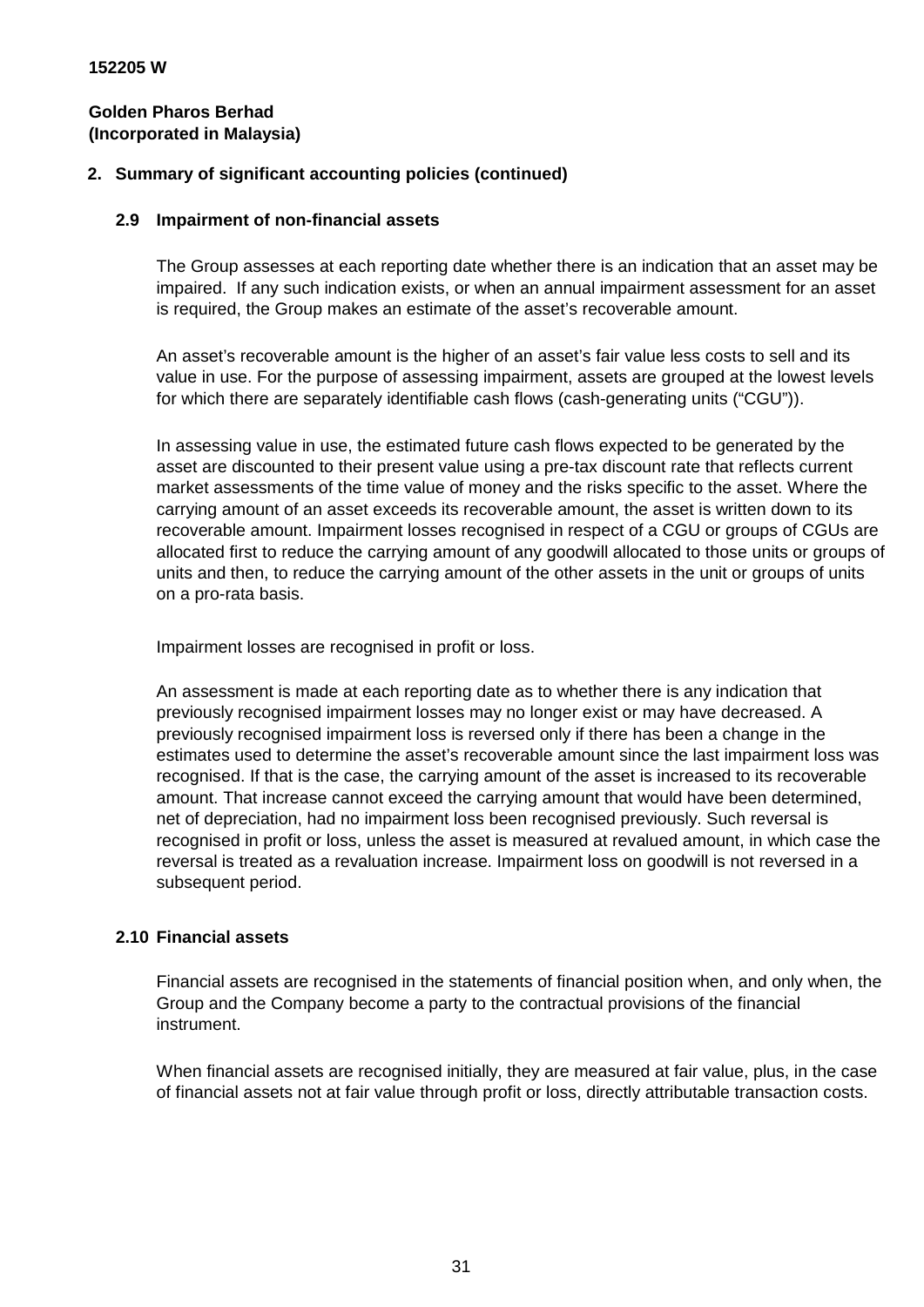## **2. Summary of significant accounting policies (continued)**

#### **2.10 Financial assets (continued)**

The Group and the Company determine the classification of their financial assets at initial recognition, and the categories include financial asset at fair value through profit or loss, held-tomaturity, loans and receivables and available-for-sale financial assets.

The Group and the Company have classified their financial assets as loans and receivables and available-for-sale financial assets.

#### **(a) Loans and receivables**

Financial assets with fixed or determinable payments that are not quoted in an active market are classified as loans and receivables.

Subsequent to initial recognition, loans and receivables are measured at amortised cost using the effective interest method, less impairment. Gains and losses are recognised in profit or loss when the loans and receivables are derecognised or impaired, and through the amortisation process.

Loans and receivables are classified as current assets, except for those having maturity dates later than 12 months after the reporting date which are classified as non-current.

## **(b) Available-for-sale financial assets**

Available-for-sale are financial assets that are designated as available for sale or are not classified as financial assets at fair value through profit or loss, loans and receivables or held-to-maturity investments.

After initial recognition, available-for-sale financial assets are measured at fair value. Any gains or losses from changes in fair value of the financial assets are recognised in other comprehensive income, except that impairment losses, foreign exchange gains and losses on monetary instruments and interest calculated using the effective interest method are recognised in profit or loss. The cumulative gain or loss previously recognised in other comprehensive income is reclassified from equity to profit or loss as a reclassification adjustment when the financial asset is derecognised. Interest income calculated using the effective interest method is recognised in profit or loss. Dividends on an available-for-sale financial assets are recognised in profit or loss when the Company's right to receive payment is established.

Investments in equity instruments whose fair value cannot be reliably measured are measured at cost less impairment loss.

Available-for-sale financial assets are classified as non-current assets unless they are expected to be realised within 12 months after the reporting date.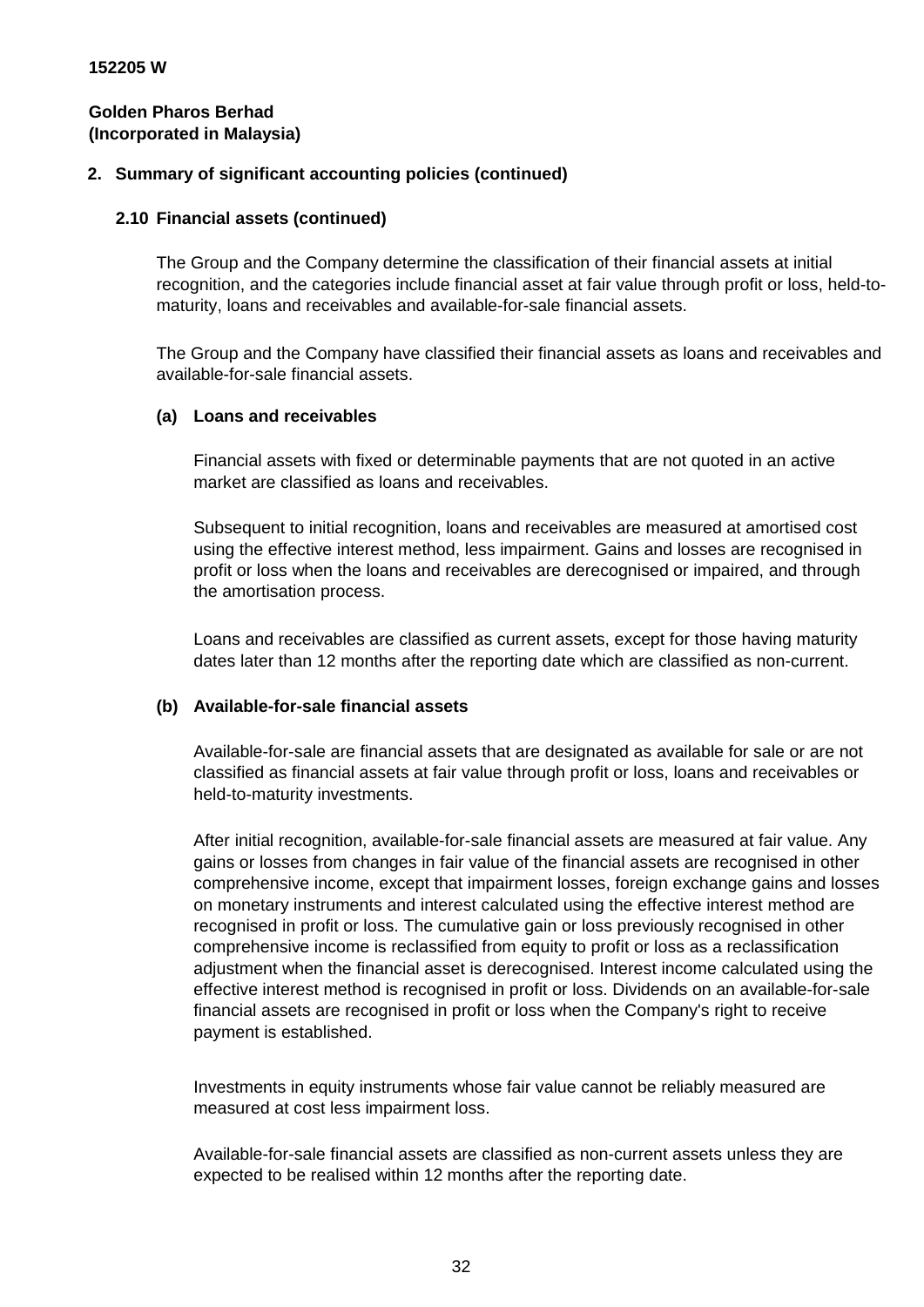## **2. Summary of significant accounting policies (continued)**

## **2.10 Financial assets (continued)**

## **(b) Available-for-sale financial assets (continued)**

Investments in quoted securities are designated as available-for-sale financial assets.

A financial asset is derecognised when the contractual right to receive cash flows from the asset has expired. On derecognition of a financial asset in its entirety, the difference between the carrying amount and the sum of the consideration received and any cumulative gain or loss that had been recognised in other comprehensive income is recognised in profit or loss.

Regular way purchases or sales are purchases or sales of financial assets that require delivery of assets within the period generally established by regulation convention in the marketplace concerned. All regular way purchases and sales of financial assets are recognised or derecognised on the trade date i.e the date that the Group and the Company commit to purchase or sell the asset.

## **2.11 Impairment of financial assets**

The Group and the Company assess at each reporting date whether there is any objective evidence that a financial asset is impaired.

#### **(a) Trade and other receivables and other financial assets carried at amortised cost**

To determine whether there is objective evidence that an impairment loss on financial assets has been incurred, the Group and the Company consider factors such as the probability of insolvency or significant financial difficulties of the debtor and default or significant delay in payments. For certain categories of financial assets, such as trade receivables, assets that are assessed not to be impaired individually are subsequently assessed for impairment on a collective basis based on similar risk characteristics. Objective evidence of impairment for a portfolio of receivables could include the Group's and the Company's past experience of collecting payments, an increase in the number of delayed payments in the portfolio past the average credit period and observable changes in national or local economic conditions that correlate with default on receivables.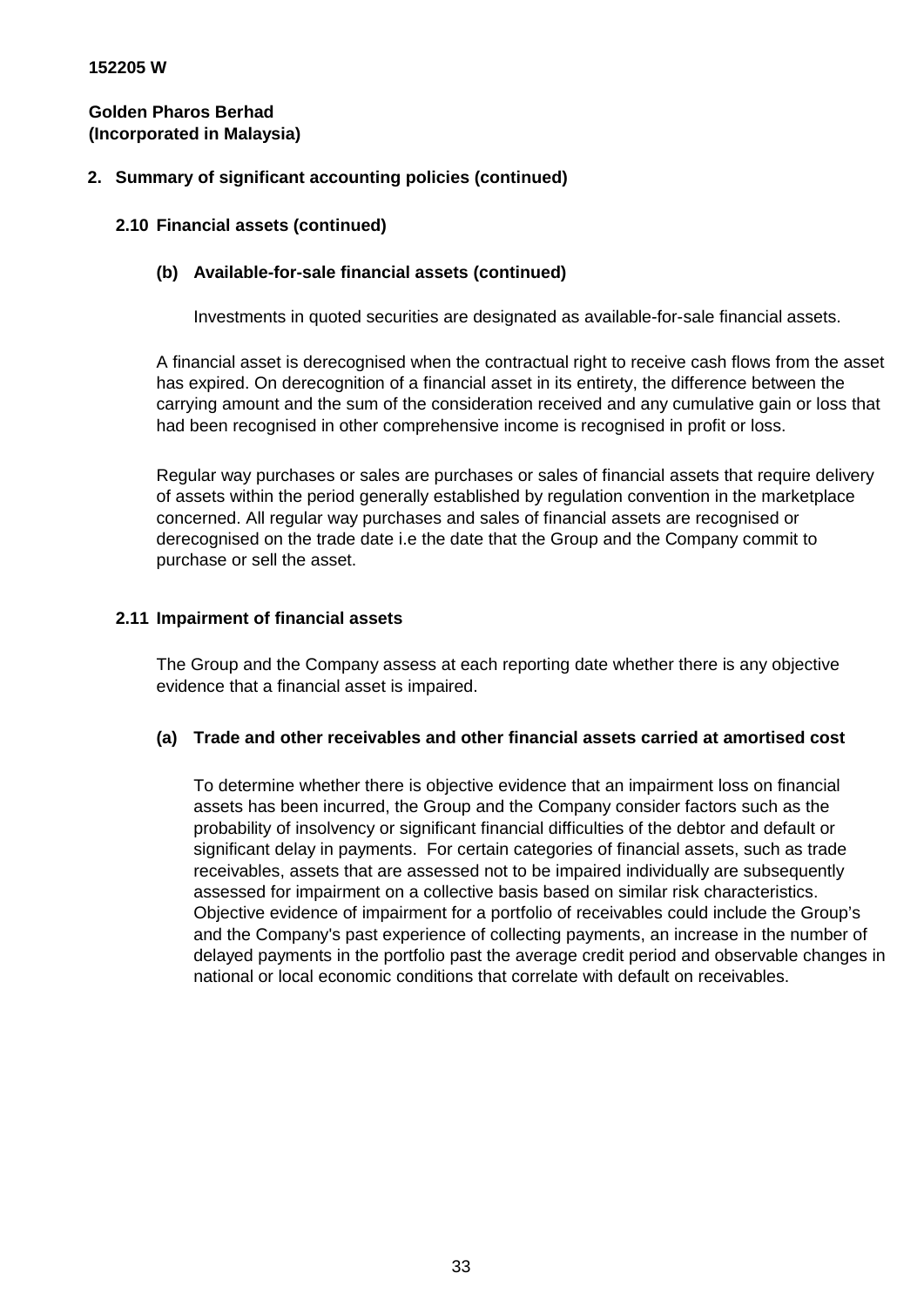## **2. Summary of significant accounting policies (continued)**

#### **2.11 Impairment of financial assets (continued)**

## **(a) Trade and other receivables and other financial assets carried at amortised cost (continued)**

If any such evidence exists, the amount of impairment loss is measured as the difference between the asset's carrying amount and the present value of estimated future cash flows discounted at the financial asset's original effective interest rate. The impairment loss is recognised in profit or loss.

The carrying amount of the financial asset is reduced by the impairment loss directly for all financial assets with the exception of trade receivables, where the carrying amount is reduced through the use of an allowance account. When a trade receivable becomes uncollectible, it is written off against the allowance account.

If in a subsequent period, the amount of the impairment loss decreases and the decrease can be related objectively to an event occurring after the impairment was recognised, the previously recognised impairment loss is reversed to the extent that the carrying amount of the asset does not exceed its amortised cost at the reversal date. The amount of reversal is recognised in profit or loss.

#### **(b) Unquoted equity securities carried at cost**

If there is objective evidence (such as significant adverse changes in the business environment where the issuer operates, probability of insolvency or significant financial difficulties of the issuer) that an impairment loss on financial assets carried at cost has been incurred, the amount of the loss is measured as the difference between the asset's carrying amount and the present value of estimated future cash flows discounted at the current market rate of return for a similar financial asset. Such impairment losses are not reversed in subsequent periods.

## **(c) Available-for-sale financial assets**

Significant or prolonged decline in fair value below cost, significant financial difficulties of the issuer or obligor, and the disappearance of an active trading market are considerations to determine whether there is objective evidence that investment securities classified as available-for-sale financial assets are impaired.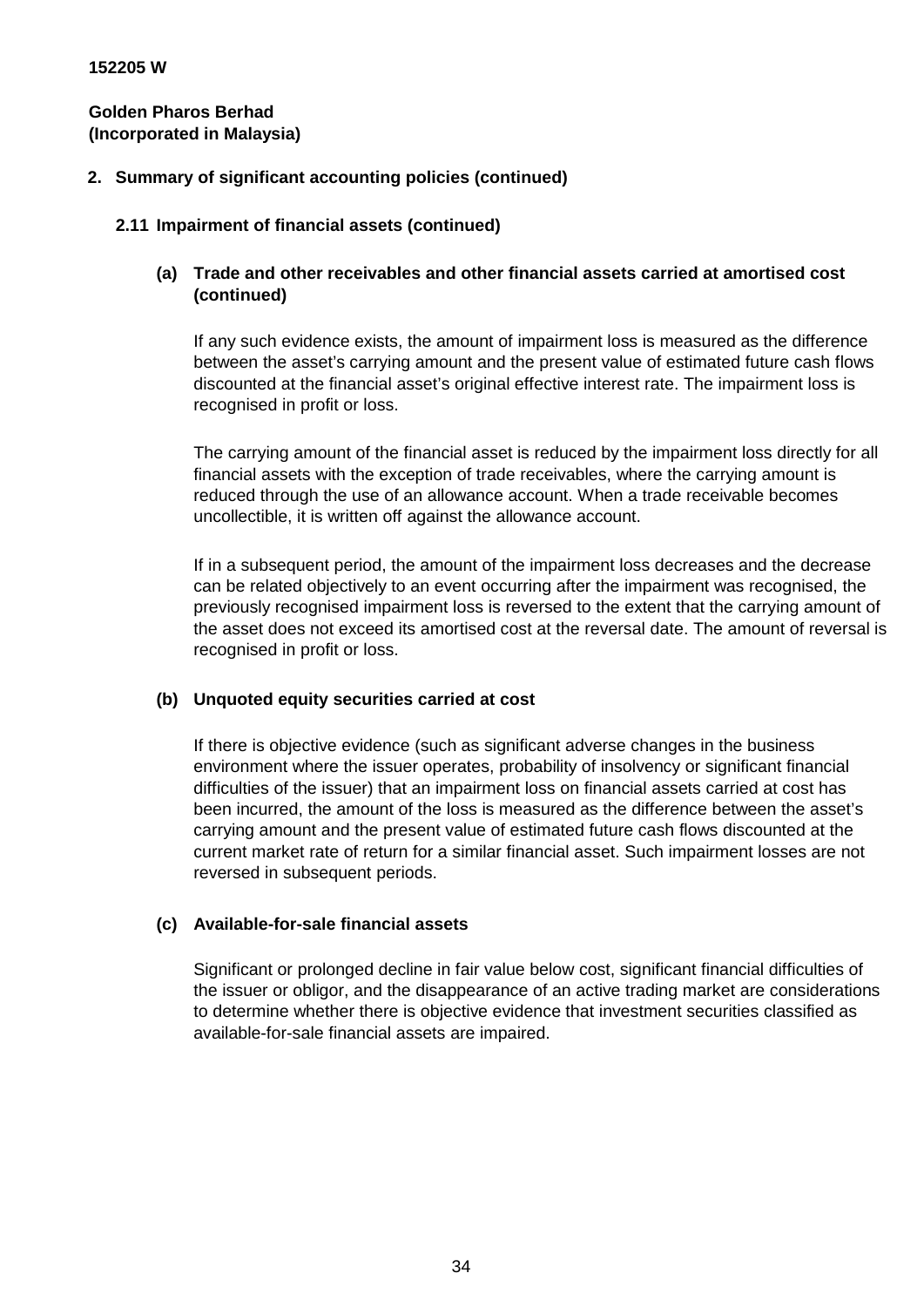# **2. Summary of significant accounting policies (continued)**

# **2.11 Impairment of financial assets (continued)**

# **(c) Available-for-sale financial assets (continued)**

If an available-for-sale financial asset is impaired, an amount comprising the difference between its cost (net of any principal payment and amortisation) and its current fair value, less any impairment loss previously recognised in profit or loss, is transferred from other comprehensive income and recognised in profit or loss.

Impairment losses on available-for-sale equity investments are not reversed in profit or loss in the subsequent periods. Increase in fair value, if any, subsequent to impairment loss is recognised in other comprehensive income. For available-for-sale debt investments, impairment losses are subsequently reversed in profit or loss if an increase in the fair value of the investment can be objectively related to an event occurring after the recognition of the impairment loss in profit or loss.

# **2.12 Cash and cash equivalents**

Cash and short-term deposits in the statements of financial position comprise cash at banks and on hand and short-term deposits with a maturity of three months or less.

For the purpose of the statements of cash flows, cash and cash equivalents consist of cash and short-term deposits, as defined above, net of outstanding bank overdraft.

### **2.13 Inventories**

Inventories are stated at the lower of cost and net realisable value. Costs incurred in bringing the inventories to their present location and condition are accounted for as follows:

- Raw materials and consumable materials: purchase costs on a first-in first-out basis.
- Finished goods and work-in-progress: costs of direct materials and labour and a proportion of manufacturing overheads based on normal operating capacity. These costs are assigned on a first-in first-out basis.

Net realisable value is the estimated selling price in the ordinary course of business less estimated costs of completion and the estimated costs necessary to make the sale.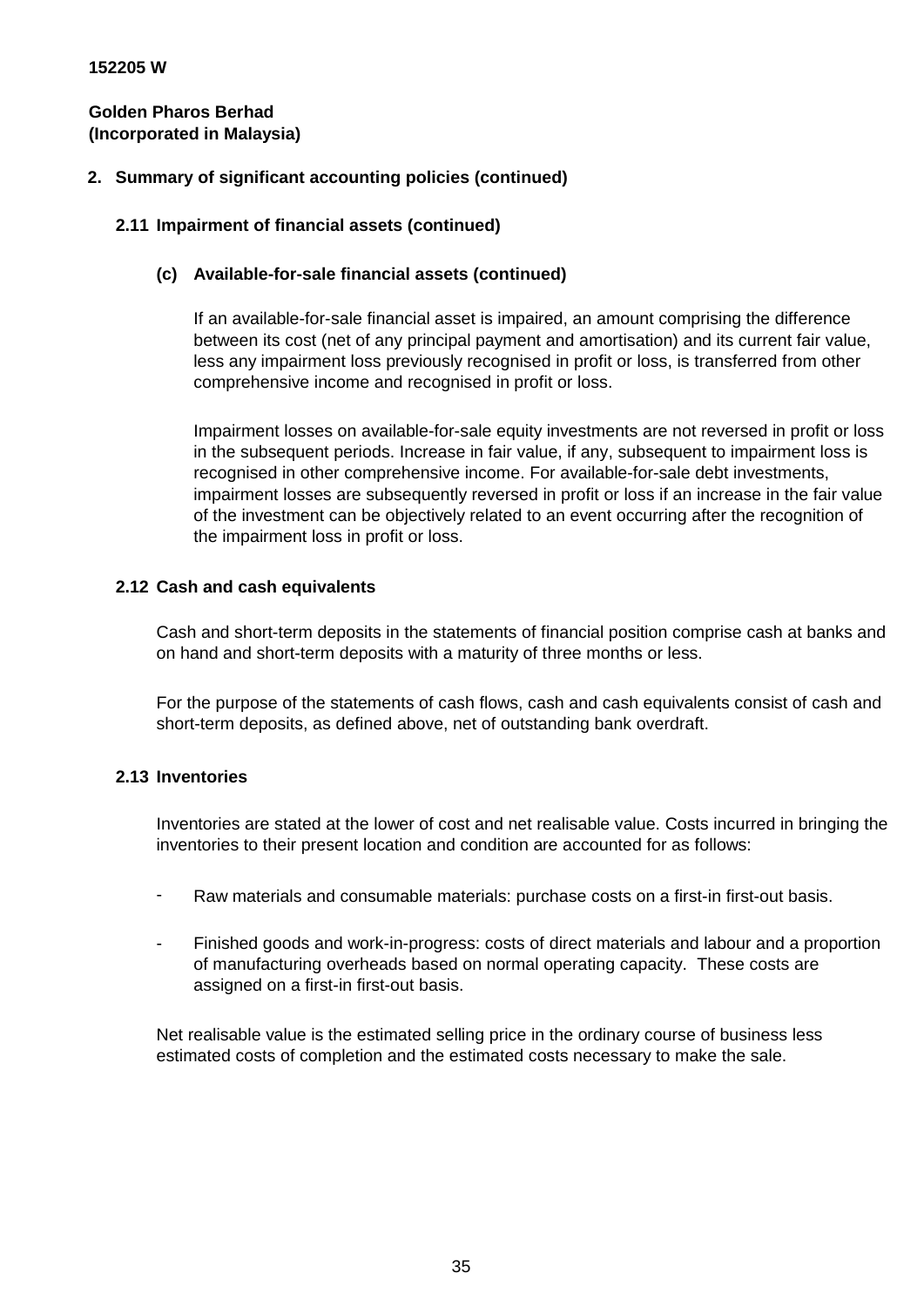# **2. Summary of significant accounting policies (continued)**

### **2.14 Provisions**

Provisions are recognised when the Group has a present obligation (legal or constructive) as a result of a past event, it is probable that an outflow of economic resources will be required to settle the obligation and the amount of the obligation can be estimated reliably.

Provisions are reviewed at each reporting date and adjusted to reflect the current best estimate. If it is no longer probable that an outflow of economic resources will be required to settle the obligation, the provision is reversed. If the effect of the time value of money is material, provisions are discounted using a current pre tax rate that reflects, where appropriate, the risks specific to the liability. When discounting is used, the increase in the provision due to the passage of time is recognised as a finance cost.

# **2.15 Financial liabilities**

Financial liabilities are classified according to the substance of the contractual arrangements entered into and the definitions of a financial liability.

Financial liabilities, within the scope of MFRS 139, are recognised in the statements of financial position when, and only when, the Group and the Company become a party to the contractual provisions of the financial instrument. Financial liabilities are classified as either financial liabilies at fair value through profit or loss or other financial liabilities.

The Group and the Company have classified their financial liabilities as other financial liabilities.

The Group's and the Company's other financial liabilities include trade and other payables and borrowings.

Trade and other payables are recognised initially at fair value plus directly attributable transaction costs and subsequently measured at amortised cost using the effective interest method.

Borrowings are recognised initially at fair value, net of transaction costs incurred, and subsequently measured at amortised cost using the effective interest method. Borrowings are classified as current liabilities unless the Group has an unconditional right to defer settlement of the liability for at least 12 months after the reporting date.

For other financial liabilities, gains and losses are recognised in profit or loss when the liabilities are derecognised, and through the amortisation process.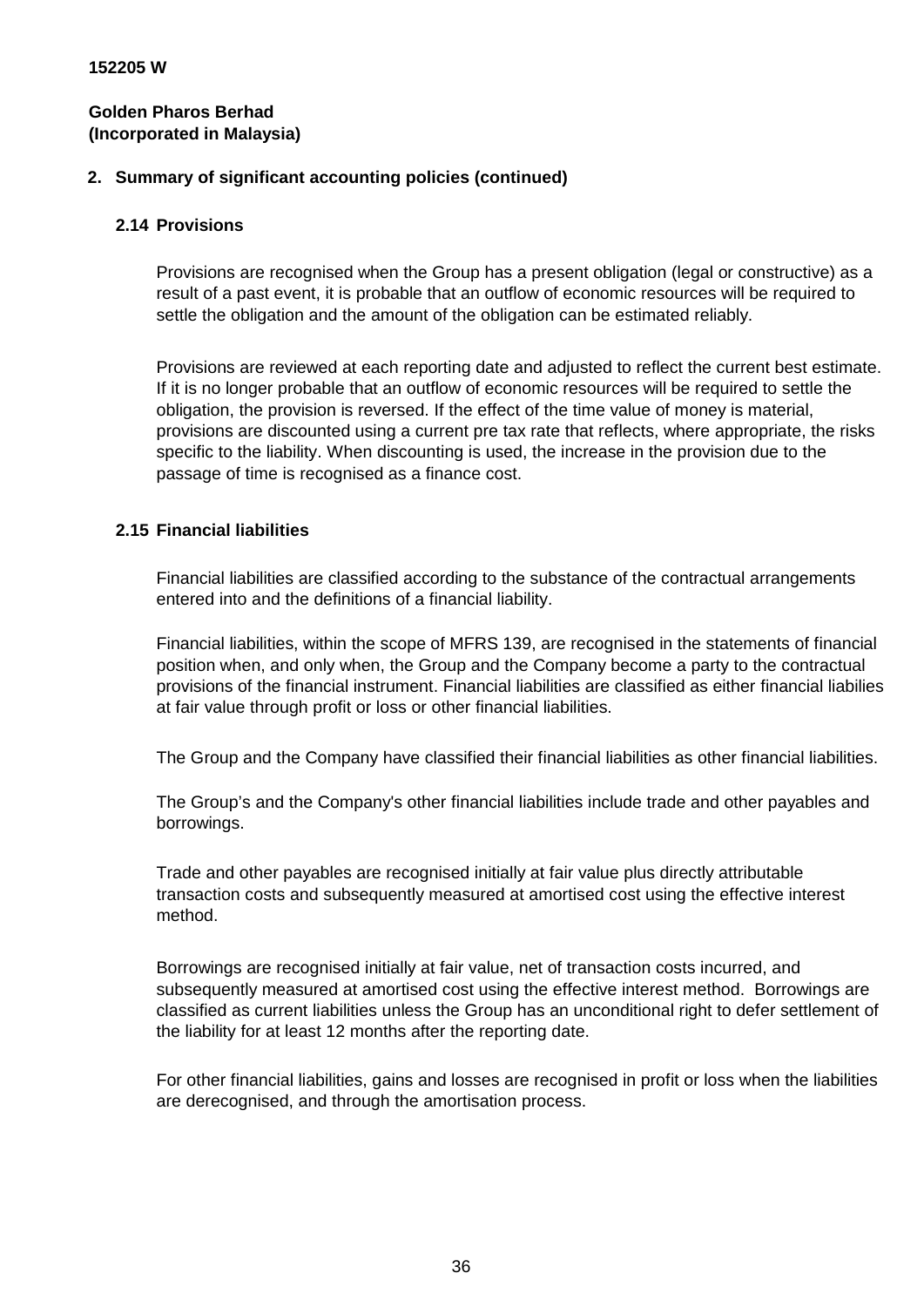# **2. Summary of significant accounting policies (continued)**

# **2.15 Financial liabilities (continued)**

A financial liability is derecognised when the obligation under the liability is extinguished. When an existing financial liability is replaced by another from the same lender on substantially different terms, or the terms of an existing liability are substantially modified, such an exchange or modification is treated as a derecognition of the original liability and the recognition of a new liability, and the difference in the respective carrying amounts is recognised in profit or loss.

# **2.16 Offsetting of financial instruments**

Financial assets and financial liabilities are offset and the net amount is reported in the consolidated statements of financial position if, and only if, there is a currently enforceable legal right to offset the recognised amounts and there is an intention to settle on a net basis, or to realise the assets and settle the liabilities simultaneously.

# **2.17 Financial guarantee contracts**

A financial guarantee contract is a contract that requires the issuer to make specified payments to reimburse the holder for a loss it incurs because a specified debtor fails to make payment when due in accordance with the tems of a debt instrument.

Financial guarantees are recognised initially as a liability at fair value, adjusted for transaction costs that are directly attributable to the issuance of the guarantee. Subsequent to initial recognition, financial guarantees are recognised as income in profit or loss over the period of the guarantee. If it is probable that the liability will be higher than the amount initially recognised less amortisation, the liability is recorded at the higher amount with the difference charged to profit or loss.

### **2.18 Employee benefits**

### **(a) Short-term benefits**

Wages, salaries, bonuses and social security contributions are recognised as an expense in the year in which the associated services are rendered by employees of the Company. Short-term accumulating compensated absences such as paid annual leave are recognised when services are rendered by employees that increase their entitlement to future compensated absences, and short term non-cumulating compensated absences such as sick leave are recognised when the absences occur.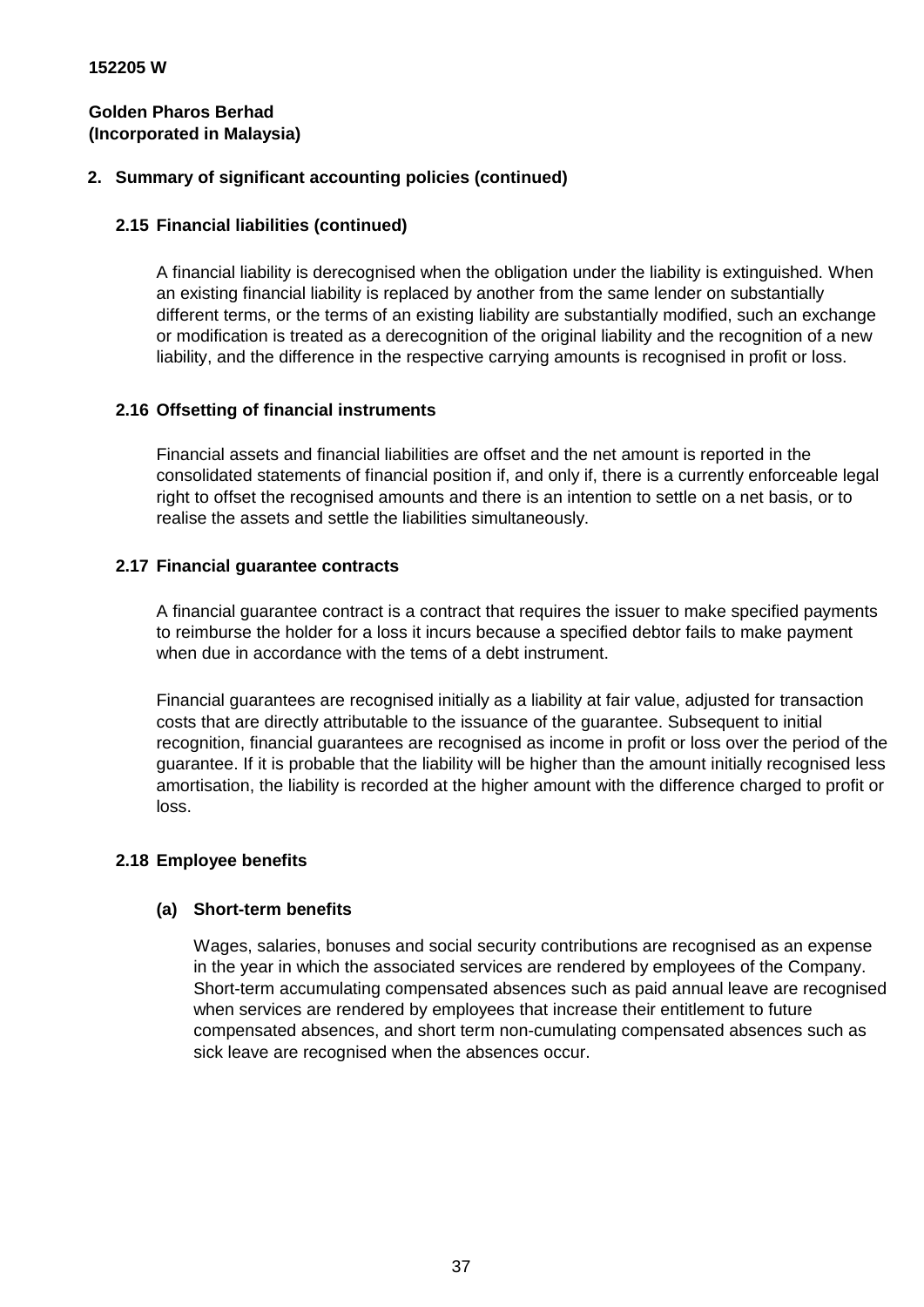# **2. Summary of significant accounting policies (continued)**

### **2.18 Employee benefits (continued)**

### **(b) Defined contribution plans**

The Group participates in the national pension schemes as defined by the laws of the countries in which it has operations. The Malaysian companies in the Group make contributions to the Employee Provident Fund in Malaysia, a defined contribution pension scheme. Contributions to defined contribution pension schemes are recognised as an expense in the period in which the related service is performed.

# **(c) Defined benefit plans**

The net defined benefit liability or asset is the aggregate of the present value of the defined benefit obligation (derived using a discount rate based on high quality corporate bonds) at the end of the reporting period reduced by the fair value of plan assets (if any), adjusted for any effect of limiting a net defined benefit asset to the asset ceiling. The asset ceiling is the present value of any economic benefits available in the form of refunds from the plan or reductions in future contributions to the plan.

The cost of providing benefits under the defined benefit plans is determined separately for each plan using the projected unit credit method.

Defined benefit costs comprise the following:

- Service cost
- Net interest on the net defined benefit liability or asset
- Remeasurements of net defined benefit liability or asset

Service costs which include current service costs, past service costs and gains or losses on non-routine settlements are recognised as expense in profit or loss. Past service costs are recognised when plan amendment or curtailment occurs.

Net interest on the net defined benefit liability or asset is the change during the period in the net defined benefit liability or asset that arises from the passage of time which is determined by applying the discount rate based on high quality corporate bonds to the net defined benefit liability or asset. Net interest on the net defined benefit liability or asset is recognised as expense or income in profit or loss.

Remeasurements comprising actuarial gains and losses, return on plan assets and any change in the effect of the asset ceiling (excluding net interest on defined benefit liability) are recognised immediately in other comprehensive income in the period in which they arise. Remeasurements are recognised in retained earnings within equity and are not reclassified to profit or loss in subsequent periods.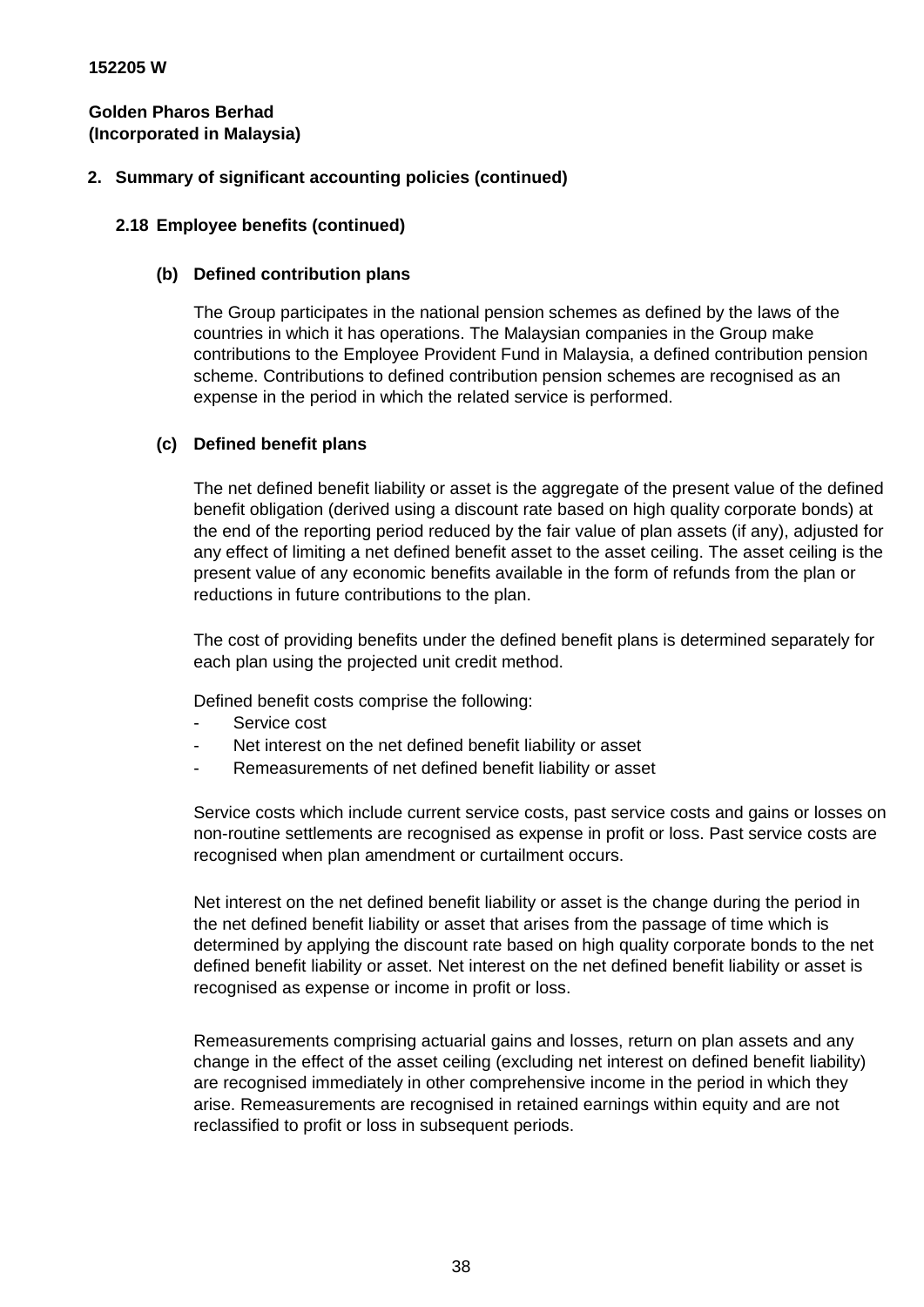# **2. Summary of significant accounting policies (continued)**

### **2.18 Employee benefits (continued)**

### **(c) Defined benefit plans (continued)**

Plan assets are assets that are held by a long-term employee benefit fund or qualifying insurance policies. Plan assets are not available to the creditors of the Group, nor can they be paid directly to the Group. Fair value of plan assets is based on market price information. When no market price is available, the fair value of plan assets is estimated by discounting expected future cash flows using a discount rate that reflects both the risk associated with the plan assets and the maturity or expected disposal date of those assets (or, if they have no maturity, the expected period until the settlement of the related obligations).

The Group's right to be reimbursed of some or all of the expenditure required to settle a defined benefit obligation is recognised as a separate asset at fair value when and only when reimbursement is virtually certain.

# **(d) Termination benefits**

Termination benefits are payable when employment is terminated before the normal retirement date or whenever an employee accepts voluntary redundancy in exchange for these benefits. The Company recognises termination benefits when it is demonstrably committed to either to terminate the employment of current employees according to the detailed plan without possibility of withdrawal; or providing termination benefits as a result of an offer made to encourage voluntary redundancy. In the case of an offer made to encourage voluntary redundancy, the measurement of termination benefits is based on the number of employees expected to accept the offer. Benefits falling due more than 12 months after the reporting date are discounted to present value.

### **2.19 Leases**

Finance leases, which transfer to the Group substantially all the risks and rewards incidental to ownership of the leased item, are capitalised at the inception of the lease at the fair value of the leased asset or, if lower, at the present value of the minimum lease payments. Any initial direct costs are also added to the amount capitalised. Lease payments are apportioned between the finance charges and reduction of the lease liability so as to achieve a constant rate of interest on the remaining balance of the liability. Finance charges are charged to profit or loss. Contingent rents, if any, are charged as expenses in the periods in which they are incurred.

Leased assets are depreciated over the estimated useful lives of the assets. However, if there is no reasonable certainty that the Group will obtain ownership by the end of the lease term, the assets are depreciated over the shorter of the estimated useful lives and the lease terms.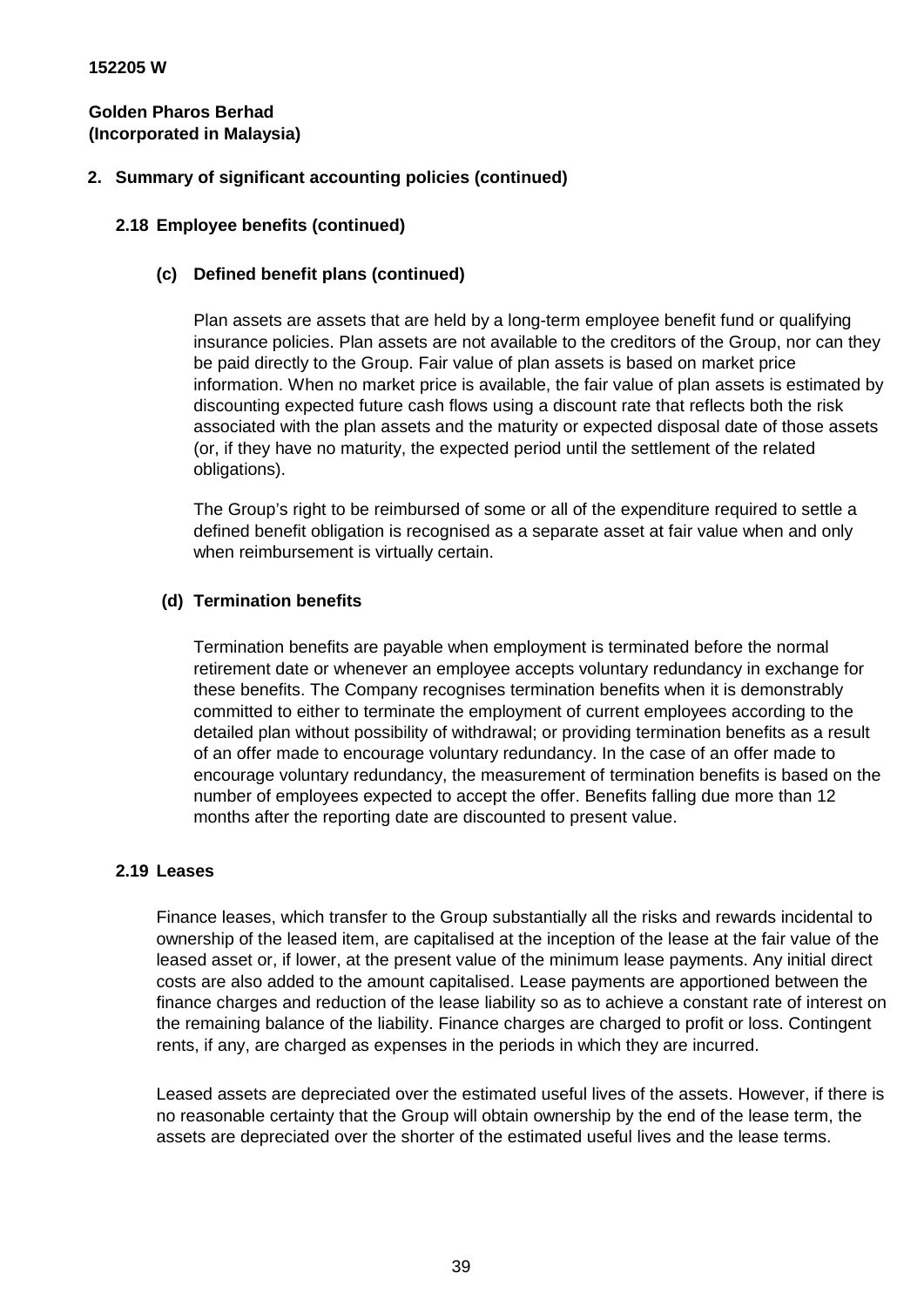### **2. Summary of significant accounting policies (continued)**

### **2.19 Leases (continued)**

Operating lease payments are recognised as an expense in profit or loss on a straight-line basis over the lease term. The aggregate benefit of incentives provided by the lessor is recognised as a reduction of rental expense over the lease term on a straight-line basis.

# **2.20 Borrowing costs**

Borrowing costs are capitalised as part of the cost of a qualifying asset if they are directly attributable to the acquisition, construction or production of that asset. Capitalisation of borrowing costs commences when the activities to prepare the asset for its intended use or sale are in progress and the expenditures and borrowing costs are incurred. Borrowing costs are capitalised until the assets are substantially completed for their intended use or sale.

All other borrowing costs are recognised in profit or loss in the period they are incurred. Borrowing costs consist of interest and other costs that the Group and the Company incurred in connection with the borrowing of funds.

# **2.21 Revenue**

Revenue is recognised to the extent that it is probable that the economic benefits will flow to the Group and the revenue can be reliably measured. Revenue is measured at the fair value of consideration received or receivable.

### **(a) Sale of goods**

Revenue from sale of goods is recognised upon the transfer of significant risks and rewards of ownership of the goods to the customer. Revenue is not recognised to the extent where there are significant uncertainties regarding recovery of the consideration due, associated costs or the possible return of goods.

### **(b) Rental income**

Rental income is accounted for on a straight-line basis over the lease terms. The aggregate costs of incentives provided to lessees are recognised as a reduction of rental income over the lease term on a straight-line basis.

### **(c) Dividend income**

Dividend income is recognised when the Group's right to receive payment is established.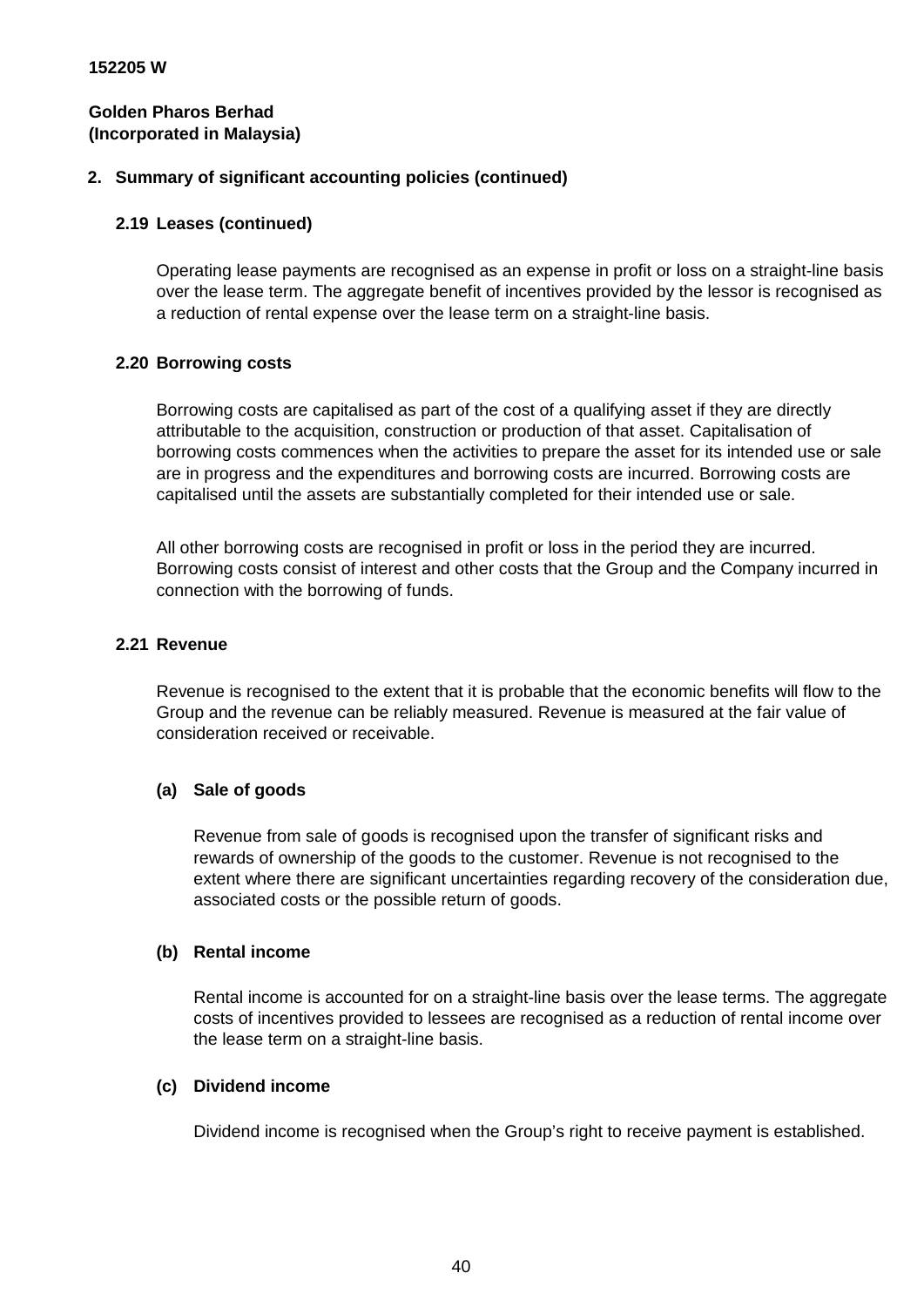### **Golden Pharos Berhad (Incorporated in Malaysia)**

### **2. Summary of significant accounting policies (continued)**

### **2.21 Revenue (continued)**

#### **(d) Management fees**

Management fees are recognised when services are rendered.

#### **(e) Interest income**

Interest income is recognised using the effective interest method.

#### **2.22 Income taxes**

#### **(a) Current tax**

Current tax assets and liabilities are measured at the amount expected to be recovered from or paid to the taxation authorities. The tax rates and tax laws used to compute the amount are those that are enacted or substantively enacted by the reporting date.

Current taxes are recognised in profit or loss except to the extent that the tax relates to items recognised outside profit or loss, either in other comprehensive income or directly in equity.

### **(b) Deferred tax**

Deferred tax is provided using the liability method on temporary differences at the reporting date between the tax bases of assets and liabilities and their carrying amounts for financial reporting purposes.

Deferred tax liabilities are recognised for all temporary differences, except:

- where the deferred tax liability arises from the initial recognition of goodwill or of an asset or liability in a transaction that is not a business combination and, at the time of the transaction, affects neither the accounting profit nor taxable profit or loss; and
- in respect of taxable temporary differences associated with investments in subsidiaries, associates and interests in joint ventures, where the timing of the reversal of the temporary differences can be controlled and it is probable that the temporary differences will not reverse in the foreseeable future.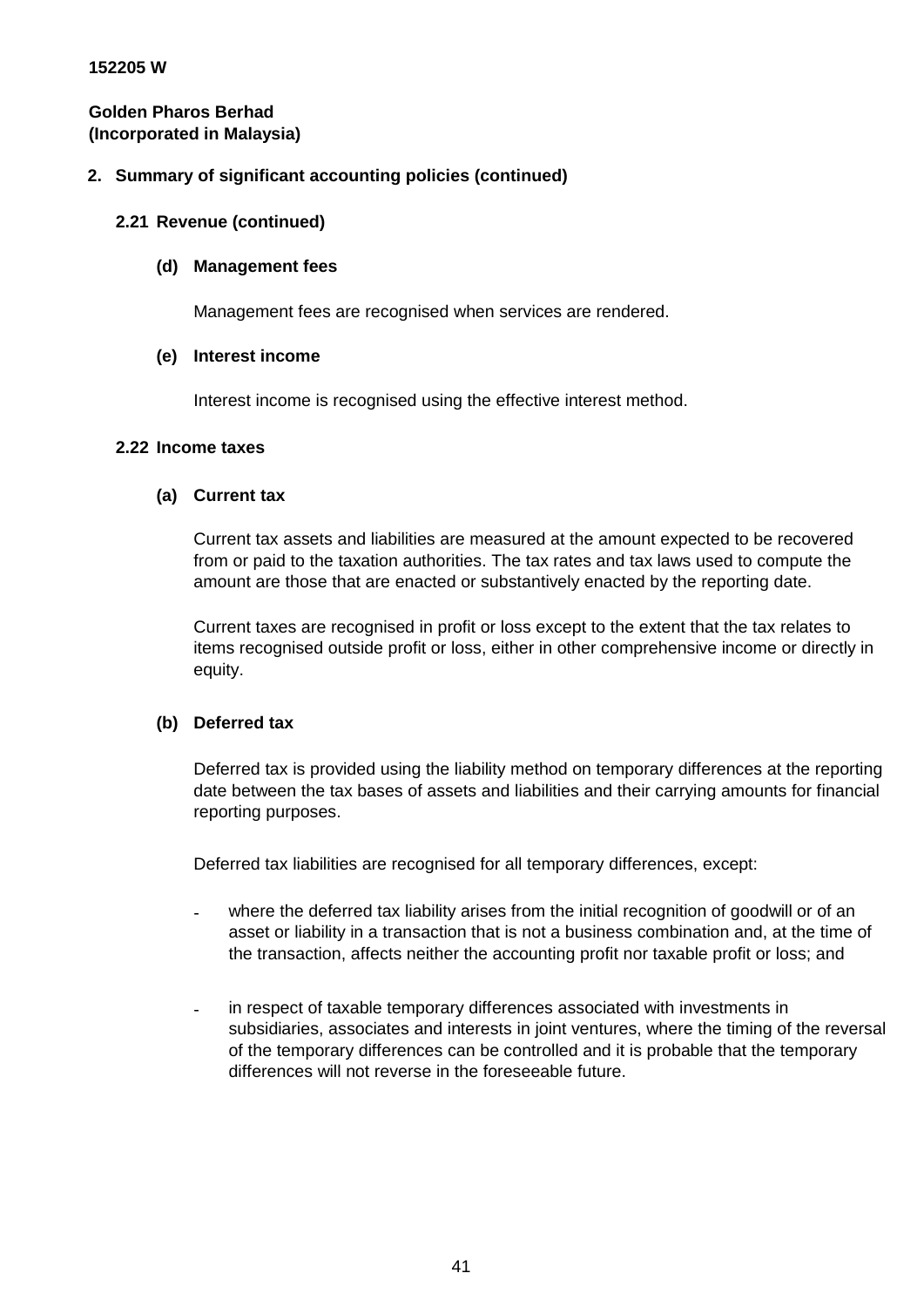# **2. Summary of significant accounting policies (continued)**

### **2.22 Income taxes (continued)**

### **(b) Deferred tax (continued)**

Deferred tax assets are recognised for all deductible temporary differences, carry forward of unused tax credits and unused tax losses, to the extent that it is probable that taxable profit will be available against which the deductible temporary differences, and the carry forward of unused tax credits and unused tax losses can be utilised except:

- where the deferred tax asset relating to the deductible temporary difference arises from the initial recognition of an asset or liability in a transaction that is not a business combination and, at the time of the transaction, affects neither the accounting profit nor taxable profit or loss; and
- in respect of deductible temporary differences associated with investments in subsidiaries, associates and interests in joint ventures, deferred tax assets are recognised only to the extent that it is probable that the temporary differences will reverse in the foreseeable future and taxable profit will be available against which the temporary differences can be utilised.

The carrying amount of deferred tax assets is reviewed at each reporting date and reduced to the extent that it is no longer probable that sufficient taxable profit will be available to allow all or part of the deferred tax asset to be utilised. Unrecognised deferred tax assets are reassessed at each reporting date and are recognised to the extent that it has become probable that future taxable profit will allow the deferred tax assets to be utilised.

Deferred tax assets and liabilities are measured at the tax rates that are expected to apply to the year when the asset is realised or the liability is settled, based on tax rates and tax laws that have been enacted or substantively enacted at the reporting date.

Deferred tax relating to items recognised outside profit or loss is recognised outside profit or loss. Deferred tax items are recognised in correlation to the underlying transaction either in other comprehensive income or directly in equity and deferred tax arising from a business combination is adjusted against goodwill on acquisition.

Deferred tax assets and deferred tax liabilities are offset, if a legally enforceable right exists to set off current tax assets against current tax liabilities and the deferred taxes relate to the same taxable entity and the same taxation authority.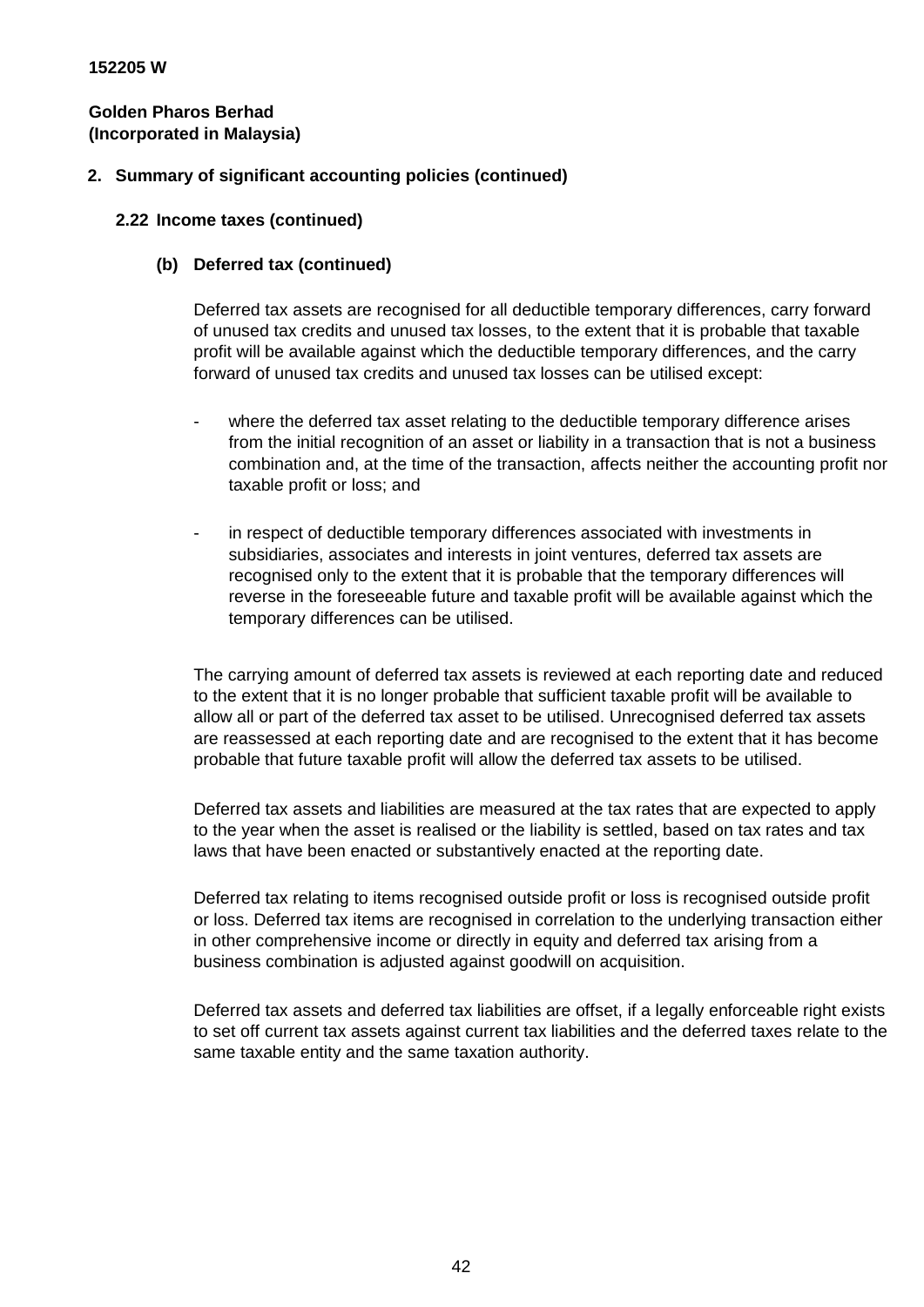### **Golden Pharos Berhad (Incorporated in Malaysia)**

# **2. Summary of significant accounting policies (continued)**

### **2.22 Income taxes (continued)**

### **(c) Sales tax**

Revenue, expenses and assets are recognised net of the amount of sales tax except:

- Where the sales tax incurred in a purchase of assets or services is not recoverable from the taxation authority, in which case the sales tax is recognised as part of the cost of acquisition of the asset or as part of the expense item as applicable; and
- Receivables and payables that are stated with the amount of sales tax.

The net amount of sales tax recoverable from, or payable to, the taxation authority is included as part of receivables or payables in the statements of financial position.

### **2.23 Segment reporting**

For management purposes, the Group is organised into operating segments based on their products and services which are independently managed by the respective segment managers responsible for the performance of the respective segments under their charge. The segment managers report directly to the management of the Company who regularly review the segment results in order to allocate resources to the segments and to assess the segment performance. Additional disclosures on each of these segments are shown in Note 34, including the factors used to identify the reportable segments and the measurement basis of segment information.

### **2.24 Share capital and share issuance expenses**

An equity instrument is any contract that evidences a residual interest in the assets of the Group and the Company after deducting all of its liabilities. Ordinary shares are equity instruments.

Ordinary shares are recorded at the proceeds received, net of directly attributable incremental transaction costs. Ordinary shares are classified as equity. Dividends on ordinary shares are recognised in equity in the period in which they are declared.

### **2.25 Contingencies**

A contingent liability or asset is a possible obligation or asset that arises from past events and whose existence will be confirmed only by the occurrence or non-occurrence of uncertain future event(s) not wholly within the control of the Group.

Contingent liabilities and assets are not recognised in the statements of financial position of the Group.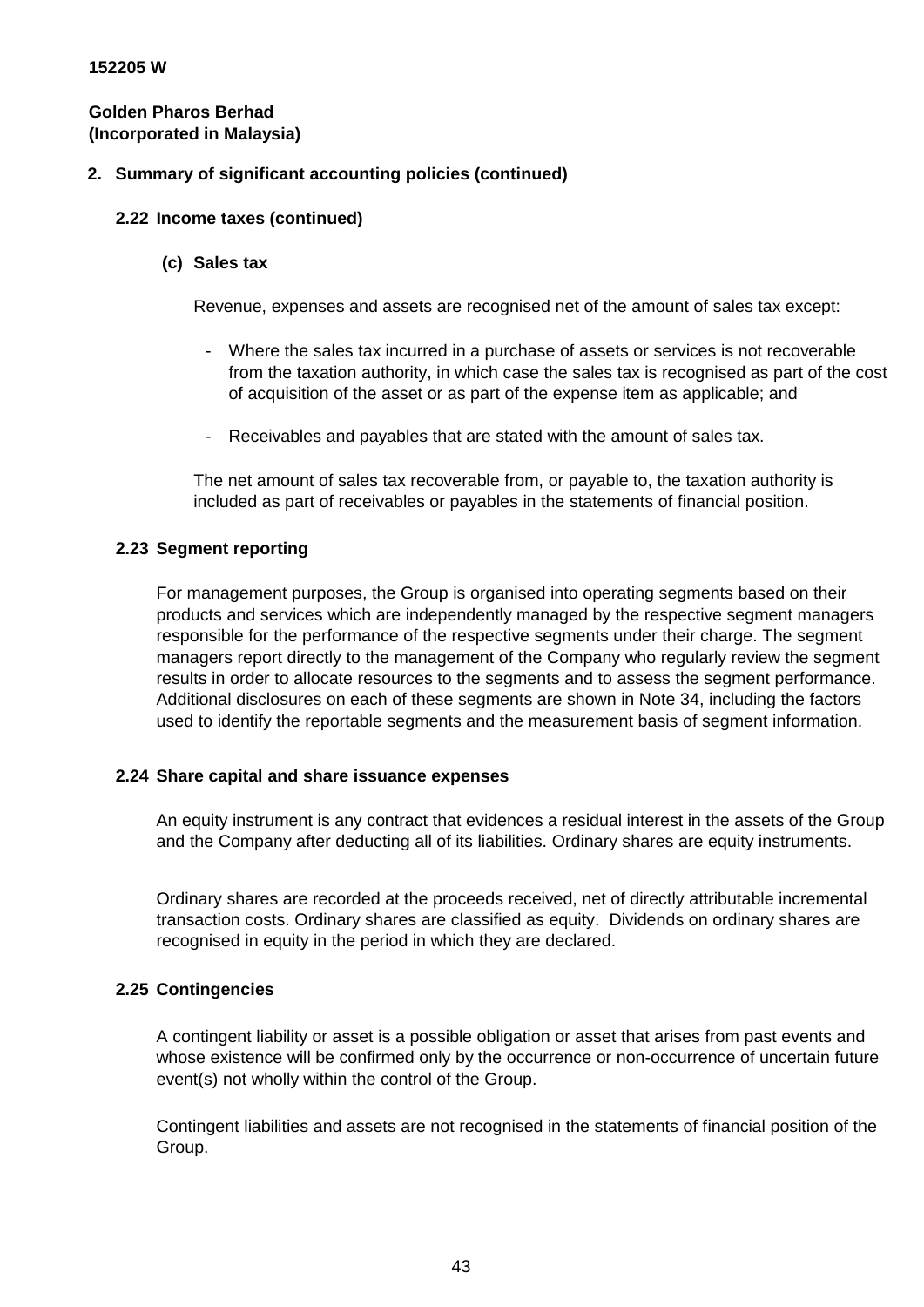# **2. Summary of significant accounting policies (continued)**

### **2.26 Fair value measurements**

The Group measures its financial instruments, such as, derivatives, at fair value at each reporting date. Also, fair values of financial instruments measured at amortised cost are disclosed in Note 31(b).

Fair value is the price that would be received to sell an asset or paid to transfer a liability in an orderly transaction between market participants at the measurement date. The fair value measurement is based on the presumption that the transaction to sell the asset or transfer the liability takes place either:

- (i) In the principal market for the asset or liability, or
- (ii) In the absence of a principal market, in the most advantageous market for the asset or liability

The principal or the most advantageous market must be accessible to by the Group.

The fair value of an asset or a liability is measured using the assumptions that market participants would use when pricing the asset or liability, assuming that market participants act in their economic best interest.

A fair value measurement of a non-financial asset takes into account a market participant's ability to generate economic benefits by using the asset in its highest and best use or by selling it to another market participant that would use the asset in its highest and best use.

The Group uses valuation techniques that are appropriate in the circumstances and for which sufficient data are available to measure fair value, maximising the use of relevant observable inputs and minimising the use of unobservable inputs.

All assets and liabilities for which fair value is measured or disclosed in the financial statements are categorised within the fair value hierarchy, described as follows, based on the lowest level input that is significant to the fair value measurement as a whole:

Level 1 - Quoted (unadjusted) market prices in active markets for identical assets or liabilities

- Level 2 Valuation techniques for which the lowest level input that is significant to the fair value measurement is directly or indirectly observable
- Level 3 Valuation techniques for which the lowest level input that is significant to the fair value measurement is unobservable

For assets and liabilities that are recognised in the financial statements on a recurring basis, the Group determines whether transfers have occurred between Levels in the hierarchy by reassessing categorisation (based on the lowest level input that is significant to the fair value measurement as a whole) at the end of each reporting period.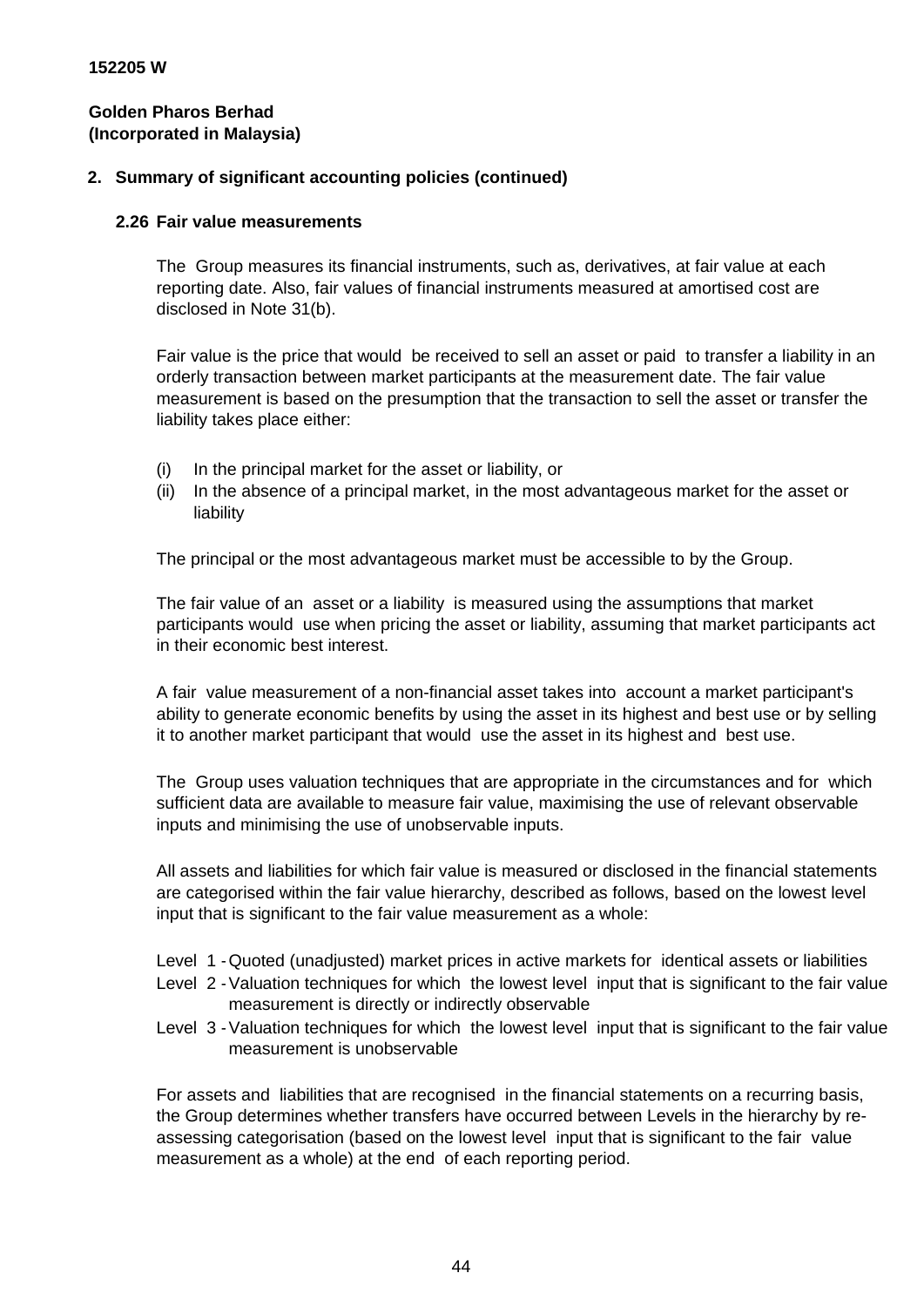# **2. Summary of significant accounting policies (continued)**

# **2.27 Foreign currency**

# **(a) Functional and presentation currency**

The individual financial statements of each entity in the Group are measured using the currency of the primary economic environment in which the entity operates ("the functional currency"). The consolidated financial statements are presented in Ringgit Malaysia ("RM"), which is also the Company's functional currency.

# **(b) Foreign currency transactions**

Transactions in foreign currencies are measured in the respective functional currencies of the Company and its subsidiaries and are recorded on initial recognition in the functional currencies at exchange rates approximating those ruling at the transaction dates. Monetary assets and liabilities denominated in foreign currencies are translated at the rate of exchange ruling at the reporting date. Non-monetary items denominated in foreign currencies that are measured at historical cost are translated using the exchange rates as at the dates of the initial transactions.

Exchange differences arising on the settlement of monetary items or on translating monetary items at the reporting date are recognised in profit or loss.

### **3. Significant accounting judgements and estimates**

The preparation of the Group's financial statements requires management to make judgements, estimates and assumptions that affect the reported amounts of revenues, expenses, assets and liabilities, and the disclosure of contingent liabilities at the reporting date. However, uncertainty about these assumptions and estimates could result in outcomes that could require a material adjustment to the carrying amount of the asset or liability affected in the future.

# **3.1 Judgements made in applying accounting policies**

There were no significant judgements made in applying the accounting policies of the Group which may have significant effects of the amounts recognised in the financial statements.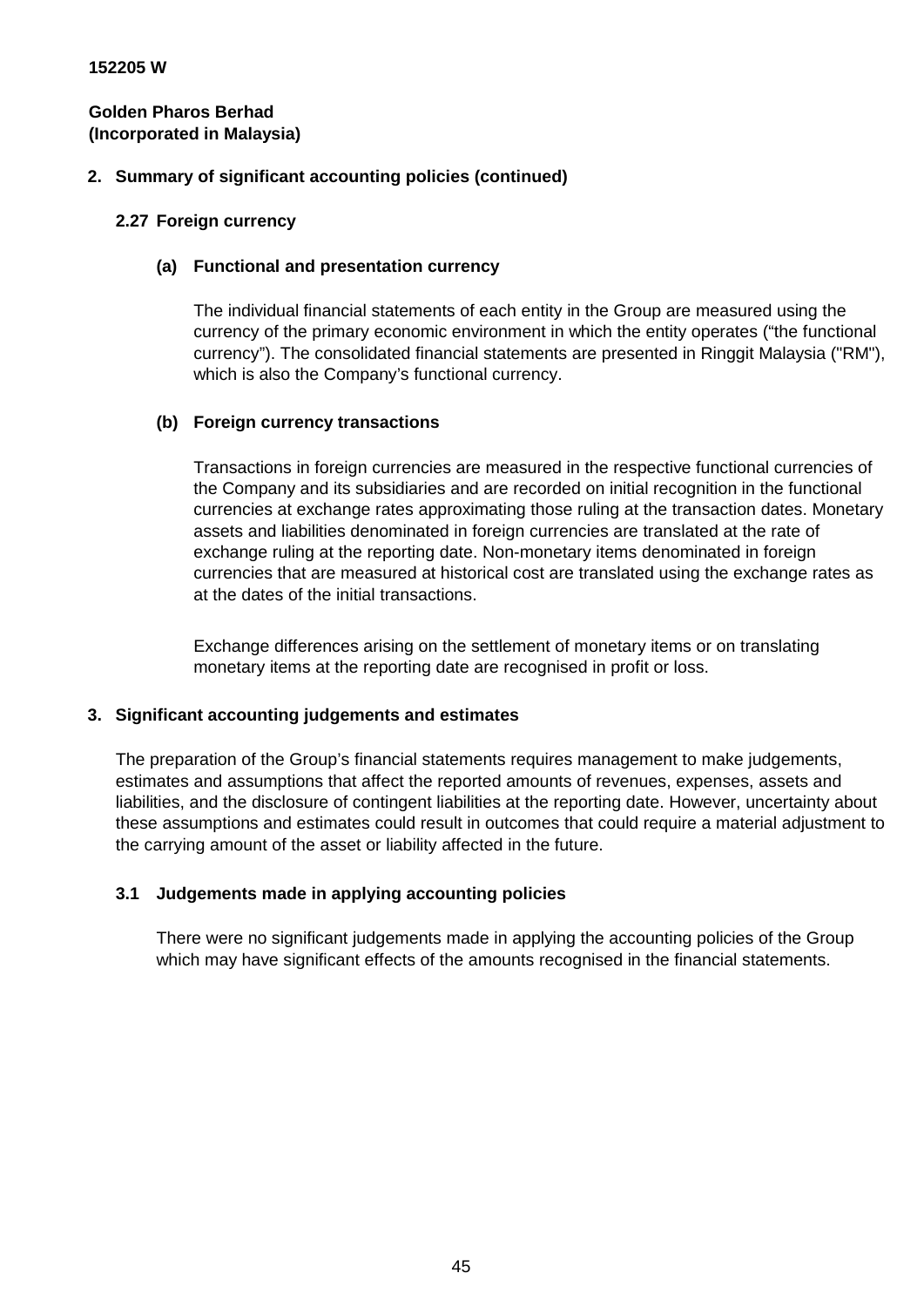### **3. Significant accounting judgements and estimates (continued)**

### **3.2 Key sources of estimation uncertainty**

The key assumptions concerning the future and other key sources of estimation uncertainty at the reporting date that have a significant risk of causing a material adjustment to the carrying amounts of assets and liabilities within the next financial year are discussed below.

### **(a) Useful lives of plant and machinery**

The cost of plant and machinery for the manufacture of wood related products is depreciated on a straight-line basis over the assets' useful lives. Management estimates the useful lives of these plant and machinery to be within 5 to 17 years. These are common life expectancies applied in the industry. Changes in the expected level of usage and technological developments could impact the economic useful lives and the residual values of these assets, therefore future depreciation charges could be revised. The carrying amount of the Group's plant and machinery at the reporting date is disclosed in Note 14.

# **(b) Deferred tax assets**

Deferred tax assets are recognised for all unabsorbed tax losses and unutilised capital allowances to the extent that it is probable that taxable profit will be available against which the losses and capital allowances can be utilised. Significant management judgement is required to determine the amount of deferred tax assets that can be recognised, based upon the likely timing and level of future taxable profits together with future tax planning strategies.

Assumptions about generation of future taxable profits depend on management's estimates of future cash flows. These depend on estimates of future production and sales volume, operating costs, capital expenditure, dividends and other capital management transactions. Judgement is also required about application of income tax legislation. These judgements and assumptions are subject to risks and uncertainty, hence there is a possibility that changes in circumstances will alter expectations, which may impact the amount of deferred tax assets recognised in the statement of financial position and the amount of unrecognised tax losses and capital allowances. The carrying amount of the Group's deferred tax assets at the reporting date is disclosed in Note 18.

### **(c) Impairment of loans and receivables**

The Group assesses at each reporting date whether there is any objective evidence that a financial asset is impaired. To determine whether there is objective evidence of impairment, the Group considers factors such as the probability of insolvency or significant financial difficulties of the debtor and default or significant delay in payments.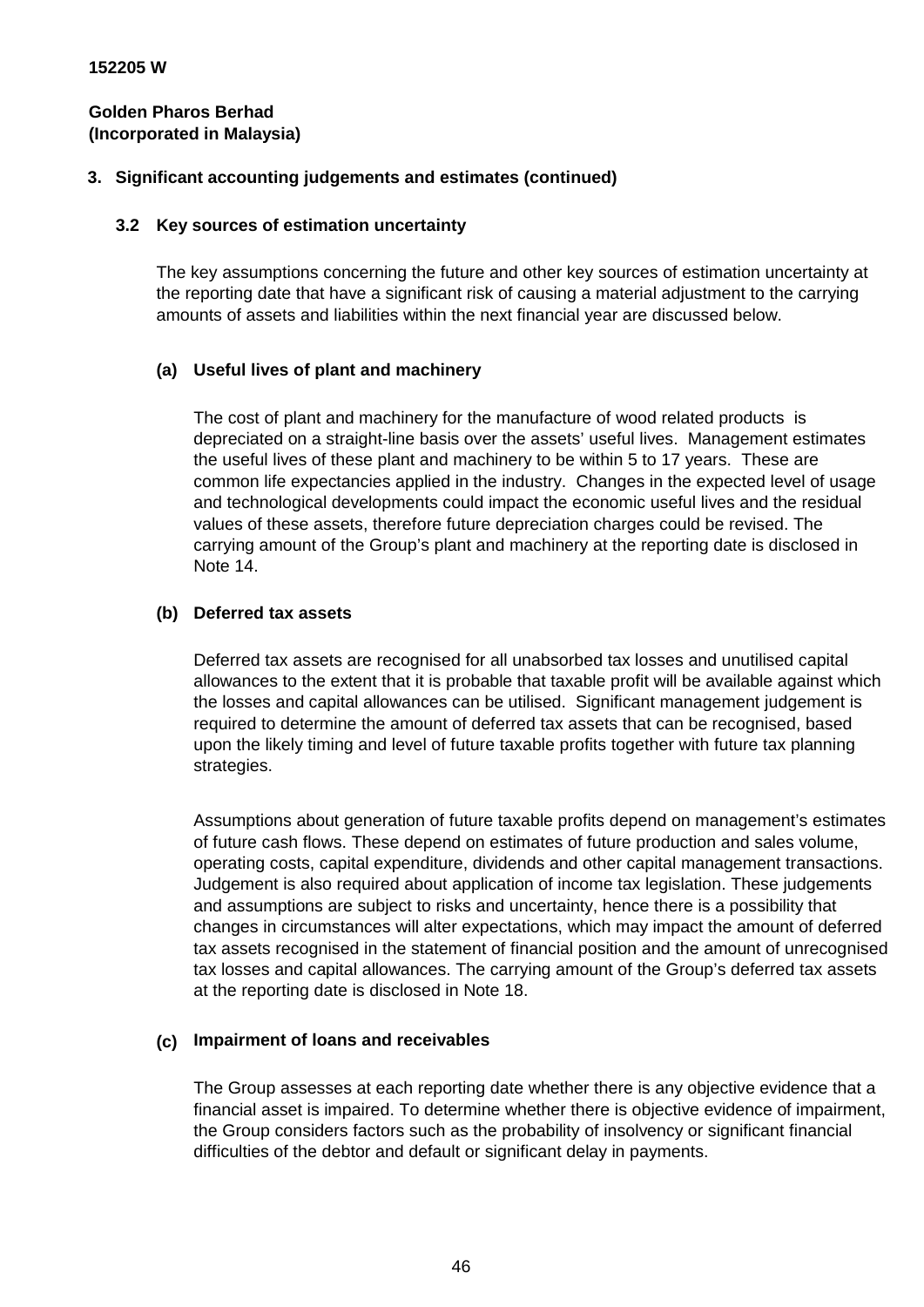### **3. Significant accounting judgements and estimates (continued)**

### **3.2 Key sources of estimation uncertainty (continued)**

#### **(c) Impairment of loans and receivables (continued)**

Where there is objective evidence of impairment, the amount and timing of future cash flows are estimated based on historical loss experience for assets with similar credit risk characteristics. The carrying amount of the Group's loans and receivables at the reporting date is disclosed in Note 21.

#### **(d) Defined benefit plan**

The cost of defined benefit pension plan is determined using the actuarial valuations. The actuarial valuation involves making assumptions about discount rates, future salary increases and mortality rates. All assumptions are reviewed at each reporting date. The carrying amounts of the Group's and of the Company's defined benefit plan at the reporting date and related assumptions are disclosed in Note 24.

#### **(e) Impairment of investments in subsidiaries and associates**

The Company assesses whether there are indicators of impairment for its investments in subsidiaries and associates at each reporting date. The Company carried out the impairment test based on the estimation of the higher of the value-in-use or the fair value less cost to sell of the cash-generating units ("CGU") to which the investments in subsidiaries and associates belong to. Estimating the recoverable amount requires the Company to make an estimate of the expected future cash flows from the CGU and also to determine a suitable discount rate in order to calculate the present value of those cash flows.

The carrying amounts of the investments in subsidiaries and associates at the reporting date are disclosed in Note 16 and Note 17 respectively.

#### **4. Revenue**

|                                   | Group         |               | Company       |               |      |      |  |      |
|-----------------------------------|---------------|---------------|---------------|---------------|------|------|--|------|
|                                   | 2014          |               |               |               | 2013 | 2014 |  | 2013 |
|                                   | <b>RM'000</b> | <b>RM'000</b> | <b>RM'000</b> | <b>RM'000</b> |      |      |  |      |
| Sale of goods                     | 106,330       | 79,115        |               |               |      |      |  |      |
| Rental income                     | 24            | 25            | 728           | 728           |      |      |  |      |
| Dividend income from subsidiaries |               |               | 8,726         | 1,239         |      |      |  |      |
| Management fees from subsidiaries |               |               | 1,725         | 1,725         |      |      |  |      |
|                                   | 106,354       | 79,140        | 11,179        | 3,692         |      |      |  |      |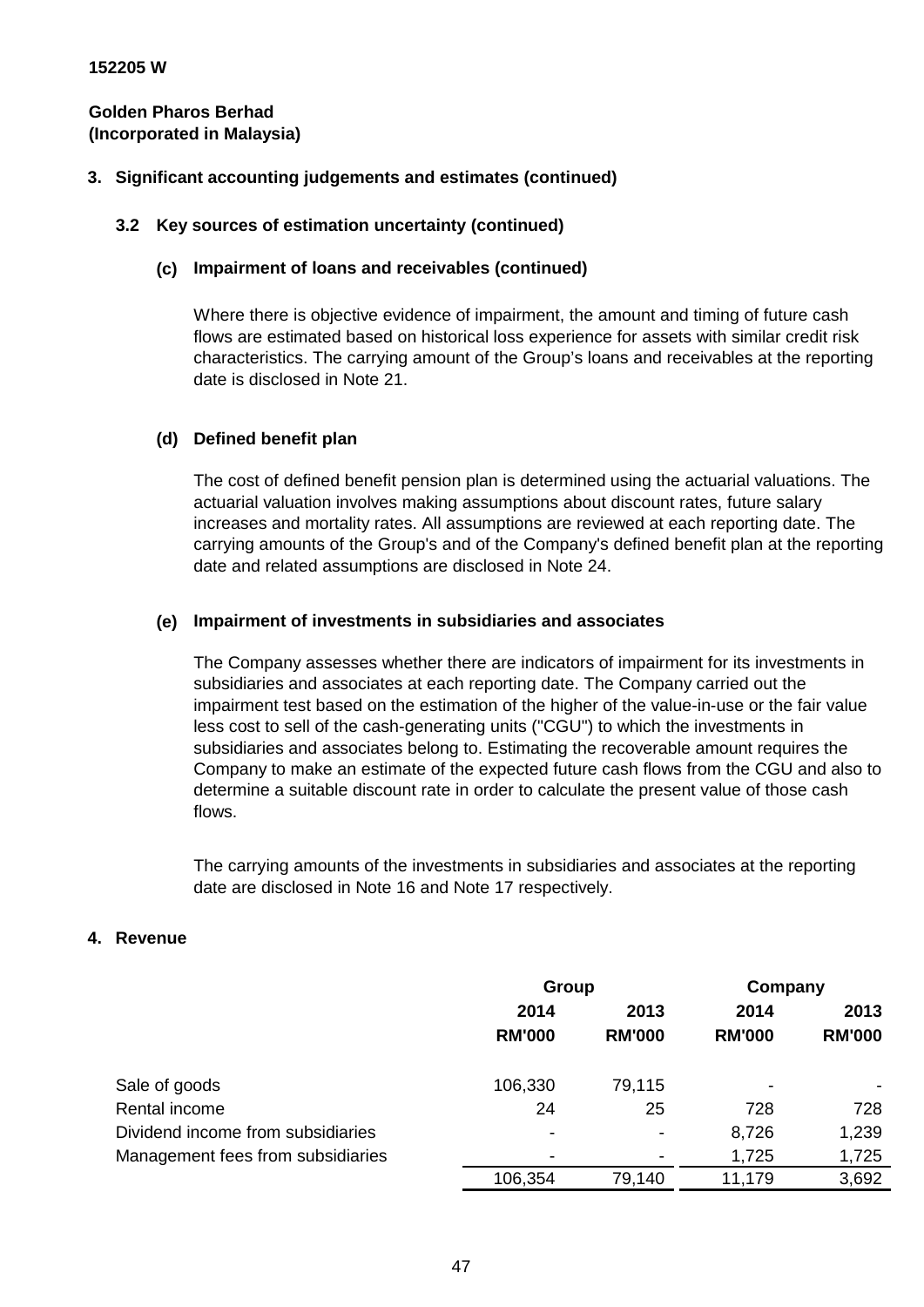### **5. Interest income**

|                       | Group                 |                       | Company               |                       |
|-----------------------|-----------------------|-----------------------|-----------------------|-----------------------|
|                       | 2014<br><b>RM'000</b> | 2013<br><b>RM'000</b> | 2014<br><b>RM'000</b> | 2013<br><b>RM'000</b> |
| Interest income from: |                       |                       |                       |                       |
| Loans and receivables | 323                   | 106                   | 27                    | 499                   |

Included in interest income from loans and receivables of the Company is interest of RMNil (2013:RM498,000) on amounts due from subsidiaries (Note 21).

# **6. Dividend income**

|                                           | Group         |               | Company       |               |
|-------------------------------------------|---------------|---------------|---------------|---------------|
|                                           | 2014          | 2013<br>2014  |               | 2013          |
|                                           | <b>RM'000</b> | <b>RM'000</b> | <b>RM'000</b> | <b>RM'000</b> |
| Dividend income from:                     |               |               |               |               |
| Available-for-sale financial assets       |               |               |               |               |
| - Equity instruments (quoted in Malaysia) | 169           | 409           | -             |               |

# **7. Other income**

|                                                                                   | Group                 |                       |                       | Company               |
|-----------------------------------------------------------------------------------|-----------------------|-----------------------|-----------------------|-----------------------|
|                                                                                   | 2014<br><b>RM'000</b> | 2013<br><b>RM'000</b> | 2014<br><b>RM'000</b> | 2013<br><b>RM'000</b> |
| Reversal of allowances for impairment of<br>trade and other receivables (Note 21) |                       | 31                    |                       |                       |
| Sale of scrap and other products                                                  | 16                    | 92                    |                       |                       |
| Gain on disposal of property, plant                                               |                       |                       |                       |                       |
| and equipment                                                                     | 135                   | 33                    |                       | 1                     |
| Unrealised gain on foreign exchange                                               | 48                    | 32                    |                       |                       |
| Realised gain on foreign exchange                                                 | 24                    | 106                   |                       |                       |
| Discount received                                                                 | 15                    |                       | 10                    |                       |
| Profit from Al-Mudharabah                                                         | 20                    | 9                     |                       |                       |
| Gain on disposal of assets classified as                                          |                       |                       |                       |                       |
| held for sale                                                                     |                       | 35                    |                       | 35                    |
| Insurance compensation                                                            | 1,568                 |                       |                       |                       |
| Post-filling forest inventory development                                         | 407                   |                       |                       |                       |
| <b>Miscellaneous</b>                                                              | 164                   | 232                   |                       |                       |
|                                                                                   | 2,397                 | 570                   | 10                    | 37                    |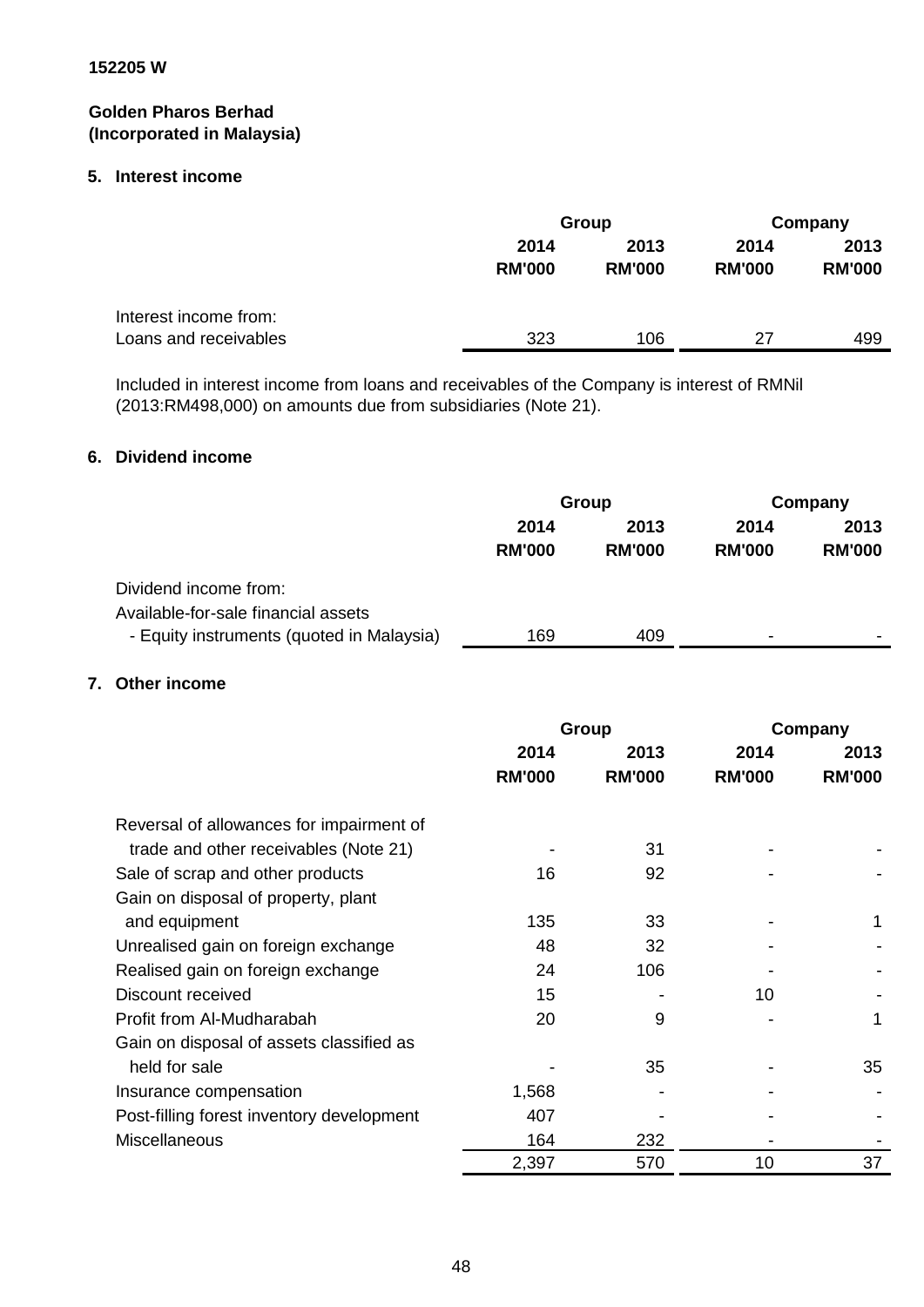### **8. Finance costs**

|                                                        | Group                 |                       | Company               |                       |
|--------------------------------------------------------|-----------------------|-----------------------|-----------------------|-----------------------|
|                                                        | 2014<br><b>RM'000</b> | 2013<br><b>RM'000</b> | 2014<br><b>RM'000</b> | 2013<br><b>RM'000</b> |
| Interest expense on:                                   |                       |                       |                       |                       |
| Hire purchase payables                                 | 90                    | 75                    | 10                    | 21                    |
| Bankers' acceptances                                   | 15                    | 142                   |                       |                       |
| Overdrafts<br>Intercompany loans and                   | 26                    | 199                   |                       |                       |
| advances<br>Interest expense on<br>loans and advances: | -                     |                       | 1                     | 263                   |
| - holding company                                      | 263                   | 381                   | 199                   | 284                   |
| - a corporate shareholder                              | 118                   | 662                   | 118                   | 662                   |
|                                                        | 512                   | 1,459                 | 328                   | 1,230                 |

# **9. Profit/(loss) before tax**

The following items have been included in arriving at profit/(loss) before tax:

|                                                                                           | Group                 |                       | Company               |                       |
|-------------------------------------------------------------------------------------------|-----------------------|-----------------------|-----------------------|-----------------------|
|                                                                                           | 2014<br><b>RM'000</b> | 2013<br><b>RM'000</b> | 2014<br><b>RM'000</b> | 2013<br><b>RM'000</b> |
| Auditors' remuneration:                                                                   |                       |                       |                       |                       |
| - Current year                                                                            | 146                   | 146                   | 54                    | 54                    |
| - Other services                                                                          | 65                    | 65                    | 65                    | 65                    |
| Employee benefits expense (Note 10)<br>Non-executive directors'<br>remuneration excluding | 18,105                | 16,232                | 1,738                 | 1,687                 |
| benefits-in-kind (Note 11)                                                                | 932                   | 1,045                 | 495                   | 473                   |
| Depreciation of property, plant<br>and equipment (Note 14)                                | 4,550                 | 4,477                 | 293                   | 266                   |
| Property, plant and equipment                                                             |                       |                       |                       |                       |
| written off                                                                               | 22                    | 13                    | 1                     | 6                     |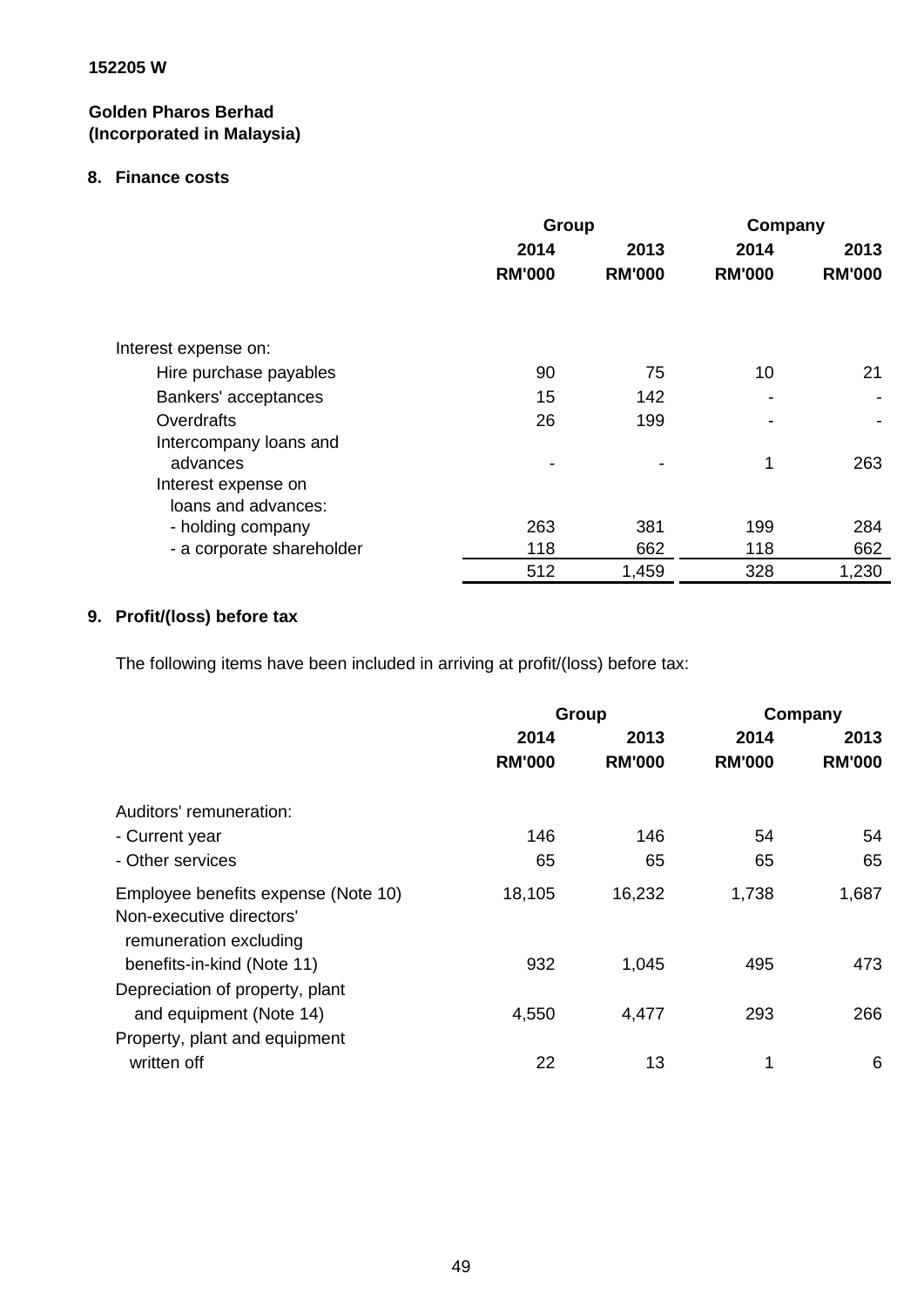# **Golden Pharos Berhad (Incorporated in Malaysia)**

# **9. Profit/(loss) before tax (continued)**

|                                      | Group         |               | Company       |               |      |      |
|--------------------------------------|---------------|---------------|---------------|---------------|------|------|
|                                      | 2014          |               |               | 2013          | 2014 | 2013 |
|                                      | <b>RM'000</b> | <b>RM'000</b> | <b>RM'000</b> | <b>RM'000</b> |      |      |
| Impairment loss on trade and         |               |               |               |               |      |      |
| other receivables (Note 21(a), (c))  | 582           | 514           | 16,465        |               |      |      |
| Sustainable forest management        |               |               |               |               |      |      |
| expenses                             | 1,043         | 1,051         |               |               |      |      |
| Rental of equipment                  | 11            | 22            | 8             | 11            |      |      |
| Rental of land and buildings         | 397           | 326           | 74            | 71            |      |      |
| Impairment loss on inventories       | 33            |               |               |               |      |      |
| Reversal of allowance for impairment |               |               |               |               |      |      |
| loss in a subsidiary                 |               |               |               | (2, 104)      |      |      |

# **10. Employee benefits expense**

|                                       | Group         |               | Company       |               |
|---------------------------------------|---------------|---------------|---------------|---------------|
|                                       | 2014          | 2013          | 2014          | 2013          |
|                                       | <b>RM'000</b> | <b>RM'000</b> | <b>RM'000</b> | <b>RM'000</b> |
| Wages and salaries                    | 12,503        | 11,182        | 1,237         | 1,364         |
| Social security contributions         | 178           | 147           | 11            | 11            |
| Contributions to defined              |               |               |               |               |
| contribution plan                     | 1,560         | 1,421         | 163           | 156           |
| Provision for retirement benefits     |               |               |               |               |
| (Note 24)                             | 630           | 656           | 34            | 32            |
| Provision for short-term accumulating |               |               |               |               |
| compensated absences                  | 97            | 86            | 25            | 21            |
| Other benefits                        | 3,137         | 2,740         | 268           | 103           |
|                                       | 18,105        | 16,232        | 1,738         | 1,687         |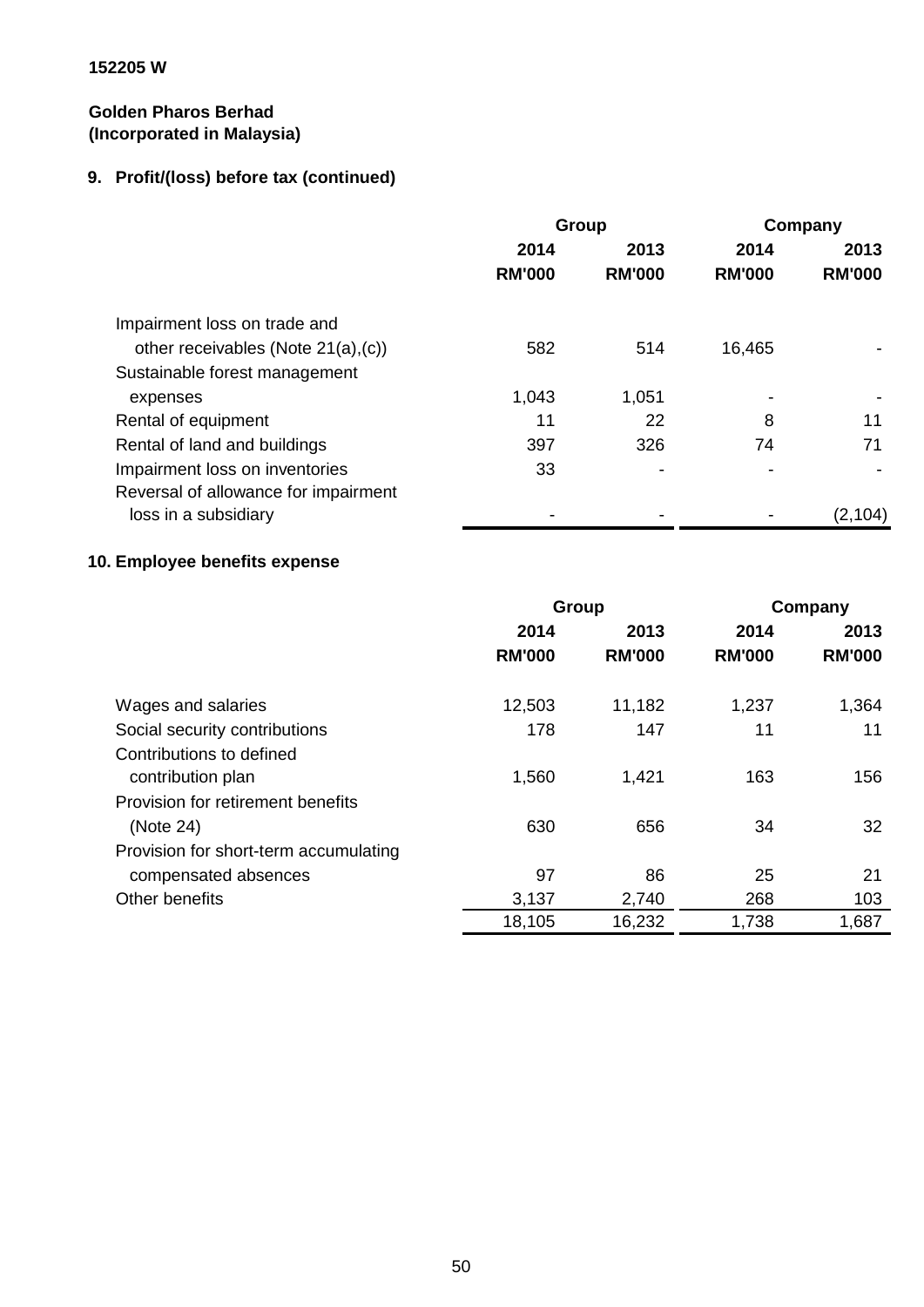# **11. Directors' remuneration**

The details of remuneration receivable by directors of the Company during the year are as follows:

|                                                           | Group         |               | Company       |               |
|-----------------------------------------------------------|---------------|---------------|---------------|---------------|
|                                                           | 2014          | 2013          | 2014          | 2013          |
|                                                           | <b>RM'000</b> | <b>RM'000</b> | <b>RM'000</b> | <b>RM'000</b> |
| Non-executive:                                            |               |               |               |               |
| Fees                                                      | 271           | 298           | 176           | 180           |
| Other emoluments                                          | 661           | 747           | 319           | 293           |
| Total directors' remuneration                             |               |               |               |               |
| (excluding benefits-in-kind)                              | 932           | 1,045         | 495           | 473           |
| Estimated money value of                                  |               |               |               |               |
| benefits-in-kind                                          | 26            | 10            |               |               |
| Total non-executive directors'<br>remuneration (including |               |               |               |               |
| benefits-in-kind)                                         | 958           | 1,055         | 495           | 473           |
| Total directors' remuneration                             | 958           | 1,055         | 495           | 473           |

The number of directors of the Company whose total remuneration during the financial year fell within the following bands is analysed below:

|                                 | <b>Number of directors</b> |      |
|---------------------------------|----------------------------|------|
|                                 | 2014                       | 2013 |
| <b>Non-executive directors:</b> |                            |      |
| <b>Below RM50,000</b>           |                            | 5    |
| RM50,001 - RM100,000            | -                          | -1   |
| RM200,001-RM250,000             |                            | 4    |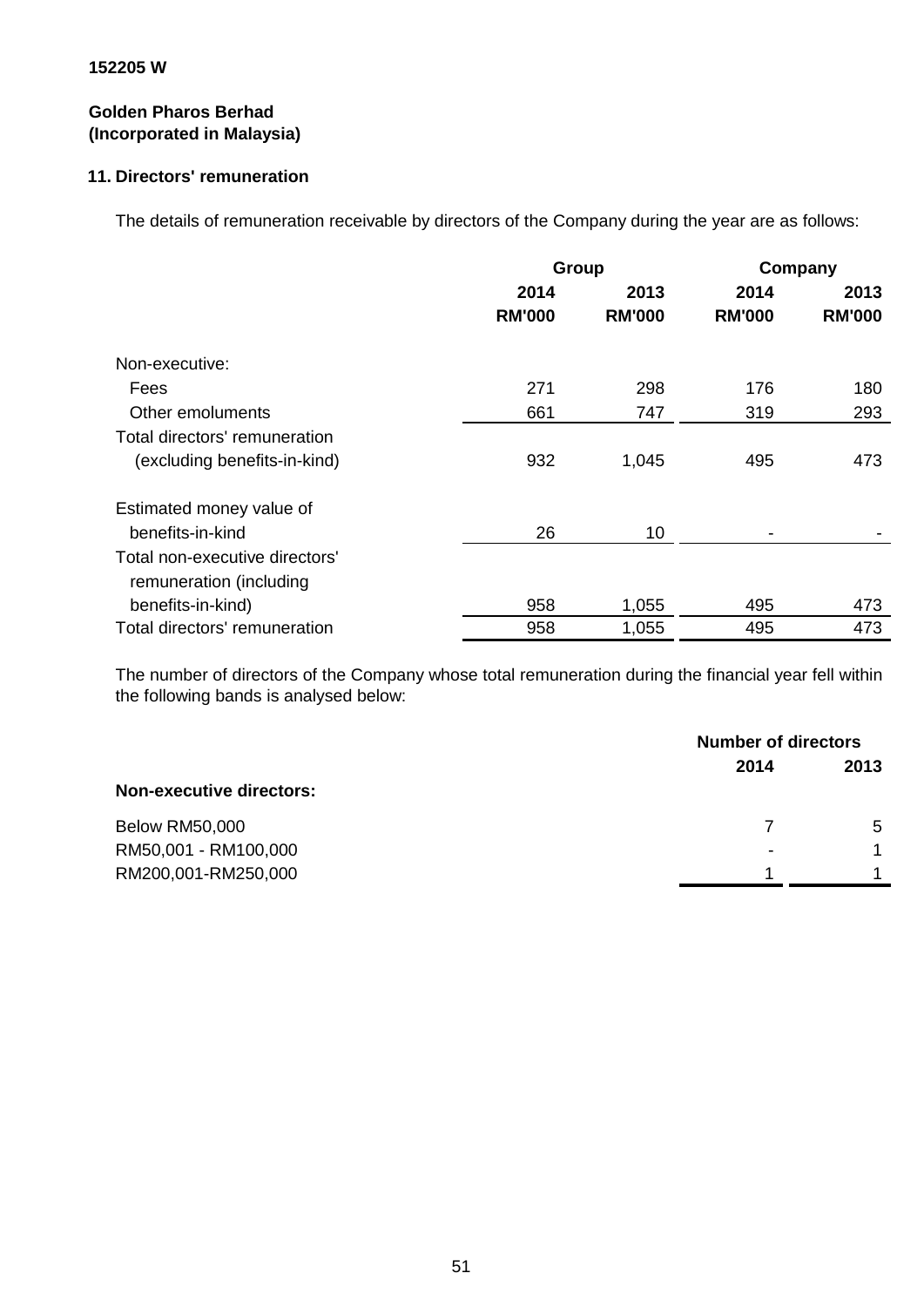# **12. Income tax expense/(benefit)**

# Major components of income tax expense/(benefit)

The major components of income tax expense/(benefit) for the years ended 31 December 2014 and 2013 are:

|                                                                 |               | Group         | Company       |               |
|-----------------------------------------------------------------|---------------|---------------|---------------|---------------|
|                                                                 | 2014          | 2013          | 2014          | 2013          |
|                                                                 | <b>RM'000</b> | <b>RM'000</b> | <b>RM'000</b> | <b>RM'000</b> |
| Statements of profit or loss and<br>other comprehensive income: |               |               |               |               |
| Current income tax:                                             |               |               |               |               |
| Malaysian income tax                                            | 5,916         | 649           |               |               |
| (Over)/under provision in respect of                            |               |               |               |               |
| previous years                                                  | (5)           | 63            |               |               |
|                                                                 | 5,911         | 712           |               |               |
| Deferred income tax (Note 18):                                  |               |               |               |               |
| Reversal of temporary                                           |               |               |               |               |
| differences                                                     | (332)         | (116)         | (342)         | (122)         |
| Effect of reduction in tax rate                                 |               | (92)          |               | (26)          |
| (Over)/under provision in respect                               |               |               |               |               |
| of previous years                                               | (30)          | 192           | 260           | 72            |
|                                                                 | (362)         | (16)          | (82)          | (76)          |
| Income tax expense/(benefit)                                    |               |               |               |               |
| recognised in profit or loss                                    | 5,549         | 696           | (82)          | (76)          |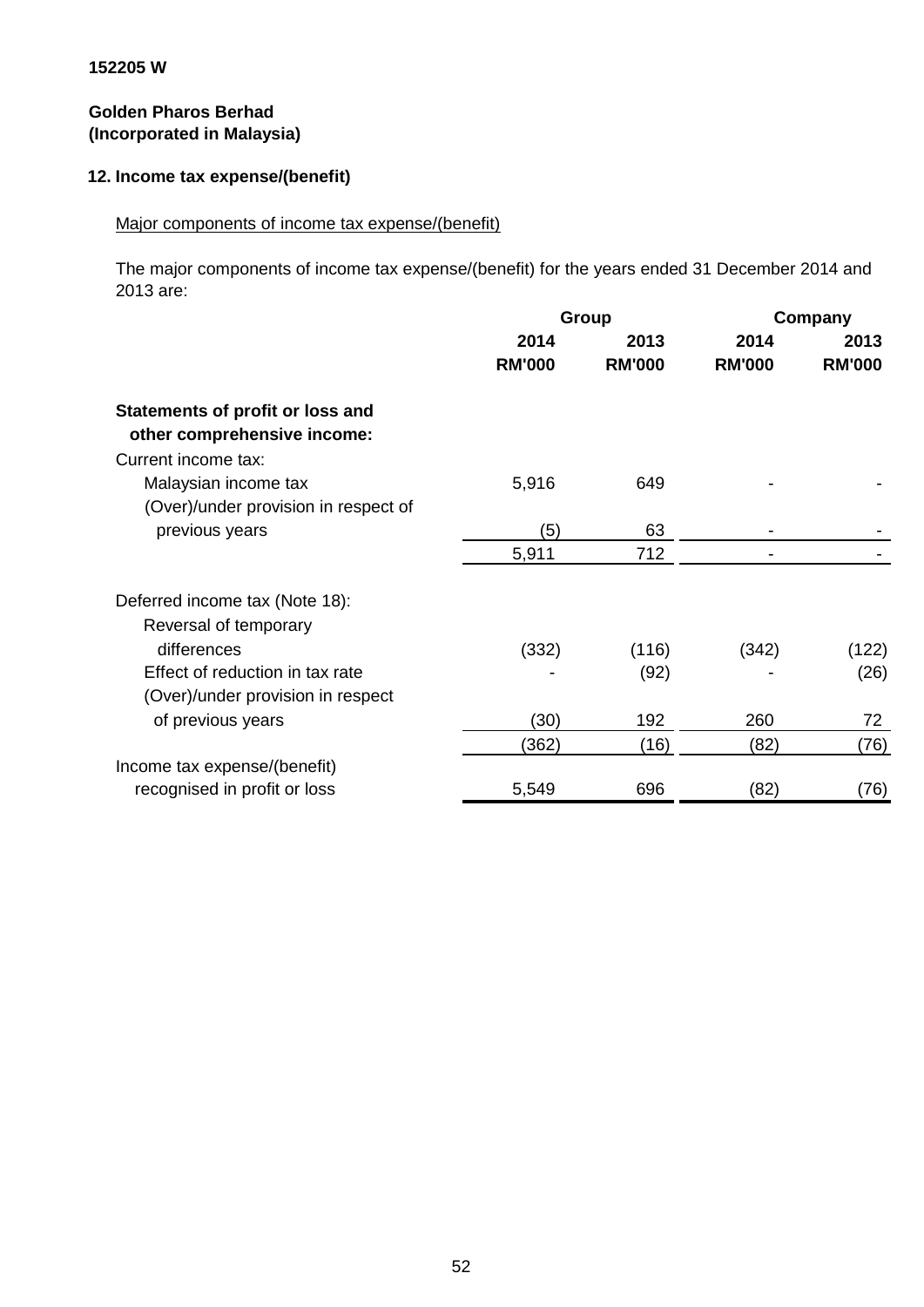# **12. Income tax expense/(benefit) (continued)**

#### Reconciliation between tax expense/(benefit) and accounting profit/(loss)

The reconciliation between tax expense/(benefit) and the product of accounting profit/(loss) multiplied by the applicable corporate tax rate for the years ended 31 December 2014 and 2013 is as follows:

|                                                                     | 2014<br><b>RM'000</b> | 2013<br><b>RM'000</b> |
|---------------------------------------------------------------------|-----------------------|-----------------------|
| <b>Group</b>                                                        |                       |                       |
| Profit/(loss) before tax                                            | 20,395                | (1, 855)              |
| Tax at Malaysian statutory tax rate of 25% (2013: 25%)              | 5,099                 | (464)                 |
| Adjustments:                                                        |                       |                       |
| Income not subject to tax                                           | (244)                 | (162)                 |
| Non-deductible expenses                                             | 747                   | 1,033                 |
| Deferred tax recognised at different tax rate                       | 15                    | (92)                  |
| Utilisation of current year reinvestment allowances                 | (70)                  | (28)                  |
| Utilisation of unabsorbed capital allowances and tax losses         | 102                   | (4)<br>158            |
| Deferred tax assets not recognised<br>Share of results of associate | (65)                  |                       |
| Under provision of deferred tax in respect of previous year         | (30)                  | 192                   |
| (Over)/under provision of income tax in respect of previous year    | (5)                   | 63                    |
| Income tax expense recognised in profit or loss                     | 5,549                 | 696                   |
|                                                                     | 2014                  | 2013                  |
|                                                                     | <b>RM'000</b>         | <b>RM'000</b>         |
| Company                                                             |                       |                       |
| Profit before tax                                                   | (9, 448)              | 1,339                 |
| Tax at Malaysian statutory tax rate of 25% (2013: 25%)              | (2, 362)              | 335                   |
| Adjustments:                                                        |                       |                       |
| Income not subject to tax                                           | (2, 181)              | (584)                 |
| Deferred tax recognised at different tax rate                       | 14                    | (26)                  |
| Non-deductible expenses                                             | 4,187                 | 127                   |
| Under provision of deferred tax in respect of previous year         | 260                   | 72                    |
| Income tax benefit recognised in profit or loss                     | (82)                  | (76)                  |

Current income tax is calculated at the statutory tax rate of 25% (2013: 25%) of the estimated assessable profit/(loss) for the year. The domestic statutory tax rates will be reduced to 24% from the current year's rate of 25% effective Year of Assessment 2016. The computation of deferred tax as at 31 December 2014 has reflected this change.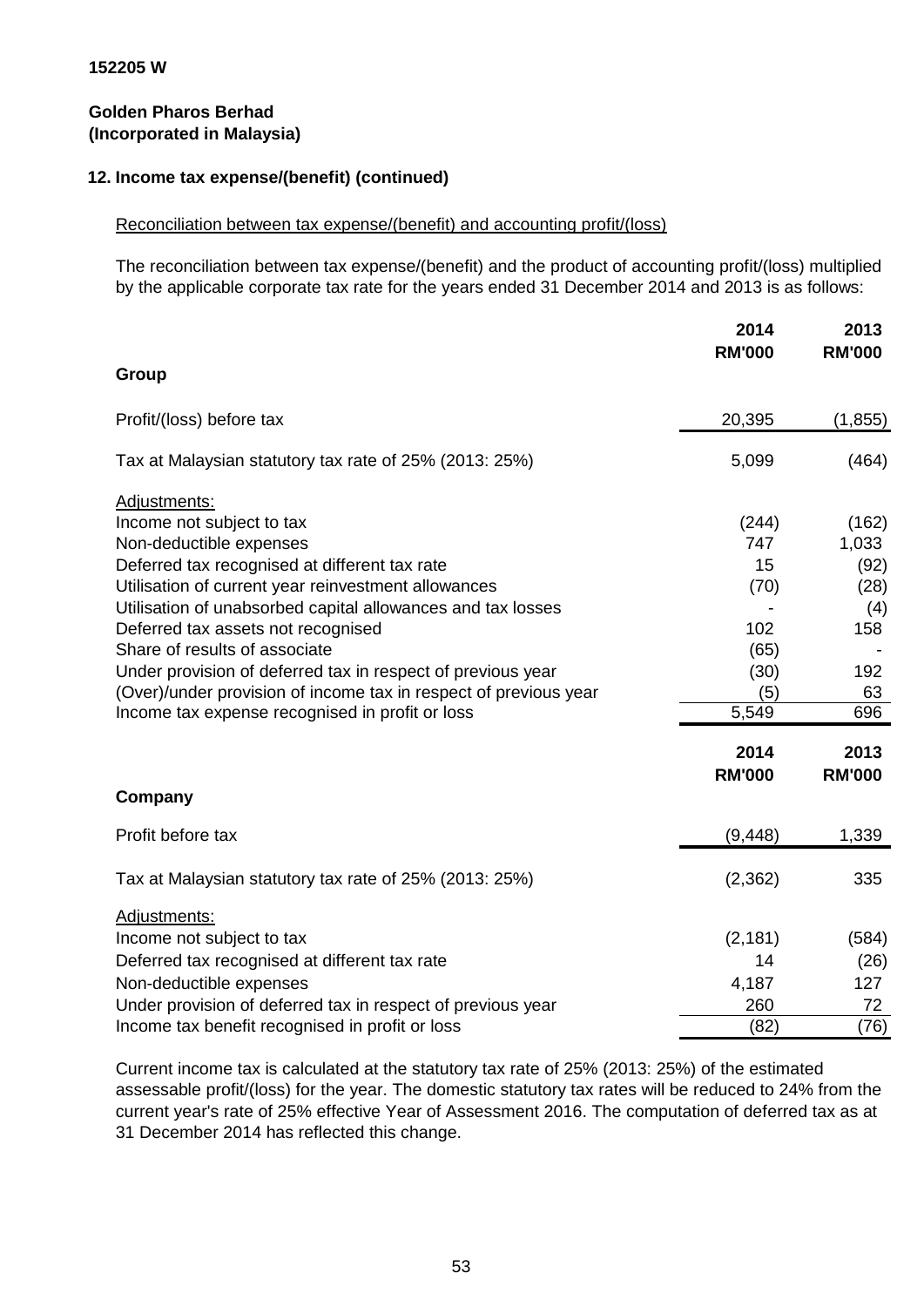# **Golden Pharos Berhad (Incorporated in Malaysia)**

# **12. Income tax expense/(benefit) (continued)**

Tax savings during the financial year arising from:

|                                                                                      | Group                 |                       | Company               |                       |
|--------------------------------------------------------------------------------------|-----------------------|-----------------------|-----------------------|-----------------------|
|                                                                                      | 2014<br><b>RM'000</b> | 2013<br><b>RM'000</b> | 2014<br><b>RM'000</b> | 2013<br><b>RM'000</b> |
| - Utilisation of current year tax losses<br>- Utilisation of previously unrecognised | 47                    | 137                   | 9                     | 125                   |
| tax losses                                                                           | 315                   | 188                   | -                     |                       |

# **13. Earnings/(loss) per share**

Basic earnings/(loss) per share amounts are calculated by dividing profit/(loss) for the year net of tax, attributable to owners of the parent by weighted average number of ordinary shares outstanding during the financial year.

The following reflect the profit/(loss) and share data used in the computation of basic and diluted earnings/(loss) per share for the years ended 31 December:

|                                                                        | Group   |         |
|------------------------------------------------------------------------|---------|---------|
|                                                                        | 2014    | 2013    |
| Profit/(loss) net of tax attributable to owners of the parent (RM'000) | 14,846  | (2,551) |
| Weighted average number of ordinary shares in issue ('000)             | 134,546 | 134,546 |
| Basic and diluted earnings/(loss) per share (sen)                      | 11.03   | (1.90)  |

The Group has no potential ordinary shares in issue as at the reporting date and therefore the basic and fully diluted earnings/(loss) per share are the same.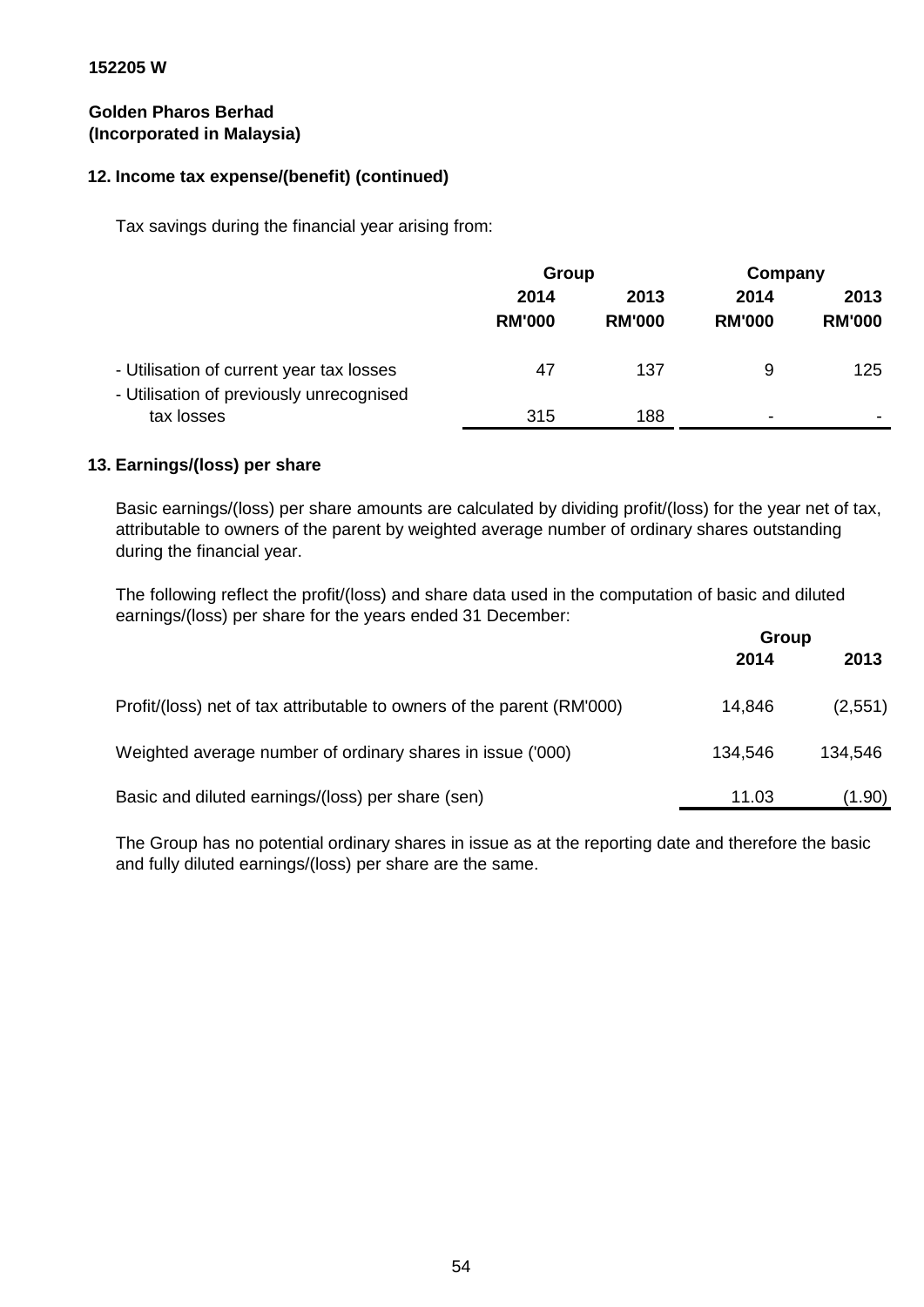# **14. Property, plant and equipment**

|                                                              |                 |                  | Furniture,<br>fittings |               |               |               |
|--------------------------------------------------------------|-----------------|------------------|------------------------|---------------|---------------|---------------|
|                                                              | <b>Land and</b> | <b>Plant and</b> | and                    | <b>Motor</b>  | Infra-        |               |
|                                                              | buildings*      | machinery        | equipment              | vehicles      | structure     | Total         |
|                                                              | <b>RM'000</b>   | <b>RM'000</b>    | <b>RM'000</b>          | <b>RM'000</b> | <b>RM'000</b> | <b>RM'000</b> |
| Group                                                        |                 |                  |                        |               |               |               |
| Cost:                                                        |                 |                  |                        |               |               |               |
| At 1 January 2013                                            | 64,296          | 80,226           | 12,515                 | 9,305         | 1,803         | 168,145       |
| Additions                                                    | 321             | 901              | 267                    | 1,010         | 90            | 2,589         |
| Disposals                                                    |                 | (1, 104)         | (19)                   | (374)         |               | (1, 497)      |
| Write offs                                                   |                 |                  | (58)                   |               |               | (58)          |
| At 31 December 2013 and                                      |                 |                  |                        |               |               |               |
| 1 January 2014                                               | 64,617          | 80,023           | 12,705                 | 9,941         | 1,893         | 169,179       |
| Additions                                                    | 337             | 1,164            | 328                    | 2,204         | 15            | 4,048         |
| Disposals                                                    |                 | (2,065)          | (119)                  | (411)         |               | (2, 595)      |
| Write offs                                                   |                 | (1,629)          | (121)                  |               |               | (1,750)       |
| At 31 December 2014                                          | 64,954          | 77,493           | 12,793                 | 11,734        | 1,908         | 168,882       |
| <b>Accumulated</b><br>depreciation and<br>impairment losses: |                 |                  |                        |               |               |               |
| At 1 January 2013                                            | 3,436           | 73,800           | 11,277                 | 7,378         | 1,165         | 97,056        |
| Depreciation charge for the                                  |                 |                  |                        |               |               |               |
| year (Note 9)                                                | 1,823           | 1,823            | 242                    | 586           | 3             | 4,477         |
| Disposals                                                    |                 | (1,099)          | (18)                   | (332)         |               | (1, 449)      |
| Write offs                                                   |                 |                  | (45)                   |               |               | (45)          |
| At 31 December 2013 and                                      |                 |                  |                        |               |               |               |
| 1 January 2014                                               | 5,259           | 74,524           | 11,456                 | 7,632         | 1,168         | 100,039       |
| Depreciation charge for the                                  |                 |                  |                        |               |               |               |
| year (Note 9)                                                | 1,795           | 1,701            | 265                    | 779           | 10            | 4,550         |
| Disposals                                                    |                 | (2,030)          | (119)                  | (399)         |               | (2, 548)      |
| Write offs                                                   |                 | (1,629)          | (99)                   |               |               | (1,728)       |
| At 31 December 2014                                          | 7,054           | 72,566           | 11,503                 | 8,012         | 1,178         | 100,313       |
| Net carrying amount                                          |                 |                  |                        |               |               |               |
| At 31 December 2013                                          | 59,358          | 5,499            | 1,249                  | 2,309         | 725           | 69,140        |
| At 31 December 2014                                          | 57,900          | 4,927            | 1,290                  | 3,722         | 730           | 68,569        |
|                                                              |                 |                  |                        |               |               |               |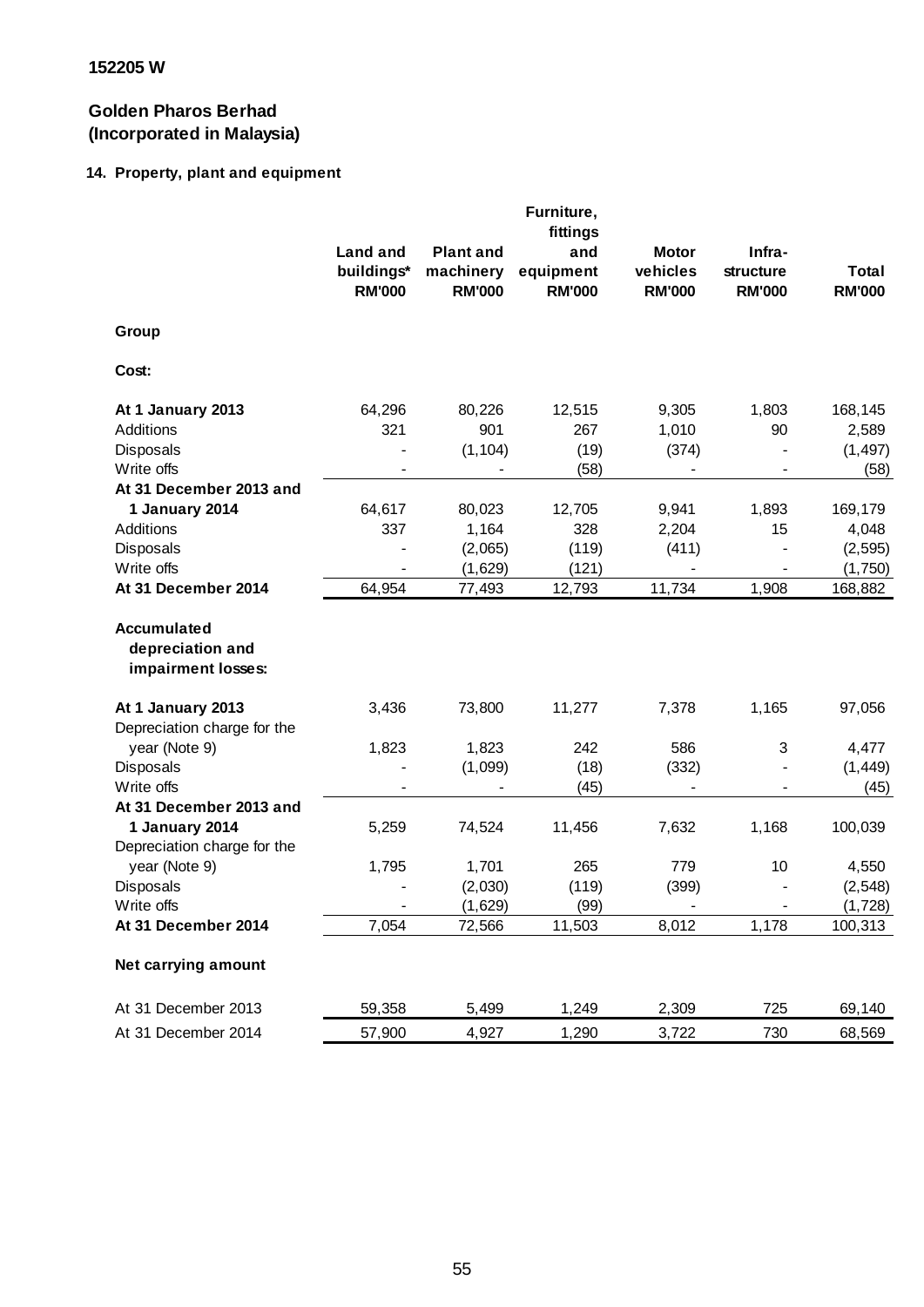# **Golden Pharos Berhad (Incorporated in Malaysia)**

# **14. Property, plant and equipment (continued)**

# **\* Land and building of the Group:**

|                                  | <b>Freehold</b><br>land<br><b>RM'000</b> | Leasehold<br>land<br><b>RM'000</b> | <b>Building</b><br><b>RM'000</b> | <b>Total</b><br><b>RM'000</b> |
|----------------------------------|------------------------------------------|------------------------------------|----------------------------------|-------------------------------|
| <b>Group (continued)</b>         |                                          |                                    |                                  |                               |
| Cost:                            |                                          |                                    |                                  |                               |
| At 1 January 2013                | 409                                      | 48,911                             | 14,976                           | 64,296                        |
| Addition                         |                                          |                                    | 321                              | 321                           |
| At 31 December 2013 and          |                                          |                                    |                                  |                               |
| 1 January 2014                   | 409                                      | 48,911                             | 15,297                           | 64,617                        |
| Addition                         |                                          |                                    | 337                              | 337                           |
| At 31 December 2014              | 409                                      | 48,911                             | 15,634                           | 64,954                        |
| <b>Accumulated depreciation:</b> |                                          |                                    |                                  |                               |
| At 1 January 2013                |                                          | 2,378                              | 1,058                            | 3,436                         |
| Depreciation charge for the      |                                          |                                    |                                  |                               |
| year                             |                                          | 1,105                              | 718                              | 1,823                         |
| At 31 December 2013 and          |                                          |                                    |                                  |                               |
| 1 January 2014                   |                                          | 3,483                              | 1,776                            | 5,259                         |
| Depreciation charge for the      |                                          |                                    |                                  |                               |
| year                             |                                          | 1,183                              | 612                              | 1,795                         |
| At 31 December 2014              |                                          | 4,666                              | 2,388                            | 7,054                         |
| Net carrying amount              |                                          |                                    |                                  |                               |
| At 31 December 2013              | 409                                      | 45,428                             | 13,521                           | 59,358                        |
| At 31 December 2014              | 409                                      | 44,245                             | 13,246                           | 57,900                        |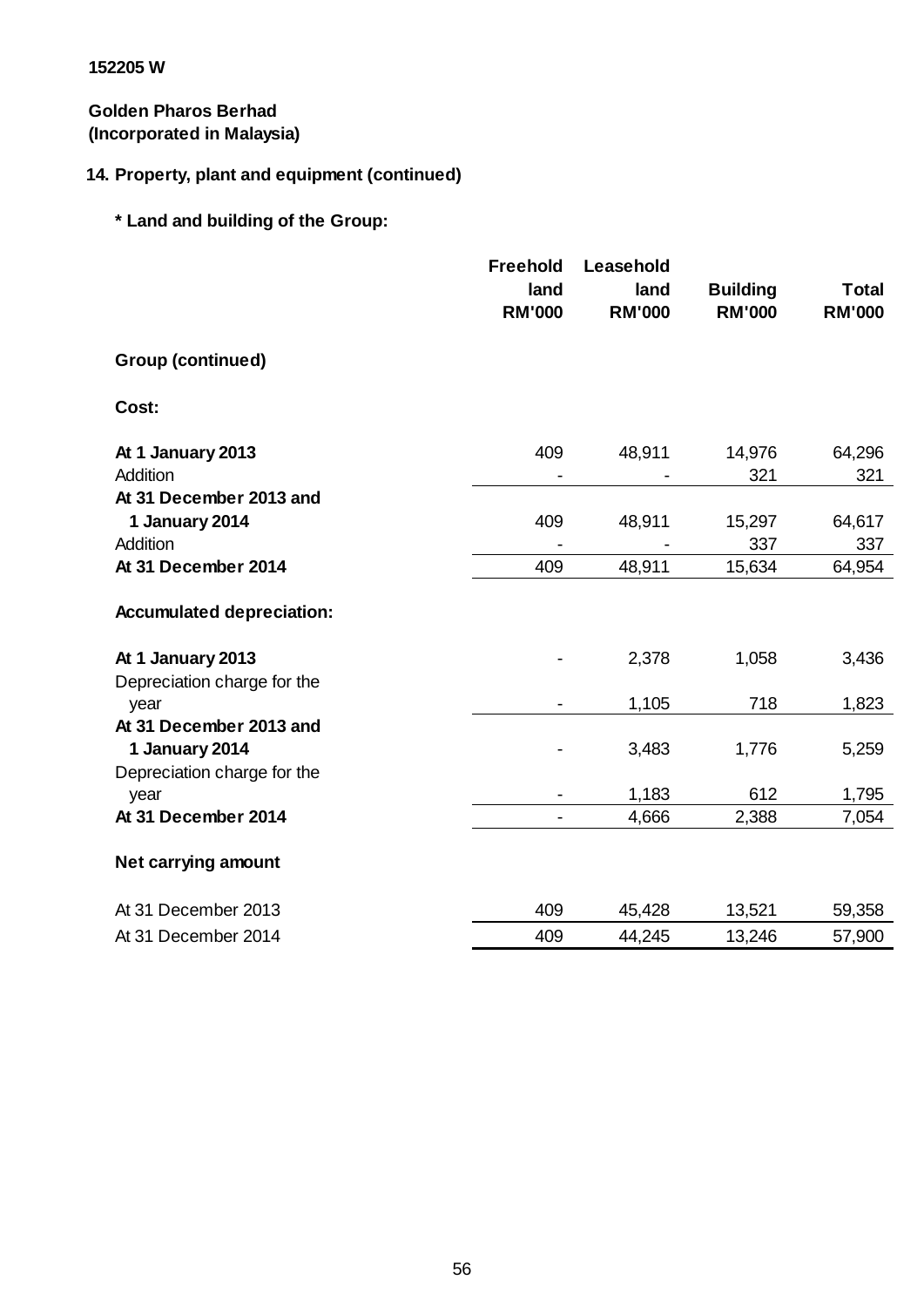# **14. Property, plant and equipment (continued)**

| <b>Total</b><br><b>RM'000</b> |
|-------------------------------|
|                               |
|                               |
| 9,667                         |
| 32                            |
| (16)                          |
| (9)                           |
|                               |
| 9,674                         |
| 429                           |
| (15)                          |
| 10,088                        |
|                               |
| 1,084                         |
|                               |
| 266                           |
| (16)                          |
| (3)                           |
|                               |
| 1,331                         |
|                               |
| 293                           |
| (14)                          |
| 1,610                         |
|                               |
|                               |
| 8,343                         |
|                               |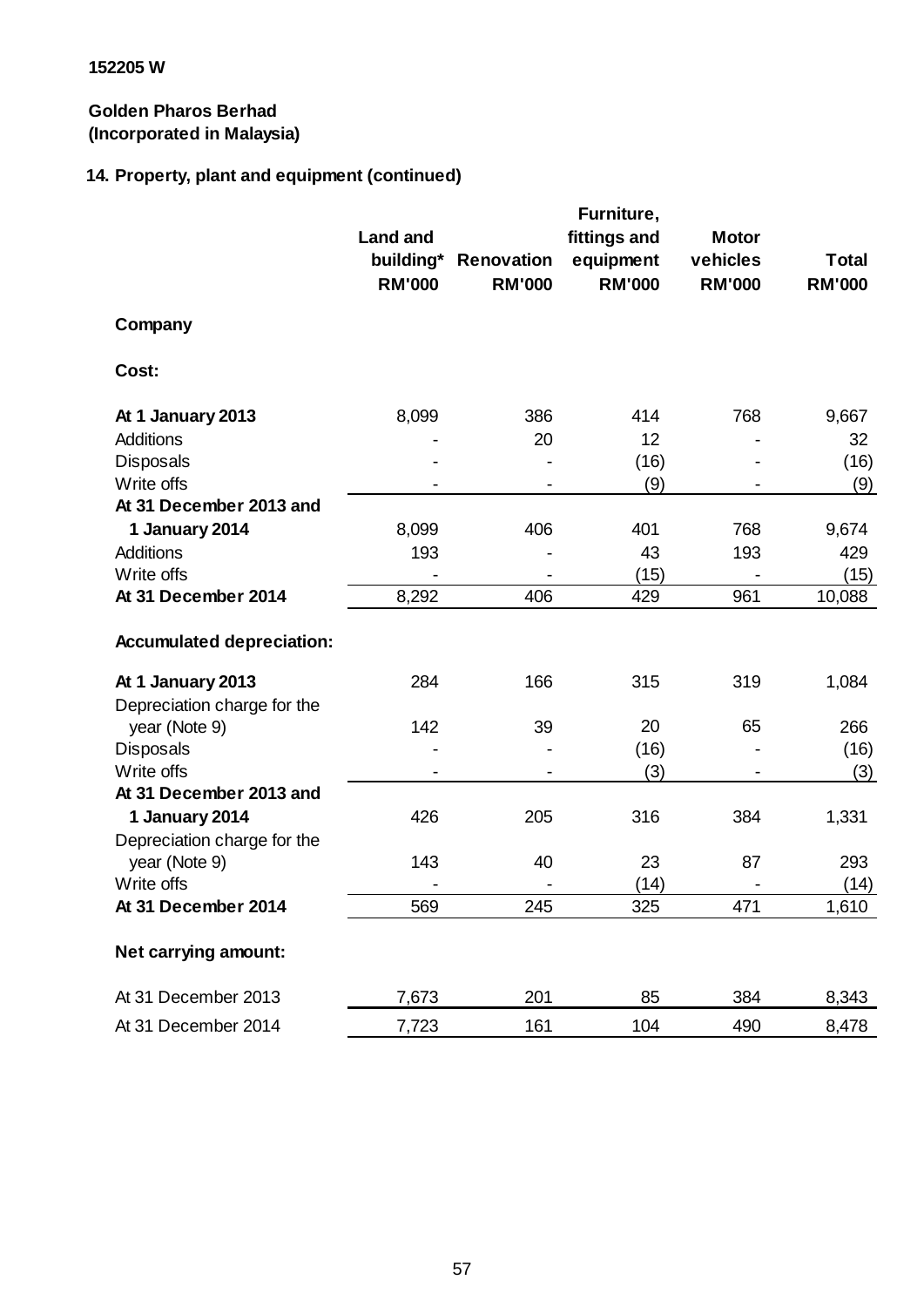# **Golden Pharos Berhad (Incorporated in Malaysia)**

# **14. Property, plant and equipment (continued)**

# **\* Land and building of the Company:**

|                                        | Leasehold<br>land<br><b>RM'000</b> | <b>Building</b><br><b>RM'000</b> | <b>Total</b><br><b>RM'000</b> |
|----------------------------------------|------------------------------------|----------------------------------|-------------------------------|
| <b>Company (continued)</b>             |                                    |                                  |                               |
| Cost:                                  |                                    |                                  |                               |
| At 1 January 2013/31 December 2013     | 3,000                              | 5,099                            | 8,099                         |
| Addition                               |                                    | 193                              | 193                           |
| At 31 December 2014                    | 3,000                              | 5,292                            | 8,292                         |
| <b>Accumulated depreciation:</b>       |                                    |                                  |                               |
| At 1 January 2013                      | 80                                 | 204                              | 284                           |
| Depreciation charge for the year       | 40                                 | 102                              | 142                           |
| At 31 December 2013 and 1 January 2014 | 120                                | 306                              | 426                           |
| Depreciation charge for the year       | 39                                 | 104                              | 143                           |
| At 31 December 2014                    | 159                                | 410                              | 569                           |
| Net carrying amount:                   |                                    |                                  |                               |
| At 31 December 2013                    | 2,880                              | 4,793                            | 7,673                         |
| At 31 December 2014                    | 2,841                              | 4,882                            | 7,723                         |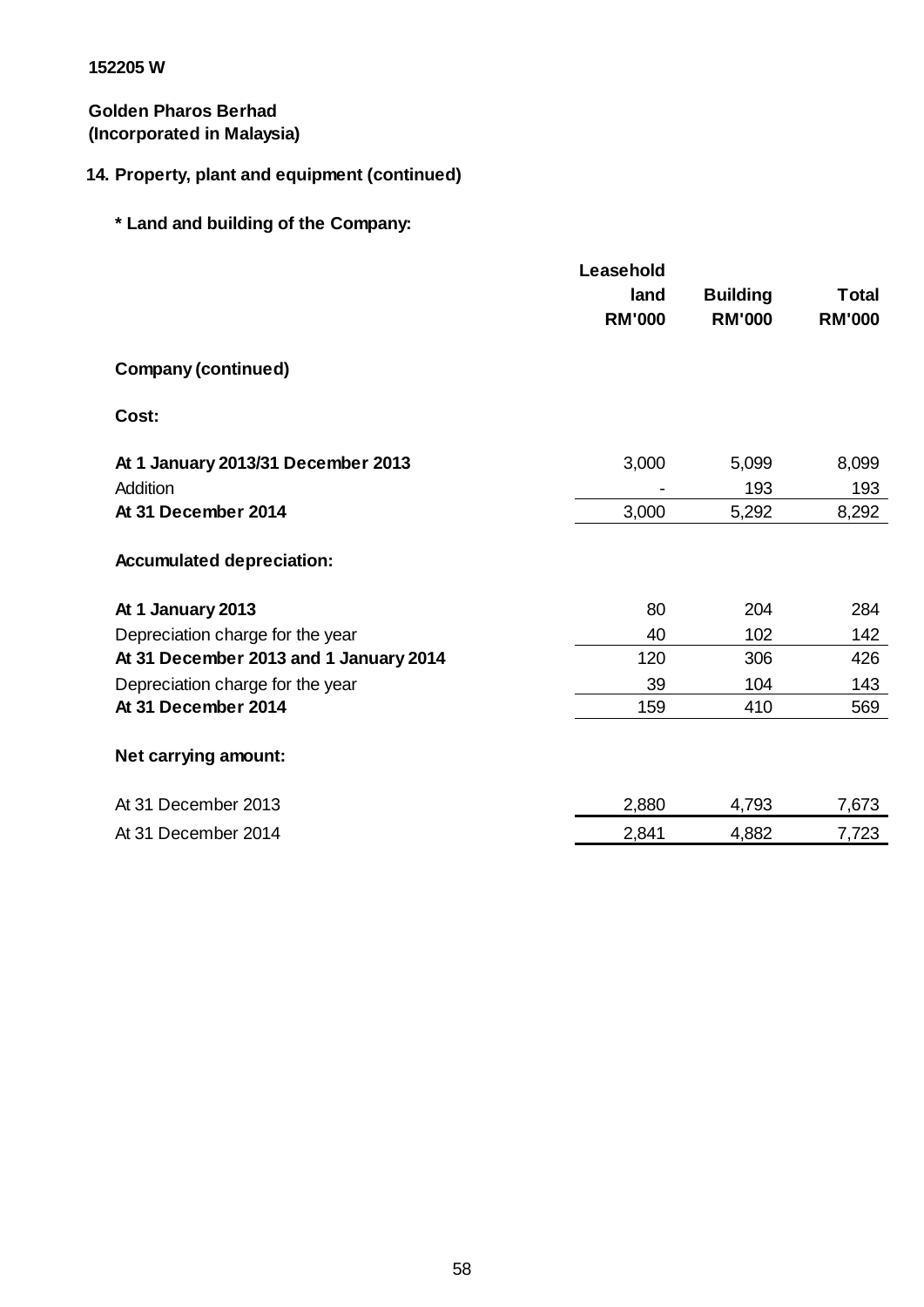# **Golden Pharos Berhad (Incorporated in Malaysia)**

# **14.Property, plant and equipment (continued)**

#### Assets held under finance lease

During the financial year, the Group and the Company acquired equipment and motor vehicles with an aggregate cost of RM927,000 (2013: RM978,000) and RM158,000 (2013:RM Nil) respectively, by means of finance lease. The cash flow on acquisition of property, plant and equipment of the Group and the Company were amounted to RM3,121,000 (2013: RM1,611,000) and RM271,000 (2013: RM32,000) respectively.

The carrying amount of plant and machinery, equipment and motor vehicles held under finance leases at the reporting date were RM417,000 (2013: RM332,000) and RM2,623,000 (2013: RM2,010,000) of the Company and the Group respectively.

#### Assets pledged as securities

In addition to assets held under finance leases, the Group's land and buildings, motor vehicles, furniture, fittings, equipment and plant and machinery, with carrying amount of RM21,324,000 (2013: RM21,803,000) are mortgaged to secure the Group's bank borrowings (Note 23).

#### **15.Goodwill**

|                                | 2014<br><b>RM'000</b> | 2013<br><b>RM'000</b> |
|--------------------------------|-----------------------|-----------------------|
| Cost:                          |                       |                       |
| At 1 January/31 December       | 613                   | 613                   |
| <b>Accumulated impairment:</b> |                       |                       |
| At 1 January/31 December       | (613)                 | (613)                 |
| At 31 December                 | ۰                     |                       |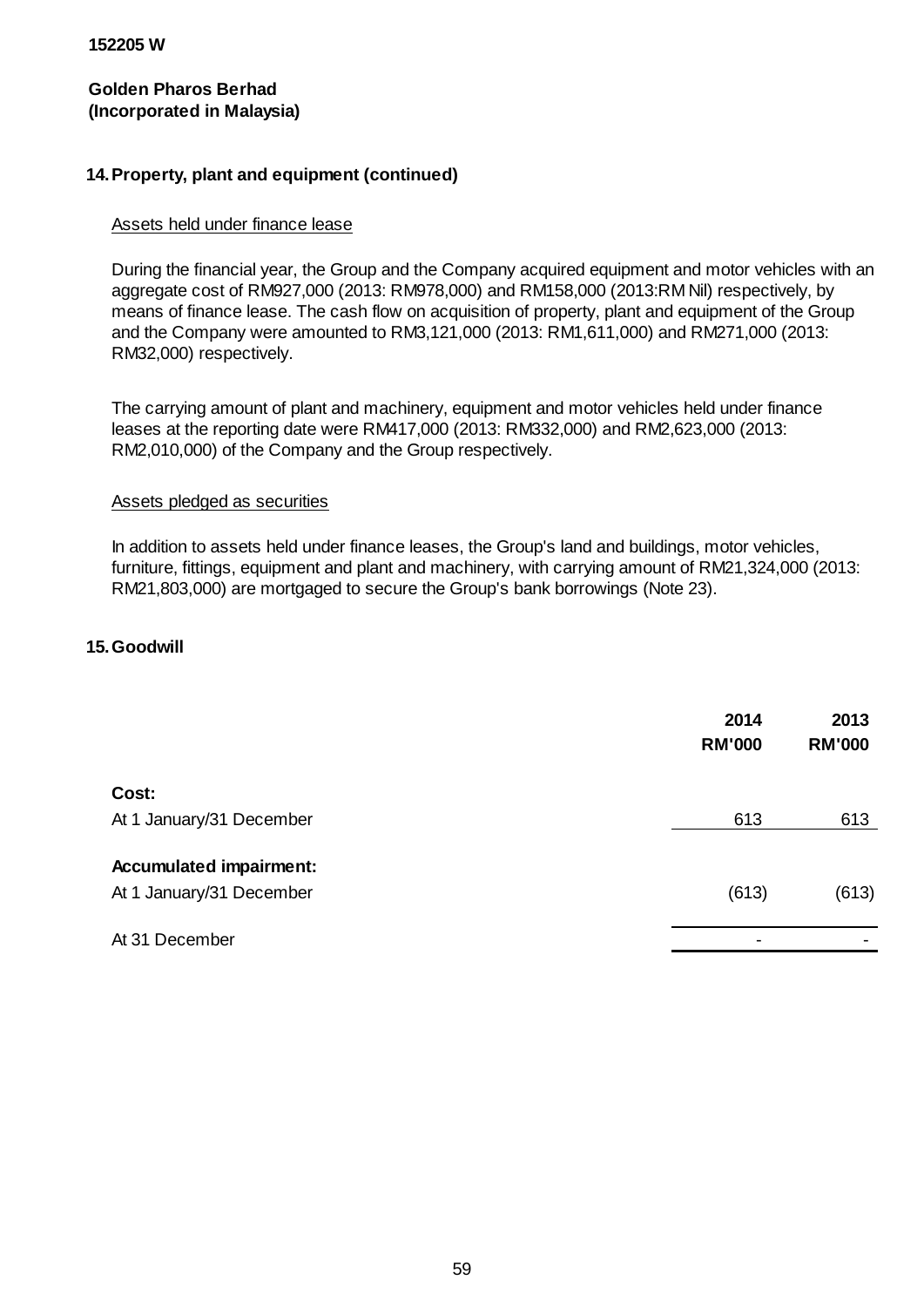# **16. Investments in subsidiaries**

|                                     | Company       |               |
|-------------------------------------|---------------|---------------|
|                                     | 2014          | 2013          |
|                                     | <b>RM'000</b> | <b>RM'000</b> |
| Unquoted shares, at cost            | 118,824       | 118,824       |
| Less: Accumulated impairment losses | (73, 817)     | (73, 817)     |
|                                     | 45,007        | 45,007        |
| Provision for financial guarantee   | 14            | 14            |
|                                     | 45,021        | 45,021        |

#### Impairment assessment

Based on the Company's impairment review, a reversal of impairment loss amounting to RMNil (2013: RM2,104,000) has been recognised in profit or loss.

|       |                                                  | <b>Country of</b>                  |                                        | Proportion (%) of  |      |
|-------|--------------------------------------------------|------------------------------------|----------------------------------------|--------------------|------|
|       | <b>Names</b>                                     | incorporation Principal activities |                                        | ownership interest |      |
|       | Held by the Company:                             |                                    |                                        | 2014               | 2013 |
|       | Golden Pharos Doors<br>Sdn. Bhd.                 |                                    | Malaysia Trading of doors.             | 100                | 100  |
|       | <b>Golden Pharos Glass</b><br>Sdn. Bhd.          | Malaysia                           | Manufacturing and<br>trading of glass. | 100                | 100  |
|       | <b>Golden Pharos Overseas</b><br>Sales Sdn. Bhd. | Malaysia                           | Inactive.                              | 100                | 100  |
| $***$ | <b>Golden Pharos Overseas</b><br>Sdn. Bhd.       | Malaysia                           | Dormant.                               | 100                | 100  |
|       | <b>Permint Timber</b><br>Corporation Sdn. Bhd.   | Malaysia                           | Investment holding.                    | 100                | 100  |
|       | <b>Golden Pharos Fiber</b><br>Sdn. Bhd.          | Malaysia                           | Dormant.                               | 100                | 100  |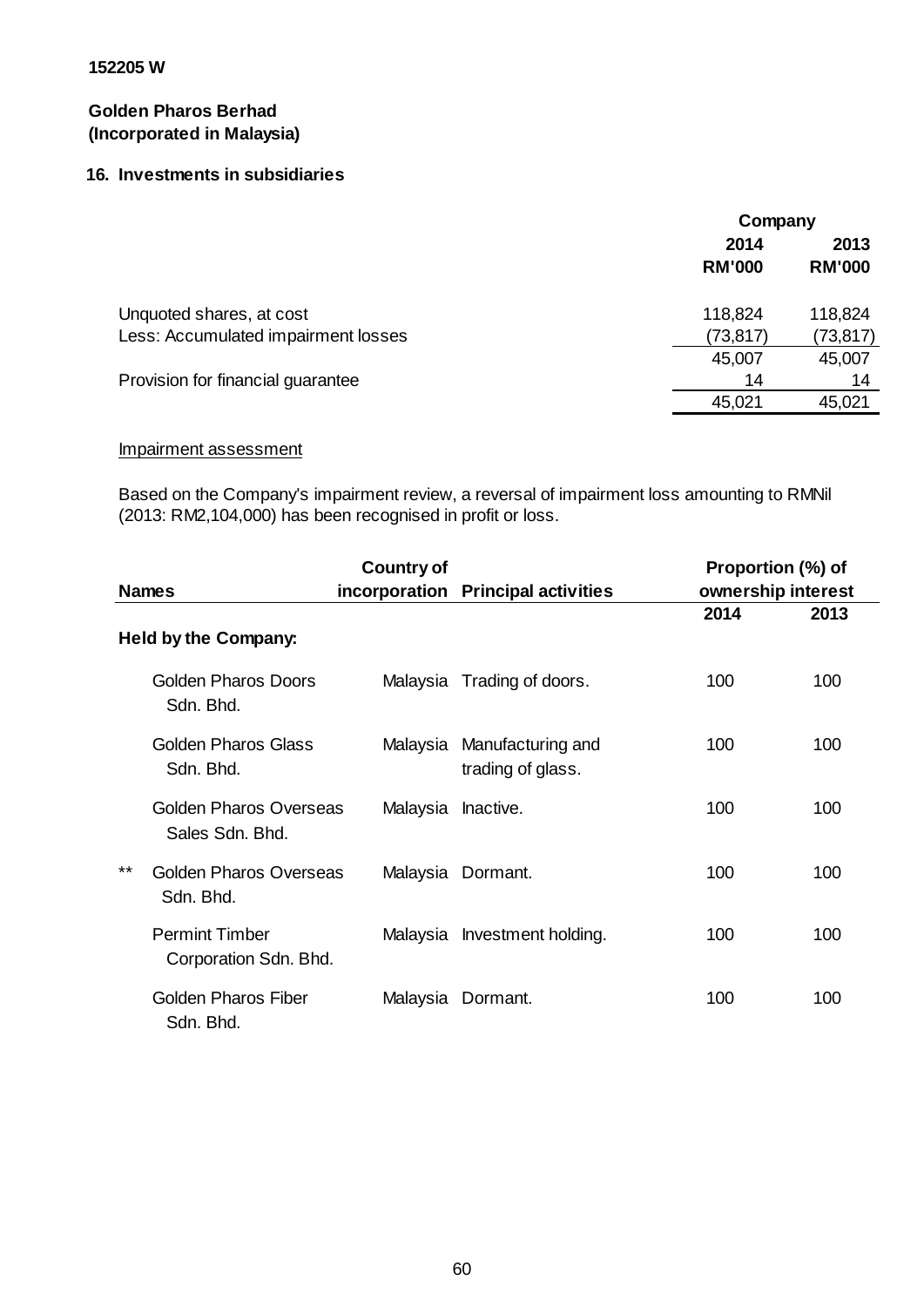# **16. Investments in subsidiaries (continued)**

|                                                                     |               |                                                                                          | Proportion (%) of  |       | Proportion (%) of<br>ownership interest |       |
|---------------------------------------------------------------------|---------------|------------------------------------------------------------------------------------------|--------------------|-------|-----------------------------------------|-------|
|                                                                     | Country of    |                                                                                          | ownership interest |       | held by non-controlling                 |       |
| <b>Names</b>                                                        | incorporation | <b>Principal activities</b>                                                              | held by Group      |       | interest*                               |       |
|                                                                     |               |                                                                                          | 2014               | 2013  | 2014                                    | 2013  |
| <b>Held through Permint Timber</b><br><b>Corporation Sdn. Bhd.:</b> |               |                                                                                          |                    |       |                                         |       |
| Pesama Timber<br>Corporation Sdn. Bhd.                              |               | Malaysia Sawmilling, harvesting<br>moulding, finger joint,<br>furniture and kiln drying. | 100                | 100   |                                         |       |
| Pesaka Trengganu<br>Berhad                                          |               | Malaysia Sawmilling.                                                                     | 100                | 100   |                                         |       |
| Permint Plywood Sdn.<br>Bhd.                                        | Malaysia      | Rental of plant and<br>machinery.                                                        | 100                | 100   |                                         |       |
| Kumpulan Pengurusan<br>Kayu-Kayan Trengganu<br>Sdn. Bhd.            | Malaysia      | Harvesting and<br>sustainable forest<br>management.                                      | 100                | 100   |                                         |       |
| <b>GP Tropical Furniture</b><br>Sdn. Bhd.                           | Malaysia      | Dormant.                                                                                 | 50.39              | 50.39 | 49.61                                   | 49.61 |

- **\*** equals to the proportion of voting rights held.
- \*\* This subsidiary holds 19% equity interest in Prestige Doors PLC, a company incorporated in the United Kingdom.

# **17. Investments in associates**

|                                     | Group         |               |
|-------------------------------------|---------------|---------------|
|                                     | 2014          | 2013          |
|                                     | <b>RM'000</b> | <b>RM'000</b> |
| Unquoted ordinary shares, at cost   | 3,981         | 3,981         |
| Unquoted preference shares, at cost | 7,764         | 7,764         |
|                                     | 11,745        | 11,745        |
| Share of post-acquisition losses    | (75)          | (338)         |
|                                     | 11,670        | 11,407        |
| Less: Accumulated impairment losses | (11, 407)     | (11, 407)     |
|                                     | 263           |               |
| Represented by:                     |               |               |
| Share of net tangible assets        | 263           |               |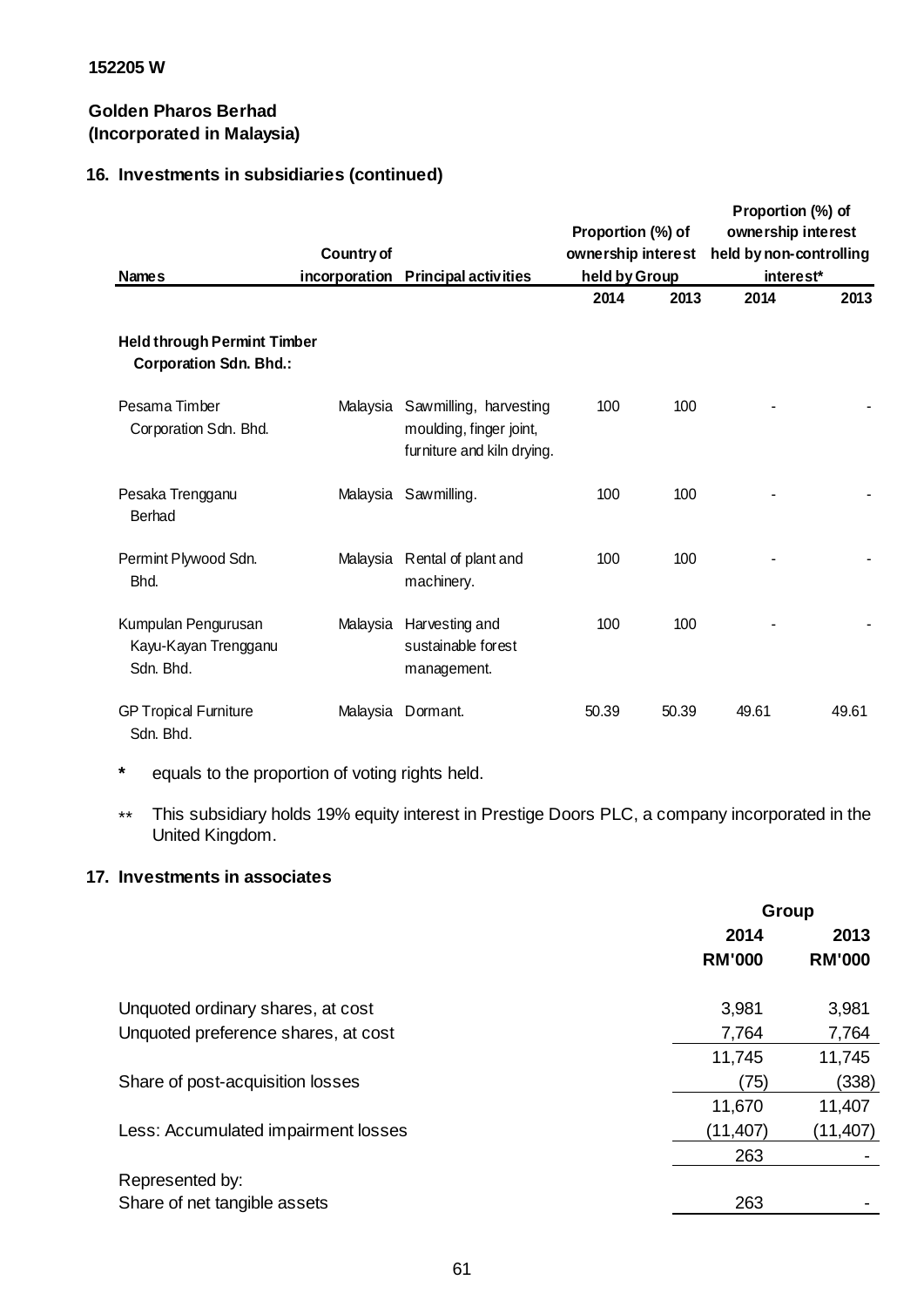# **17. Investments in associates (continued)**

Details of the associates are as follows:

| <b>Names</b>                                           | <b>Country of</b><br>incorporation | Proportion (%) of<br>ownership interest |       | <b>Principal activities</b> |
|--------------------------------------------------------|------------------------------------|-----------------------------------------|-------|-----------------------------|
|                                                        |                                    | 2014                                    | 2013  |                             |
| Konsortium Perumahan<br>Rakyat Terengganu Sdn.<br>Bhd. | Malaysia                           | 35                                      | 35    | Housing development.        |
| Kemaman Furniture<br>Industries Sdn. Bhd.              | Malaysia                           | 43.59                                   | 43.59 | Dormant.                    |
| Pesama Renors (M)<br>Sdn. Bhd.                         | Malaysia                           | 25                                      | 25    | Dormant.                    |
| <b>GPB Seabridge</b><br>$\div$<br>International, Inc.  | United<br>States of<br>America     | 20                                      | 20    | Dormant.                    |

+ Audited by a firm of auditors other than Ernst & Young.

### Konsortium Perumahan Rakyat Terengganu Sdn. Bhd.

The Group has not recognised losses relating to Konsortium Perumahan Rakyat Terengganu Sdn. Bhd. in prior year where its share of losses exceeded the Group's interest in this associate.

The summarised financial information of the associate, not adjusted for the proportion of ownership interest held by the Group, is as follows:

|     |                                                                             | 2014<br><b>RM'000</b> | 2013<br><b>RM'000</b><br><b>Restated</b> |
|-----|-----------------------------------------------------------------------------|-----------------------|------------------------------------------|
| (i) | Summarised statement of financial position<br><b>Assets and liabilities</b> |                       |                                          |
|     | Total assets                                                                | 17,335                | 14,872                                   |
|     | <b>Total liabilities</b>                                                    | (16,584)              | (15,546)                                 |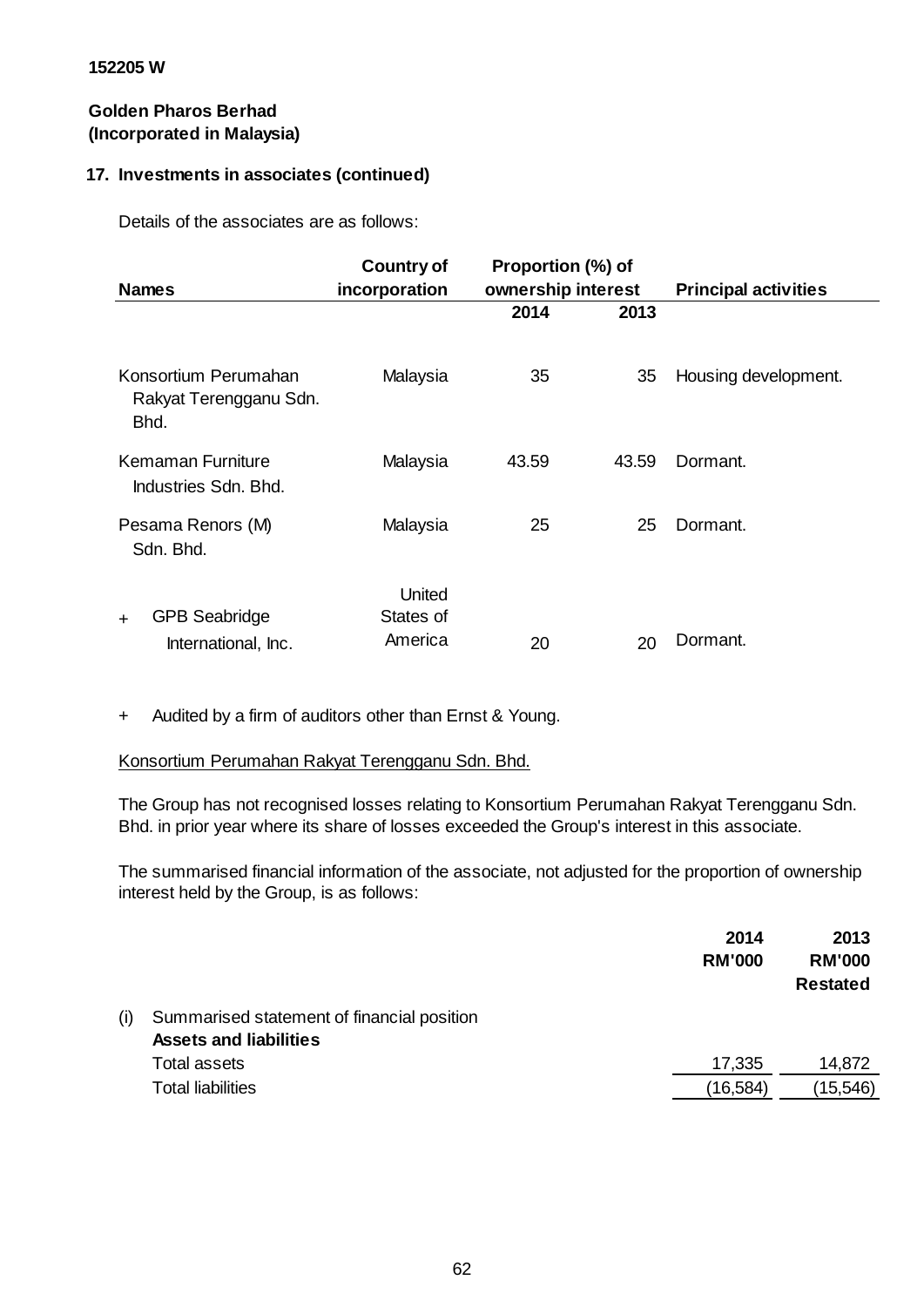### **Golden Pharos Berhad (Incorporated in Malaysia)**

### **17. Investments in associates (continued)**

The summarised financial information of the associate, not adjusted for the proportion of ownership interest held by the Group, is as follows (cont'd.):

|      |                                              | 2014          | 2013          |
|------|----------------------------------------------|---------------|---------------|
|      |                                              | <b>RM'000</b> | <b>RM'000</b> |
| (ii) | Summarised statement of comprehensive income |               |               |
|      | <b>Results</b>                               |               |               |
|      | Revenue                                      | 11,564        | 7,503         |
|      | Profit for the year                          | 1,425         | 775           |

(iii) Reconciliation of the summarised financial information presented above to the carrying amount of the Group's interest in associate

|                           | 2014<br><b>RM'000</b> | 2013<br><b>RM'000</b> |
|---------------------------|-----------------------|-----------------------|
| Net assets at 1 January   | (674)                 | (1,449)               |
| Profit for the year       | 1,425                 | 775                   |
| Net assets at 31 December | 751                   | (674)                 |
| Interest in associate     | 35%                   | 35%                   |
|                           | 263                   |                       |

### (iv) Unrecognised share of losses in the associate

|                                                             | 2014<br><b>RM'000</b> | 2013<br><b>RM'000</b> |
|-------------------------------------------------------------|-----------------------|-----------------------|
| The unrecognised share of loss in an associate for the year |                       |                       |
| Cumulative share of loss in an associate                    | ۰                     | (236)                 |

The Group has no obligation in respect of these losses.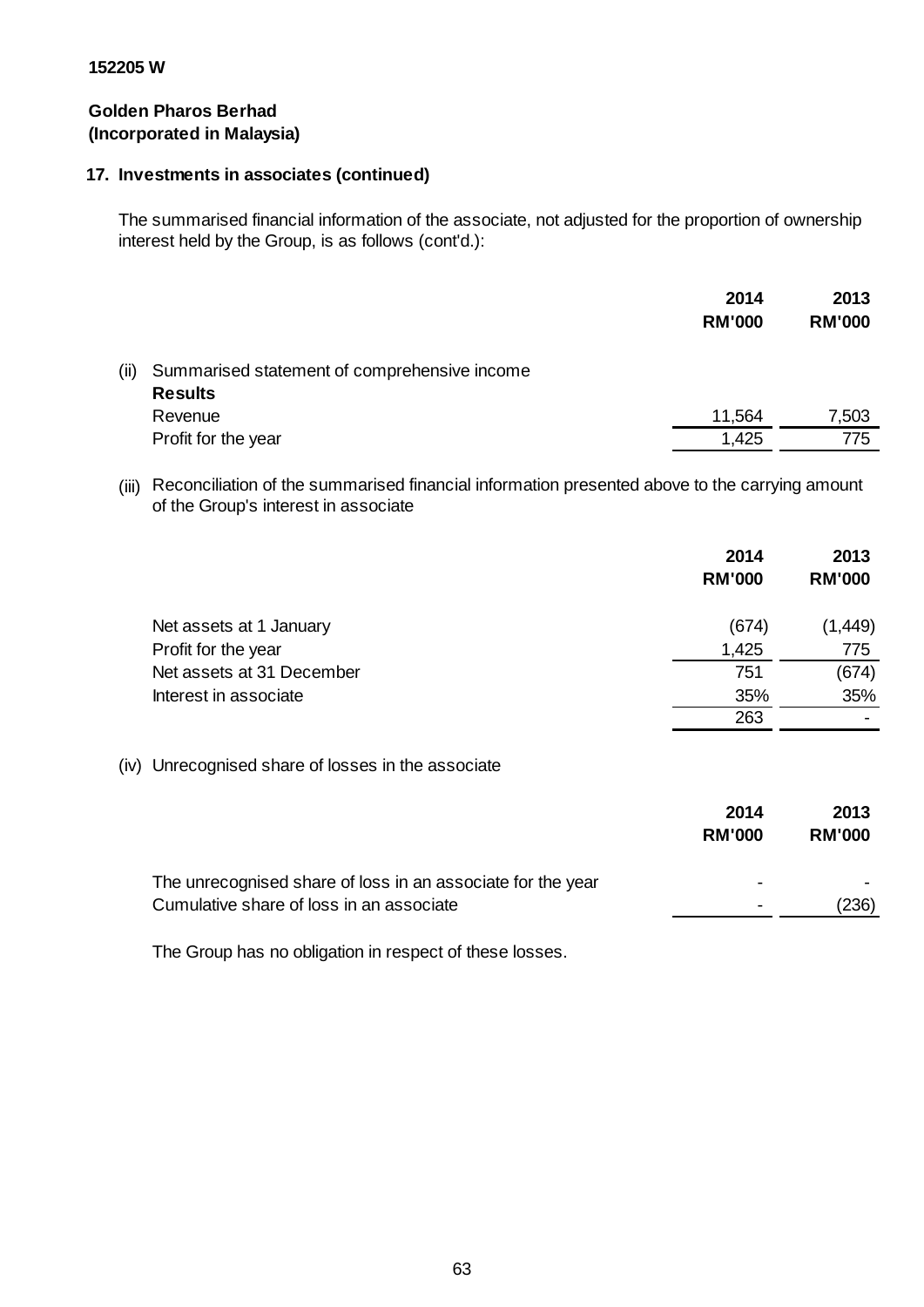# **Golden Pharos Berhad (Incorporated in Malaysia)**

# **18. Deferred tax**

Deferred income tax as at 31 December relates to the following:

|                                                   | As at<br>1.1.2013 | <b>Recognised</b><br>in profit<br>and loss | As at<br>31.12.2013/<br>1.1.2014 | Recognised<br>in profit<br>and loss | As at<br>31.12.2014 |
|---------------------------------------------------|-------------------|--------------------------------------------|----------------------------------|-------------------------------------|---------------------|
| Group                                             | <b>RM'000</b>     | (Note 12)<br><b>RM'000</b>                 | <b>RM'000</b>                    | (Note 12)<br><b>RM'000</b>          | <b>RM'000</b>       |
| <b>Deferred tax liabilities:</b>                  |                   |                                            |                                  |                                     |                     |
| Property, plant and equipment                     | 8,624             | (292)                                      | 8,332                            | (366)                               | 7,966               |
| <b>Deferred tax assets:</b>                       |                   |                                            |                                  |                                     |                     |
| Other payables                                    | (1, 417)          | (43)                                       | (1,460)                          | 39                                  | (1, 421)            |
| Unutilised tax losses,<br>unabsorbed reinvestment |                   |                                            |                                  |                                     |                     |
| allowances and unabsorbed<br>capital allowances   | (5, 103)          | 319                                        | (4, 784)                         | (35)                                | (4, 819)            |
|                                                   | (6, 520)          | 276                                        | (6, 244)                         | 4                                   | (6, 240)            |
|                                                   | 2,104             | (16)                                       | 2,088                            | (362)                               | 1,726               |
| Company                                           |                   |                                            |                                  |                                     |                     |
| <b>Deferred tax liabilities:</b>                  |                   |                                            |                                  |                                     |                     |
| Property, plant and equipment                     | 1,357             | (52)                                       | 1,305                            | (68)                                | 1,237               |
| <b>Deferred tax assets:</b>                       |                   |                                            |                                  |                                     |                     |
| Provisions                                        | (53)              | (1)                                        | (54)                             | (10)                                | (64)                |
| Unutilised tax losses and<br>unabsorbed capital   |                   |                                            |                                  |                                     |                     |
| allowances                                        | (732)             | (23)                                       | (755)                            | (4)                                 | (759)               |
|                                                   | (785)             | (24)                                       | (809)                            | (14)                                | (823)               |
|                                                   | 572               | (76)                                       | 496                              | (82)                                | 414                 |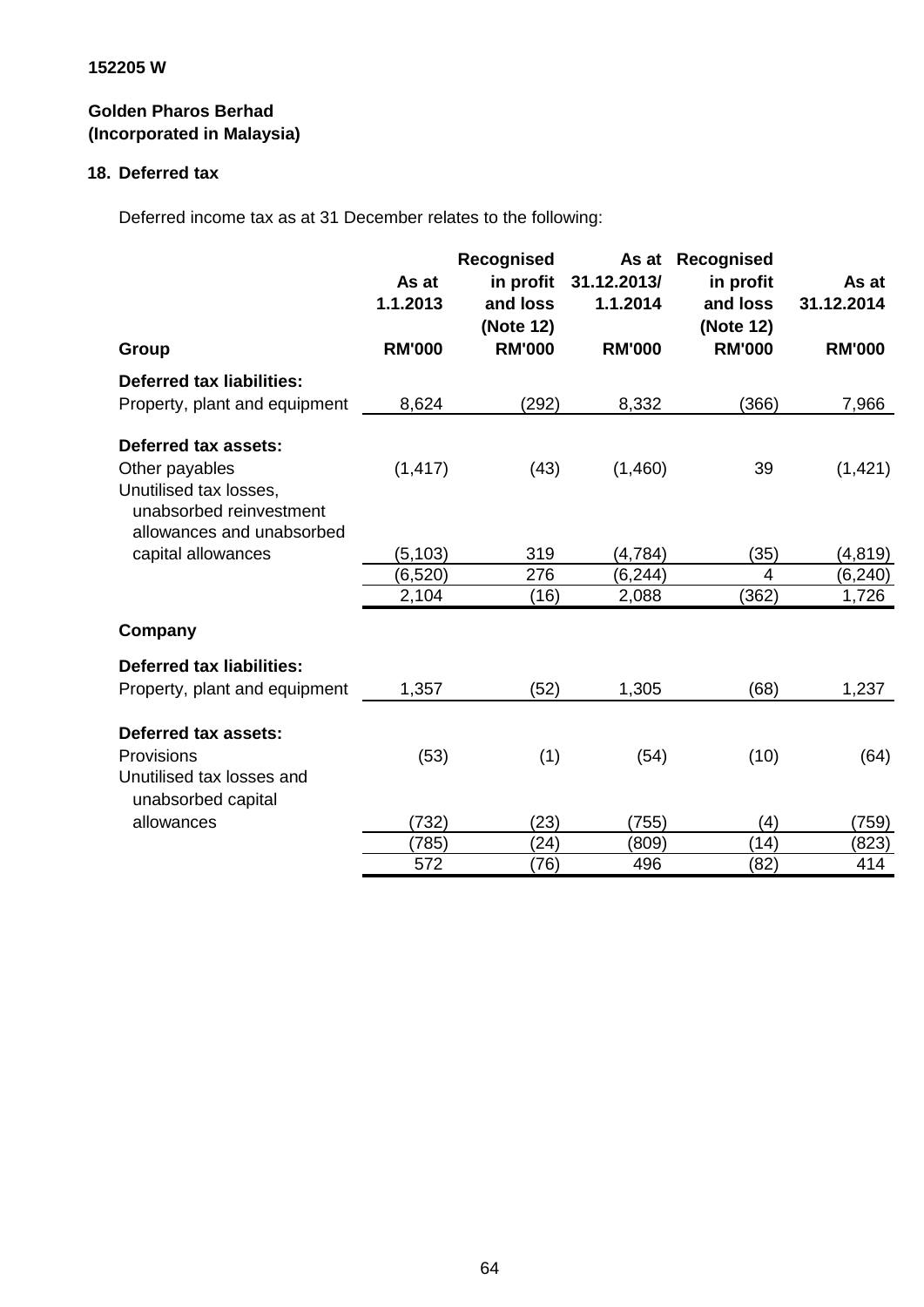# **18. Deferred tax (continued)**

### **Presented after offsetting as follows:**

|                          |                       | Group                 |                          | Company               |  |
|--------------------------|-----------------------|-----------------------|--------------------------|-----------------------|--|
|                          | 2014<br><b>RM'000</b> | 2013<br><b>RM'000</b> | 2014<br><b>RM'000</b>    | 2013<br><b>RM'000</b> |  |
| Deferred tax assets      | (211)                 | (429)                 | $\overline{\phantom{a}}$ | ۰                     |  |
| Deferred tax liabilities | 1,937                 | 2,517                 | 414                      | 496                   |  |
|                          | 1,726                 | 2,088                 | 414                      | 496                   |  |
|                          |                       |                       |                          |                       |  |

### Unutilised tax losses, unabsorbed capital allowances and unabsorbed reinvestment allowances

At the reporting date, the Group has unutilised tax losses, unabsorbed capital allowances and unabsorbed reinvestment allowances of approximately RM181,597,000 (2013: RM181,338,000), RM14,004,000 (2013: RM13,857,000) and RM2,601,000 (2013: RM2,601,000) respectively that are available for offset against future taxable profits of the companies in which the losses arose, for which no deferred tax asset is recognised due to uncertainty of its recoverability.

Section 44(5A) and Paragraph 75A of Schedule 3 of the Malaysia Income Tax Act 1967 which became effective in Year of Assessment 2006 restricts the utilisation of unutilised tax losses and unabsorbed capital allowances where there is a substantial change in the ordinary shareholder of a company. The test for determining whether there is a substantial change in shareholders is carried out by comparing the shareholders on the last day of the basis period in which the unabsorbed losses/capital allowances were ascertained with those on the first day of the basis period in which the unabsorbed losses/capital allowances are to be utilised.

Pursuant to guidelines issued by the Malaysian tax authorities in 2008, the Ministry of Finance has exempted all companies from the provision of Section 44(5A) and Paragraph 75A of Schedule 3 except dormant companies.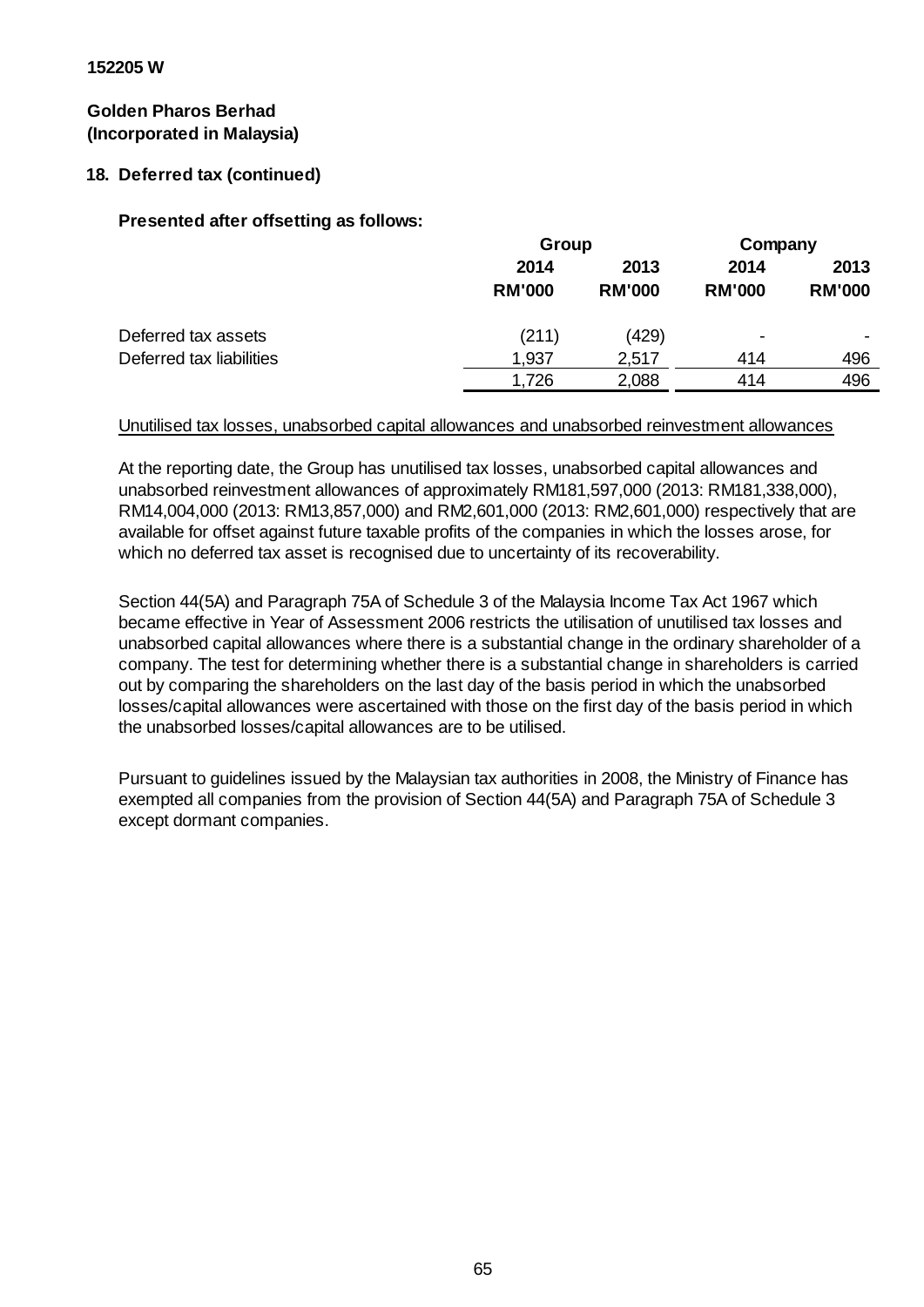# **19. Investment securities**

|                                                                                         | Group                 |                       |
|-----------------------------------------------------------------------------------------|-----------------------|-----------------------|
|                                                                                         | 2014<br><b>RM'000</b> | 2013<br><b>RM'000</b> |
| Non-current<br>Available-for-sale financial assets, at fair value<br>Quoted in Malaysia |                       |                       |
| - Equity instruments<br>- Unit trust                                                    | 6,720                 | 7,697                 |
| Amanah Saham Darul Iman ("ASDI")                                                        | 1,038                 | 1,203                 |
| Total investment securities                                                             | 7,758                 | 8,900                 |

None of these financial assets are impaired.

# **20. Inventories**

|                      |               | Group         |  |
|----------------------|---------------|---------------|--|
|                      | 2014          | 2013          |  |
|                      | <b>RM'000</b> | <b>RM'000</b> |  |
| <b>Cost</b>          |               |               |  |
| Raw materials        | 11,862        | 17,448        |  |
| Work-in-progress     | 305           | 296           |  |
| Finished goods       | 232           | 350           |  |
| Consumable materials | 655           | 578           |  |
|                      | 13,054        | 18,672        |  |

During the year, the Group has made a provision for impairment of inventories amounting to RM33,000 (2013: RMNil).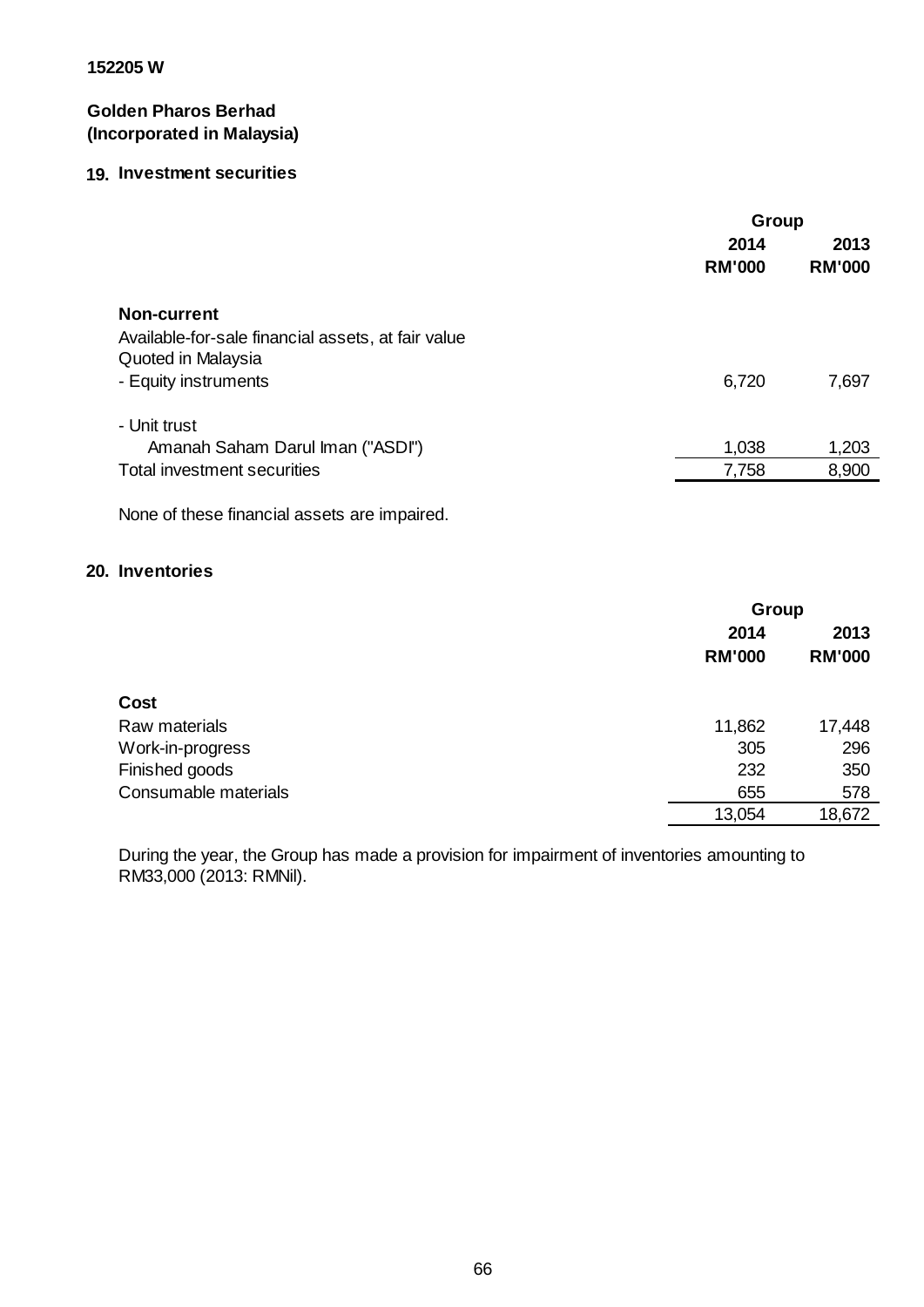# **21. Trade and other receivables**

|                                    | Group                 |                       | Company               |                       |
|------------------------------------|-----------------------|-----------------------|-----------------------|-----------------------|
|                                    | 2014<br><b>RM'000</b> | 2013<br><b>RM'000</b> | 2014<br><b>RM'000</b> | 2013<br><b>RM'000</b> |
| <b>Trade receivables</b>           |                       |                       |                       |                       |
| Third parties                      | 23,681                | 25,266                |                       |                       |
| Less: Allowance for impairment     |                       |                       |                       |                       |
| Third parties                      | (11, 994)             | (11, 440)             |                       |                       |
| Trade receivables, net             | 11,687                | 13,826                |                       |                       |
| <b>Other receivables</b>           |                       |                       |                       |                       |
| Amounts due from subsidiaries      |                       |                       | 79,301                | 79,878                |
| Loans to subsidiaries              |                       |                       | 4,665                 | 4,665                 |
| Amounts due from associates        | 5,113                 | 5,487                 |                       |                       |
| Deposits                           | 2,076                 | 1,968                 | 24                    | 24                    |
| Sundry receivables                 | 8,554                 | 8,608                 | 7,014                 | 6,990                 |
|                                    | 15,743                | 16,063                | 91,004                | 91,557                |
| Less: Allowance for impairment     |                       |                       |                       |                       |
| Amounts due from                   |                       |                       |                       |                       |
| subsidiaries                       |                       |                       | (76, 035)             | (59, 570)             |
| Loans to subsidiaries              |                       |                       | (4,665)               | (4,665)               |
| Amounts due from                   |                       |                       |                       |                       |
| associates                         | (5, 113)              | (5, 487)              |                       |                       |
| Sundry receivables                 | (7,736)               | (7, 801)              | (7,000)               | (7,000)               |
|                                    | (12, 849)             | (13, 288)             | (87,700)              | (71, 235)             |
| Other receivables, net             | 2,894                 | 2,775                 | 3,304                 | 20,322                |
| Total trade and other              |                       |                       |                       |                       |
| receivables                        | 14,581                | 16,601                | 3,304                 | 20,322                |
| Add: Cash and bank                 |                       |                       |                       |                       |
| balances (Note 22)                 | 19,883                | 5,973                 | 632                   | 242                   |
| <b>Total loans and receivables</b> | 34,464                | 22,574                | 3,936                 | 20,564                |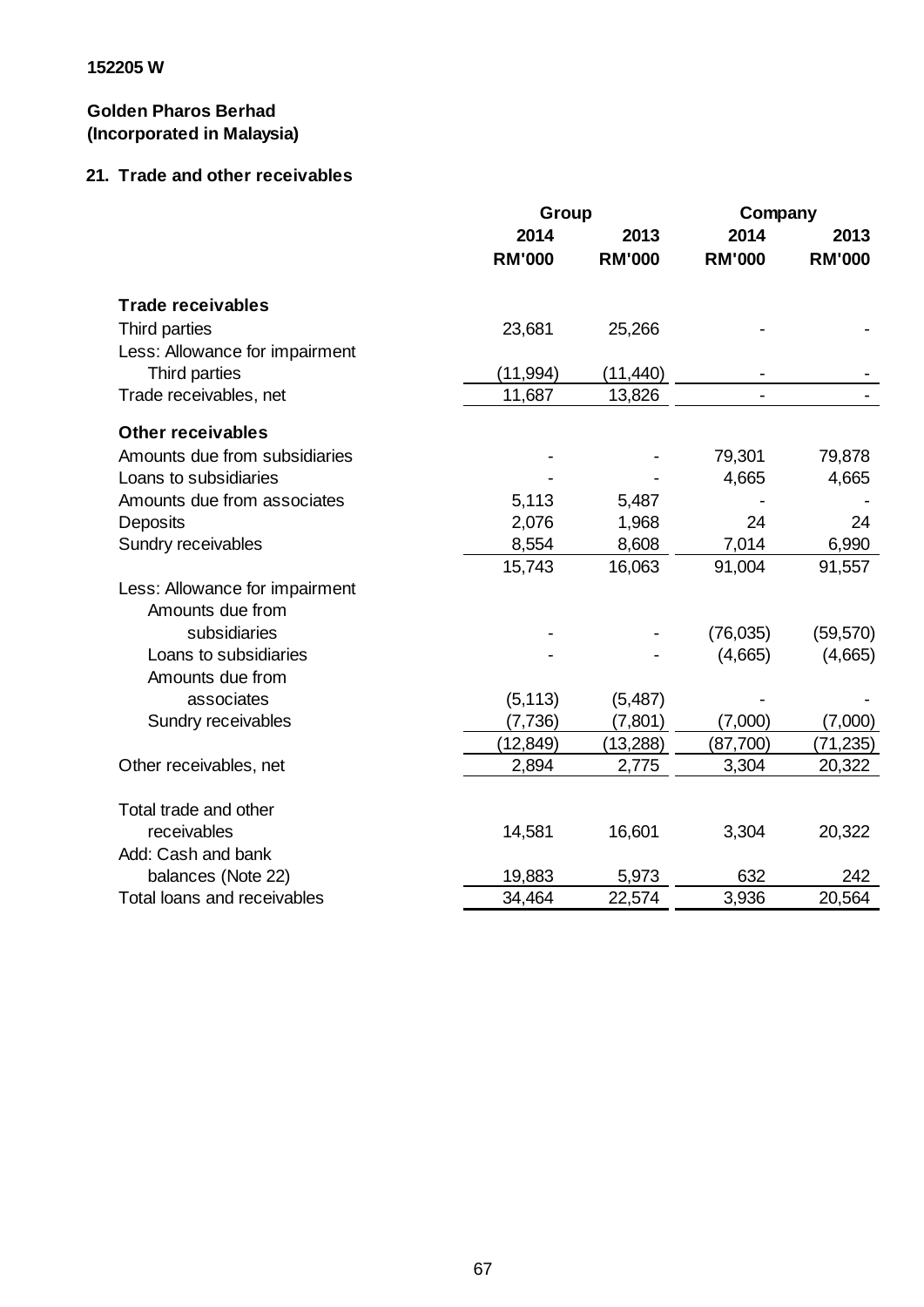# **21. Trade and other receivables (continued)**

### **(a) Trade receivables**

Trade receivables are non-interest bearing and are generally on 30 to 90 day (2013: 30 to 90 day) terms. They are recognised at their original invoice amounts which represent their fair values on initial recognition.

Included in trade receivables is an amount of RM4,995,000 (2013: RM4,995,000) due from affiliated companies. Affiliated companies refer to companies related to Golden Pharos Berhad's associates.

### Ageing analysis of trade receivables

The ageing analysis of the Group's trade receivables is as follows:

|                                          | Group         |               |
|------------------------------------------|---------------|---------------|
|                                          | 2014          | 2013          |
|                                          | <b>RM'000</b> | <b>RM'000</b> |
| Neither past due nor impaired            | 3,374         | 4,412         |
| 1 to 30 days past due not impaired       | 3,661         | 3,420         |
| 31 to 60 days past due not impaired      | 2,483         | 2,858         |
| 61 to 90 days past due not impaired      | 893           | 984           |
| 91 to 120 days past due not impaired     | 999           | 1,110         |
| More than 121 days past due not impaired | 277           | 1,042         |
|                                          | 8,313         | 9,414         |
| Impaired                                 | 11,994        | 11,440        |
|                                          | 23,681        | 25,266        |

Receivables that are neither past due nor impaired

Trade and other receivables that are neither past due nor impaired are creditworthy debtors with good payment records with the Group.

None of the Group's trade receivables that are neither past due nor impaired have been renegotiated during the financial year.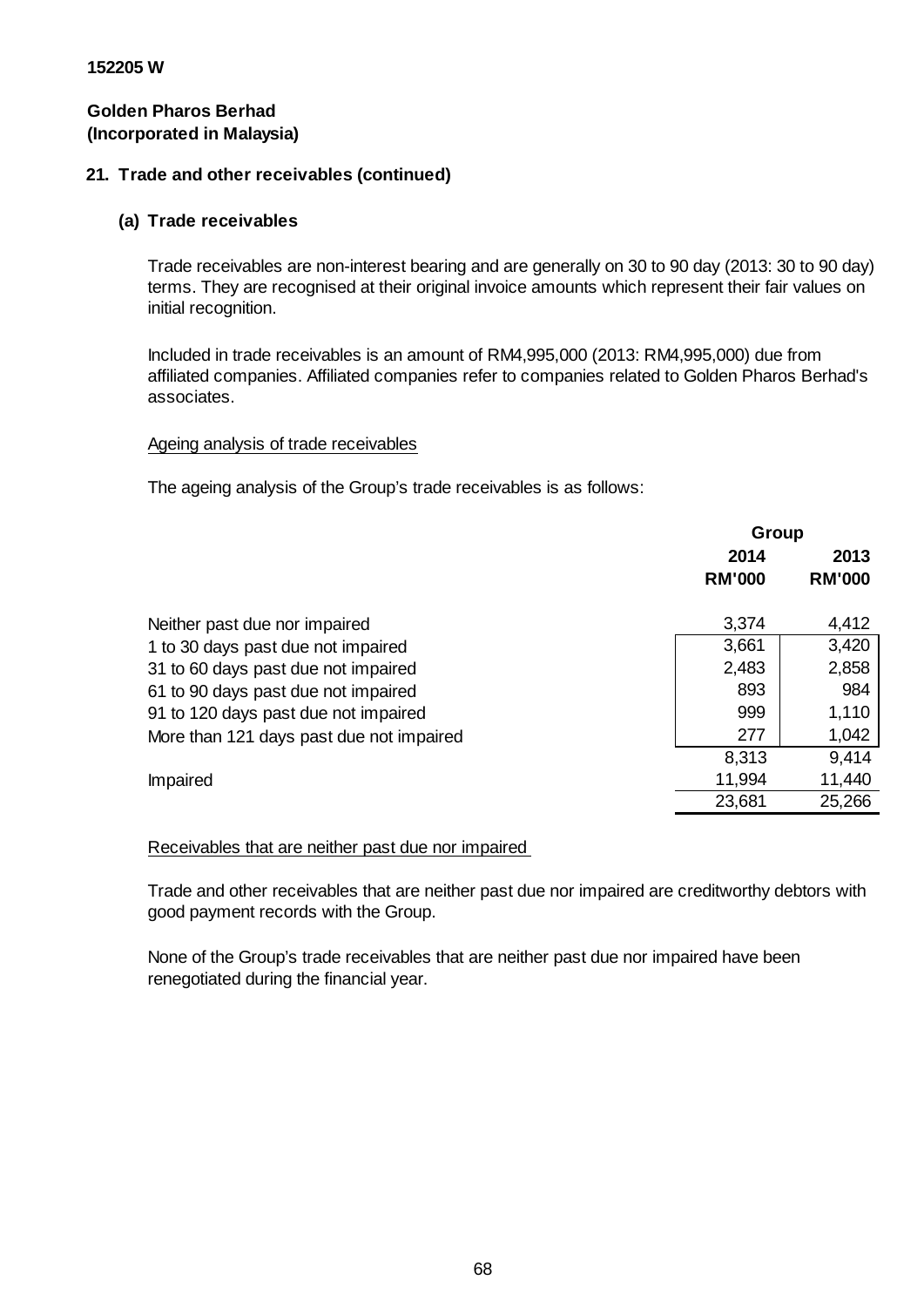# **21. Trade and other receivables (continued)**

# **(a) Trade receivables (continued)**

### Receivables that are past due but not impaired

The Group has trade receivables amounting to RM8,313,000 (2013: RM9,414,000) that are past due at the reporting date but not impaired.

At the reporting date, trade receivables arising from export sales amounting to RM26,000 (2013: RM970,000) have been arranged to be settled via letters of credit issued by reputable banks in countries where the customers are based. The remaining balance of receivables that are past due but not impaired are unsecured in nature.

Based on past experience and no adverse information to date, the directors of the Group are of the opinion that no provision for impairment is necessary in respect of these balances as there has not been a significant change in the credit quality and the balances are still considered fully recoverable.

### Receivables that are impaired

The Group's trade receivables that are impaired at the reporting date and the movement of the allowance accounts used to record the impairment are as follows:

|                                                                    | Group<br>Individually impaired |                       |
|--------------------------------------------------------------------|--------------------------------|-----------------------|
|                                                                    | 2014<br><b>RM'000</b>          | 2013<br><b>RM'000</b> |
| Trade receivables-nominal amount<br>Less: Allowance for impairment | 11,994<br>(11, 994)            | 11,440<br>(11, 440)   |
|                                                                    |                                |                       |

Movement in allowance accounts:

|                                        | Group         |               |
|----------------------------------------|---------------|---------------|
|                                        | 2014          | 2013          |
|                                        | <b>RM'000</b> | <b>RM'000</b> |
| At 1 January                           | 11,440        | 11,754        |
| Charge for the year (Note 9)           | 559           | 160           |
| Written off                            | (5)           | (443)         |
| Reversal of impairment losses (Note 7) |               | (31)          |
| At 31 December                         | 11,994        | 11,440        |

Trade receivables that are individually determined to be impaired at the reporting date relate to debtors that are in significant financial difficulties and have defaulted on payments. These receivables are not secured by any collateral or credit enhancements.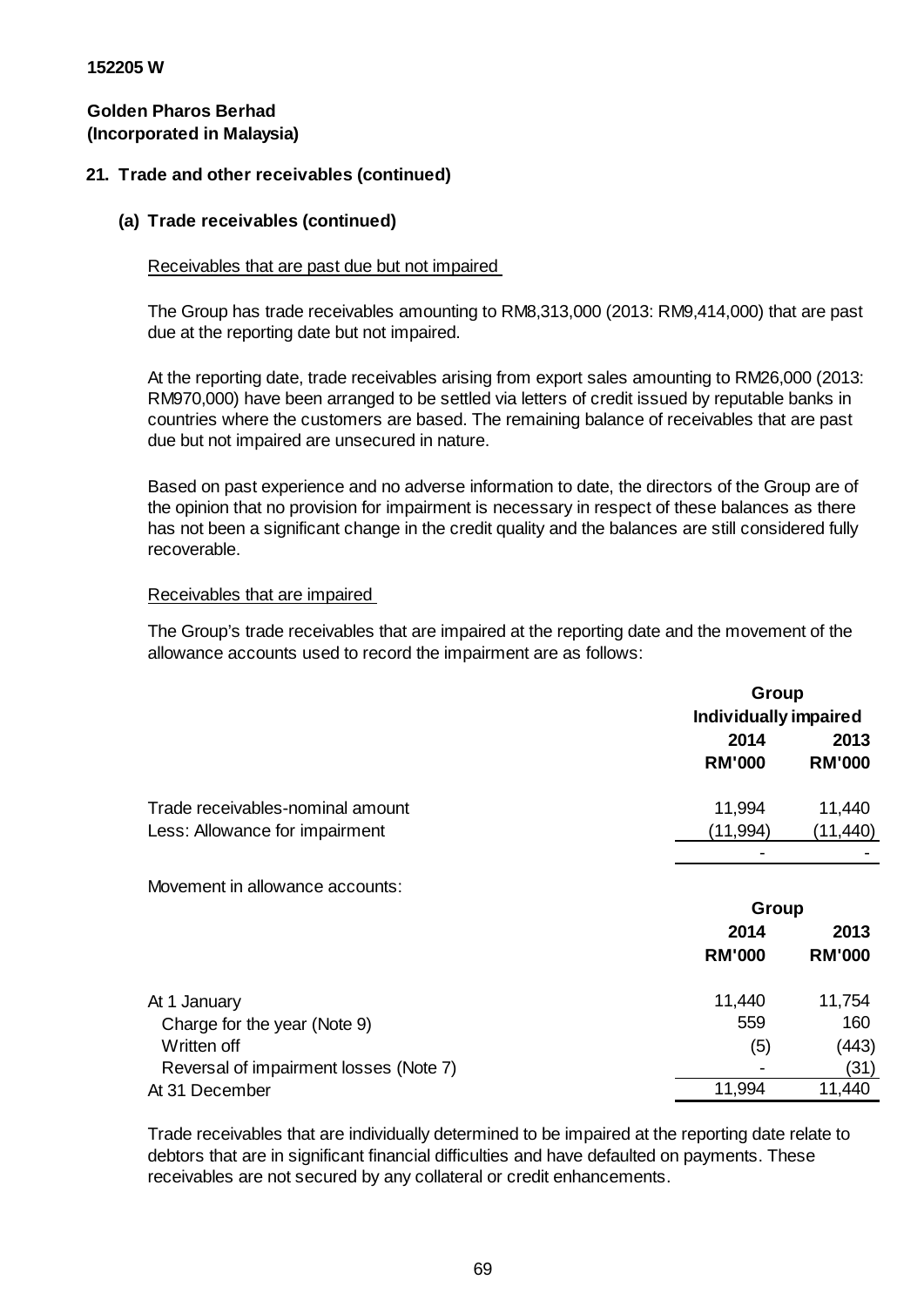# **21. Trade and other receivables (continued)**

### **(b) Related party balances**

Amounts due from subsidiaries are unsecured, non-interest bearing (2013: 3% per annum) and repayable on demand. Loans to subsidiaries are unsecured, non-interest bearing (2013: 2.5% - 4.0% per annum) and repayable on demand.

Amounts due from associates are unsecured, non-interest bearing and repayable on demand.

# **(c ) Other receivables**

### Other receivables that are impaired

At the reporting date, the Group and the Company have provided allowances of RM12,849,000 (2013: RM13,288,000) and RM87,700,000 (2013: RM71,235,000) respectively, for other receivables.

Movement in allowance accounts:

|                              | Group         |               | Company       |               |
|------------------------------|---------------|---------------|---------------|---------------|
|                              | 2014          | 2013          | 2014          | 2013          |
|                              | <b>RM'000</b> | <b>RM'000</b> | <b>RM'000</b> | <b>RM'000</b> |
| At 1 January                 | 13,288        | 12,934        | 71,235        | 71,235        |
| Charge for the year (Note 9) | 23            | 354           | 16,465        |               |
| Written off                  | (462)         | ٠             | ۰             |               |
| At 31 December               | 12,849        | 13,288        | 87,700        | 71,235        |

### **22. Cash and bank balances**

|                              | Group                 |                       | Company               |                       |
|------------------------------|-----------------------|-----------------------|-----------------------|-----------------------|
|                              | 2014<br><b>RM'000</b> | 2013<br><b>RM'000</b> | 2014<br><b>RM'000</b> | 2013<br><b>RM'000</b> |
|                              |                       |                       |                       |                       |
| Cash in hand and at banks    | 7,982                 | 4,687                 | 632                   | 242                   |
| Deposits with licensed banks | 11,901                | 1,286                 | ۰                     |                       |
|                              | 19,883                | 5,973                 | 632                   | 242                   |

Cash at banks earn interest at floating rates based on daily bank deposit rates. Deposits are made for varying periods of between one day to 365 days depending on the immediate cash requirements of the Group, and earn interests at the respective deposit rates. The weighted average effective interest rate as at 31 December 2014 for the Group was 3.0% (2013: 3.0%) per annum.

Deposits with licensed banks of the Group amounting to RM600,000 (2013: RM600,000) are pledged as securities for borrowings (Note 23).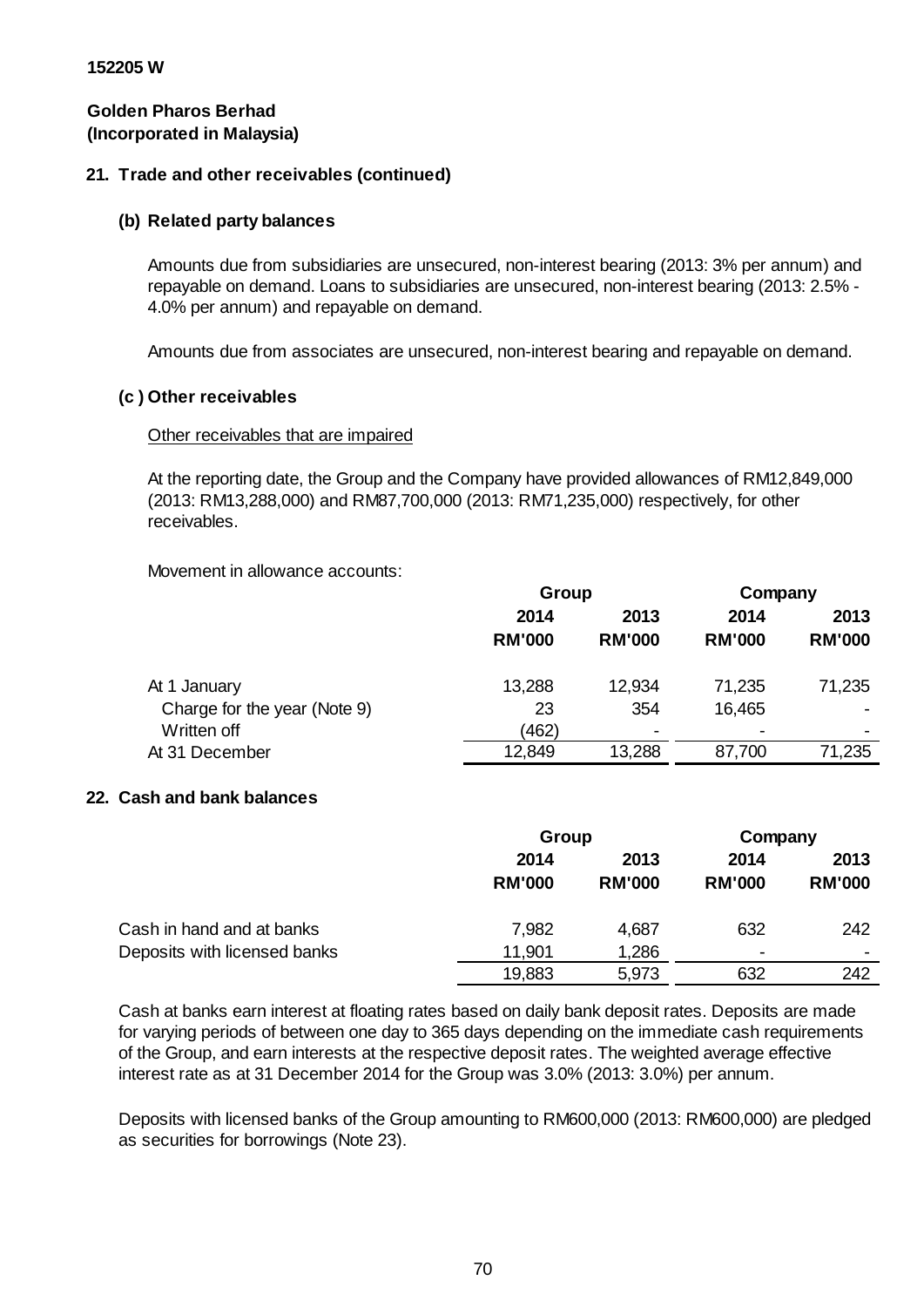# **22. Cash and bank balances (continued)**

For the purpose of the statements of cash flows, cash and cash equivalents comprise the following at the reporting date:

|                                                                  | Group                 |                       | Company                  |                       |
|------------------------------------------------------------------|-----------------------|-----------------------|--------------------------|-----------------------|
|                                                                  | 2014<br><b>RM'000</b> | 2013<br><b>RM'000</b> | 2014<br><b>RM'000</b>    | 2013<br><b>RM'000</b> |
| Cash and short-term deposits                                     | 19,883                | 5,973                 | 632                      | 242                   |
| Less:<br>Bank overdrafts (Note 23)<br>Deposits in licensed banks | (950)<br>(1,034)      | (2, 337)<br>(1,238)   | $\overline{\phantom{0}}$ |                       |
| Cash and cash equivalents                                        | 17,899                | 2,398                 | 632                      | 242                   |

## **23. Borrowings**

|                                                                      |                        | Group                 |                       | Company               |                       |
|----------------------------------------------------------------------|------------------------|-----------------------|-----------------------|-----------------------|-----------------------|
|                                                                      | <b>Maturity</b>        | 2014<br><b>RM'000</b> | 2013<br><b>RM'000</b> | 2014<br><b>RM'000</b> | 2013<br><b>RM'000</b> |
| <b>Current</b><br>Secured:                                           |                        |                       |                       |                       |                       |
| Bankers' acceptances<br>Obligations under finance                    | On demand              | 303                   | 2,853                 |                       |                       |
| leases (Note 30 (b))<br>Bank overdrafts (Note 22)                    | 2015/2014<br>On demand | 565                   | 423                   | 88                    | 93                    |
| - BLR + 1% per annum<br>- BFR + 1% per annum<br>- BFR + 2% per annum |                        | 950                   | 235<br>1,753<br>349   |                       |                       |
|                                                                      |                        | 950                   | 2,337                 |                       |                       |
|                                                                      |                        | 1,818                 | 5,613                 | 88                    | 93                    |
| <b>Non-current</b><br>Secured:                                       |                        |                       |                       |                       |                       |
| Obligations under finance<br>leases (Note 30 (b))                    | 2016 - 2019            | 1,190                 | 918                   | 228                   | 150                   |
| <b>Total borrowings</b>                                              |                        | 3,008                 | 6,531                 | 316                   | 243                   |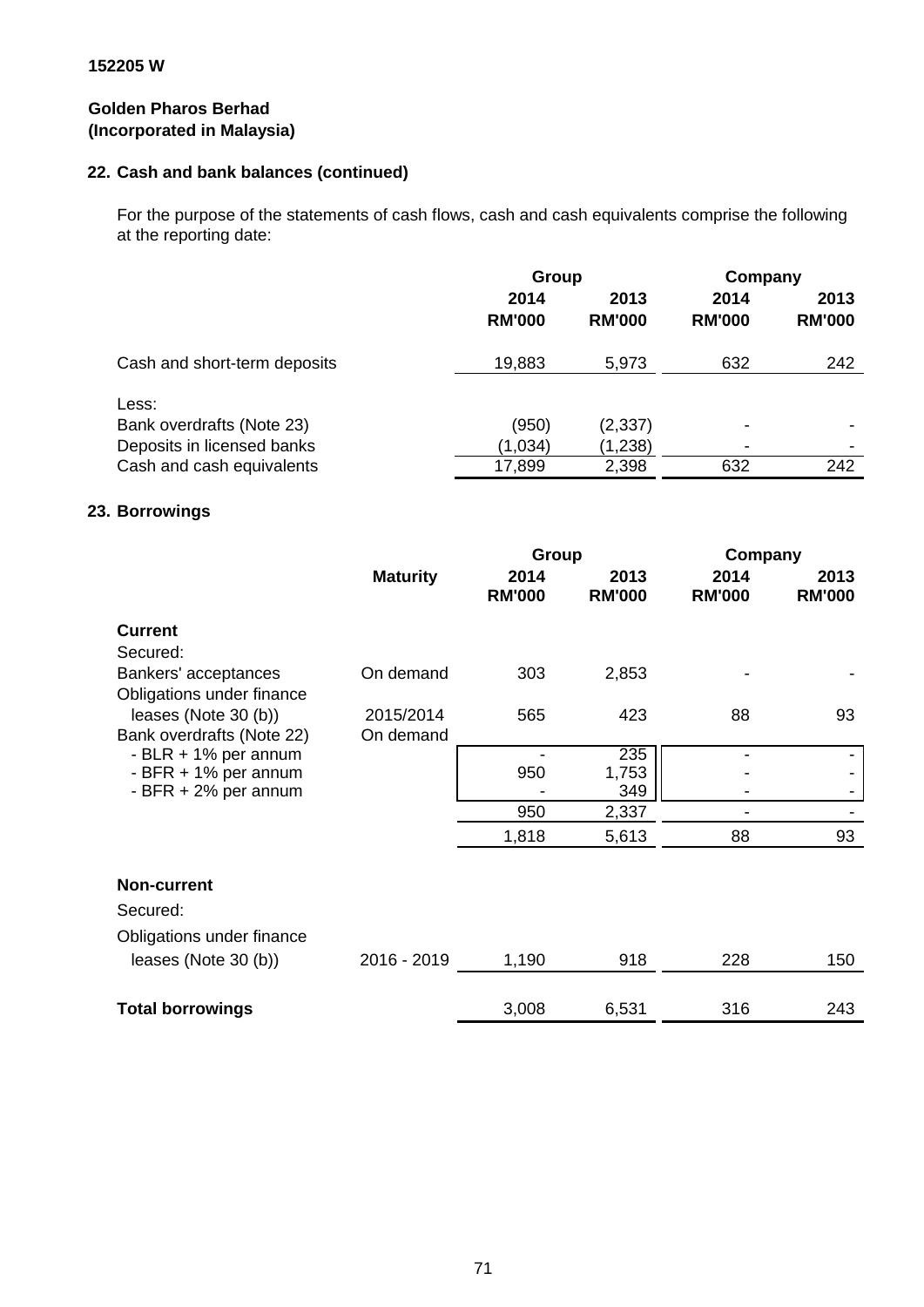## **23. Borrowings (continued)**

The remaining maturities of the borrowings as at 31 December 2014 are as follows:

|                                         | Group                 |                       | Company               |                       |
|-----------------------------------------|-----------------------|-----------------------|-----------------------|-----------------------|
|                                         | 2014<br><b>RM'000</b> | 2013<br><b>RM'000</b> | 2014<br><b>RM'000</b> | 2013<br><b>RM'000</b> |
| On demand or within one year            | 1,818                 | 5,613                 | 88                    | 93                    |
| More than 1 year and less than 2 years  | 504                   | 357                   | 89                    | 59                    |
| More than 2 years and less than 5 years | 686                   | 561                   | 139                   | 91                    |
|                                         | 3,008                 | 6,531                 | 316                   | 243                   |

## Bank overdrafts

Secured:

- Base Lending Rate ("BLR") + 1% per annum

- Base Financing Rate ("BFR") + 1% per annum

- Base Financing Rate ("BFR") + 2% per annum

Bank overdrafts are denominated in RM and are secured by a floating charge over certain property, plant and equipment (Note 14), corporate guarantee provided by the Company (Note 25) and shortterm deposits in licensed banks (Note 22).

#### Bankers' acceptances

The weighted average interest rates at the reporting date for bankers' acceptances was 5.16% (2013: 4.18%) per annum. The bankers' acceptances are secured by corporate guarantee issued by the holding company.

#### Obligations under finance leases

These obligations are secured by a charge over the leased assets (Note 14). The average discount rate implicit in the leases is 5.9% (2013: 7.3%) per annum.

#### **24. Retirement benefit obligations**

The Group operates an unfunded, defined benefit Retirement Benefit Scheme for eligible employees. The Group's obligations under this Scheme are determined based on triennial actuarial valuation using the projected unit credit method.

The amounts recognised in the statements of comprehensive income are as follows:

|                                                          | Group         |               | Company       |               |      |
|----------------------------------------------------------|---------------|---------------|---------------|---------------|------|
|                                                          | 2014          | 2014<br>2013  |               |               | 2013 |
|                                                          | <b>RM'000</b> | <b>RM'000</b> | <b>RM'000</b> | <b>RM'000</b> |      |
| Current service cost                                     | 308           | 323           | 23            | 22            |      |
| Interest cost                                            | 322           | 333           | 11            | 10            |      |
| Total included in employee<br>benefits expense (Note 10) | 630           | 656           | 34            | 32            |      |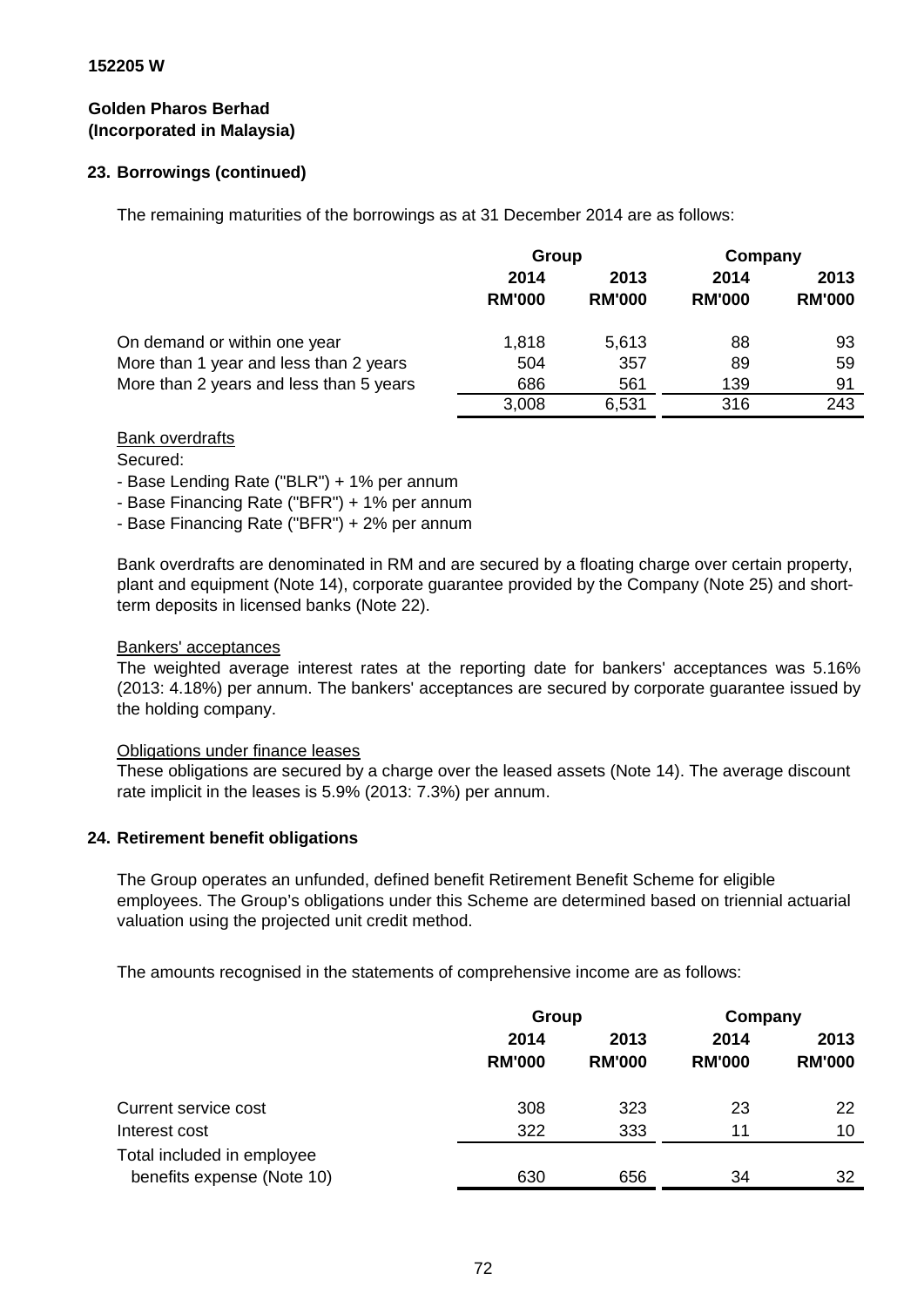# **24. Retirement benefit obligations (continued)**

The amounts recognised in the statements of financial position are determined as follows:

|                                           | Group         |               | Company       |               |
|-------------------------------------------|---------------|---------------|---------------|---------------|
|                                           | 2014          | 2014<br>2013  |               | 2013          |
|                                           | <b>RM'000</b> | <b>RM'000</b> | <b>RM'000</b> | <b>RM'000</b> |
| Present value of unfunded defined benefit |               |               |               |               |
| obligations                               | 6,281         | 5.749         | 236           | 202           |

Changes in present value of defined benefit obligations are as follows:

|                             | Group         |               | Company       |               |      |
|-----------------------------|---------------|---------------|---------------|---------------|------|
|                             | 2014          | 2013          | 2014          |               | 2013 |
|                             | <b>RM'000</b> | <b>RM'000</b> | <b>RM'000</b> | <b>RM'000</b> |      |
| At 1 January                | 5,749         | 5,631         | 202           | 192           |      |
| Amounts recognised in the:  |               |               |               |               |      |
| - profit and loss (Note 10) | 630           | 656           | 34            | 32            |      |
| Benefits paid               | (98)          | (538)         |               | (22)          |      |
| At 31 December              | 6,281         | 5,749         | 236           | 202           |      |

|                                               | Group                 |                       | Company               |                       |
|-----------------------------------------------|-----------------------|-----------------------|-----------------------|-----------------------|
|                                               | 2014<br><b>RM'000</b> | 2013<br><b>RM'000</b> | 2014<br><b>RM'000</b> | 2013<br><b>RM'000</b> |
| Analysed as:                                  |                       |                       |                       |                       |
| <b>Current</b>                                | 281                   | 629                   |                       | 34                    |
| <b>Non-current</b>                            |                       |                       |                       |                       |
| Later than 1 year but not later than 2 years  | 698                   | 478                   |                       |                       |
| Later than 2 years but not later than 5 years | 2,306                 | 926                   | 33                    | 29                    |
| Later than 5 years                            | 2,996                 | 3,716                 | 203                   | 139                   |
|                                               | 6,000                 | 5,120                 | 236                   | 168                   |
|                                               | 6,281                 | 5,749                 | 236                   | 202                   |

In calculating the defined benefit obligations and the related current service cost and past service cost using the Projected Unit Credit Method for the Group and the Company, the following assumptions were used. The assumptions were calculated on a weighted average basis.

|                                  | 2014 | 2013 |
|----------------------------------|------|------|
|                                  | %    | %    |
| Discount rate                    | 5.8  | 5.8  |
| Expected rate of salary increase | 5.0  | 5.0  |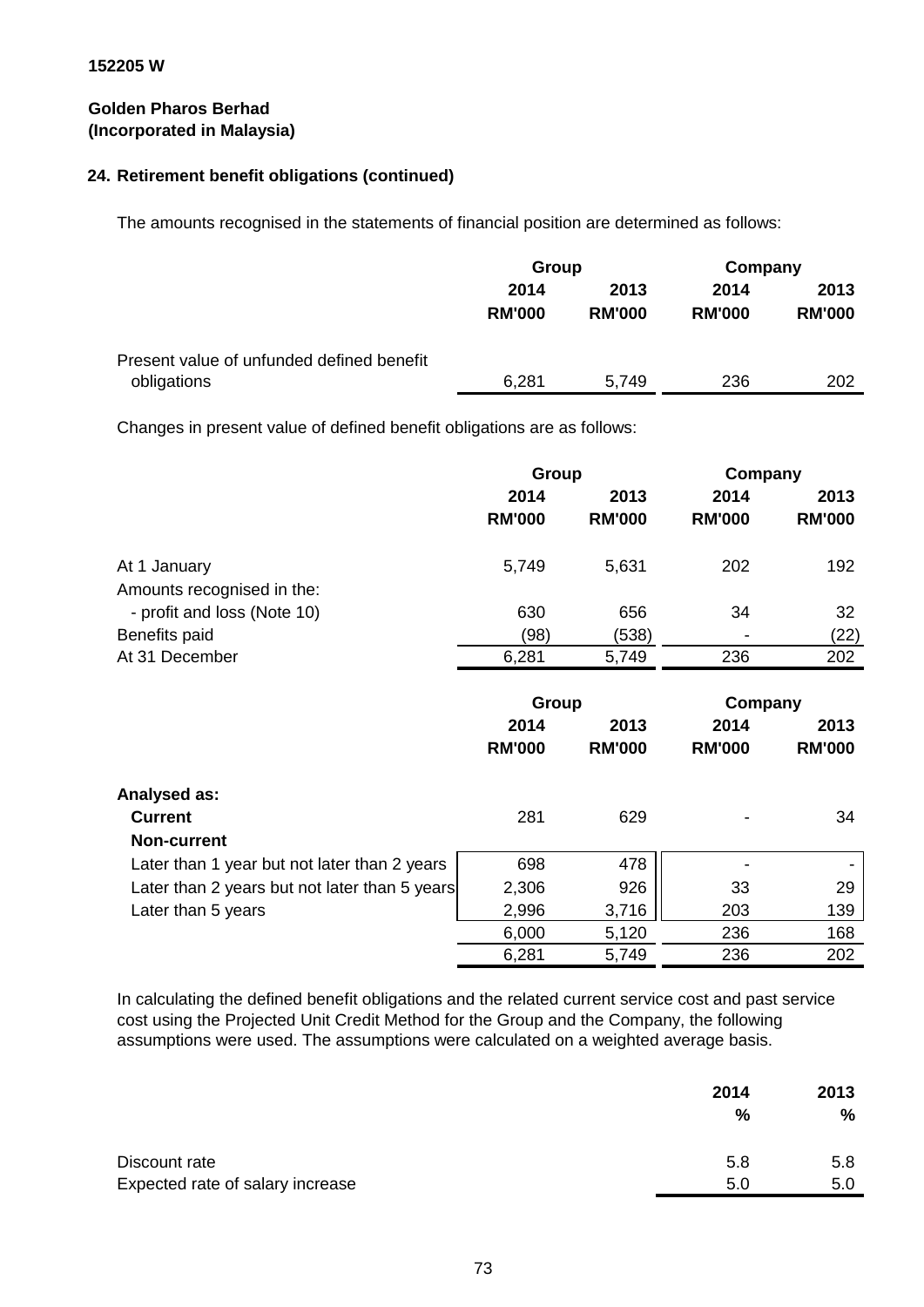# **24. Retirement benefit obligations (continued)**

The sensitivity of the defined benefit obligation to changes in the relevant actuarial assumptions is as follows:

|                                                                   | Group<br><b>Defined benefit</b><br>obligation |                                  | Company<br><b>Defined benefit</b><br>obligation |                                  |
|-------------------------------------------------------------------|-----------------------------------------------|----------------------------------|-------------------------------------------------|----------------------------------|
|                                                                   | <b>Increase</b><br><b>RM'000</b>              | <b>Decrease</b><br><b>RM'000</b> | <b>Increase</b><br><b>RM'000</b>                | <b>Decrease</b><br><b>RM'000</b> |
| 2015<br>Discount rate (1% of movement)<br>Expected rate of salary | (315)                                         | 301                              | (22)                                            | 11                               |
| increase (1% of movement)                                         | 485                                           | (480)                            | 18                                              | (28)                             |

# **25. Trade and other payables**

|                                            | Group                 |                       | Company               |                       |
|--------------------------------------------|-----------------------|-----------------------|-----------------------|-----------------------|
|                                            | 2014<br><b>RM'000</b> | 2013<br><b>RM'000</b> | 2014<br><b>RM'000</b> | 2013<br><b>RM'000</b> |
| <b>Current</b>                             |                       |                       |                       |                       |
| <b>Trade payables</b>                      |                       |                       |                       |                       |
| Third parties                              | 4,096                 | 3,981                 |                       |                       |
| Other payables                             |                       |                       |                       |                       |
| Accruals                                   | 8,732                 | 10,455                | 26                    | 61                    |
| Sundry payables                            | 2,929                 | 2,358                 | 775                   | 695                   |
| Amount due to holding company              | 14,277                | 14,007                | 10,871                | 10,672                |
| Amount due to a corporate shareholder      | 640                   | 7,522                 | 640                   | 7,522                 |
| Amounts due to subsidiaries                |                       |                       | 17,321                | 17,586                |
|                                            | 26,578                | 34,342                | 29,633                | 36,536                |
|                                            | 30,674                | 38,323                | 29,633                | 36,536                |
| <b>Non-current</b>                         |                       |                       |                       |                       |
| Other payable                              |                       |                       |                       |                       |
| Financial guarantee                        |                       |                       |                       | 1                     |
| Total trade and other payables             | 30,674                | 38,323                | 29,634                | 36,537                |
| Add: Borrowings (Note 23)                  | 3,008                 | 6,531                 | 316                   | 243                   |
| <b>Total financial liabilities carried</b> |                       |                       |                       |                       |
| at amortised cost                          | 33,682                | 44,854                | 29,950                | 36,780                |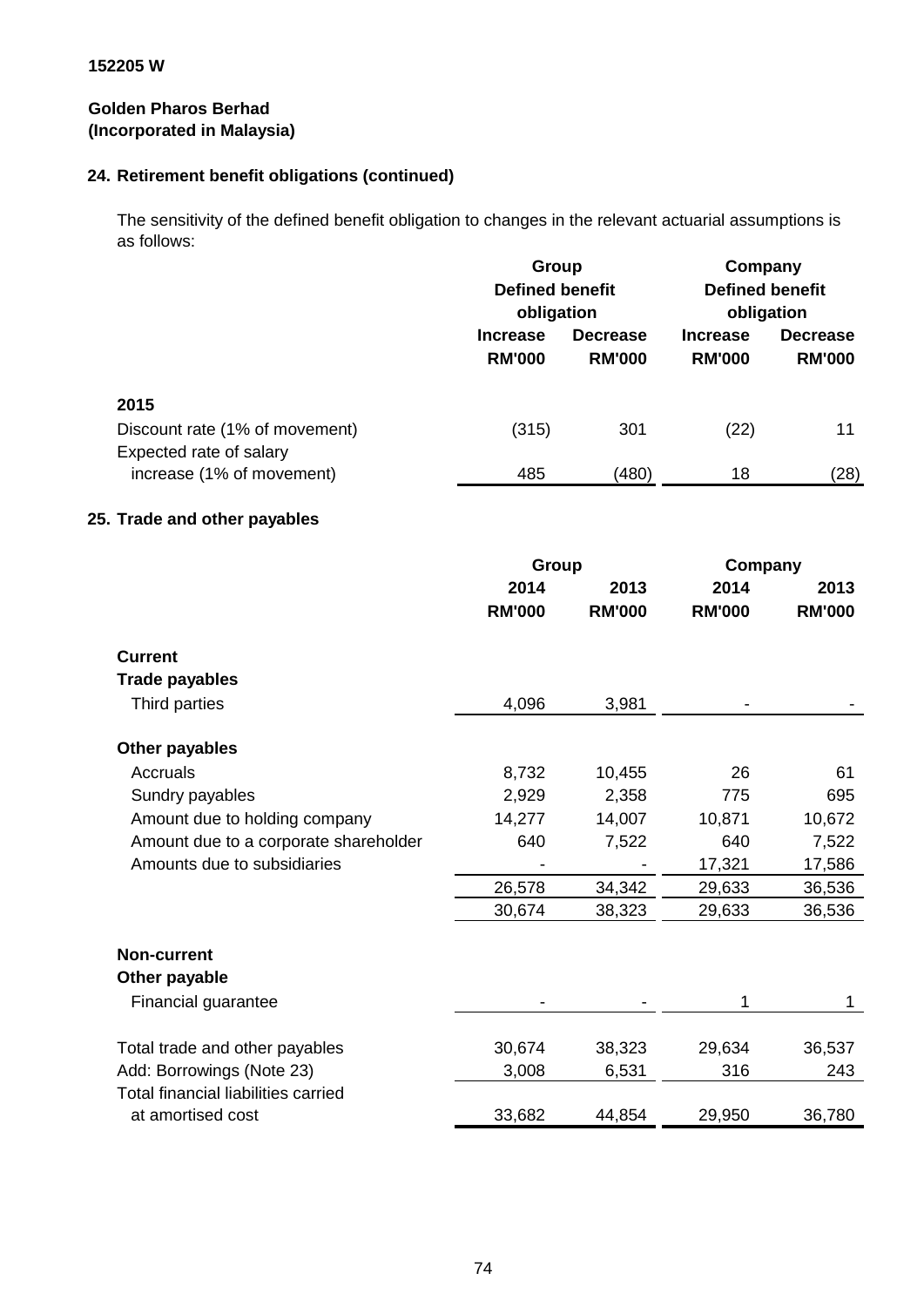## **25. Trade and other payables (continued)**

#### **(a) Trade payables**

These amounts are non-interest bearing. Trade payables are normally settled on 60 day (2013: 60 day) terms.

## **(b) Other payables**

These amounts are non-interest bearing. Other payables are normally settled on an average term of three months (2013: average term of three months).

## **(c) Amount due to holding company**

The amount due to holding company is unsecured, bear interest at 4% (2013: 4%) per annum and has no fixed terms of repayment.

## **(d) Amounts due to a corporate shareholder**

The amount due to a corporate shareholder relates to advances for working capital purposes named as Al-Mudharabah.

These advances bear interest at 5% (2013: 5%) per annum, repayable within four (4) years (inclusive of one (1) year grace period) starting from 13 July 2012 and are secured by the corporate guarantee issued by the Company. In prior year, the Company has committed to an early settlement of these advances in 2014 and in return, it has obtained approval for a waiver of interest as disclosed in Note 27 to the financial statements.

#### **(e) Amounts due to subsidiaries**

The amounts due to subsidiaries are unsecured, non-interest bearing (2013: 3% per annum) and repayable on demand. The amounts due to subsidiaries are in relation to funds placed by certain subsidiaries in the Pool Fund Account managed by the Company. The Fund is to be used for working capital requirements by the companies within the Group.

#### **(f) Financial guarantee**

This amount relates to a corporate guarantee provided by the Company to banks for RM303,000 (2013: RM651,000) borrowings (Note 23) taken by subsidiaries.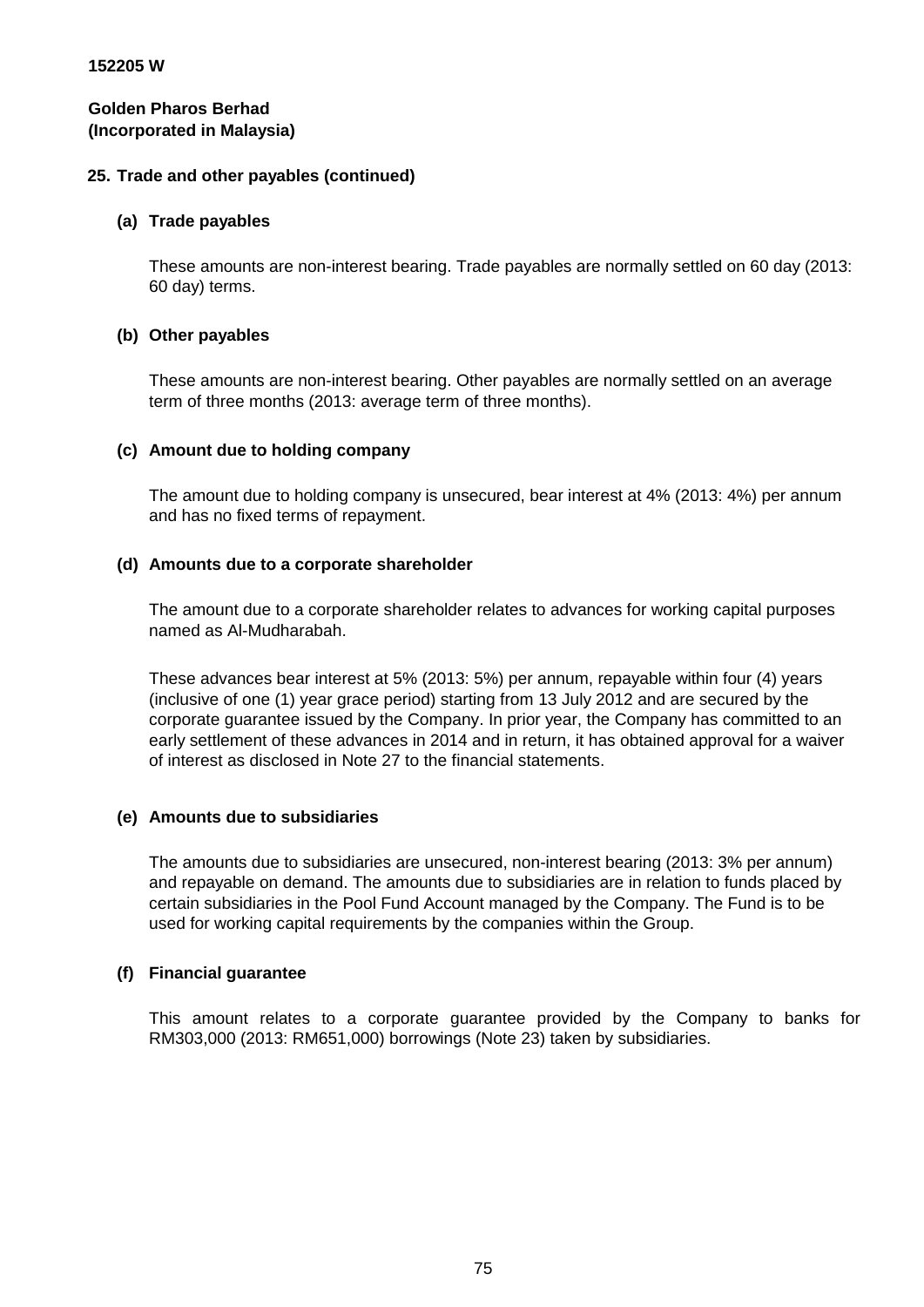## **26. Share capital and share premium**

|                                    |                  | <b>Number of ordinary</b> |               |               |
|------------------------------------|------------------|---------------------------|---------------|---------------|
|                                    |                  | share of RM0.50 each      |               | <b>Amount</b> |
|                                    | 2014             | 2013                      | 2014          | 2013          |
|                                    | '000             | '000                      | <b>RM'000</b> | <b>RM'000</b> |
| <b>Authorised share capital</b>    |                  |                           |               |               |
| At 1 January/31 December           | 200,000          | 200,000                   | 100,000       | 100,000       |
|                                    |                  |                           | Company       |               |
|                                    | <b>Number of</b> |                           |               |               |
|                                    | ordinary         |                           |               |               |
|                                    | share of         |                           |               |               |
|                                    | RM0.50 each      |                           |               |               |
|                                    |                  |                           |               | <b>Total</b>  |
|                                    | <b>Share</b>     | <b>Share</b>              |               | share         |
|                                    |                  |                           |               |               |
|                                    | capital          | capital                   |               | capital       |
|                                    |                  | (Issued and (Issued and   | <b>Share</b>  | and share     |
|                                    | fully paid)      | fully paid)               | premium       | premium       |
|                                    | '000             | <b>RM'000</b>             | <b>RM'000</b> | <b>RM'000</b> |
| At 1 January 2013/31 December 2014 | 134,546          | 67,273                    | 625           | 67,898        |

The holders of ordinary shares are entitled to receive dividends as and when declared by the Company. All ordinary shares carry one vote per share without restrictions and rank equally with regard to the Company's residual assets.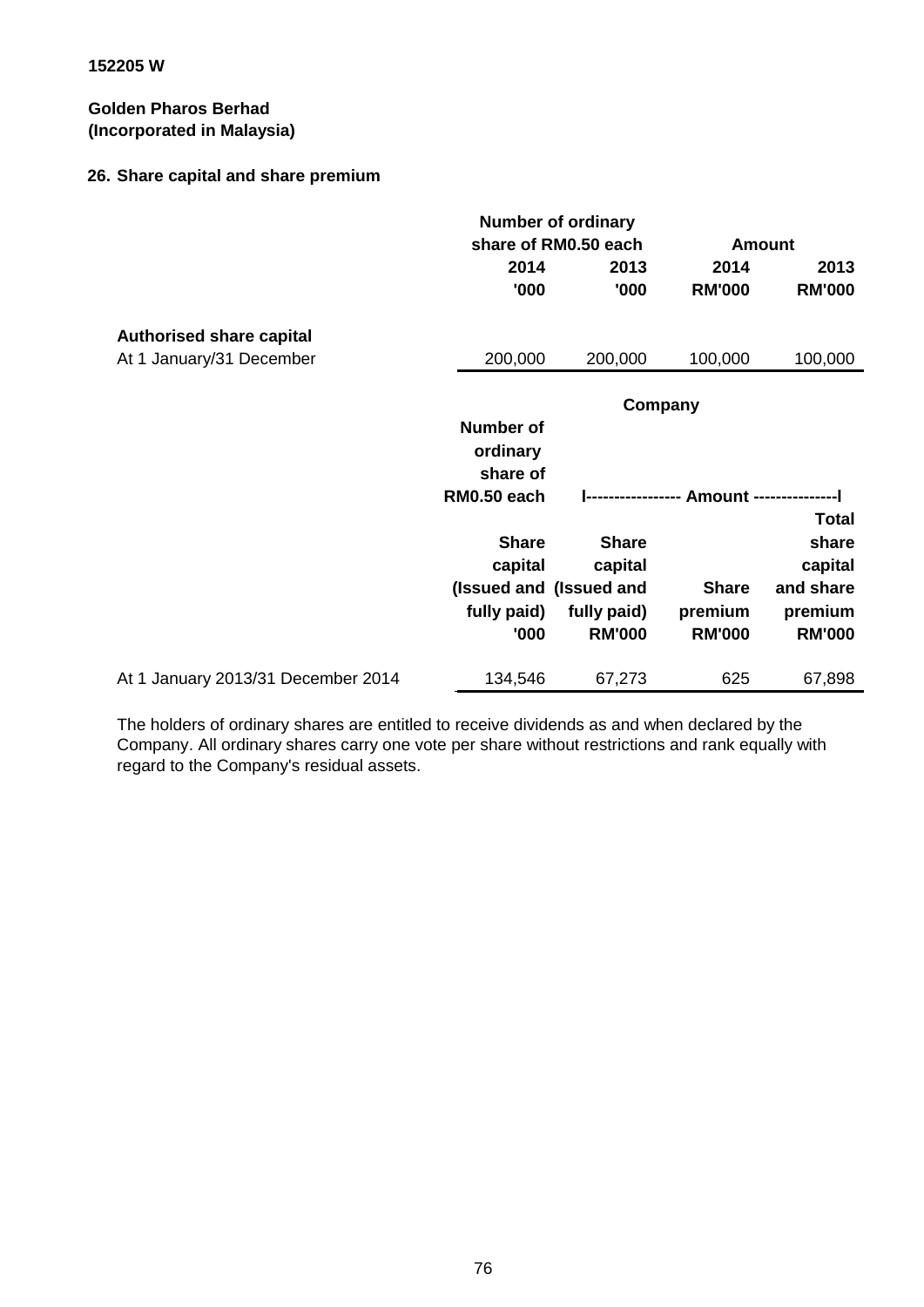#### **27. Other reserves**

|                                                                                                  | <b>Equity</b><br>contribution<br>from a<br>shareholder<br><b>RM'000</b> | <b>Fair value</b><br>corporate adjustment<br>reserve<br><b>RM'000</b> | <b>Reserve</b><br>arising<br>from<br>merger<br><b>RM'000</b> | <b>Total</b><br><b>RM'000</b>      |
|--------------------------------------------------------------------------------------------------|-------------------------------------------------------------------------|-----------------------------------------------------------------------|--------------------------------------------------------------|------------------------------------|
| Group<br>At 1 January 2013                                                                       |                                                                         | 3,493                                                                 | (22, 718)                                                    | (19, 225)                          |
| Other comprehensive income:<br>Available-for-sale financial assets<br>Loss on fair value changes |                                                                         | 3,053                                                                 |                                                              | 3,053                              |
| <b>Transaction with sharehlders:</b><br>-Waiver of amount due to a corporate                     |                                                                         |                                                                       |                                                              |                                    |
| shareholder                                                                                      | 200                                                                     |                                                                       |                                                              | 200                                |
| At 31 December 2013 and 1 January 2014                                                           | 200                                                                     | 6,546                                                                 | (22, 718)                                                    | (15, 972)                          |
| Other comprehensive income:<br>Available-for-sale financial assets                               |                                                                         |                                                                       |                                                              |                                    |
| Gain on fair value changes<br>At 31 December 2014                                                | 200                                                                     | (1, 230)                                                              |                                                              | (1, 230)                           |
| Company<br>Equity contribution from a corporate shareholder                                      |                                                                         | 5,316                                                                 | (22, 718)<br>2014<br><b>RM'000</b>                           | (17, 202)<br>2013<br><b>RM'000</b> |
| At 1 January                                                                                     |                                                                         |                                                                       | 200                                                          |                                    |
| <b>Transaction with shareholders:</b><br>-Waiver of amount due to a shareholder                  |                                                                         |                                                                       |                                                              | 200                                |
| At 31 December                                                                                   |                                                                         |                                                                       | 200                                                          | 200                                |

## **(a) Equity contribution from a corporate shareholder**

The amount represents waiver of amount due to a corporate shareholder.

#### **(b) Fair value adjustment reserve**

Fair value adjustment reserve represents the cumulative fair value changes, net of tax, of available-for-sale financial assets until they are disposed of or impaired.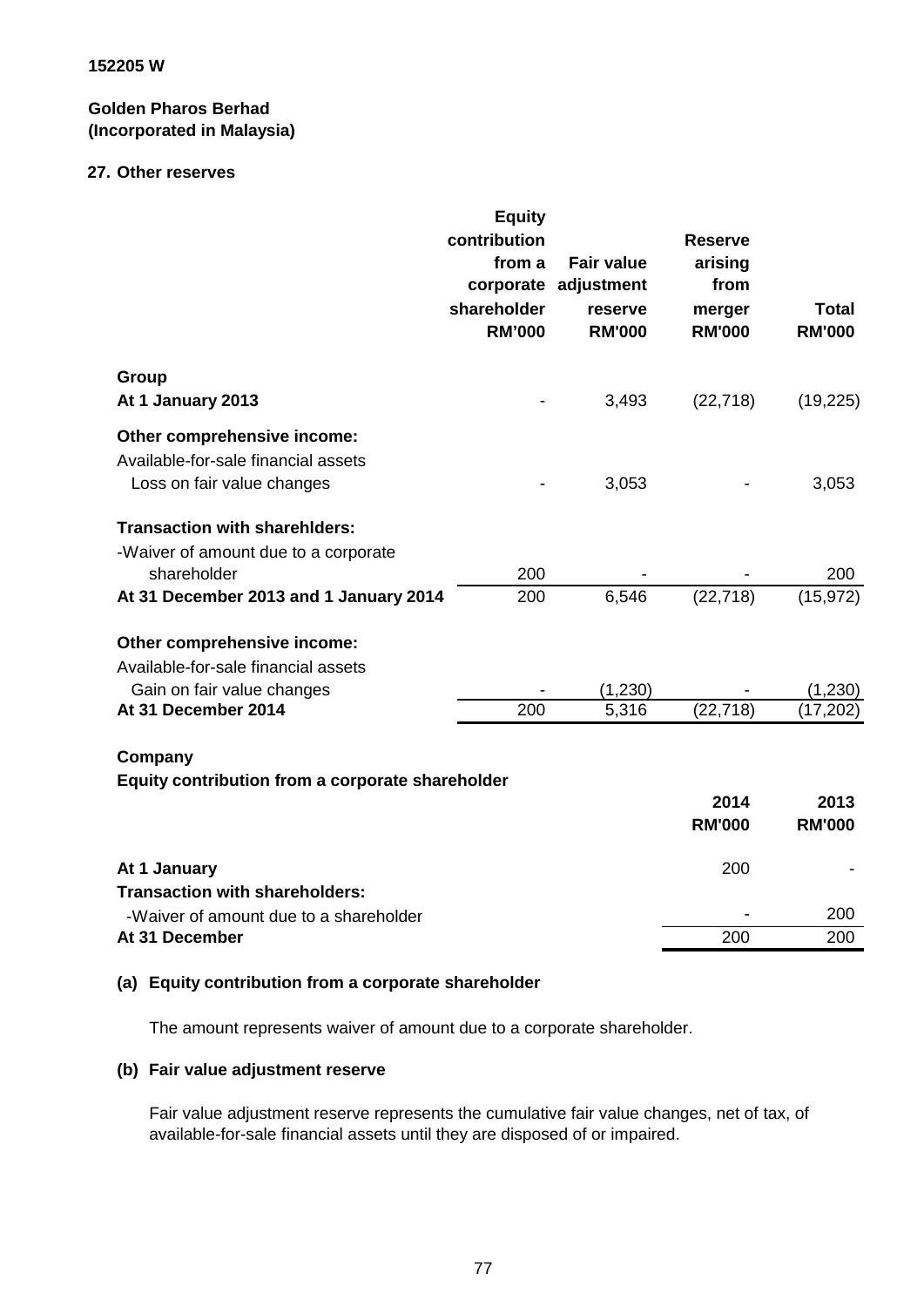## **27. Other reserves (continued)**

## **(c) Reserve arising from merger**

Reserve arising on merger represents the difference between the nominal value of the shares issued as consideration for the acquisition of Permint Timber Corporation Sdn. Bhd. and its subsidiary companies and the nominal value of the shares transferred for these investments.

#### **28. Related party transactions**

(a) In addition to the related party information disclosed elsewhere in the financial statements, the following significant transactions between the Company and related parties took place at terms agreed between the parties during the financial year:

|                                         | Group                 |                       | Company               |                       |
|-----------------------------------------|-----------------------|-----------------------|-----------------------|-----------------------|
|                                         | 2014<br><b>RM'000</b> | 2013<br><b>RM'000</b> | 2014<br><b>RM'000</b> | 2013<br><b>RM'000</b> |
| Rental income from land and building    |                       |                       |                       |                       |
| charged to a subsidiary                 |                       |                       | (728)                 | (728)                 |
| Management fees charged to              |                       |                       |                       |                       |
| subsidiaries                            |                       |                       | (1,725)               | (1,725)               |
| Dividend income from subsidiaries       |                       |                       | (8, 726)              | (1,239)               |
| Interest expense on loans and advances: |                       |                       |                       |                       |
| - holding company                       | 263                   | 381                   | 199                   | 284                   |
| - a corporate shareholder               | 118                   | 662                   | 118                   | 662                   |
| Interest income on intercompany         |                       |                       |                       |                       |
| loans and advances                      |                       |                       |                       | (498)                 |
| Building rental charged by a            |                       |                       |                       |                       |
| related company                         |                       |                       | 48                    | 48                    |
| Waiver of amount due to a corporate     |                       |                       |                       |                       |
| shareholder                             |                       | 200                   |                       | 200                   |
| Interest expense on amounts due to      |                       |                       |                       |                       |
| subsidiaries                            |                       |                       |                       | 263                   |

#### **(b) Compensation of key management personnel**

|                              | Group                 |                       | Company               |                       |
|------------------------------|-----------------------|-----------------------|-----------------------|-----------------------|
|                              | 2014<br><b>RM'000</b> | 2013<br><b>RM'000</b> | 2014<br><b>RM'000</b> | 2013<br><b>RM'000</b> |
| Short-term employee benefits | 2,639                 | 2,626                 | 995                   | 1,122                 |
| Defined contribution plan    | 357                   | 392                   | 116                   | 154                   |
| Defined benefit plan         | 126                   | 95                    | 11                    | 10                    |
|                              | 3,122                 | 3,113                 | 1.122                 | 1,286                 |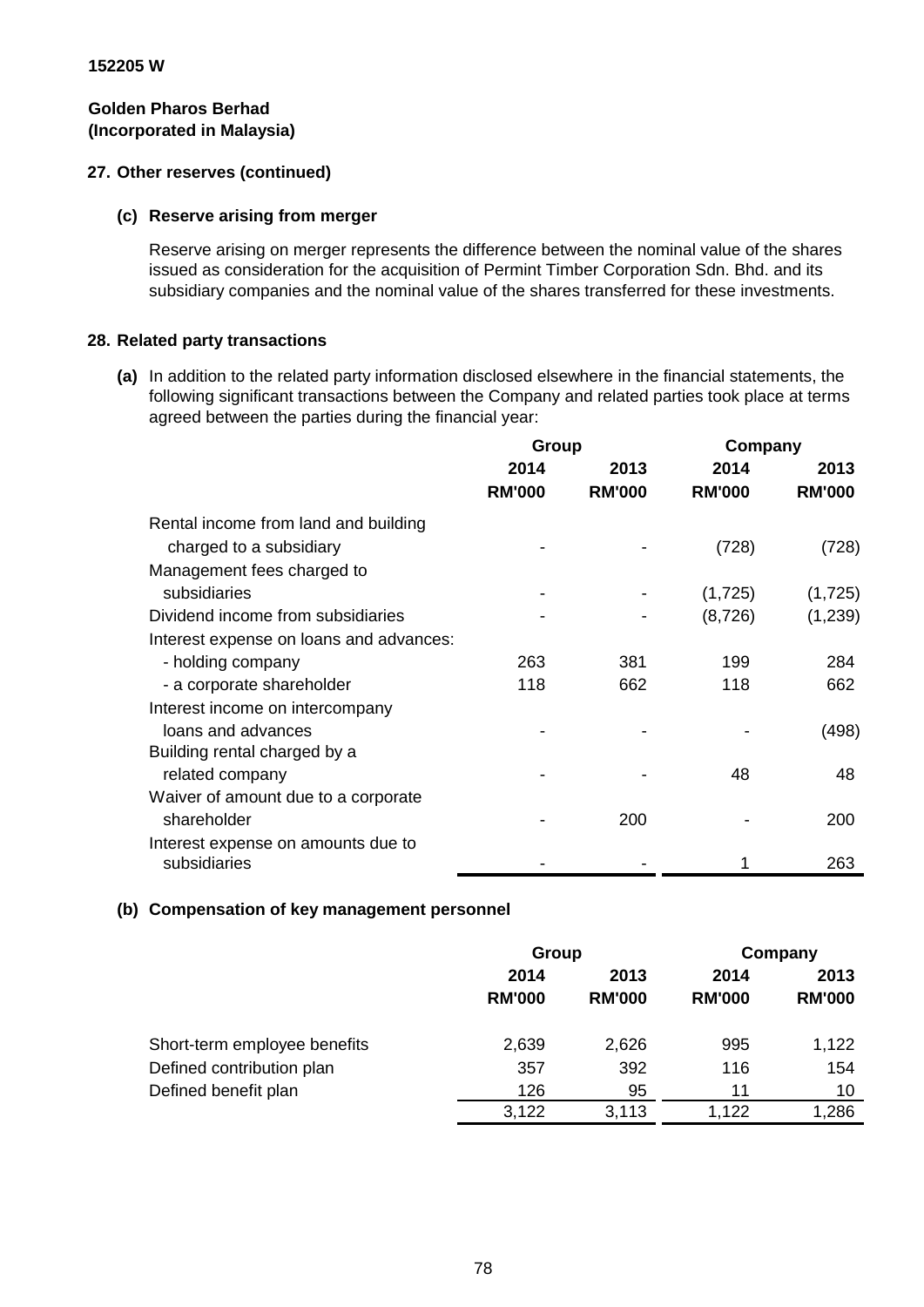#### **152205 W**

#### **Golden Pharos Berhad (Incorporated in Malaysia)**

## **28. Related party transactions (continued)**

## **(b) Compensation of key management personnel (continued)**

Included in compensation of key management personnel is:

|                                   | Group         |               | Company       |               |      |
|-----------------------------------|---------------|---------------|---------------|---------------|------|
|                                   | 2014          | 2013          | 2014          |               | 2013 |
|                                   | <b>RM'000</b> | <b>RM'000</b> | <b>RM'000</b> | <b>RM'000</b> |      |
|                                   |               |               |               |               |      |
| Directors' remuneration (Note 11) | 958           | 1,055         | 495           | 473           |      |

## **29. Commitments**

## **(a) Capital commitments**

Capital expenditure as at reporting date is as follows:

|                                  | Group         |               | Company       |               |
|----------------------------------|---------------|---------------|---------------|---------------|
|                                  | 2014          | 2013          | 2014          | 2013          |
|                                  | <b>RM'000</b> | <b>RM'000</b> | <b>RM'000</b> | <b>RM'000</b> |
| Capital expenditure              |               |               |               |               |
| Approved and contracted for:     |               |               |               |               |
| Plant and machinery              |               | 397           |               |               |
| Motor vehicles                   |               | 226           |               |               |
| Approved but not contracted for: |               |               |               |               |
| Plant and machinery              | 1,991         | 2,355         |               |               |
| Motor vehicles                   | 890           | 2,060         |               |               |
|                                  | 2,881         | 5,038         |               |               |

## **(b) Finance lease commitments**

The Group and the Company have finance leases for certain items of plant and equipment and motor vehicles (Note 14). These leases do not have terms of renewal, but have purchase options at nominal values at the end of the lease term.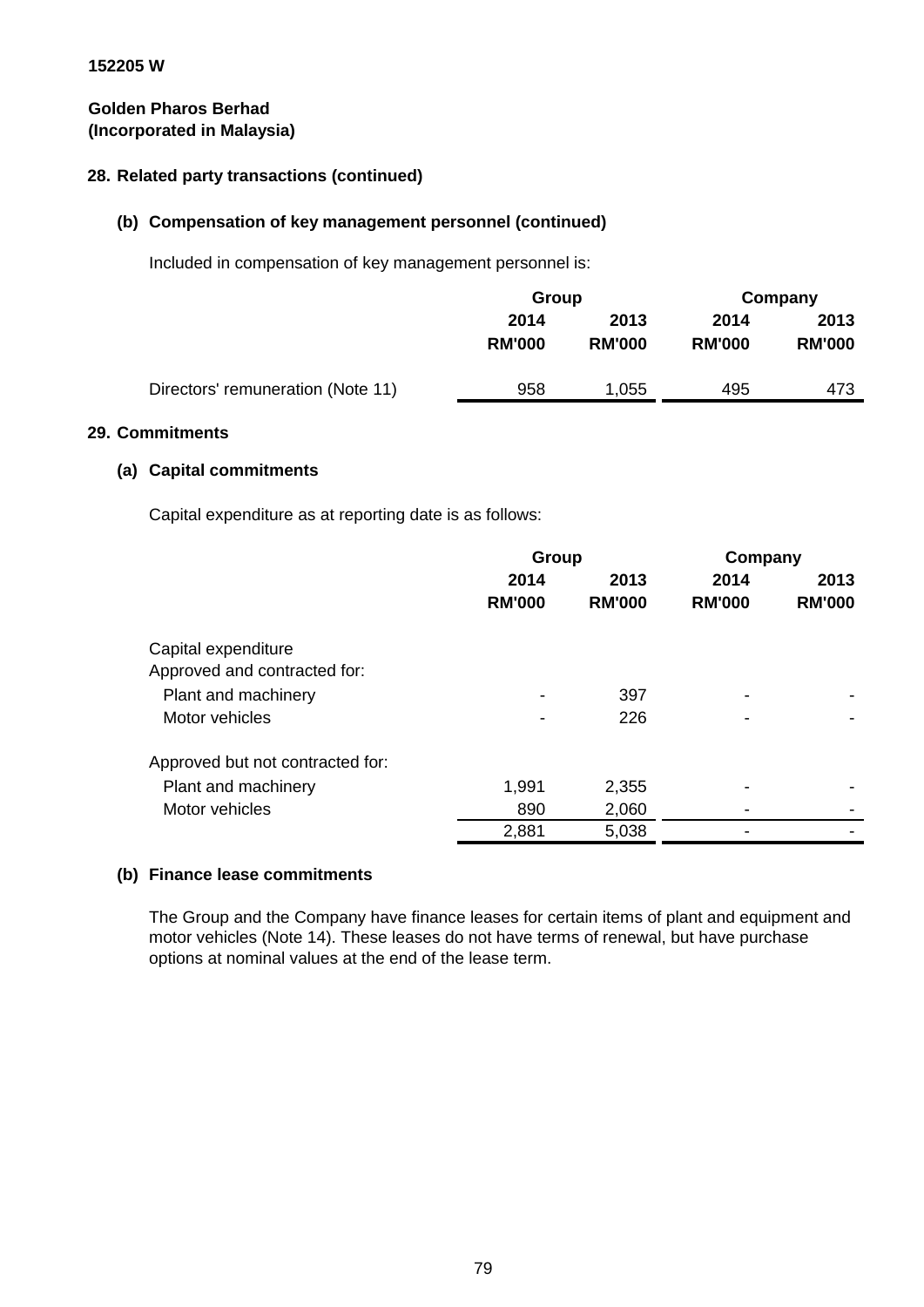## **29. Commitments (continued)**

## **(b) Finance lease commitments (continued)**

*Less:* Amount due within 12 months

Future minimum lease payments under finance leases together with the present value of the net minimum lease payments are as follows:

|                                         | Group                 |                       |                       | Company               |  |
|-----------------------------------------|-----------------------|-----------------------|-----------------------|-----------------------|--|
|                                         | 2014                  | 2013                  | 2014                  | 2013                  |  |
|                                         | <b>RM'000</b>         | <b>RM'000</b>         | <b>RM'000</b>         | <b>RM'000</b>         |  |
| Minimum lease payments:                 |                       |                       |                       |                       |  |
| Not later than 1 year                   | 655                   | 488                   | 101                   | 93                    |  |
| More than 1 year and less than 2 years  | 567                   | 419                   | 98                    | 65                    |  |
| More than 2 years and less than 5 years | 755                   | 618                   | 144                   | 105                   |  |
| Total minimum lease payments            | 1,977                 | 1,525                 | 343                   | 263                   |  |
| Less: Amounts representing              |                       |                       |                       |                       |  |
| finance charges                         | (222)                 | (184)                 | (27)                  | (20)                  |  |
| Present value of minimum lease          |                       |                       |                       |                       |  |
| payments                                | 1,755                 | 1,341                 | 316                   | 243                   |  |
|                                         | Group                 |                       | Company               |                       |  |
|                                         | 2014<br><b>RM'000</b> | 2013<br><b>RM'000</b> | 2014<br><b>RM'000</b> | 2013<br><b>RM'000</b> |  |
| <b>Present value of payments:</b>       |                       |                       |                       |                       |  |
| Not later than 1 year                   | 565                   | 423                   | 88                    | 93                    |  |
| More than 1 year and less than 2 years  | 503                   | 361                   | 89                    | 59                    |  |
| More than 2 years and less than 5 years | 687                   | 557                   | 139                   | 91                    |  |
| Present value of minimum lease          |                       |                       |                       |                       |  |
| payments                                | 1,755                 | 1,341                 | 316                   | 243                   |  |

The hire purchase and lease liabilities bore an average interest rate at the reporting date of 5.9% (2013: 7.3%) per annum. The Group and the Company have finance leases and hire purchase contracts for certain items of plant and equipment and motor vehicles (see Note 23).

Amount due after 12 months (Note 23)  $\overline{1,190}$  918 228 150

(Note 23) (565) (423) (88) (93)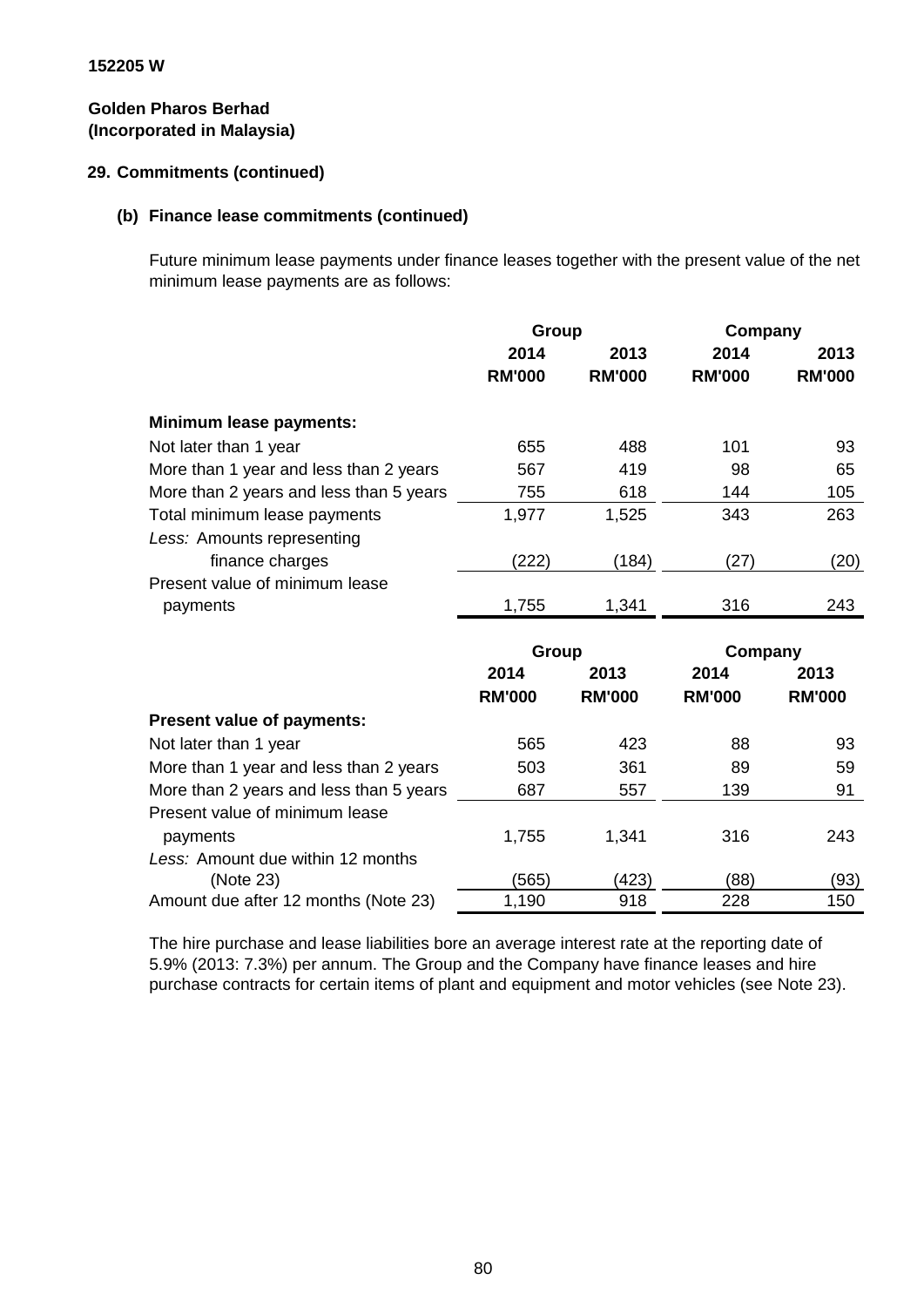## **30. Contingent liabilities**

#### Legal claim

One (1) lawsuit had been filed in prior years by third parties against the Company for compensation claim amounting to RM38,985 for alleged breach of contract.

# **31. Fair value of financial instruments**

Fair value of financial instruments by classes that are not carried at fair value and whose (a) carrying amounts are not reasonable approximation of fair value.

|                                                                                                    |             | Group                                              |                                | Company                                            |                                |
|----------------------------------------------------------------------------------------------------|-------------|----------------------------------------------------|--------------------------------|----------------------------------------------------|--------------------------------|
|                                                                                                    | <b>Note</b> | 2014<br><b>Carrying</b><br>amount<br><b>RM'000</b> | Fair<br>value<br><b>RM'000</b> | 2014<br><b>Carrying</b><br>amount<br><b>RM'000</b> | Fair<br>value<br><b>RM'000</b> |
| <b>Financial liabilities:</b><br><b>Borrowings</b><br>(Non-current)<br>- Obligations under finance |             |                                                    |                                |                                                    |                                |
| leases                                                                                             | 29(b)       | 1,190                                              | 1,121                          | 228                                                | 234                            |
|                                                                                                    |             | Group<br>2013                                      |                                | Company<br>2013                                    |                                |
|                                                                                                    | <b>Note</b> | <b>Carrying</b><br>amount<br><b>RM'000</b>         | Fair<br>value<br><b>RM'000</b> | <b>Carrying</b><br>amount<br><b>RM'000</b>         | Fair<br>value<br><b>RM'000</b> |
| <b>Financial liabilities:</b><br><b>Borrowings</b><br>(Non-current)<br>- Obligations under finance |             |                                                    |                                |                                                    |                                |
| leases                                                                                             | 29(b)       | 918                                                | 1,024                          | 150                                                | 162                            |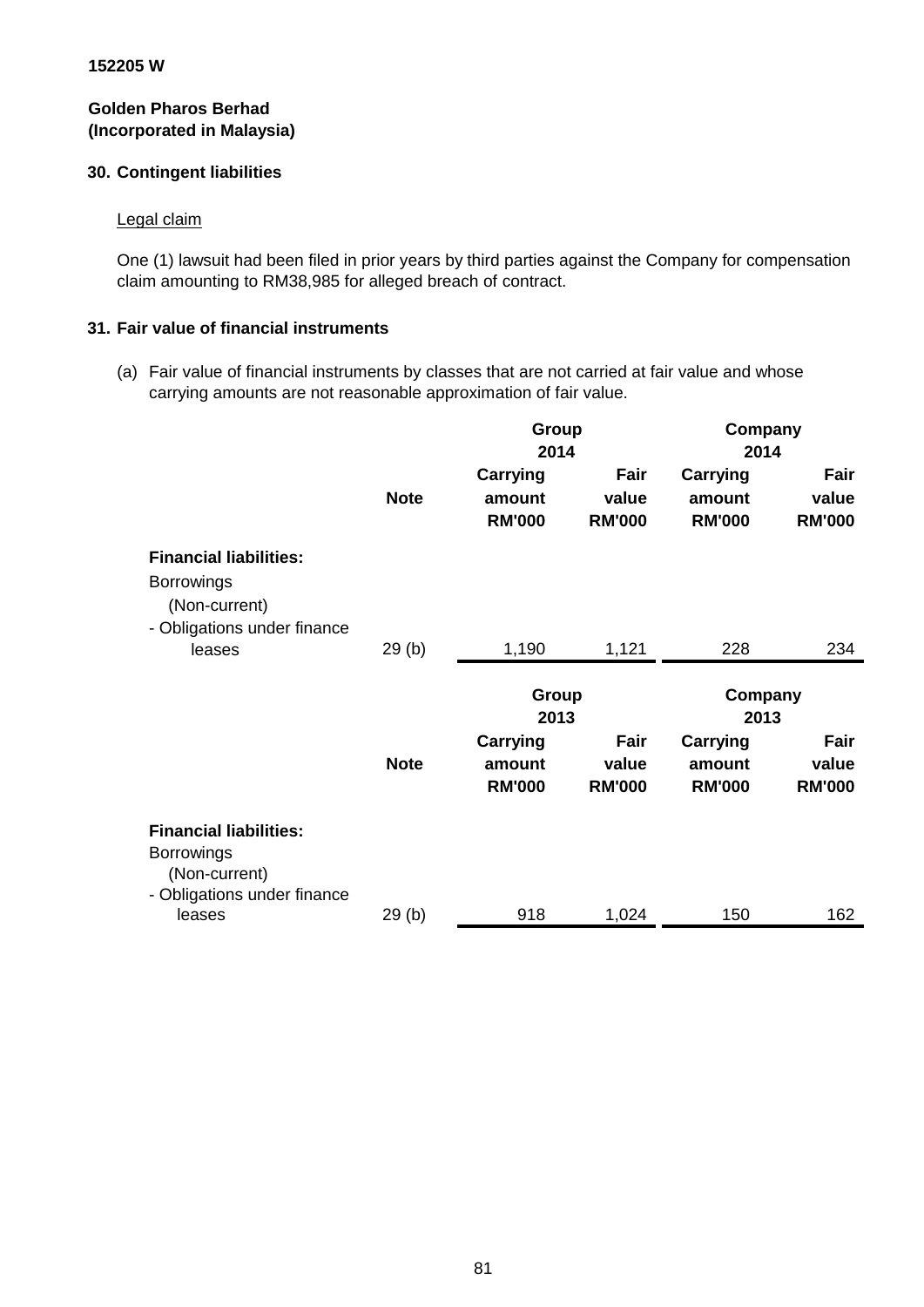## **31. Fair value of financial instruments (continued)**

(b) Determination of fair value

## Financial instruments that are not carried at fair value and whose carrying amounts are reasonable approximation of fair value

The following are classes of financial instruments that are not carried at fair value and whose carrying amounts are reasonable approximation of fair value:

 **Note**

|                                       | .  |
|---------------------------------------|----|
| Trade and other receivables (current) |    |
| Borrowings (current)                  | 23 |
| Trade and other payables (current)    | 25 |

The carrying amounts of these financial assets and liabilities are reasonable approximation of fair values due to their short-term nature.

The carrying amounts of the current portion of borrowings are reasonable approximations of fair values due to the insignificant impact of discounting.

#### Amounts due from/to subsidiaries and associates and loans to/from subsidiaries

The fair values of these financial instruments are estimated by discounting expected future cash flows at market incremental lending rate for similar types of lending, borrowing or leasing arrangements at the reporting date.

#### Quoted equity instruments

Fair value is determined directly by reference to their published market bid price at the reporting date.

#### Financial guarantee

Fair value is determined based on probability weighted discounted cash flow method. The probability has been estimated and assigned for the following key assumptions:

- The likelihood of the guaranteed party defaulting within the guaranteed period;
- The exposure on the portion that is not expected to be recovered due to the guaranteed party's default;
- The estimated loss exposure if the party guaranteed were to default.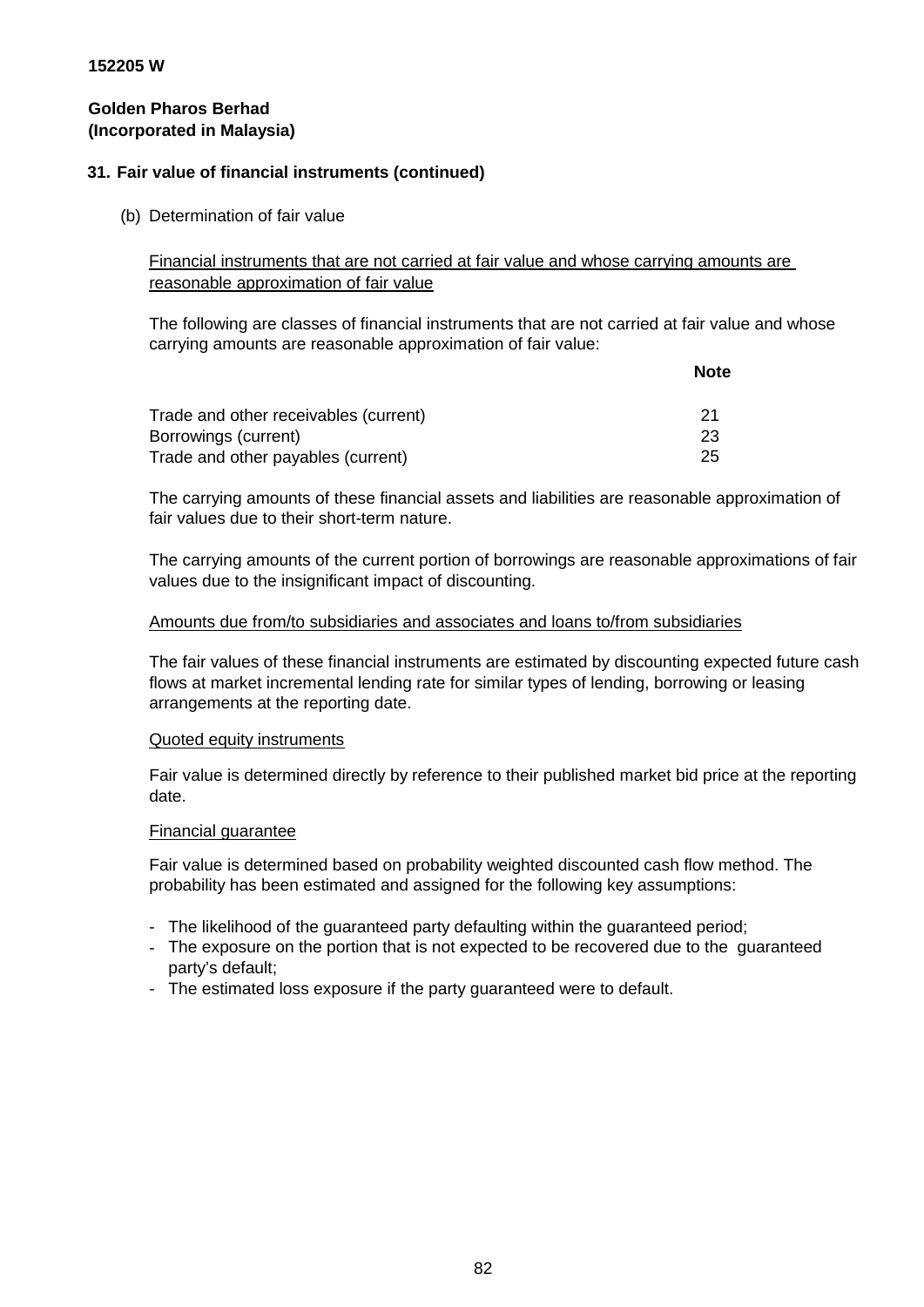## **31. Fair value of financial instruments (continued)**

(c) Valuation of financial instruments

The table below analyses financial instrument, measured at fair value at the end of the reporting date, by the level in the fair value hierarchy into which the fair value measurement is categorised:

|                                             | <b>Note</b> | Level 1<br><b>RM'000</b> |
|---------------------------------------------|-------------|--------------------------|
| Group                                       |             |                          |
| 31 December 2014<br><b>Financial asset:</b> |             |                          |
| Investment securities: Available-for-sale   | 19          | 7,758                    |
| 31 December 2013<br><b>Financial asset:</b> |             |                          |
| Investment securities: Available-for-sale   | 19          | 8,900                    |

## **32. Financial risk management objectives and policies**

The Group and the Company are exposed to financial risks arising from their operations and the use of financial instruments. The key financial risks include credit risk, liquidity risk, interest rate risk, foreign currency risk and market price risk.

It is, and has been throughout the current and previous financial year, the Group's policy that no derivatives shall be undertaken except for the use as hedging instruments where appropriate and cost-efficient. The Group and the Company do not apply hedge accounting.

The following sections provide details regarding the Group's and Company's exposure to the abovementioned financial risks and the objectives, policies and processes for the management of these risks.

#### **(a) Credit risk**

Credit risk is the risk of loss that may arise on outstanding financial instruments should a counterparty default on its obligations. The Group's and the Company's exposure to credit risk arises primarily from trade and other receivables. For other financial assets (including investment securities and cash and bank balances), the Group and the Company minimise credit risk by dealing exclusively with high credit rating counterparties.

The Group's objective is to seek continual revenue growth while minimising losses incurred due to increased credit risk exposure. The Group trades only with recognised and creditworthy third parties. It is the Group's policy that all customers who wish to trade on credit terms are subject to credit verification procedures. In addition, receivable balances are monitored on an ongoing basis with the result that the Group's exposure to bad debts is not significant.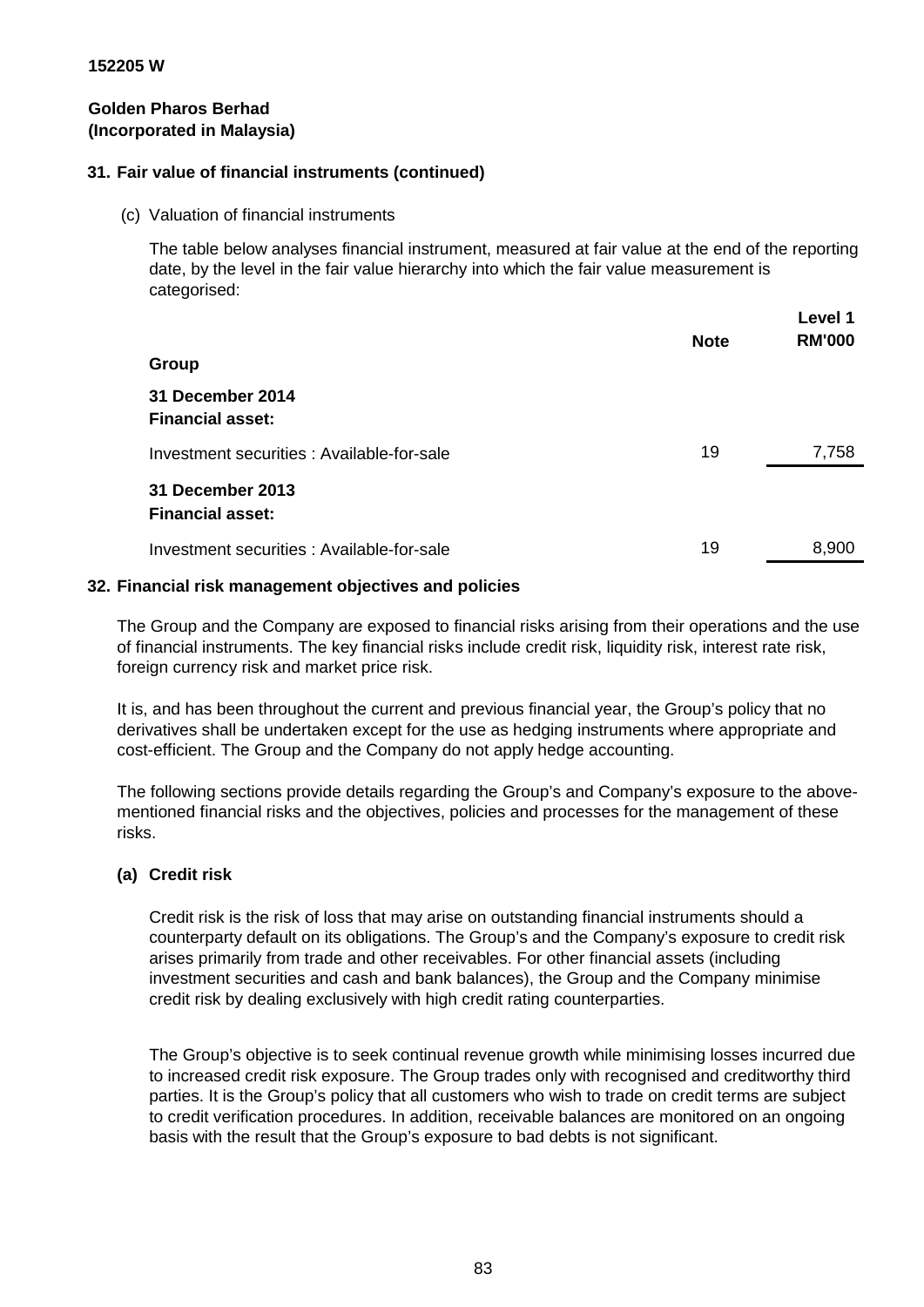## **32. Financial risk management objectives and policies (continued)**

#### **(a) Credit risk (continued)**

The Group does not have any significant exposure to any individual customer or counterparty nor does it have any major concertration of credit risk related to any financial instruments.

#### Exposure to credit risk

The Group determines concentrations of credit risk by monitoring the country and industry sector profile of its trade receivables on an ongoing basis. The credit risk concentration profile of the Group's trade receivables at the reporting date are as follows:

|                                        | Group         |            |               |            |  |
|----------------------------------------|---------------|------------|---------------|------------|--|
|                                        | 2014          |            |               | 2013       |  |
|                                        | <b>RM'000</b> | % of total | <b>RM'000</b> | % of total |  |
| By industry sectors:                   |               |            |               |            |  |
| Harvesting, sawmilling and kiln drying |               |            |               |            |  |
| of timber                              | 2,199         | 19%        | 2,317         | 17%        |  |
| Manufacturing                          | 9,415         | 81%        | 10,836        | 78%        |  |
| <b>Others</b>                          | 73            | 1%         | 673           | 5%         |  |
|                                        | 11,687        | 100%       | 13,826        | 100%       |  |
|                                        |               |            |               |            |  |

#### Financial assets that are neither past due nor impaired

Information regarding trade and other receivables that are neither past due nor impaired is disclosed in Note 21. Deposits with banks and other financial institutions, and investment securities that are neither past due nor impaired are placed with or entered into with reputable financial institutions or companies with high credit ratings and no history of default.

#### Financial assets that are either past due or impaired

Information regarding financial assets that are either past due or impaired is disclosed in Note 21.

#### **(b) Liquidity risk**

Liquidity risk is the risk that the Group or the Company will encounter difficulty in meeting financial obligations due to shortage of funds. The Group's and the Company's exposure to liquidity risk arises primarily from mismatches of the maturities of financial assets and liabilities. The Group's and the Company's objective is to maintain a balance between continuity of funding and flexibility through the use of stand-by credit facilities.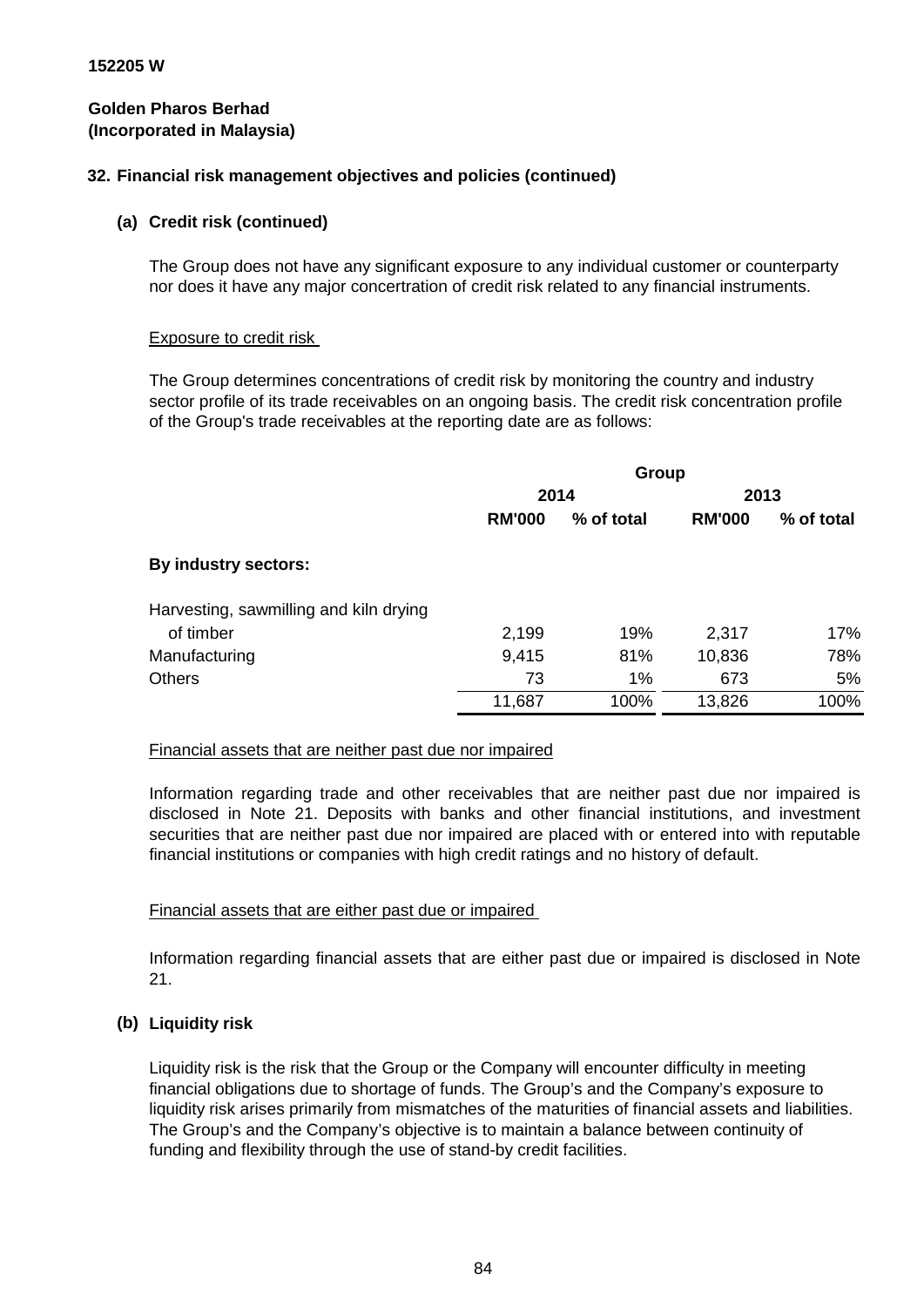## **32. Financial risk management objectives and policies (continued)**

# **(b) Liquidity risk (continued)**

# **Analysis of financial instruments by remaining contractual maturities**

The table below summarises the maturity profile of the Group's and the Company's liabilities at the reporting at the reporting date based on contractual undiscounted repayment obligations.

|                                          |           | 2014          |              |
|------------------------------------------|-----------|---------------|--------------|
|                                          | On demand | <b>RM'000</b> |              |
|                                          | or within | One to        |              |
|                                          | one year  | five years    | <b>Total</b> |
|                                          |           |               |              |
| Group                                    |           |               |              |
| <b>Financial liabilities:</b>            |           |               |              |
| Trade and other payables                 | 30,674    |               | 30,674       |
| Borrowings                               | 1,908     | 1,322         | 3,230        |
| Total undiscounted financial liabilities | 32,582    | 1,322         | 33,904       |
|                                          |           |               |              |
| Company                                  |           |               |              |
| Trade and other payables                 | 29,633    | 1             | 29,634       |
| <b>Borrowings</b>                        | 101       | 242           | 343          |
| Total undiscounted financial liabilities | 29,734    | 243           | 29,977       |
|                                          |           | 2013          |              |
|                                          |           | <b>RM'000</b> |              |
|                                          | On demand |               |              |
|                                          | or within | One to        |              |
|                                          | one year  | five years    | <b>Total</b> |
| Group                                    |           |               |              |
|                                          |           |               |              |
|                                          |           |               |              |
| <b>Financial liabilities:</b>            |           |               |              |
| Trade and other payables                 | 38,323    |               | 38,323       |
| <b>Borrowings</b>                        | 5,678     | 1,037         | 6,715        |
| Total undiscounted financial liabilities | 44,001    | 1,037         | 45,038       |
| Company                                  |           |               |              |
| Trade and other payables                 | 36,536    | 1             | 36,537       |
| <b>Borrowings</b>                        | 93        | 170           | 263          |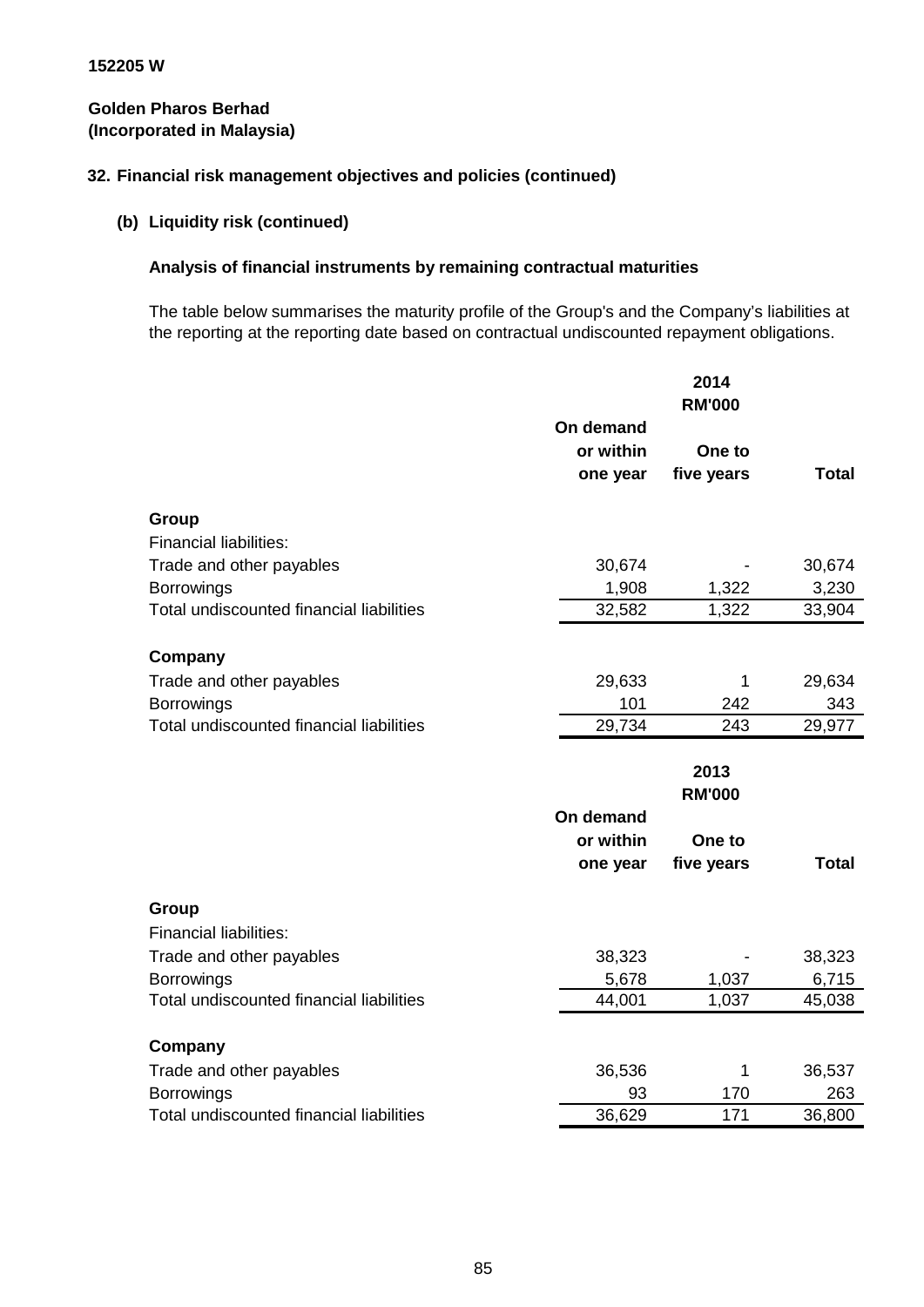## **32. Financial risk management objectives and policies (continued)**

#### **(c) Interest rate risk**

Interest rate risk is the risk that the fair value or future cash flows of financial instrument will fluctuate because of changes in market interest rates. As the Group and Company have no significant interest-bearing financial assets, the Group's and the Company's income and operating cash flows are substantially independent of changes in market interest rates.

The Group's and the Company's interest-bearing financial assets are mainly short term in nature and have been mostly placed in fixed deposits.

The Group's interest rate risk arises primarily from interest-bearing borrowings. Borrowings at floating rates expose the Group to cash flow interest rate risk. The Group manages its interest rate exposure by maintaining a mix of fixed and floating rate borrowings. Borrowings obtained at fixed rates expose the Group to fair value interest rate risk. The information on maturity dates and effective interest rates of financial assets and liabilities are disclosed in their respective notes.

#### Sensitivity analysis for interest rate risk

At the end of the reporting year, if Ringgit Malaysia ("RM") interest rates had been 10 (2013: 10) basis points higher with all other variables held constant, the Group's profit net of tax would have been RM1,000 (2013: RM2,000) lower, arising mainly as a result of higher interest expense on floating rate loans and borrowings. The assumed movement in basis points for interest rate sensitivity analysis is based on the currently observable market environment.

#### **(d) Foreign currency risk**

Foreign currency risk is the risk that the fair value or future cash flows of a financial instrument will fluctuate because of changes in foreign exchange rates.

The Group has transactional currency exposure arising from sales or purchases that are denominated in a currency other than the respective functional currencies of Group entities, primarily RM. The foreign currencies in which these transactions are denominated are mainly United States Dollars ("USD").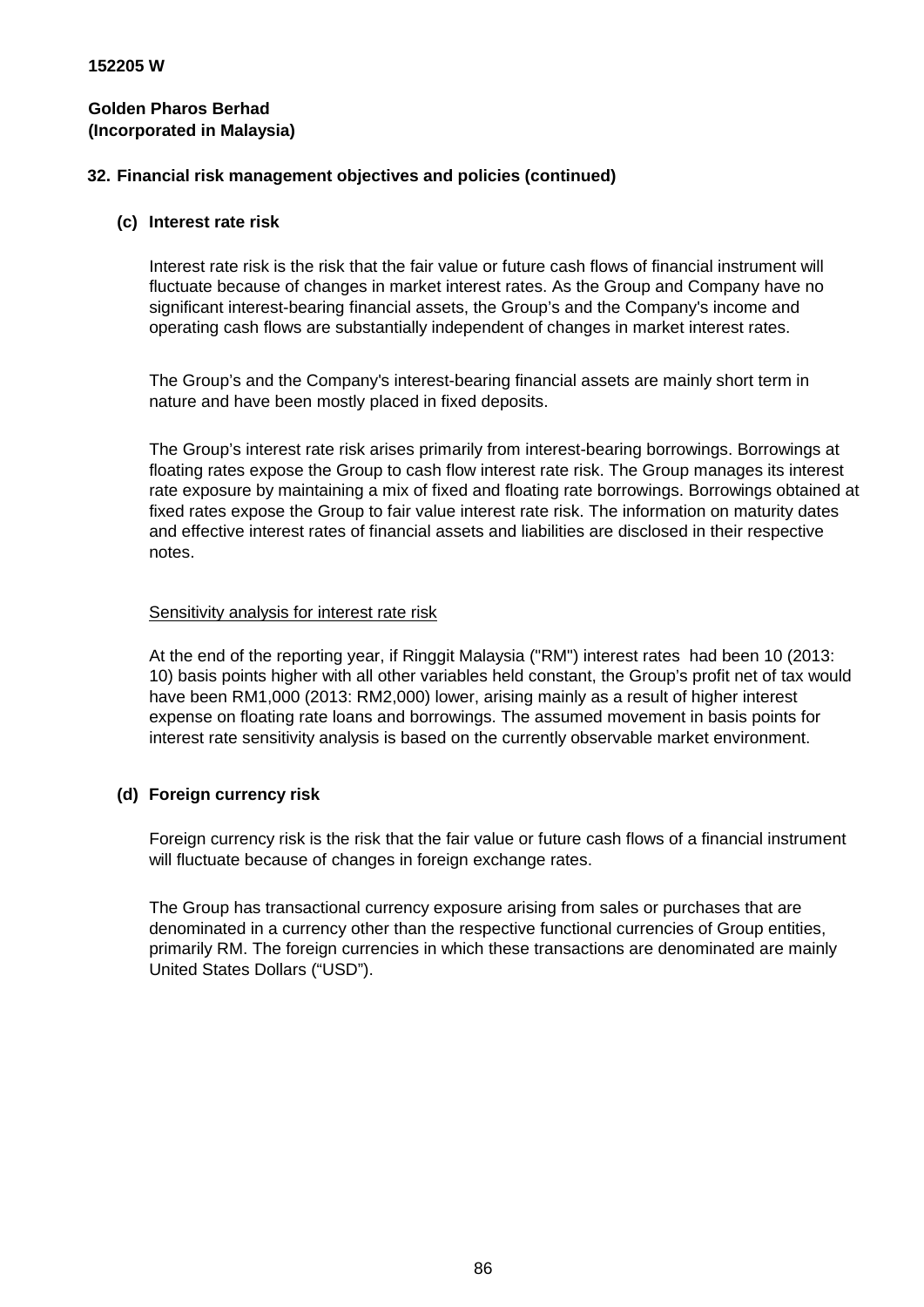## **32. Financial risk management objectives and policies (continued)**

#### **(d) Foreign currency risk (continued)**

The net unhedged financial assets and financial liabilities of the Group that are not denominated in their functional currencies are as follows:

|                             | 2014      | 2013      |
|-----------------------------|-----------|-----------|
|                             | <b>RM</b> | <b>RM</b> |
| <b>Financial assets</b>     |           |           |
| Trade and other receivables | 613,279   | 679,423   |

#### **(e) Market price risk**

Market price risk is the risk that the fair value or future cash flows of the Group's financial instruments will fluctuate because of changes in market prices (other than interest or exchange rates).

The Group is exposed to equity price risk arising from its investment in quoted equity instruments. The quoted equity instruments in Malaysia are listed on the Bursa Malaysia Securities Berhad. These instruments are classified as available-for-sale financial assets. The Group does not have exposure to commodity price risk, other than timber price.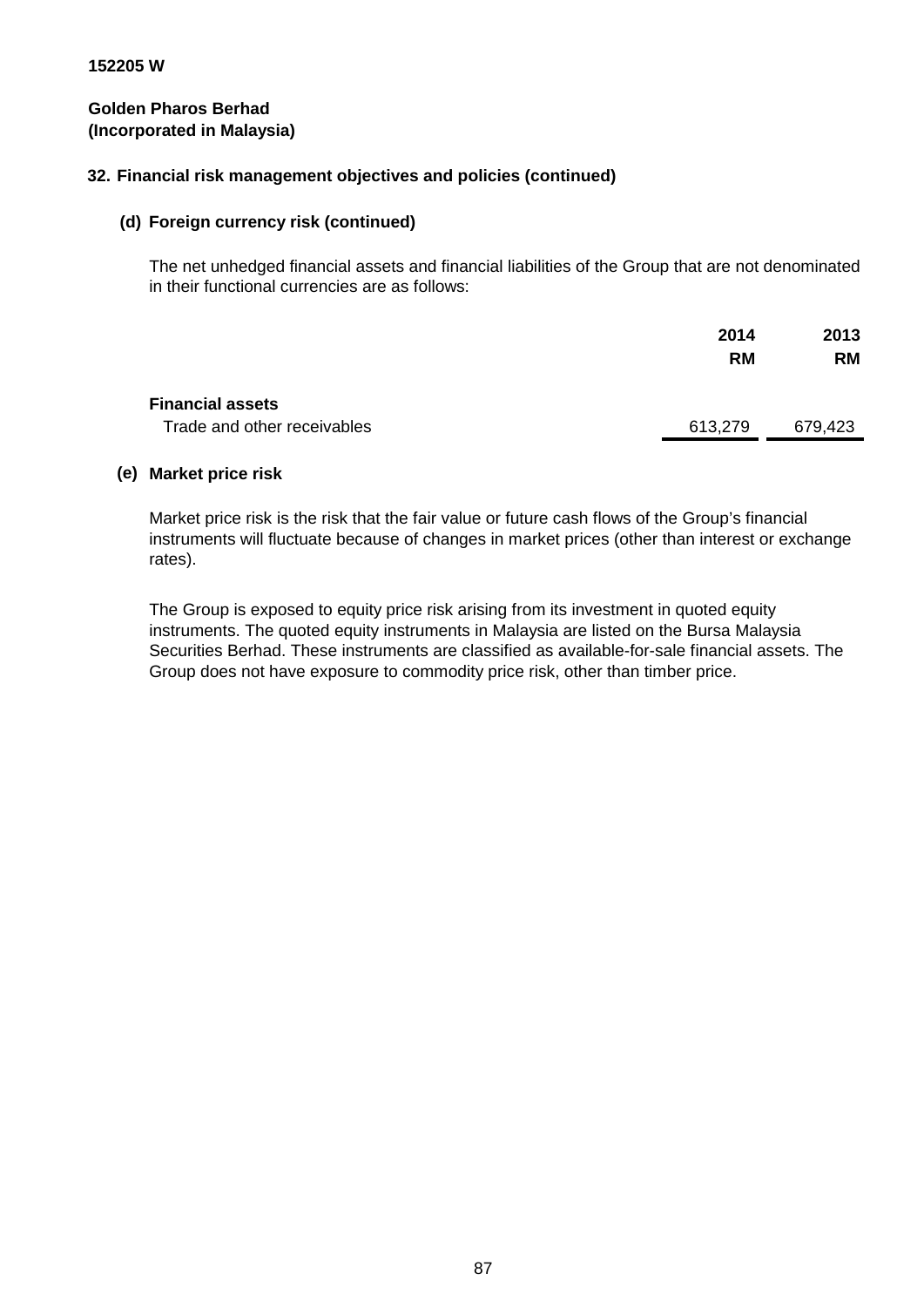#### **33. Capital management**

The primary objective of the Group's capital management is to ensure that it maintains a strong credit rating and healthy capital ratios in order to support its business and maximise shareholder value.

The Group manages its capital structure and makes adjustments to it, in light of changes in economic conditions. To maintain or adjust the capital structure, the Group may adjust the dividend payment to shareholders, return capital to shareholders or issue new shares. No changes were made in the objectives, policies or processes during the years ended 31 December 2014 and 31 December 2013.

The Group monitors capital using a gearing ratio, which is net of debt divided by total capital plus net debt. The Group includes within net debt, loans and borrowings, trade and other payables, less cash and bank balances. Capital includes equity attributable to the owners of the parent less fair value adjustment reserve.

|                                                                                   |             | Group         |               | Company       |               |
|-----------------------------------------------------------------------------------|-------------|---------------|---------------|---------------|---------------|
|                                                                                   | <b>Note</b> | 2014          | 2013          | 2014          | 2013          |
|                                                                                   |             | <b>RM'000</b> | <b>RM'000</b> | <b>RM'000</b> | <b>RM'000</b> |
| <b>Borrowings</b>                                                                 | 23          | 3,008         | 6,531         | 316           | 243           |
| Trade and other payables                                                          | 25          | 30,674        | 38,323        | 29,634        | 36,537        |
| Less: Cash and bank balances                                                      | 22          | (19, 883)     | (5,973)       | (632)         | (242)         |
| Net debt                                                                          |             | 13,799        | 38,881        | 29,318        | 36,538        |
| Equity attributable to the owners<br>of the parent<br>Less: Fair value adjustment |             | 86,784        | 73,168        | 27,089        | 36,455        |
| reserve                                                                           | 27          | (5,316)       | (6, 546)      |               |               |
| Total capital                                                                     |             | 81,468        | 66,622        | 27,089        | 36,455        |
| Capital and net debt                                                              |             | 95,267        | 105,503       | 56,407        | 72,993        |
| Gearing ratio                                                                     |             | 14%           | 37%           | 52%           | 50%           |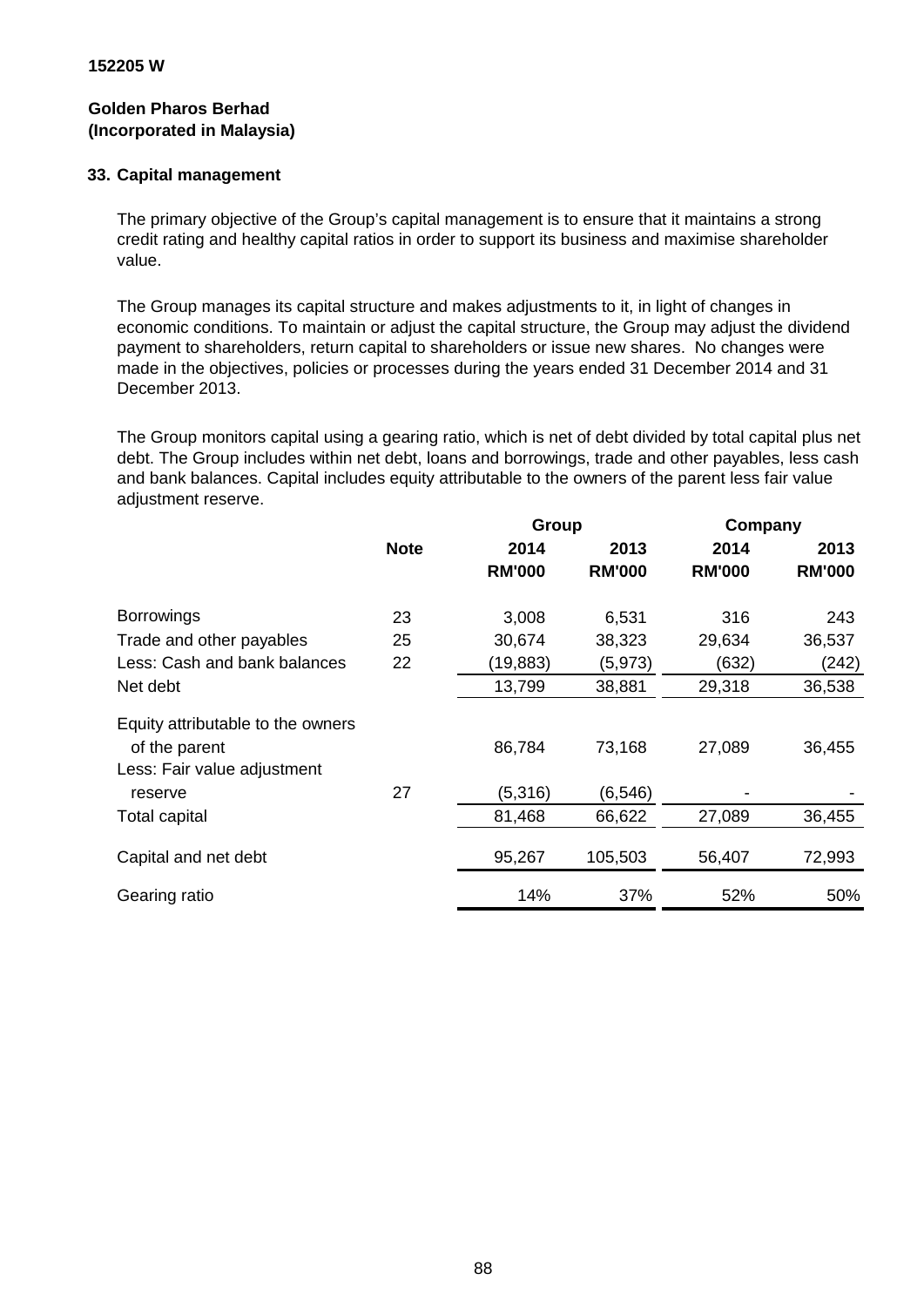#### **34. Segment information**

For management purposes, the Group is organised into business units based on their products and services, and has three reportable operating segments as follows:

- (i) Harvesting, sawmilling and kiln drying of timber;
- (ii) Manufacturing - manufacturing and trading of glass; and
- (iii) Others include investment holding, marketing and distribution agent and trading of wooden doors, none of which are of a sufficient size to be reported separately.

Except as indicated above, no operating segments have been aggregated to form the above reportable operating segments.

Management monitors the operating results of its business units separately for the purpose of making decisions about resource allocation and performance assessment. Segment performance is evaluated based on operating profit or loss which, in certain respects as explained in the table below, is measured differently from operating profit or loss in the consolidated financial statements. Group financing (including finance costs) and income taxes are managed on a group basis and are not allocated to operating segments.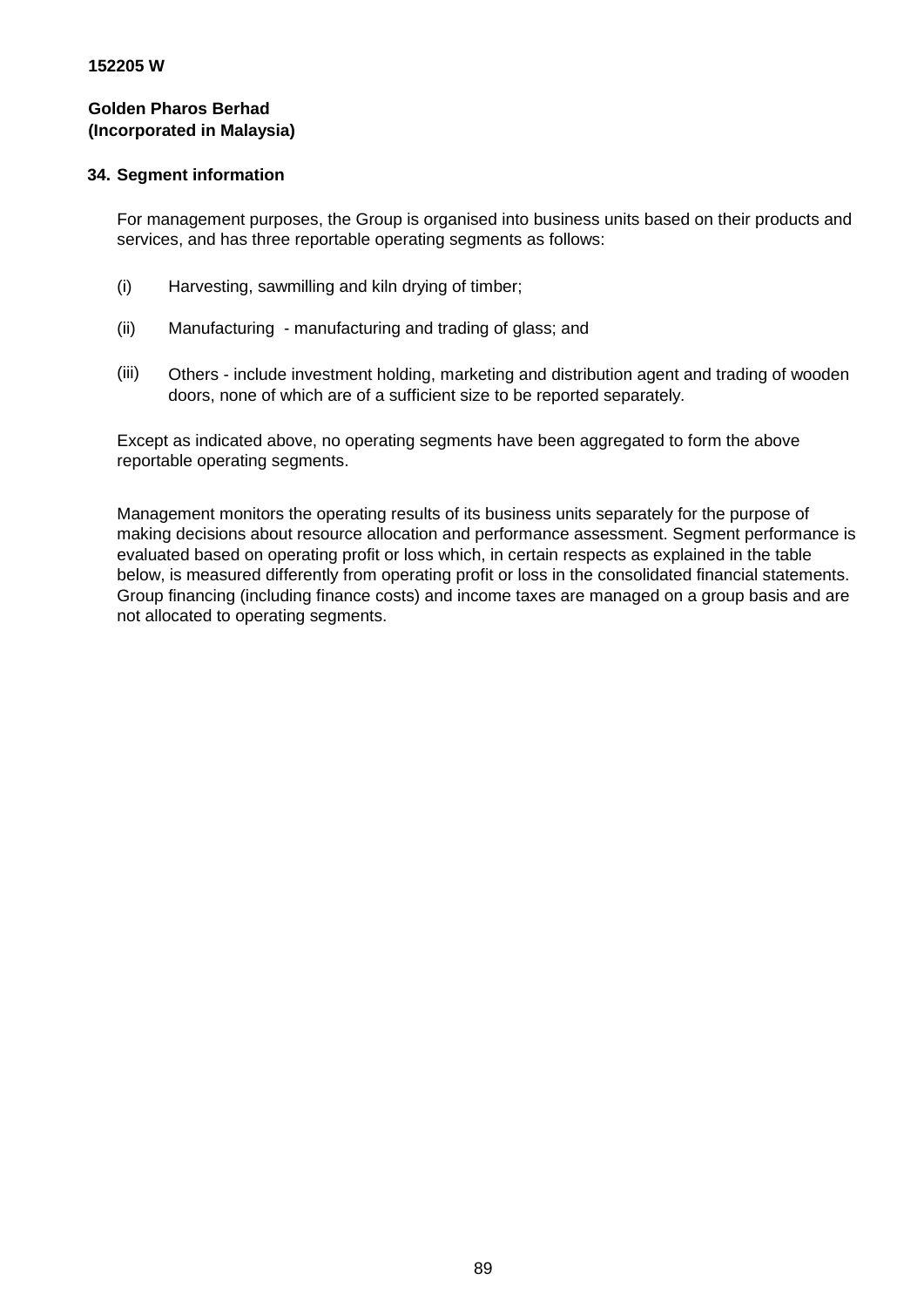#### **152205 W**

#### **Golden Pharos Berhad (Incorporated in Malaysia)**

#### **34. Segment information (continued)**

|                                     | Harvesting, sawmilling<br>and kiln drying of timber |                       | <b>Manufacturing</b>  |                       | <b>Others</b>         |                       | <b>Adjustments and</b><br>eliminations |                       |              | Per consolidated<br>financial statements |                       |
|-------------------------------------|-----------------------------------------------------|-----------------------|-----------------------|-----------------------|-----------------------|-----------------------|----------------------------------------|-----------------------|--------------|------------------------------------------|-----------------------|
|                                     | 2014<br><b>RM'000</b>                               | 2013<br><b>RM'000</b> | 2014<br><b>RM'000</b> | 2013<br><b>RM'000</b> | 2014<br><b>RM'000</b> | 2013<br><b>RM'000</b> | 2014<br><b>RM'000</b>                  | 2013<br><b>RM'000</b> | <b>Notes</b> | 2014<br><b>RM'000</b>                    | 2013<br><b>RM'000</b> |
| Revenue                             |                                                     |                       |                       |                       |                       |                       |                                        |                       |              |                                          |                       |
| <b>External customers</b>           | 74,830                                              | 47,971                | 31,317                | 30,937                | 207                   | 232                   |                                        |                       |              | 106,354                                  | 79,140                |
| Inter-segment                       | 20,356                                              | 24,127                |                       |                       | 19,748                | 6,242                 | (40, 104)                              | (30, 369)             | Α            |                                          |                       |
| Total revenue                       | 95,186                                              | 72,098                | 31,317                | 30,937                | 19,955                | 6,474                 | (40, 104)                              | (30, 369)             |              | 106,354                                  | 79,140                |
| <b>Results</b>                      |                                                     |                       |                       |                       |                       |                       |                                        |                       |              |                                          |                       |
| Interest income                     | 237                                                 | 71                    | 52                    | 27                    | 34                    | 8                     |                                        |                       |              | 323                                      | 106                   |
| Dividend income<br>Depreciation and | 169                                                 | 409                   |                       |                       | 17,247                | 3,740                 | (17, 247)                              | (3,740)               | Α            | 169                                      | 409                   |
| amortisation<br>Other non-cash      | 1,995                                               | 1,784                 | 1,779                 | 1,943                 | 776                   | 750                   |                                        |                       |              | 4,550                                    | 4,477                 |
| expenses<br>Segment profit/         | 572                                                 | 626                   | 421                   | 259                   | 16,781                | 371                   | (16, 465)                              |                       | B            | 1,309                                    | 1,256                 |
| (loss)                              | 22,322                                              | 1,385                 | 379                   | 511                   | (1, 955)              | 3,613                 | (351)                                  | (7, 364)              | C            | 20,395                                   | (1, 855)              |
| <b>Assets</b><br>Additions to       |                                                     |                       |                       |                       |                       |                       |                                        |                       |              |                                          |                       |
| non-current assets                  | 2,500                                               | 1,363                 | 1,118                 | 1,195                 | 430                   | 31                    |                                        |                       | D            | 4,048                                    | 2,589                 |
| Segment assets                      | 121,179                                             | 119,216               | 22,303                | 23,182                | 110,865               | 128,439               | (125, 629)                             | (144, 345)            | Е            | 128,718                                  | 126,492               |
| <b>Segment liabilities</b>          | 47,914                                              | 53,069                | 7,352                 | 8,268                 | 166,352               | 173,531               | (179, 684)                             | (181, 544)            | F            | 41,934                                   | 53,324                |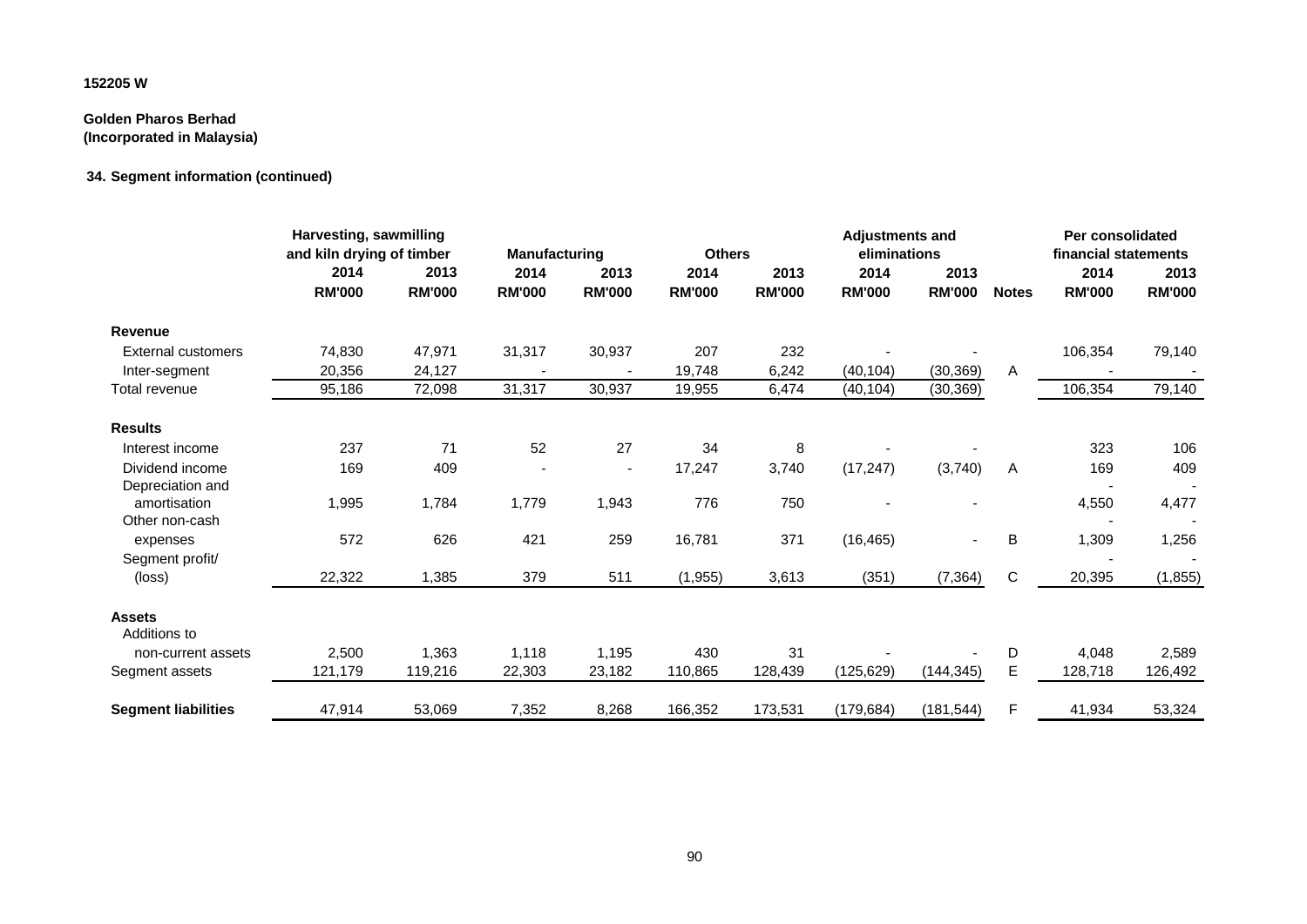## **34. Segment information (continued)**

- Notes Nature of adjustments and eliminations to arrive at amounts reported in the consolidated financial statements
	- A Inter-segment revenues and expenses are eliminated on consolidation.
	- Other non-cash expenses consist of the following items as presented in the respective notes to the financial statements: B

|                                                                                         | <b>Note</b> | 2014<br><b>RM'000</b> | 2013<br><b>RM'000</b> |
|-----------------------------------------------------------------------------------------|-------------|-----------------------|-----------------------|
| Impairment loss on trade and other receivables<br>Provision for short-term accumulating | 9           | 582                   | 514                   |
| compensated absences                                                                    | 10          | 97                    | 86                    |
| Provision for retirement benefits                                                       | 10          | 630                   | 656                   |
|                                                                                         |             | 1,309                 | 1,256                 |

The following items are (deducted from)/added to segment profit to arrive at "profit/(loss) before tax" presented in the consolidated statement of profit or loss and other comprehensive income: C

|                                                              | 2014          | 2013          |
|--------------------------------------------------------------|---------------|---------------|
|                                                              | <b>RM'000</b> | <b>RM'000</b> |
| <b>Dividend</b>                                              | (17, 247)     | (3,740)       |
| Interest income on intercompany loan and advances            |               |               |
| Impairment loss on trade and other receivables               | 16,465        |               |
| Reversal of allowance for impairment of loss in a subsidiary |               | (3,305)       |
| Share of results of associate                                | 263           |               |
| Loss/(profit) from intercompany sales                        | 168           | (318)         |
|                                                              | (351)         | (7, 364)      |

D Additions to non-current assets consist of :

|                                         | 2014<br><b>RM'000</b> | 2013<br><b>RM'000</b> |
|-----------------------------------------|-----------------------|-----------------------|
|                                         |                       |                       |
| Property, plant and equipment (Note 14) | 4,048                 | 2,589                 |

E The following items are deducted from segment assets to arrive at total assets reported in the consolidated statement of financial position:

|                      | 2014<br><b>RM'000</b> | 2013<br><b>RM'000</b> |
|----------------------|-----------------------|-----------------------|
| Inter-segment assets | (125, 629)            | (144, 345)            |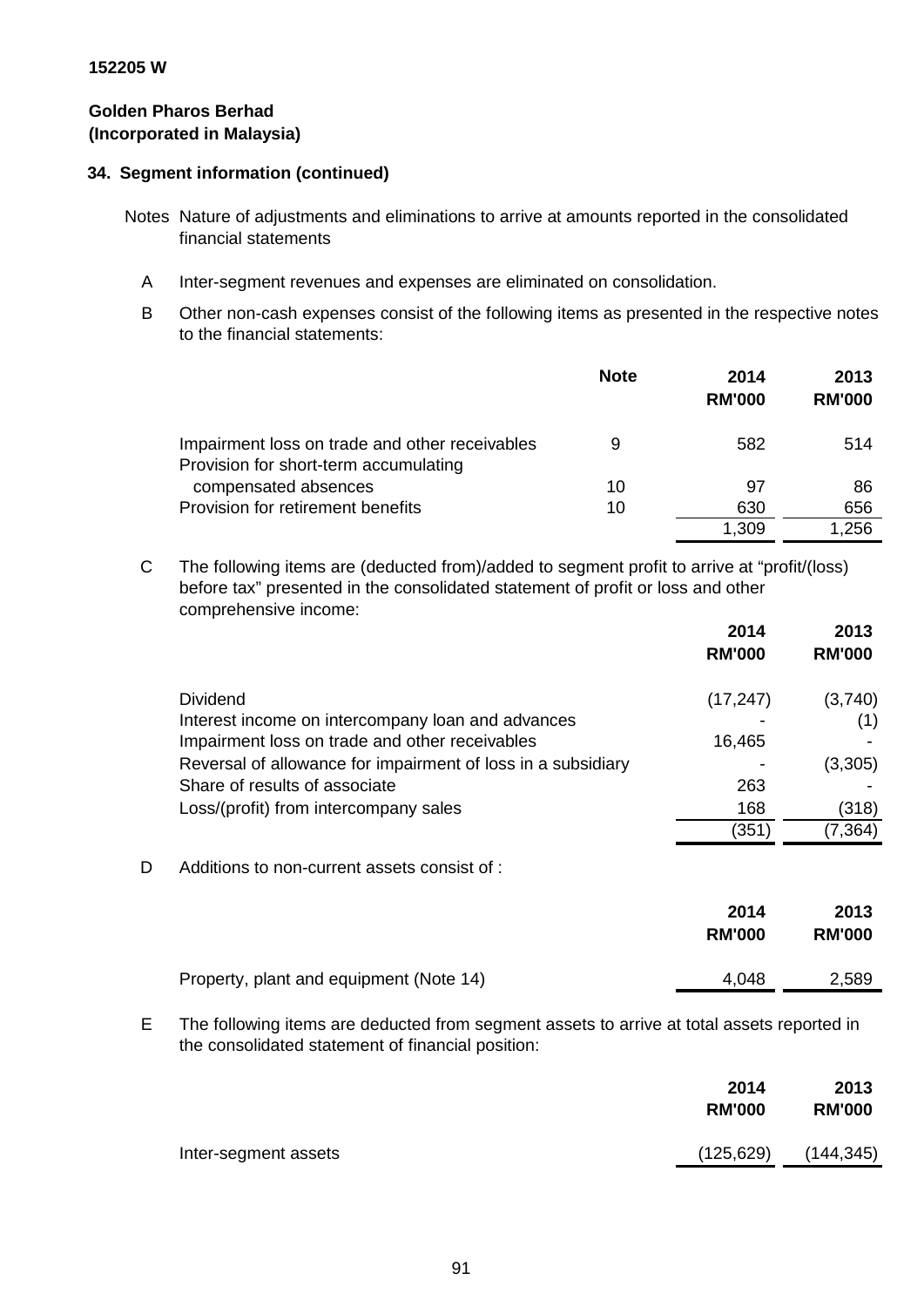## **34. Segment information (continued)**

- Notes Nature of adjustments and eliminations to arrive at amounts reported in the consolidated financial statements (continued)
	- F The following items are added to/(deducted from) segment liabilities to arrive at total liabilities reported in the consolidated statement of financial position:

|                           | 2014          | 2013          |
|---------------------------|---------------|---------------|
|                           | <b>RM'000</b> | <b>RM'000</b> |
| Deferred tax liabilities  | 37            | 80            |
| Inter-segment liabilities | (179, 721)    | (181, 624)    |
|                           | (179, 684)    | (181, 544)    |

#### Geographical information

Revenue based on the geographical location of customers is as follows:

|                |               | <b>Revenue</b> |  |  |
|----------------|---------------|----------------|--|--|
|                | 2014          | 2013           |  |  |
|                | <b>RM'000</b> | <b>RM'000</b>  |  |  |
| Malaysia       | 102,992       | 75,324         |  |  |
| United Kingdom | 949           | 839            |  |  |
| East Asia      |               | 1,396          |  |  |
| Other regions  | 2,413         | 1,581          |  |  |
|                | 106,354       | 79,140         |  |  |

#### **35. Significant event**

During the financial year, the Group has opened a tender to extract logs from 6 compartments covering 2,076 hectares in its concession area for a total logs sales proceeds of RM27.29 million. These 6 compartments were part of 2,553 hectares land area from the Group's concession that was awarded to Lembaga Tabung Amanah Warisan Negeri Terengganu ("LTAWNT") by the Terengganu State Land Office for mining purposes. In return, the Group was given the right to extract and sell the logs therein.

## **36. Authorisation of financial statements for issue**

The financial statements for the year ended 31 December 2014 were authorised for issue in accordance with a resolution of the directors on 15 April 2015.